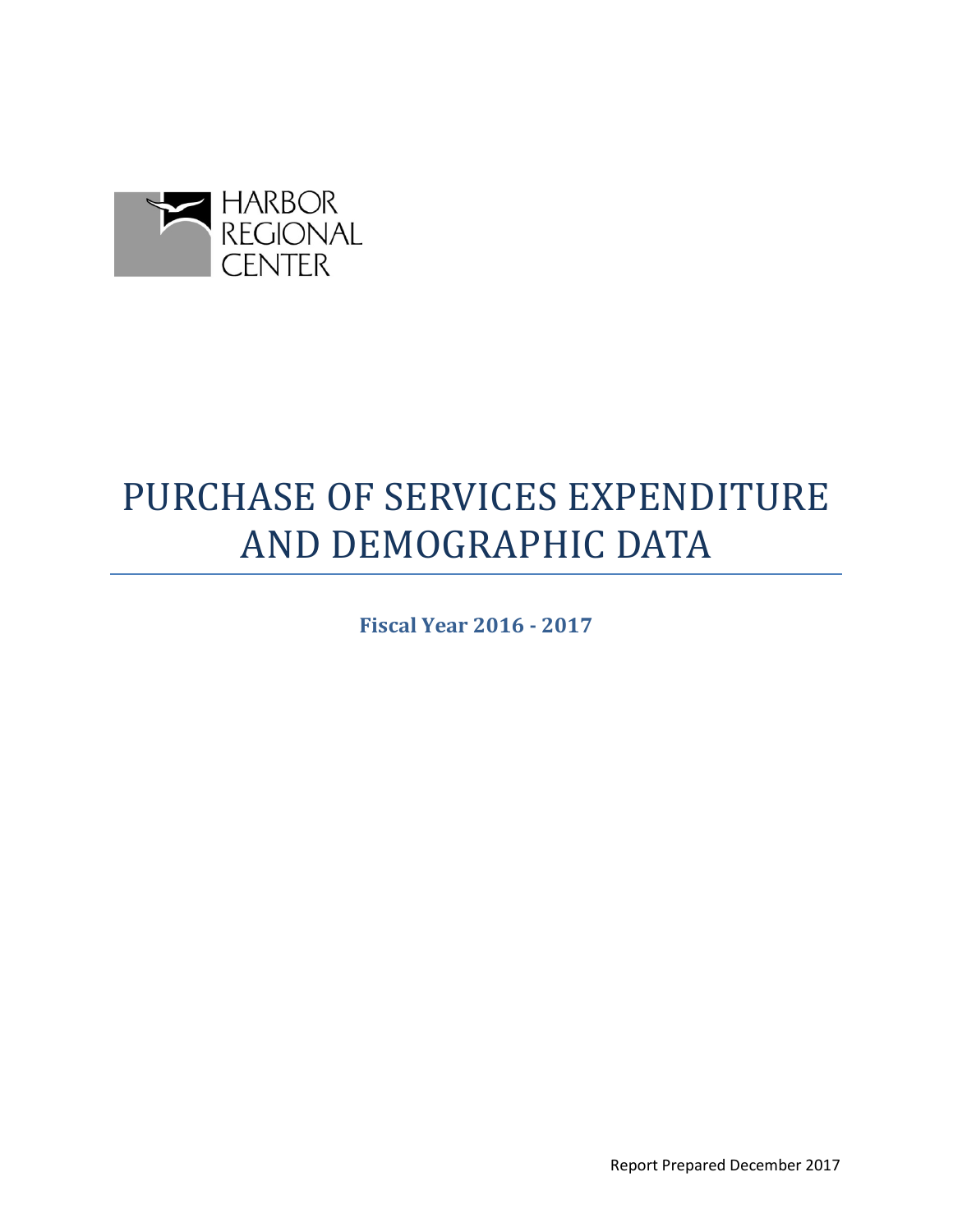## Introduction

Recent changes to the Lanterman Act require regional centers and the Department of Developmental Services to annually collaborate, and compile data related to purchase of service authorizations, utilization, and expenditures by identified demographic categories.

Harbor Regional Center has prepared this report to provide this data, and to post it on our website, in accordance with this section of the Lanterman Act (Welfare and Institutions Code, Sections 4519.5 and 4519.6).

4519.5. (a) The department and the regional centers shall annually collaborate to compile data in a uniform manner relating to purchase of service authorization, utilization, and expenditure by each regional center with respect to all of the following:

(1) The age of consumer, categorized by the following:

(A) Birth to age two, inclusive.

(B) Three to 21, inclusive.

(C) Twenty–two and older.

(2) Race or ethnicity of the consumer.

(3) Primary language spoken by the consumer, and other related details, as feasible.

(4) Disability detail, in accordance with the categories established by subdivision (a) of Section 4512, and, if applicable, a category specifying that the disability is unknown.

(5) Residence type, subcategorized by age, race or ethnicity, and primary language.

(b) The data reported pursuant to subdivision (a) shall also include the number and percentage of individuals, categorized by age, race or ethnicity, and disability, and by residence type, as set forth in paragraph (5) of subdivision (a), who have been determined to be eligible for regional center services but are not receiving purchase of service funds.

(c) By March 31, 2013, each regional center shall post the data described in this section that is specific to the regional center on its Internet Web site. Commencing on December 31, 2013, each regional center shall annually post this data by December 31. Each regional center shall maintain all previous years' data on its Internet Web site.

(d) By March 31, 2013, the department shall post the information described in this section on a statewide basis on its Internet Web site. Commencing December 31, 2013, the department shall annually post this information by December 31. The department shall maintain all previous years' data on its Internet Web site. The department shall also post notice of any regional center stakeholder meetings on its Internet Web site.

(e) Within three months of compiling the data with the department, and annually thereafter, each regional center shall meet with stakeholders in one or more public meetings regarding the data. The meeting or meetings shall be held separately from any meetings held pursuant to Section 4660. The regional center shall provide participants of these meetings with the data and any associated information, and shall conduct a discussion of the data and the associated information in a manner that is culturally and linguistically appropriate for that community, including providing alternative communication services, as required by Sections 11135 to 11139.7, inclusive, of the Government Code and implementing regulations. Regional centers shall inform the department of the scheduling of those public meetings 30 days prior to the meeting. Notice of the meetings shall also be posted on the regional center's Internet Web site 30 days prior to the meeting and shall be sent to individual stakeholders and groups representing underserved communities in a timely manner. Each regional center shall, in holding the meetings required by this subdivision, consider the language needs of the community and shall schedule the meetings at times and locations designed to result in a high turnout by the public and underserved communities.

(f) (1) Each regional center shall annually report to the department regarding its implementation of the requirements of this section. The report shall include, but shall not be limited to, all of the following:

(A) Actions the regional center took to improve public attendance and participation at stakeholder meetings, including, but not limited to, attendance and participation by underserved communities.

(B) Copies of minutes from the meeting and attendee comments.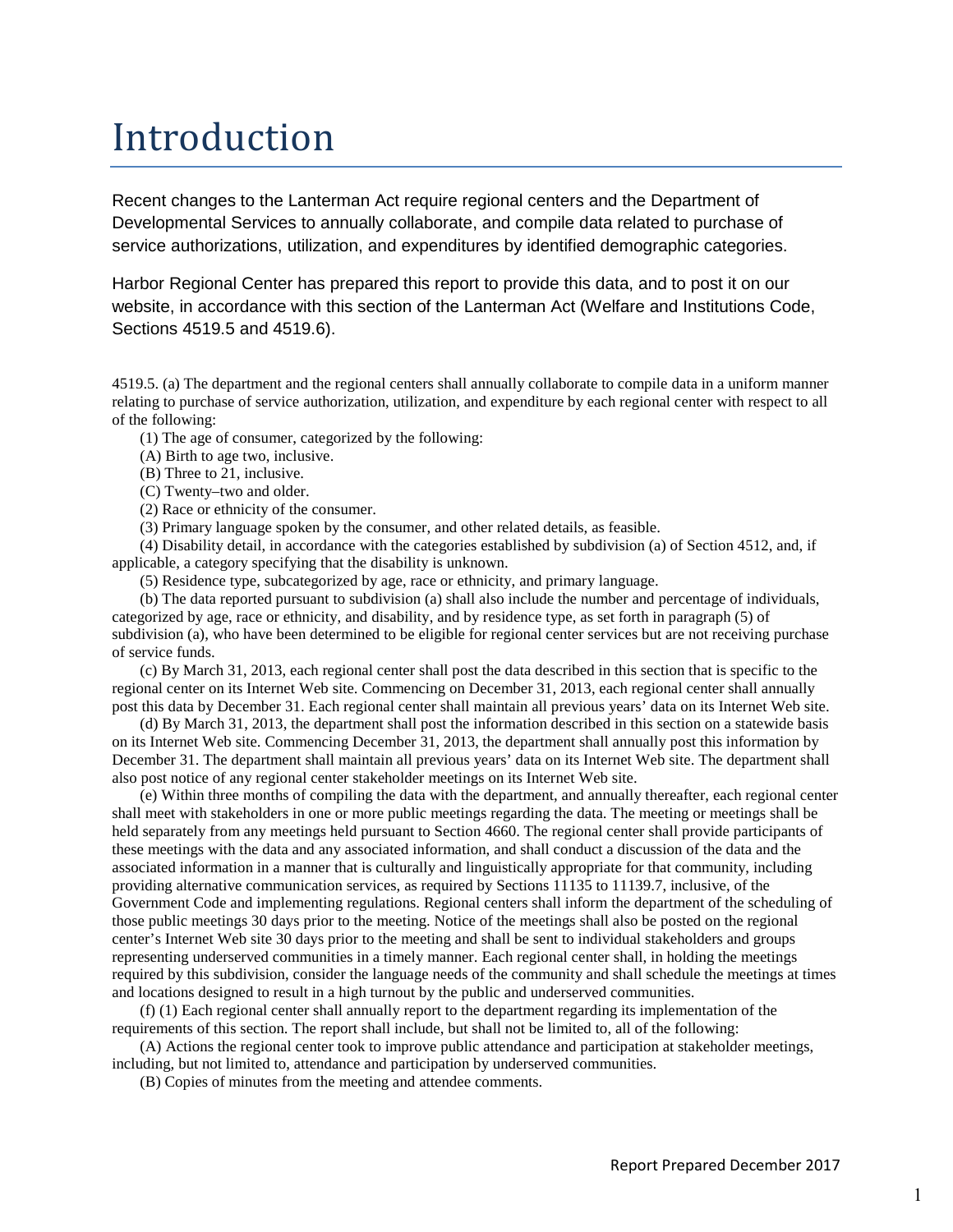(C) Whether the data described in this section indicates a need to reduce disparities in the purchase of services among consumers in the regional center's catchment area. If the data does indicate that need, the regional center's recommendations and plan to promote equity, and reduce disparities, in the purchase of services.

(2) Each regional center and the department shall annually post the reports required by paragraph (1) on its Internet Web site by August 31.

4519.6. The department and the regional centers to annually collaborate to determine the most appropriate methods to collect and compile meaningful data in a uniform manner, as specified in Section 4519.5, related to the payment of copayments, coinsurance, and deductibles by each regional center.

Included in the beginning of this report is a summary of limitations related to this data. We encourage you to review this introductory summary, before reviewing the data.

The report is organized in the following sections:

- Total Annual Expenditures and Authorized Services
- Clients with No Purchase of Services
- Total Annual Insurance-Related Expenditures
- Total Annual Expenditures by Ethnicity and Residence Type
- Total Annual Expenditures by Language and Residence Type
- Total Annual Expenditures for Clients Living at Home or Out of Home By Ethnicity

Harbor Regional Center will be holding a public meeting in the near future, to present this data. Please watch our website, where we will be posting the announcement of this meeting, at [www.harborrc.org.](http://www.harborrc.org/)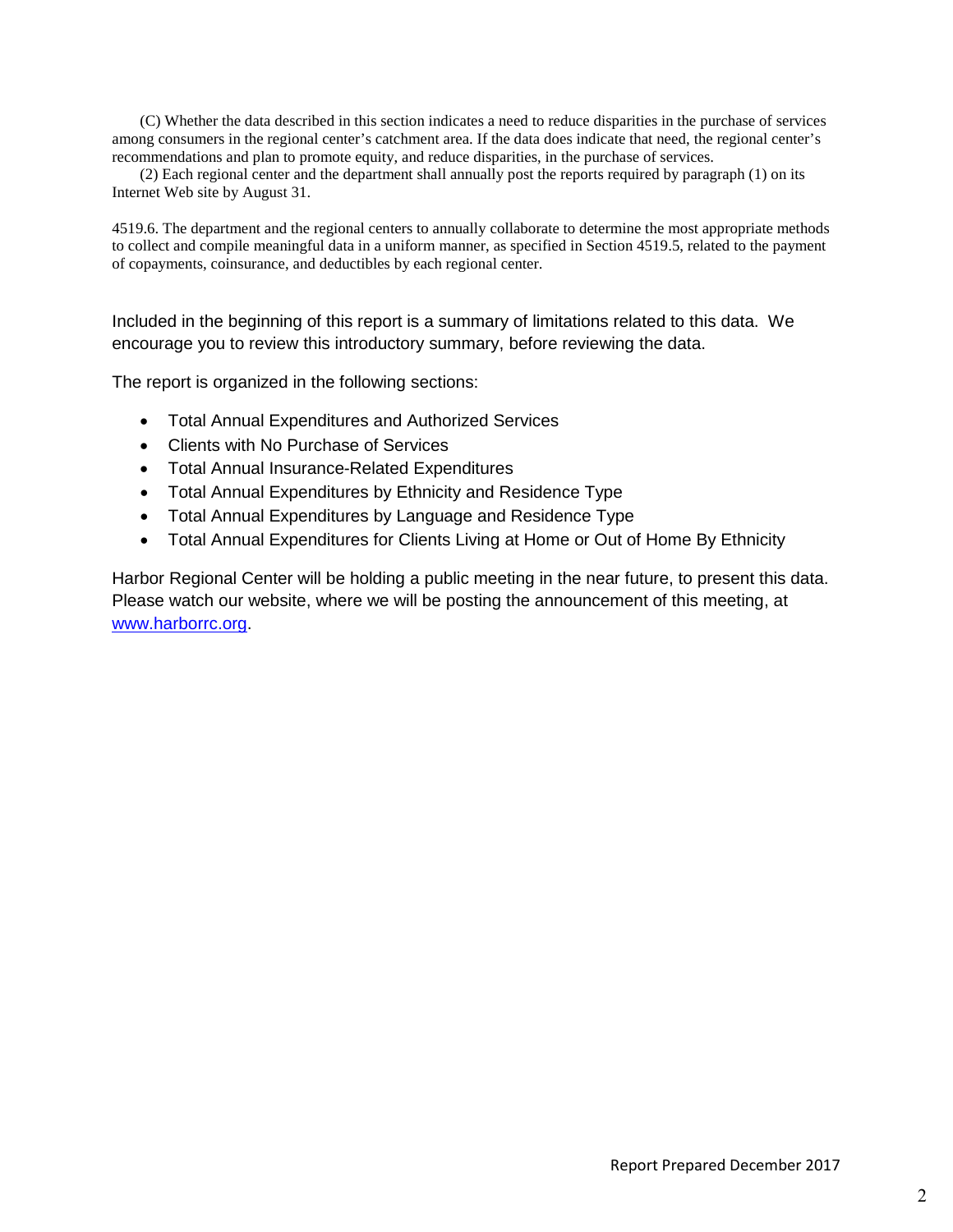## **REGIONAL CENTER PURCHASE OF SERVICES (POS) DATA LIMITATIONS OF POS EXPENDITURE DATA**

## **1. Purchase of Service Costs**

The Purchase of Service (POS) data displayed represents the cost of services that the regional center authorized and that Clients received that are paid for by the regional center. This POS expenditure data does not include the cost of services Clients receive that are paid for by Supplemental Security Income, Medi-Cal, the school system, and other generic agencies. The POS expenditure data represents expenditures the regional center made for services Clients received during Fiscal Year (FY) 2016-17 based on regional center POS state claim data that was provided to DDS as of December , 2017. The regional center may still make payments for services provided to Clients during FY 2016-17 up until June 2019.

## **2. Client Count**

The total number of Clients who received services during the fiscal year will be greater than the regional center's actual caseload. A Client is included in the data if the Client received a regional center funded service at any time during the fiscal year. A Client who received a single service once during the year is counted the same as a Client who received ongoing monthly services. The Client is also counted regardless of their current status with the regional center. The data may include Clients whose current status is closed, transferred-out, inactive, etc. if the Client received regional center services during FY 2016-17.

## **3. Contract Purchase of Service Expenditures**

Due to the limitations of the regional center uniform fiscal system (UFS), POS expenditure data may not include payments made by the regional center that are paid to a service provider under a "contract". Currently, UFS is unable to allocate expenditures paid to a service provider under a "contract" to Clients utilizing the "contract" service. Therefore, POS expenditures paid under a "contract" are excluded from the POS data. Typical services paid to a service provider under a "contract" may include, but are not limited to, supported employment program (SEP) group services and specialized health and training services. Therefore, the total amount of POS expenditures reported will not reconcile with the regional center's actual POS expenditures for FY 2016-17.

## **4. Authorized Services**

Services that are authorized "encumber" the funds needed to pay for those services. The regional center's computer system (UFS) gives the regional center options regarding the "maintenance" of its encumbrances. When encumbrances are routinely adjusted for non-utilization, there will be a higher utilization percentage. When encumbrances are not routinely adjusted for non-utilizations, there will be a lower utilization rate.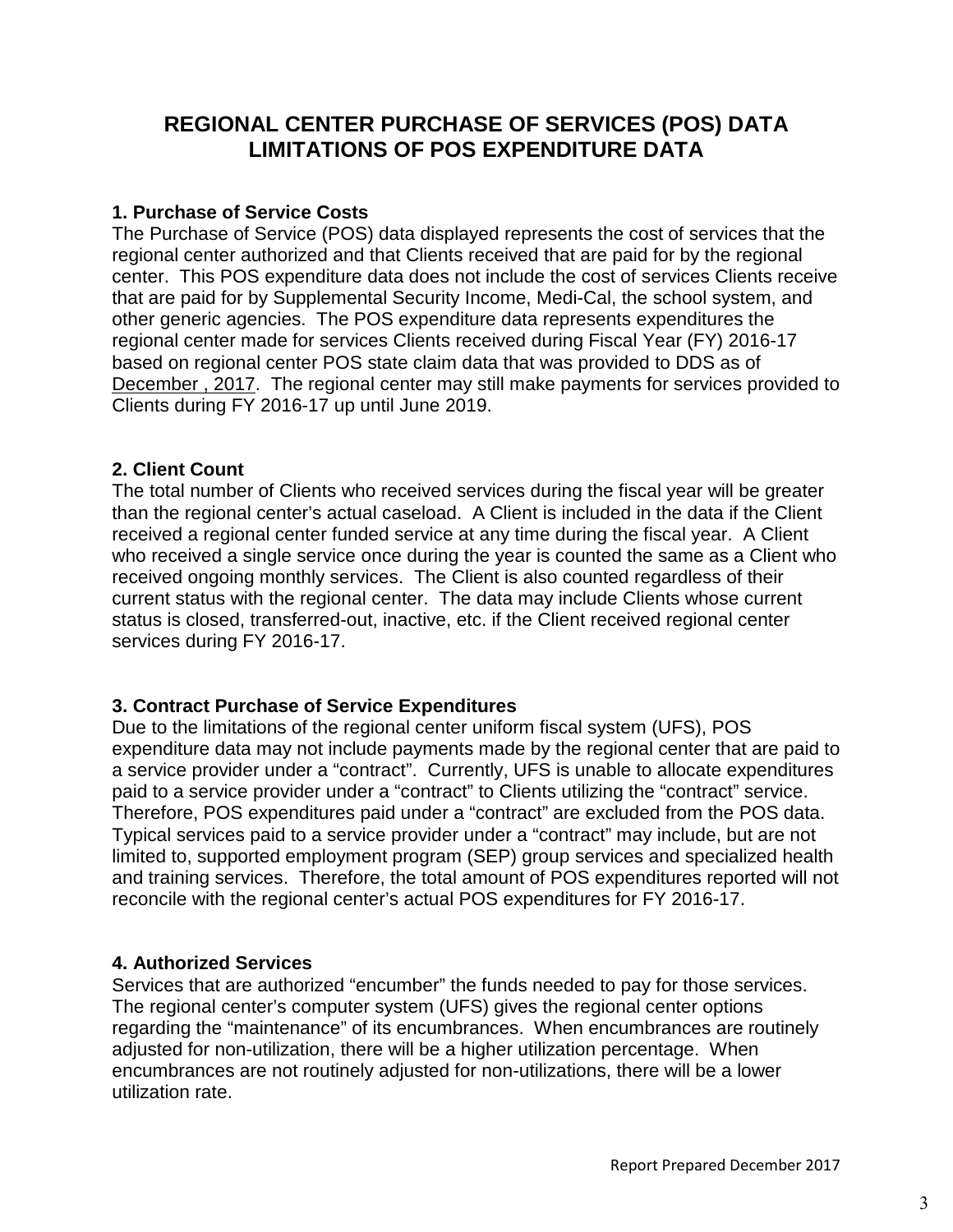#### **5. Clients with Multiple Diagnoses**

There are many clients who have more than one diagnosis. In the summary reports for Purchase of Service Expenditures by Diagnosis and Consumers with No Purchase of Service by Diagnosis these consumers will be counted in every category for which they have a diagnosis. As an example, a client with a diagnosis of both autism and epilepsy will be counted in both the "Autism" and "Epilepsy" categories. Therefore, the sum of the clients reported in all the categories will be more than the total number of clients served by the regional center.

#### **6. Category 5 Clients**

Clients listed in Category 5, according to Welfare and Institutions Code section 4512, are individuals who have "disabling conditions found to be closely related to intellectual disability or to require treatment similar to that required for individuals with intellectual disability, but shall not include other handicapping conditions that are solely physical in nature."

#### **7. Ethnicity/Race Categories**

Ethnicity or race categories in this report are those used by the United States Census Bureau as follows:

**American Indian or Alaska Native** – A person having origins in any of the original peoples of North and South America (including Central America) and who maintains tribal affiliation or community attachment.

**Asian** – A person having origins in any of the original peoples of the Far East, Southeast Asia, or the Indian subcontinent including, for example, Cambodia, China, India, Japan, Korea, Malaysia, Pakistan, the Philippine Islands, Thailand, and Vietnam.

**Native Hawaiian or Other Pacific Islander** – A person having origins in any of the original peoples of Hawaii, Guam, Samoa, or other Pacific Islands.

**White** – A person having origins in any of the original peoples of Europe, the Middle East, or North Africa.

**Black or African American** – A person having origins in any of the Black racial groups of Africa.

**Hispanic** –Cuba, Mexico, Puerto Rico, South or Central America, or other Spanish culture regardless of race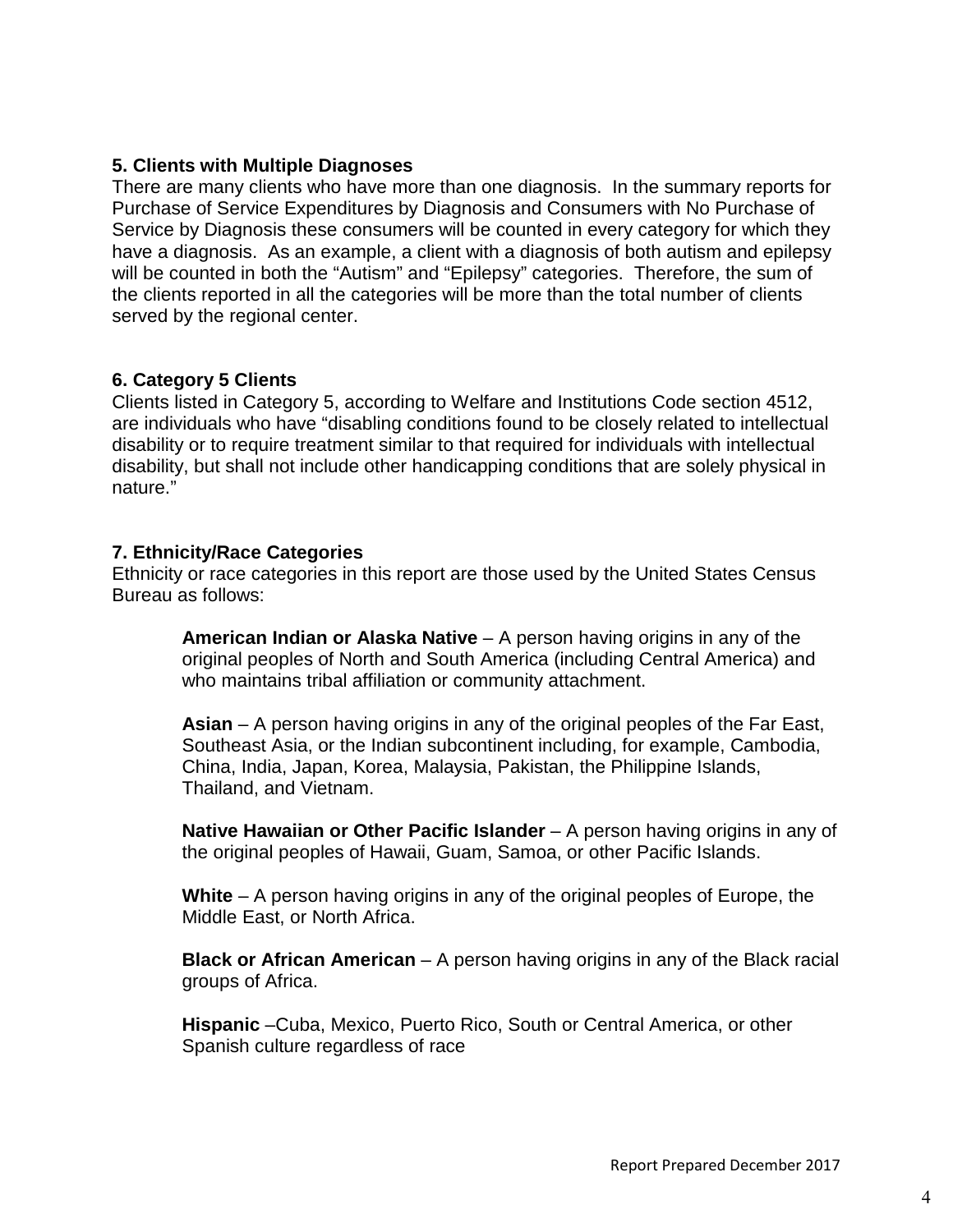**Other** – Includes all other responses not included in the "White", "Black or African American", "American Indian and Alaska Native", "Asian" and "Native Hawaiian and Other Pacific Islander" race categories described above and includes those who fall in multiple categories.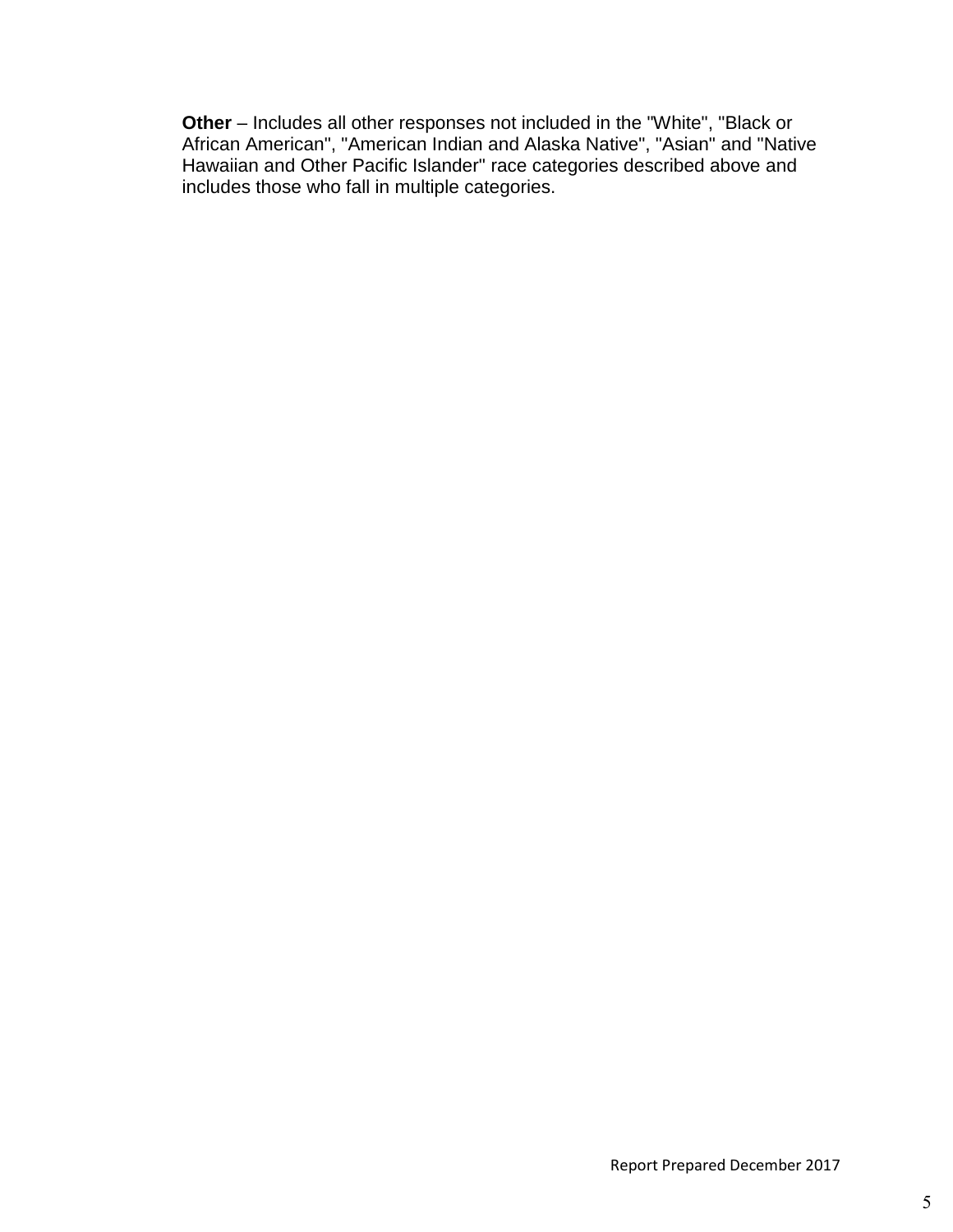# Total Annual Expenditures and Authorized Services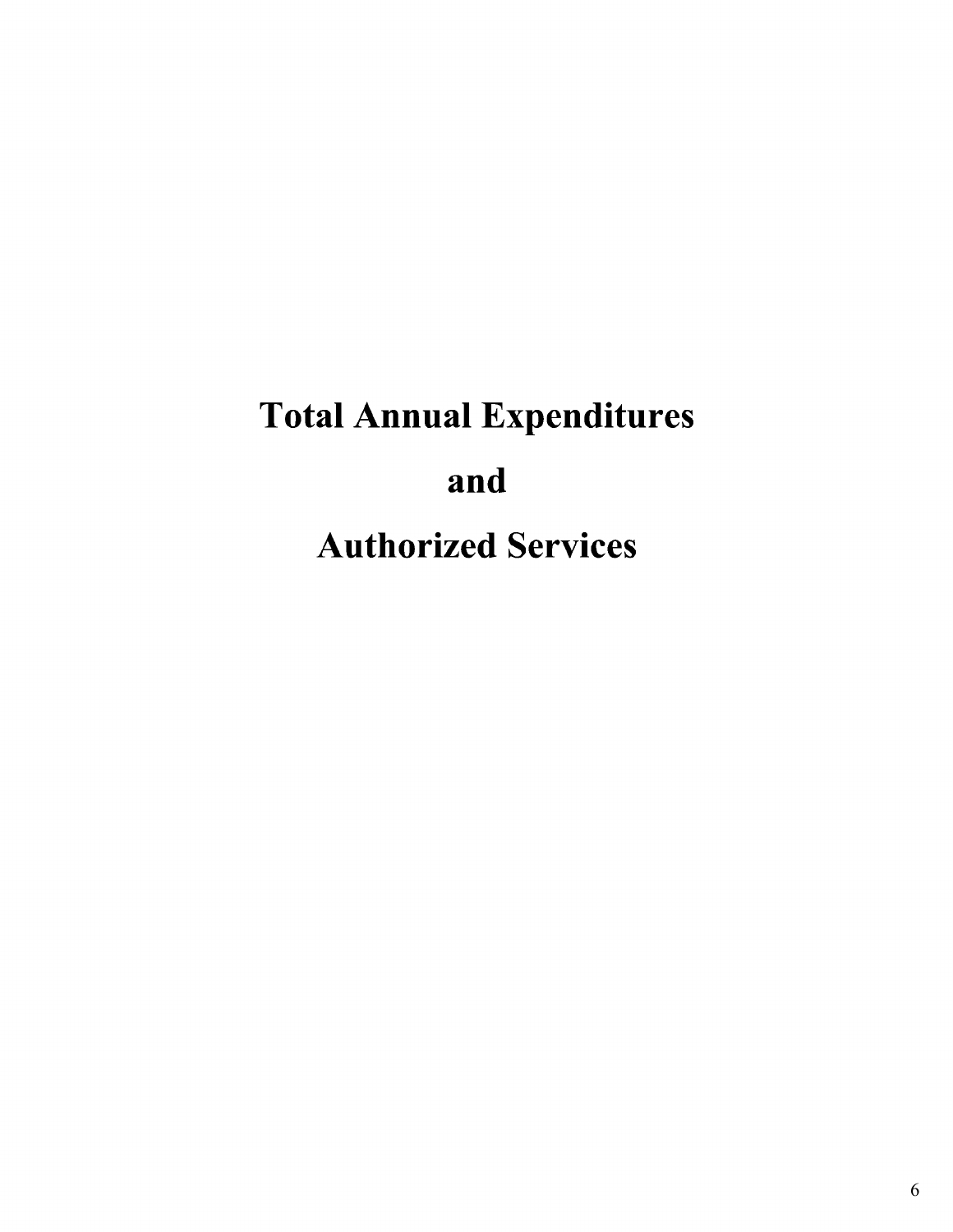## **Total Annual Expenditures and Authorized Services by Ethnicity or Race**

|  | Ear All Anne |  |
|--|--------------|--|

*Harbor Regional Center*

| <b>For All Ages</b>                       |                | <b>Consumer</b> | Total               | Total<br><b>Authorized</b> | Per Capita          | Per Capita<br>Authorized |                 |
|-------------------------------------------|----------------|-----------------|---------------------|----------------------------|---------------------|--------------------------|-----------------|
| <b>Ethnicity</b>                          |                | Count           | <b>Expenditures</b> | <b>Services</b>            | <b>Expenditures</b> | <b>Services</b>          | <b>Utilized</b> |
| American Indian or Alaska Native          |                | 19              | \$304,752           | \$364,443                  | \$16,040            | \$19,181                 | 83.6%           |
| Asian                                     |                | 1,807           | \$21,039,108        | \$26,305,138               | \$11,643            | \$14,557                 | 80.0%           |
| <b>Black/African American</b>             |                | 1,665           | \$19,599,902        | \$24,732,419               | \$11,772            | \$14,854                 | 79.2%           |
| Hispanic                                  |                | 6,049           | \$39,576,964        | \$54,508,527               | \$6,543             | \$9,011                  | 72.6%           |
| Native Hawaiian or Other Pacific Islander |                | 35              | \$407,795           | \$476,238                  | \$11,651            | \$13,607                 | 85.6%           |
| Other Ethnicity or Race / Multi-Cultural  |                | 1,875           | \$11,468,719        | \$15,752,201               | \$6,117             | \$8,401                  | 72.8%           |
| White                                     |                | 3,350           | \$67,631,770        | \$79,506,572               | \$20,189            | \$23,733                 | 85.1%           |
|                                           | Totals:        | 14,800          | \$160,029,010       | \$201,645,540              | \$10,813            | \$13,625                 | 79.4%           |
| For Birth to age 2 years, inclusive       |                |                 |                     |                            |                     |                          |                 |
| American Indian or Alaska Native          |                | $\overline{2}$  | \$602               | \$2,856                    | \$301               | \$1,428                  | 21.1%           |
| Asian                                     |                | 248             | \$890,779           | \$1,776,657                | \$3,592             | \$7,164                  | 50.1%           |
| <b>Black/African American</b>             |                | 214             | \$412,020           | \$857,877                  | \$1,925             | \$4,009                  | 48.0%           |
| Hispanic                                  |                | 1,264           | \$3,230,751         | \$6,652,932                | \$2,556             | \$5,263                  | 48.6%           |
| Native Hawaiian or Other Pacific Islander |                | $\overline{2}$  | \$5,564             | \$10,729                   | \$2,782             | \$5,365                  | 51.9%           |
| Other Ethnicity or Race / Multi-Cultural  |                | 696             | \$1,760,004         | \$3,335,159                | \$2,529             | \$4,792                  | 52.8%           |
| White                                     |                | 448             | \$1,253,737         | \$2,511,268                | \$2,799             | \$5,606                  | 49.9%           |
|                                           | Totals:        | 2,874           | \$7,553,456         | \$15,147,478               | \$2,628             | \$5,271                  | 49.9%           |
| For age 3 years to 21 years, inclusive    |                |                 |                     |                            |                     |                          |                 |
| American Indian or Alaska Native          |                | 8               | \$28,100            | \$39,416                   | \$3,512             | \$4,927                  | 71.3%           |
| Asian                                     |                | 906             | \$3,226,194         | \$5,082,958                | \$3,561             | \$5,610                  | 63.5%           |
| <b>Black/African American</b>             |                | 718             | \$1,979,507         | \$3,413,508                | \$2,757             | \$4,754                  | 58.0%           |
| Hispanic                                  |                | 3,157           | \$6,080,354         | \$10,917,628               | \$1,926             | \$3,458                  | 55.7%           |
| Native Hawaiian or Other Pacific Islander |                | 12              | \$5,998             | \$7,044                    | \$500               | \$587                    | 85.1%           |
| Other Ethnicity or Race / Multi-Cultural  |                | 889             | \$2,670,323         | \$4,133,090                | \$3,004             | \$4,649                  | 64.6%           |
| White                                     |                | 1,182           | \$4,221,548         | \$6,753,441                | \$3,572             | \$5,714                  | 62.5%           |
|                                           | Totals:        | 6,872           | \$18,212,024        | \$30,347,085               | \$2,650             | \$4,416                  | 60.0%           |
| For age 22 years and older                |                |                 |                     |                            |                     |                          |                 |
| American Indian or Alaska Native          |                | 9               | \$276,051           | \$322,172                  | \$30,672            | \$35,797                 | 85.7%           |
| Asian                                     |                | 653             | \$16,922,135        | \$19,445,523               | \$25,914            | \$29,779                 | 87.0%           |
| <b>Black/African American</b>             |                | 733             | \$17,208,375        | \$20,461,034               | \$23,477            | \$27,914                 | 84.1%           |
| Hispanic                                  |                | 1,628           | \$30,265,859        | \$36,937,967               | \$18,591            | \$22,689                 | 81.9%           |
| Native Hawaiian or Other Pacific Islander |                | 21              | \$396,233           | \$458,465                  | \$18,868            | \$21,832                 | 86.4%           |
| Other Ethnicity or Race / Multi-Cultural  |                | 290             | \$7,038,392         | \$8,283,953                | \$24,270            | \$28,565                 | 85.0%           |
| White                                     |                | 1,720           | \$62,156,484        | \$70,241,863               | \$36,137            | \$40,838                 | 88.5%           |
|                                           | <b>Totals:</b> | 5,054           | \$134,263,530       | \$156,150,977              | \$26,566            | \$30,897                 | 86.0%           |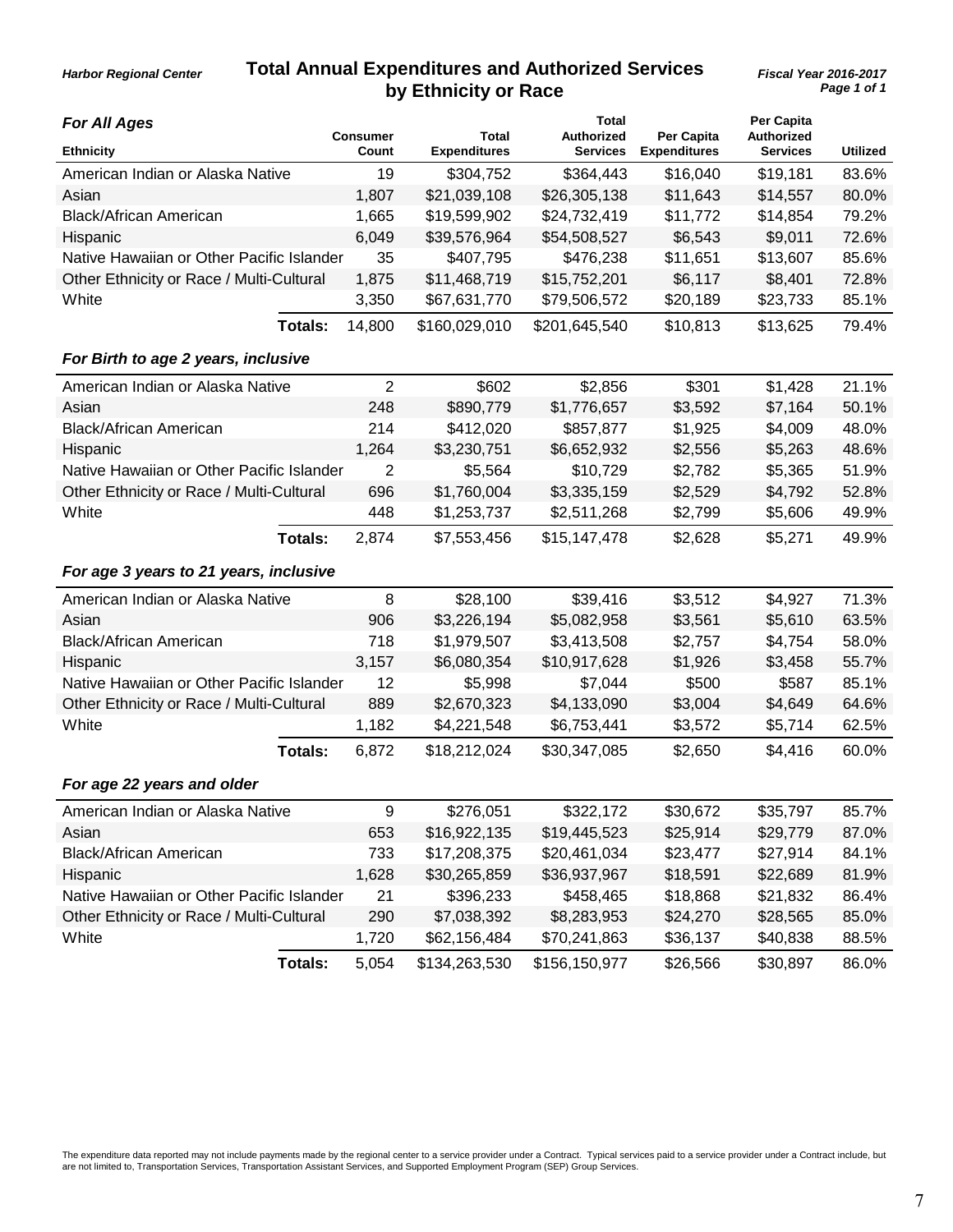## **Total Annual Expenditures and Authorized Services** *Fiscal Year 2016-2017* **by Diagnosis - Legislative**

**Total**

**Per Capita**

*For All Ages*

*Harbor Regional Center*

|       |                     | TULAI           |                     | rei Gabild      |                   |
|-------|---------------------|-----------------|---------------------|-----------------|-------------------|
| Count | <b>Expenditures</b> | <b>Services</b> | <b>Expenditures</b> | <b>Services</b> | Utilized          |
| 4.867 | \$43,633,765        | \$56,635,483    | \$8,965             | \$11,637        | 77.0%             |
| 6.527 | \$128,171,009       | \$151,379,336   | \$19,637            | \$23,193        | 84.7%             |
| 1.145 | \$26,852,013        | \$31,913,566    | \$23,452            | \$27,872        | 84.1%             |
| 1.293 | \$37,289,610        | \$43,352,085    | \$28,840            | \$33,528        | 86.0%             |
| 1.281 | \$14,137,964        | \$17,575,000    | \$11,037            | \$13,720        | 80.4%             |
| 3,391 | \$6,614,932         | \$13,546,097    | \$1,951             | \$3,995         | 48.8%             |
|       | Consumer            | Total           | <b>Authorized</b>   | Per Capita      | <b>Authorized</b> |

#### *For Birth to age 2 years, inclusive*

| Autism                  | 172   | \$1,588,198 | \$2.678.534  | \$9.234 | \$15,573 | 59.3% |
|-------------------------|-------|-------------|--------------|---------|----------|-------|
| Intellectual Disability | 44    | \$294.010   | \$522,669    | \$6.682 | \$11,879 | 56.3% |
| Cerebral Palsy          | 4     | \$6,870     | \$14.064     | \$1.717 | \$3.516  | 48.8% |
| Epilepsy                |       | \$20,006    | \$39.953     | \$6.669 | \$13,318 | 50.1% |
| Category 5              | 46    | \$302.854   | \$546.422    | \$6,584 | \$11,879 | 55.4% |
| Other                   | 2.624 | \$5,461,364 | \$11,563,554 | \$2,081 | \$4.407  | 47.2% |

#### *For age 3 years to 21 years, inclusive*

| Autism                         | 3.672 | \$11,086,616 | \$18,257,016 | \$3,019 | \$4.972 | 60.7% |
|--------------------------------|-------|--------------|--------------|---------|---------|-------|
| <b>Intellectual Disability</b> | 2.436 | \$7,043,934  | \$11,431,249 | \$2,892 | \$4,693 | 61.6% |
| Cerebral Palsy                 | 376   | \$1,637,470  | \$2,443,981  | \$4,355 | \$6,500 | 67.0% |
| Epilepsy                       | 344   | \$1,290,522  | \$2,139,153  | \$3,752 | \$6.218 | 60.3% |
| Category 5                     | 620   | \$1,215,432  | \$2,053,389  | \$1,960 | \$3,312 | 59.2% |
| Other                          | 709   | \$793.680    | \$1,552,144  | \$1,119 | \$2,189 | 51.1% |
|                                |       |              |              |         |         |       |

#### *For age 22 years and older*

| Autism                  | 1.023 | \$30,958,950  | \$35,699,933  | \$30,263 | \$34.897 | 86.7% |
|-------------------------|-------|---------------|---------------|----------|----------|-------|
| Intellectual Disability | 4.047 | \$120,833,065 | \$139,425,418 | \$29.857 | \$34.452 | 86.7% |
| Cerebral Palsy          | 765   | \$25,207,674  | \$29.455.521  | \$32.951 | \$38,504 | 85.6% |
| Epilepsy                | 946   | \$35,979,082  | \$41,172,980  | \$38,033 | \$43,523 | 87.4% |
| Category 5              | 615   | \$12,619,678  | \$14,975,189  | \$20,520 | \$24,350 | 84.3% |
| Other                   | 58    | \$359.888     | \$430.399     | \$6,205  | \$7.421  | 83.6% |
|                         |       |               |               |          |          |       |

#### *Contracted Services*

| <b>Total POS</b><br><b>Expenditures</b> | <b>Total Contract</b><br><b>POS Services</b> | <b>Portion of</b><br><b>Total POS</b><br><b>Contracted</b> |
|-----------------------------------------|----------------------------------------------|------------------------------------------------------------|
| \$167,593,776                           | \$7,564,766                                  | 4.5%                                                       |

Individuals with multiple diagnoses are reported multiple times in the "Total Annual Expenditures and Authorized Report by Diagnosis - Legislative" report in order to capture information regarding<br>expenditures made by the center's actual consumer caseload, the regional center's actual annual expenditures, or the regional center's authorized annual amounts. Additionally, the expenditure data reported may not include<br>payments made by the regi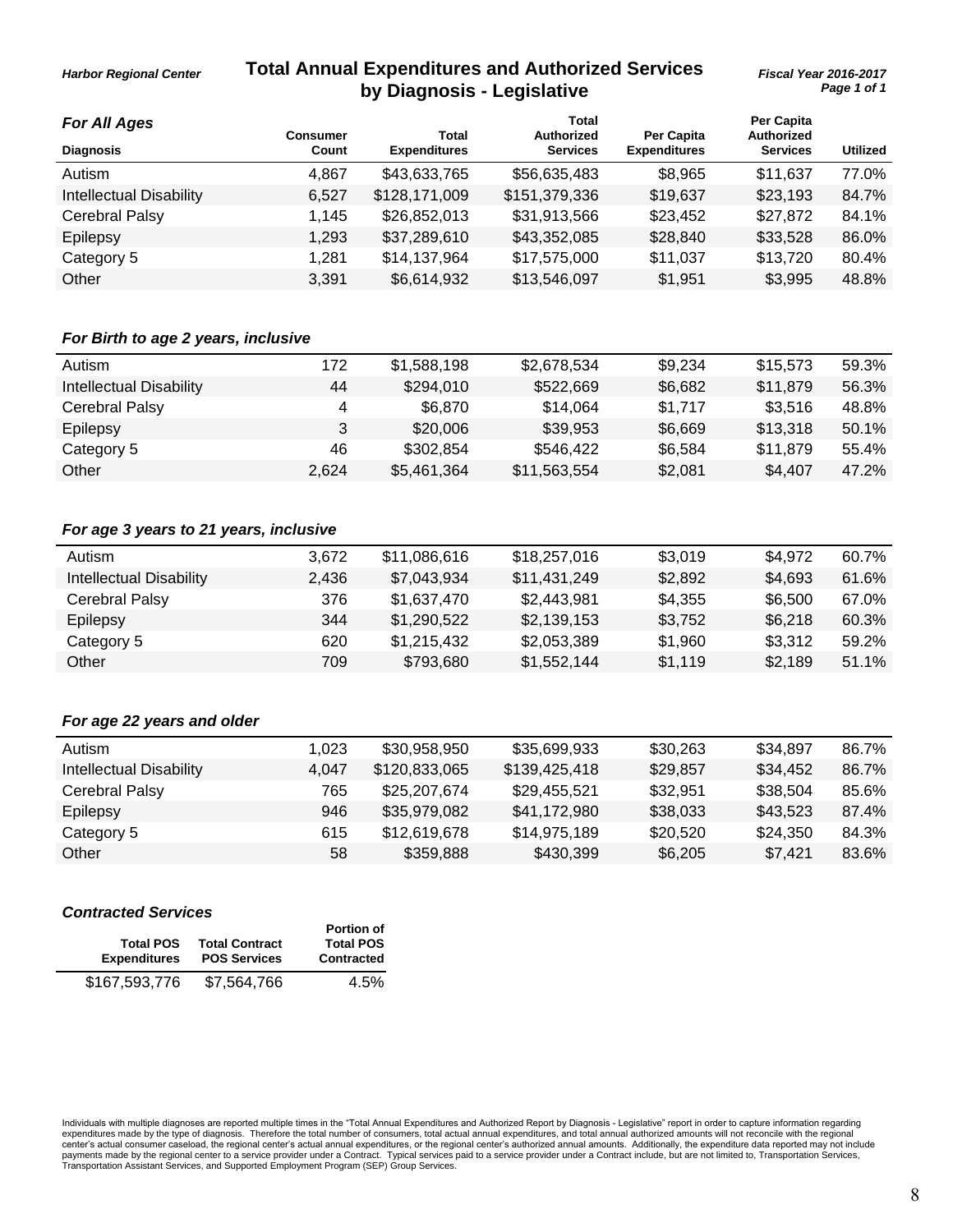#### **Total Annual Expenditures and Authorized Services** *Fiscal Year 2016-2017* **by Diagnosis - Expanded**

*Page 1 of 4*

| <b>For All Ages</b>                                                       |                | <b>Consumer</b>  | <b>Total</b>        | <b>Total</b><br>Authorized | Per Capita          | Per Capita<br><b>Authorized</b> |                 |
|---------------------------------------------------------------------------|----------------|------------------|---------------------|----------------------------|---------------------|---------------------------------|-----------------|
| <b>Diagnosis</b>                                                          |                | Count            | <b>Expenditures</b> | <b>Services</b>            | <b>Expenditures</b> | <b>Services</b>                 | <b>Utilized</b> |
| Autism                                                                    |                | 3,619            | \$17,344,870        | \$25,935,404               | \$4,793             | \$7,166                         | 66.9%           |
| Autism & Intellectual Disability                                          |                | 875              | \$17,340,160        | \$20,219,946               | \$19,817            | \$23,109                        | 85.8%           |
| Autism & Intellectual Disability & Cerebral Palsy                         |                | 18               | \$490,897           | \$538,433                  | \$27,272            | \$29,913                        | 91.2%           |
| Autism & Intellectual Disability & Cerebral Palsy & Epilepsy              |                | 18               | \$982,812           | \$1,155,531                | \$54,601            | \$64,196                        | 85.1%           |
| Autism & Intellectual Disability & Cerebral Palsy & Epilepsy & Category 5 |                | $\mathbf 1$      | \$4,749             | \$4,749                    | \$4,749             | \$4,749                         | 100.0%          |
| Autism & Intellectual Disability & Cerebral Palsy & Category 5            |                | 0                |                     |                            |                     |                                 |                 |
| Autism & Intellectual Disability & Epilepsy & Category 5                  |                | $\boldsymbol{9}$ | \$80,677            | \$117,002                  | \$8,964             | \$13,000                        | 69.0%           |
| Autism & Intellectual Disability                                          |                | 99               | \$4,992,850         | \$5,533,954                | \$50,433            | \$55,899                        | 90.2%           |
| Autism & Intellectual Disability & Category 5                             |                | 29               | \$765,684           | \$877,882                  | \$26,403            | \$30,272                        | 87.2%           |
| Autism & Cerebral Palsy                                                   |                | 7                | \$69,337            | \$95,634                   | \$9,905             | \$13,662                        | 72.5%           |
| Autism & Cerebral Palsy & Epilepsy                                        |                |                  | \$0                 | \$4,251                    | \$0                 | \$4,251                         | 0.0%            |
| Autism & Cerebral Palsy & Epilepsy & Category 5                           |                | 0                |                     |                            |                     |                                 |                 |
| Autism & Cerebral Palsy & Category 5                                      |                | 3                | \$26,166            | \$32,489                   | \$8,722             | \$10,830                        | 80.5%           |
| Autism & Epilepsy & Category 5                                            |                | 6                | \$31,308            | \$92,614                   | \$5,218             | \$15,436                        | 33.8%           |
| Autism & Epilepsy                                                         |                | 45               | \$503,834           | \$640,256                  | \$11,196            | \$14,228                        | 78.7%           |
| Autism & Category 5                                                       |                | 137              | \$1,000,420         | \$1,387,339                | \$7,302             | \$10,127                        | 72.1%           |
| <b>Intellectual Disability</b>                                            |                | 3,792            | \$55,961,225        | \$67,794,736               | \$14,758            | \$17,878                        | 82.5%           |
| Intellectual Disability & Cerebral Palsy                                  |                | 439              | \$11,332,582        | \$13,217,260               | \$25,815            | \$30,108                        | 85.7%           |
| Intellectual Disability & Cerebral Palsy & Epilepsy                       |                | 358              | \$10,978,635        | \$13,018,207               | \$30,667            | \$36,364                        | 84.3%           |
| Intellectual Disability & Cerebral Palsy & Epilepsy & Category 5          |                | 8                | \$296,688           | \$378,557                  | \$37,086            | \$47,320                        | 78.4%           |
| Intellectual Disability & Cerebral Palsy & Category 5                     |                | 22               | \$369,529           | \$468,420                  | \$16,797            | \$21,292                        | 78.9%           |
| Intellectual Disability & Epilepsy & Category 5                           |                | 36               | \$1,376,684         | \$1,520,491                | \$38,241            | \$42,236                        | 90.5%           |
| Intellectual Disability & Epilepsy                                        |                | 543              | \$16,574,281        | \$18,935,833               | \$30,524            | \$34,873                        | 87.5%           |
| Intellectual Disability & Category 5                                      |                | 280              | \$6,623,557         | \$7,598,335                | \$23,656            | \$27,137                        | 87.2%           |
| <b>Cerebral Palsy</b>                                                     |                | 192              | \$1,616,698         | \$2,049,026                | \$8,420             | \$10,672                        | 78.9%           |
| Cerebral Palsy & Epilepsy                                                 |                | 32               | \$221,128           | \$340,367                  | \$6,910             | \$10,636                        | 65.0%           |
| Cerebral Palsy & Epilepsy & Category 5                                    |                | 11               | \$114,011           | \$180,948                  | \$10,365            | \$16,450                        | 63.0%           |
| Cerebral Palsy & Category 5                                               |                | 35               | \$348,781           | \$429,695                  | \$9,965             | \$12,277                        | 81.2%           |
| Epilepsy & Category 5                                                     |                | 36               | \$265,151           | \$383,721                  | \$7,365             | \$10,659                        | 69.1%           |
| Epilepsy                                                                  |                | 90               | \$866,804           | \$1,045,605                | \$9,631             | \$11,618                        | 82.9%           |
| Category 5                                                                |                | 668              | \$2,834,561         | \$4,102,760                | \$4,243             | \$6,142                         | 69.1%           |
| No Diagnosis                                                              |                | 3,391            | \$6,614,932         | \$13,546,097               | \$1,951             | \$3,995                         | 48.8%           |
|                                                                           | <b>Totals:</b> | 14,800           | \$160,029,010       | \$201,645,540              | \$10,813            | \$13,625                        | 79.4%           |

The expenditure data reported may not include payments made by the regional center to a service provider under a Contract. Typical services paid to a service provider under a Contract include, but are not limited to, Trans Services, and Supported Employment Program (SEP) Group Services.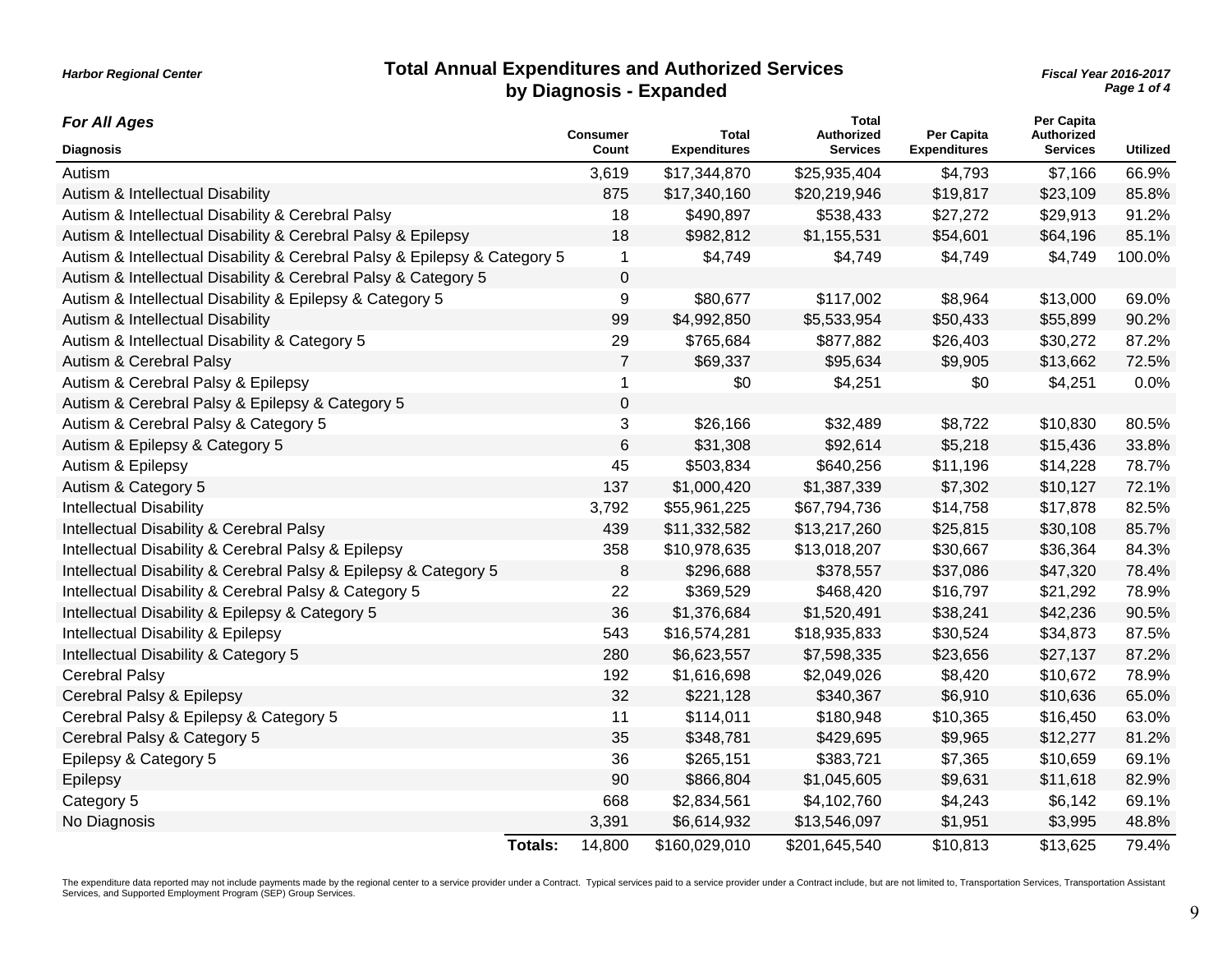| <b>Total Annual Expenditures and Authorized Services</b> |
|----------------------------------------------------------|
| by Diagnosis - Expanded                                  |

*Page 2 of 4* **Total Annual Expenditures and Authorized Services** *Fiscal Year 2016-2017*

| For Birth to age 2 years, inclusive                                       |                | <b>Consumer</b>  | <b>Total</b>        | <b>Total</b><br><b>Authorized</b> | Per Capita          | Per Capita<br>Authorized |                 |
|---------------------------------------------------------------------------|----------------|------------------|---------------------|-----------------------------------|---------------------|--------------------------|-----------------|
| <b>Diagnosis</b>                                                          |                | Count            | <b>Expenditures</b> | <b>Services</b>                   | <b>Expenditures</b> | <b>Services</b>          | <b>Utilized</b> |
| Autism                                                                    |                | 160              | \$1,492,873         | \$2,513,618                       | \$9,330             | \$15,710                 | 59.4%           |
| Autism & Intellectual Disability                                          |                | 5                | \$27,719            | \$58,153                          | \$5,544             | \$11,631                 | 47.7%           |
| Autism & Intellectual Disability & Cerebral Palsy                         |                | 0                |                     |                                   |                     |                          |                 |
| Autism & Intellectual Disability & Cerebral Palsy & Epilepsy              |                | $\mathbf 0$      |                     |                                   |                     |                          |                 |
| Autism & Intellectual Disability & Cerebral Palsy & Epilepsy & Category 5 |                | $\mathbf 0$      |                     |                                   |                     |                          |                 |
| Autism & Intellectual Disability & Cerebral Palsy & Category 5            |                | $\mathsf 0$      |                     |                                   |                     |                          |                 |
| Autism & Intellectual Disability & Epilepsy & Category 5                  |                | 0                |                     |                                   |                     |                          |                 |
| Autism & Intellectual Disability                                          |                | 0                |                     |                                   |                     |                          |                 |
| Autism & Intellectual Disability & Category 5                             |                | 0                |                     |                                   |                     |                          |                 |
| Autism & Cerebral Palsy                                                   |                | 0                |                     |                                   |                     |                          |                 |
| Autism & Cerebral Palsy & Epilepsy                                        |                | 0                |                     |                                   |                     |                          |                 |
| Autism & Cerebral Palsy & Epilepsy & Category 5                           |                | 0                |                     |                                   |                     |                          |                 |
| Autism & Cerebral Palsy & Category 5                                      |                | 0                |                     |                                   |                     |                          |                 |
| Autism & Epilepsy & Category 5                                            |                | 0                |                     |                                   |                     |                          |                 |
| Autism & Epilepsy                                                         |                | 0                |                     |                                   |                     |                          |                 |
| Autism & Category 5                                                       |                | $\overline{7}$   | \$67,605            | \$106,762                         | \$9,658             | \$15,252                 | 63.3%           |
| <b>Intellectual Disability</b>                                            |                | 33               | \$254,584           | \$440,099                         | \$7,715             | \$13,336                 | 57.8%           |
| Intellectual Disability & Cerebral Palsy                                  |                | 3                | \$6,383             | \$12,924                          | \$2,128             | \$4,308                  | 49.4%           |
| Intellectual Disability & Cerebral Palsy & Epilepsy                       |                | 0                |                     |                                   |                     |                          |                 |
| Intellectual Disability & Cerebral Palsy & Epilepsy & Category 5          |                | $\mathbf 0$      |                     |                                   |                     |                          |                 |
| Intellectual Disability & Cerebral Palsy & Category 5                     |                | 0                |                     |                                   |                     |                          |                 |
| Intellectual Disability & Epilepsy & Category 5                           |                | $\boldsymbol{0}$ |                     |                                   |                     |                          |                 |
| Intellectual Disability & Epilepsy                                        |                | 0                |                     |                                   |                     |                          |                 |
| Intellectual Disability & Category 5                                      |                | 3                | \$5,324             | \$11,493                          | \$1,775             | \$3,831                  | 46.3%           |
| Cerebral Palsy                                                            |                | 1                | \$487               | \$1,140                           | \$487               | \$1,140                  | 42.7%           |
| Cerebral Palsy & Epilepsy                                                 |                | 0                |                     |                                   |                     |                          |                 |
| Cerebral Palsy & Epilepsy & Category 5                                    |                | 0                |                     |                                   |                     |                          |                 |
| Cerebral Palsy & Category 5                                               |                | $\mathsf 0$      |                     |                                   |                     |                          |                 |
| Epilepsy & Category 5                                                     |                | 1                | \$12,814            | \$28,386                          | \$12,814            | \$28,386                 | 45.1%           |
| Epilepsy                                                                  |                | $\overline{2}$   | \$7,192             | \$11,568                          | \$3,596             | \$5,784                  | 62.2%           |
| Category 5                                                                |                | 35               | \$217,111           | \$399,781                         | \$6,203             | \$11,422                 | 54.3%           |
| No Diagnosis                                                              |                | 2,624            | \$5,461,364         | \$11,563,554                      | \$2,081             | \$4,407                  | 47.2%           |
|                                                                           | <b>Totals:</b> | 2,874            | \$7,553,456         | \$15,147,478                      | \$2,628             | \$5,271                  | 49.9%           |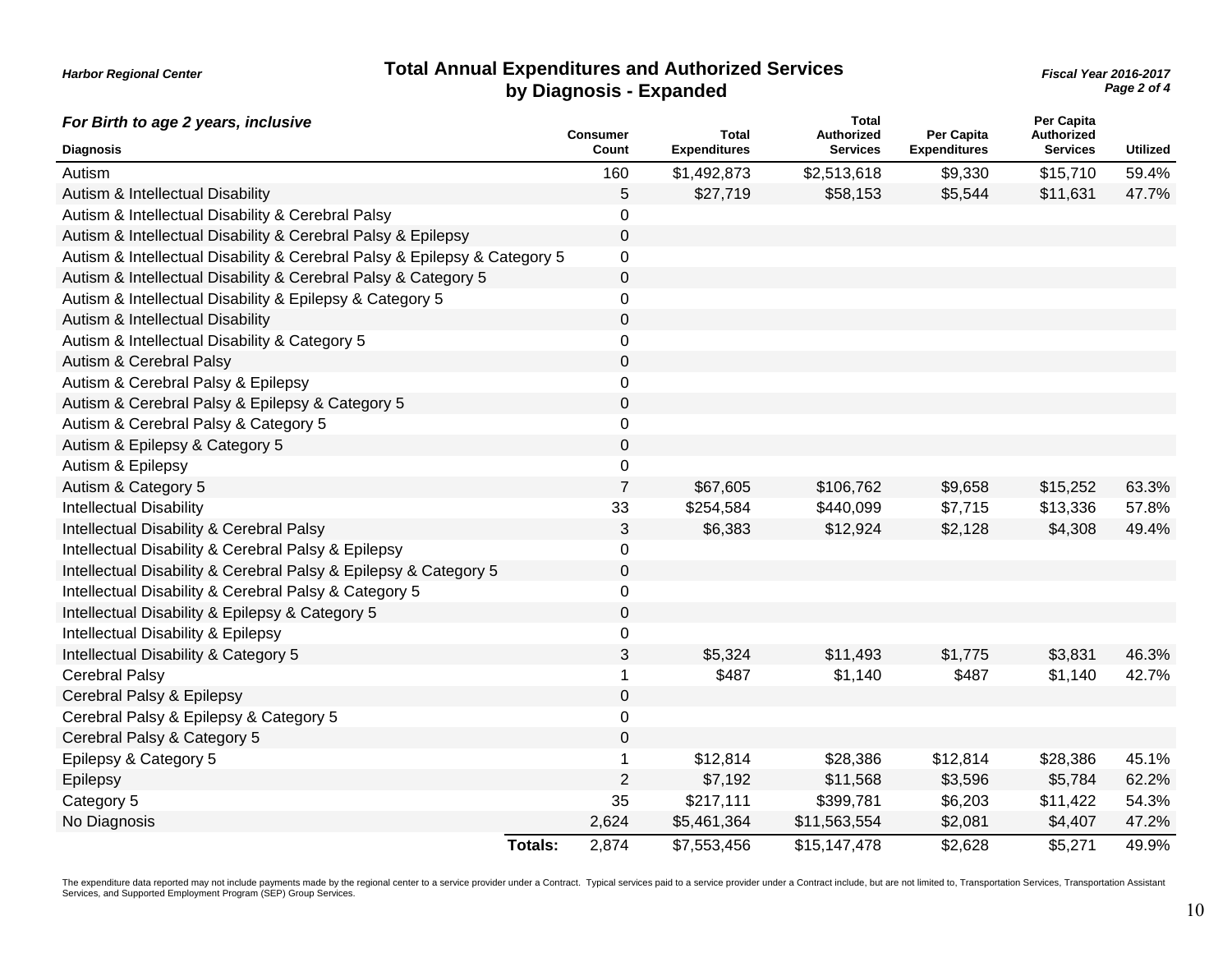|  | <b>Harbor Regional Center</b> |  |
|--|-------------------------------|--|
|--|-------------------------------|--|

#### **Total Annual Expenditures and Authorized Services** *Fiscal Year 2016-2017* **by Diagnosis - Expanded**

*Page 3 of 4*

| For age 3 years to 21 years, inclusive                                    |                | <b>Consumer</b> | <b>Total</b>        | Total<br>Authorized | Per Capita          | Per Capita<br>Authorized |                 |
|---------------------------------------------------------------------------|----------------|-----------------|---------------------|---------------------|---------------------|--------------------------|-----------------|
| <b>Diagnosis</b>                                                          |                | Count           | <b>Expenditures</b> | <b>Services</b>     | <b>Expenditures</b> | <b>Services</b>          | <b>Utilized</b> |
| Autism                                                                    |                | 3,005           | \$8,815,908         | \$14,724,915        | \$2,934             | \$4,900                  | 59.9%           |
| Autism & Intellectual Disability                                          |                | 504             | \$1,463,669         | \$2,311,383         | \$2,904             | \$4,586                  | 63.3%           |
| Autism & Intellectual Disability & Cerebral Palsy                         |                | 9               | \$44,654            | \$61,357            | \$4,962             | \$6,817                  | 72.8%           |
| Autism & Intellectual Disability & Cerebral Palsy & Epilepsy              |                | 4               | \$28,632            | \$39,670            | \$7,158             | \$9,917                  | 72.2%           |
| Autism & Intellectual Disability & Cerebral Palsy & Epilepsy & Category 5 |                | 1               | \$4,749             | \$4,749             | \$4,749             | \$4,749                  | 100.0%          |
| Autism & Intellectual Disability & Cerebral Palsy & Category 5            |                | 0               |                     |                     |                     |                          |                 |
| Autism & Intellectual Disability & Epilepsy & Category 5                  |                | 3               | \$3,482             | \$7,351             | \$1,161             | \$2,450                  | 47.4%           |
| Autism & Intellectual Disability                                          |                | 21              | \$78,438            | \$135,342           | \$3,735             | \$6,445                  | 58.0%           |
| Autism & Intellectual Disability & Category 5                             |                | 15              | \$191,994           | \$220,414           | \$12,800            | \$14,694                 | 87.1%           |
| Autism & Cerebral Palsy                                                   |                | 5               | \$16,995            | \$27,747            | \$3,399             | \$5,549                  | 61.3%           |
| Autism & Cerebral Palsy & Epilepsy                                        |                | 1               | \$0                 | \$4,251             | \$0                 | \$4,251                  | 0.0%            |
| Autism & Cerebral Palsy & Epilepsy & Category 5                           |                | 0               |                     |                     |                     |                          |                 |
| Autism & Cerebral Palsy & Category 5                                      |                | 1               | \$0                 | \$0                 | \$0                 | \$0                      |                 |
| Autism & Epilepsy & Category 5                                            |                | 3               | \$10,308            | \$52,547            | \$3,436             | \$17,516                 | 19.6%           |
| Autism & Epilepsy                                                         |                | 28              | \$233,095           | \$319,232           | \$8,325             | \$11,401                 | 73.0%           |
| Autism & Category 5                                                       |                | 72              | \$194,693           | \$348,058           | \$2,704             | \$4,834                  | 55.9%           |
| Intellectual Disability                                                   |                | 1,479           | \$3,604,373         | \$6,187,921         | \$2,437             | \$4,184                  | 58.2%           |
| Intellectual Disability & Cerebral Palsy                                  |                | 125             | \$633,554           | \$877,207           | \$5,068             | \$7,018                  | 72.2%           |
| Intellectual Disability & Cerebral Palsy & Epilepsy                       |                | 88              | \$402,724           | \$705,458           | \$4,576             | \$8,017                  | 57.1%           |
| Intellectual Disability & Cerebral Palsy & Epilepsy & Category 5          |                | $\mathbf{1}$    | \$4,169             | \$4,169             | \$4,169             | \$4,169                  | 100.0%          |
| Intellectual Disability & Cerebral Palsy & Category 5                     |                | 10              | \$38,807            | \$57,716            | \$3,881             | \$5,772                  | 67.2%           |
| Intellectual Disability & Epilepsy & Category 5                           |                | $\overline{2}$  | \$4,749             | \$4,749             | \$2,374             | \$2,374                  | 100.0%          |
| Intellectual Disability & Epilepsy                                        |                | 118             | \$374,801           | \$576,711           | \$3,176             | \$4,887                  | 65.0%           |
| Intellectual Disability & Category 5                                      |                | 56              | \$165,140           | \$237,053           | \$2,949             | \$4,233                  | 69.7%           |
| <b>Cerebral Palsy</b>                                                     |                | 98              | \$378,014           | \$522,227           | \$3,857             | \$5,329                  | 72.4%           |
| Cerebral Palsy & Epilepsy                                                 |                | 15              | \$47,287            | \$87,253            | \$3,152             | \$5,817                  | 54.2%           |
| Cerebral Palsy & Epilepsy & Category 5                                    |                | 5               | \$14,733            | \$16,565            | \$2,947             | \$3,313                  | 88.9%           |
| Cerebral Palsy & Category 5                                               |                | 13              | \$23,153            | \$35,612            | \$1,781             | \$2,739                  | 65.0%           |
| Epilepsy & Category 5                                                     |                | 11              | \$2,587             | \$20,229            | \$235               | \$1,839                  | 12.8%           |
| Epilepsy                                                                  |                | 43              | \$80,770            | \$160,877           | \$1,878             | \$3,741                  | 50.2%           |
| Category 5                                                                |                | 427             | \$556,868           | \$1,044,178         | \$1,304             | \$2,445                  | 53.3%           |
| No Diagnosis                                                              |                | 709             | \$793,680           | \$1,552,144         | \$1,119             | \$2,189                  | 51.1%           |
|                                                                           | <b>Totals:</b> | 6,872           | \$18,212,024        | \$30,347,085        | \$2,650             | \$4,416                  | 60.0%           |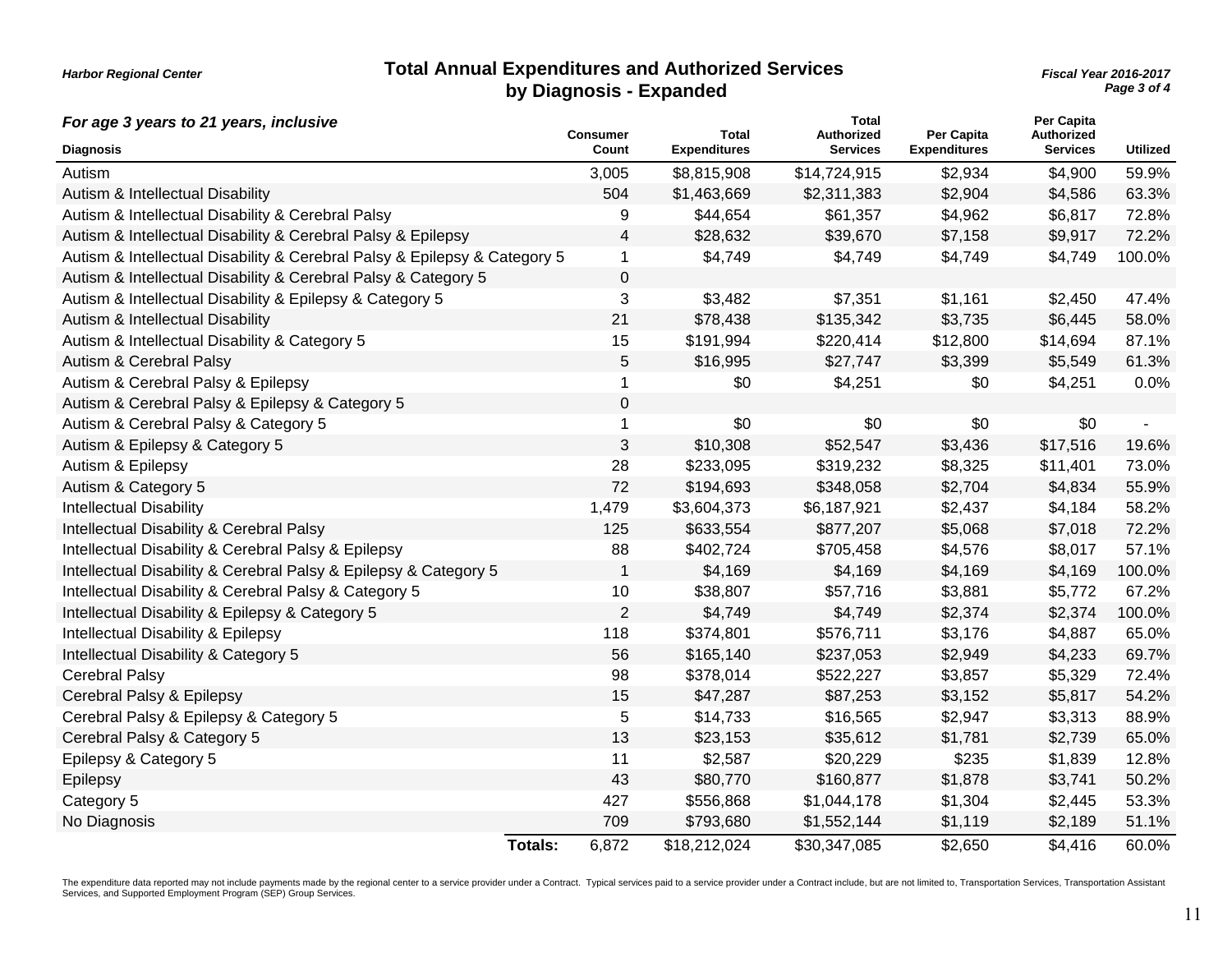#### **Total Annual Expenditures and Authorized Services** *Fiscal Year 2016-2017* **by Diagnosis - Expanded**

*Harbor Regional Center*

*Page 4 of 4*

| For age 22 years and older                                                | <b>Consumer</b>         | <b>Total</b>        | <b>Total</b><br>Authorized | Per Capita          | Per Capita<br>Authorized |                 |
|---------------------------------------------------------------------------|-------------------------|---------------------|----------------------------|---------------------|--------------------------|-----------------|
| <b>Diagnosis</b>                                                          | Count                   | <b>Expenditures</b> | <b>Services</b>            | <b>Expenditures</b> | <b>Services</b>          | <b>Utilized</b> |
| Autism                                                                    | 454                     | \$7,036,089         | \$8,696,871                | \$15,498            | \$19,156                 | 80.9%           |
| Autism & Intellectual Disability                                          | 366                     | \$15,848,772        | \$17,850,410               | \$43,303            | \$48,772                 | 88.8%           |
| Autism & Intellectual Disability & Cerebral Palsy                         | 9                       | \$446,243           | \$477,076                  | \$49,583            | \$53,008                 | 93.5%           |
| Autism & Intellectual Disability & Cerebral Palsy & Epilepsy              | 14                      | \$954,180           | \$1,115,861                | \$68,156            | \$79,704                 | 85.5%           |
| Autism & Intellectual Disability & Cerebral Palsy & Epilepsy & Category 5 | 0                       |                     |                            |                     |                          |                 |
| Autism & Intellectual Disability & Cerebral Palsy & Category 5            | $\boldsymbol{0}$        |                     |                            |                     |                          |                 |
| Autism & Intellectual Disability & Epilepsy & Category 5                  | 6                       | \$77,194            | \$109,651                  | \$12,866            | \$18,275                 | 70.4%           |
| Autism & Intellectual Disability                                          | 78                      | \$4,914,413         | \$5,398,612                | \$63,005            | \$69,213                 | 91.0%           |
| Autism & Intellectual Disability & Category 5                             | 14                      | \$573,690           | \$657,468                  | \$40,978            | \$46,962                 | 87.3%           |
| Autism & Cerebral Palsy                                                   | $\overline{c}$          | \$52,342            | \$67,887                   | \$26,171            | \$33,943                 | 77.1%           |
| Autism & Cerebral Palsy & Epilepsy                                        | 0                       |                     |                            |                     |                          |                 |
| Autism & Cerebral Palsy & Epilepsy & Category 5                           | 0                       |                     |                            |                     |                          |                 |
| Autism & Cerebral Palsy & Category 5                                      | $\overline{c}$          | \$26,166            | \$32,489                   | \$13,083            | \$16,244                 | 80.5%           |
| Autism & Epilepsy & Category 5                                            | 3                       | \$21,000            | \$40,067                   | \$7,000             | \$13,356                 | 52.4%           |
| Autism & Epilepsy                                                         | 17                      | \$270,740           | \$321,023                  | \$15,926            | \$18,884                 | 84.3%           |
| Autism & Category 5                                                       | 58                      | \$738,122           | \$932,518                  | \$12,726            | \$16,078                 | 79.2%           |
| <b>Intellectual Disability</b>                                            | 2,280                   | \$52,102,268        | \$61,166,716               | \$22,852            | \$26,828                 | 85.2%           |
| Intellectual Disability & Cerebral Palsy                                  | 311                     | \$10,692,646        | \$12,327,129               | \$34,382            | \$39,637                 | 86.7%           |
| Intellectual Disability & Cerebral Palsy & Epilepsy                       | 270                     | \$10,575,911        | \$12,312,750               | \$39,170            | \$45,603                 | 85.9%           |
| Intellectual Disability & Cerebral Palsy & Epilepsy & Category 5          | $\overline{7}$          | \$292,518           | \$374,388                  | \$41,788            | \$53,484                 | 78.1%           |
| Intellectual Disability & Cerebral Palsy & Category 5                     | 12                      | \$330,722           | \$410,704                  | \$27,560            | \$34,225                 | 80.5%           |
| Intellectual Disability & Epilepsy & Category 5                           | 34                      | \$1,371,935         | \$1,515,742                | \$40,351            | \$44,581                 | 90.5%           |
| Intellectual Disability & Epilepsy                                        | 425                     | \$16,199,480        | \$18,359,122               | \$38,116            | \$43,198                 | 88.2%           |
| Intellectual Disability & Category 5                                      | 221                     | \$6,453,093         | \$7,349,789                | \$29,200            | \$33,257                 | 87.8%           |
| <b>Cerebral Palsy</b>                                                     | 93                      | \$1,238,197         | \$1,525,658                | \$13,314            | \$16,405                 | 81.2%           |
| Cerebral Palsy & Epilepsy                                                 | 17                      | \$173,841           | \$253,114                  | \$10,226            | \$14,889                 | 68.7%           |
| Cerebral Palsy & Epilepsy & Category 5                                    | $\,6$                   | \$99,278            | \$164,383                  | \$16,546            | \$27,397                 | 60.4%           |
| Cerebral Palsy & Category 5                                               | 22                      | \$325,628           | \$394,083                  | \$14,801            | \$17,913                 | 82.6%           |
| Epilepsy & Category 5                                                     | 24                      | \$249,750           | \$335,106                  | \$10,406            | \$13,963                 | 74.5%           |
| Epilepsy                                                                  | 45                      | \$778,842           | \$873,161                  | \$17,308            | \$19,404                 | 89.2%           |
| Category 5                                                                | 206                     | \$2,060,582         | \$2,658,801                | \$10,003            | \$12,907                 | 77.5%           |
| No Diagnosis                                                              | 58                      | \$359,888           | \$430,399                  | \$6,205             | \$7,421                  | 83.6%           |
|                                                                           | 5,054<br><b>Totals:</b> | \$134,263,530       | \$156,150,977              | \$26,566            | \$30,897                 | 86.0%           |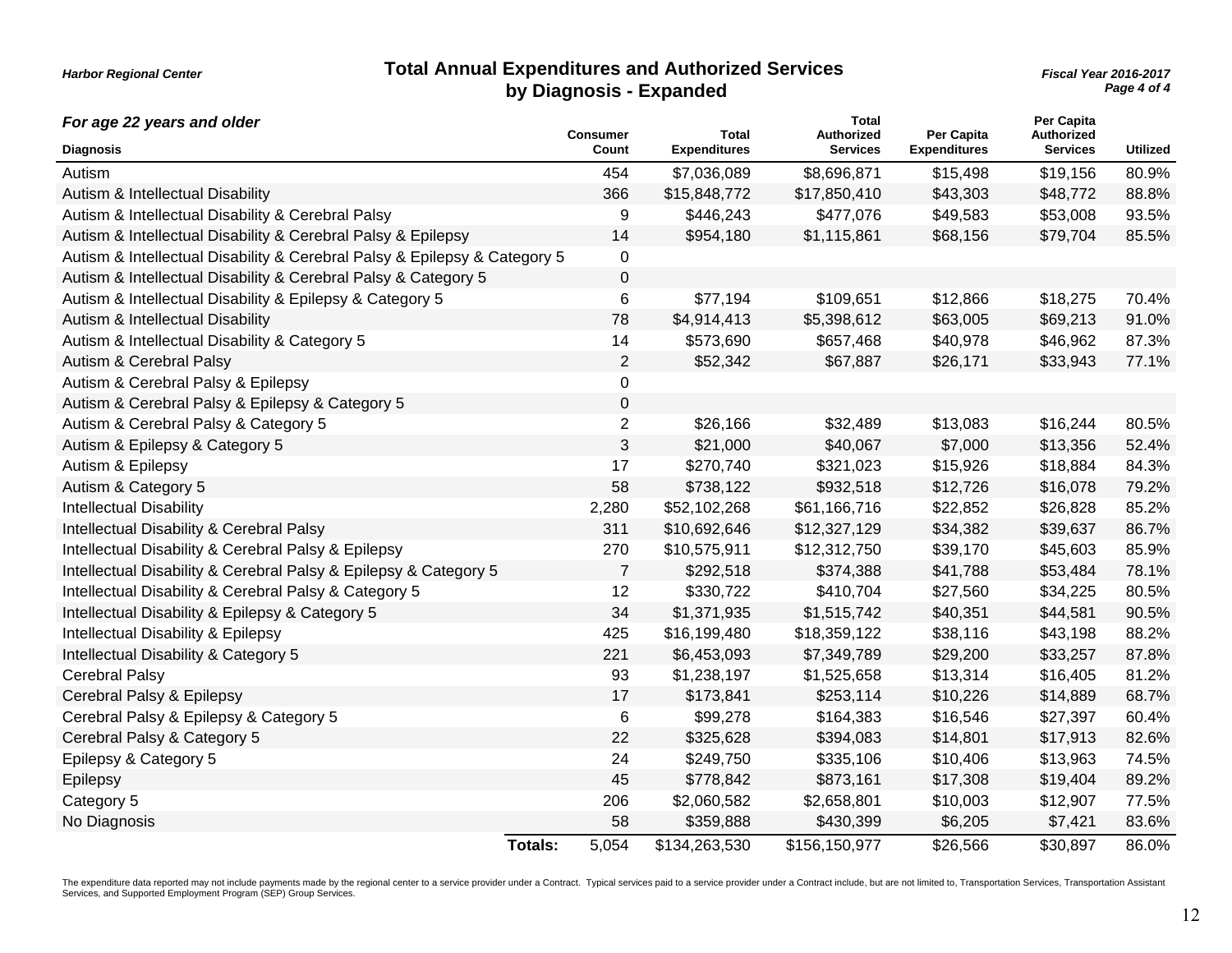## **Total Annual Expenditures and Authorized Services** *Fiscal Year 2016-2017* **by Residence**

**Total**

**Per Capita**

*For All Ages*

*Harbor Regional Center*

| <b>Residence Type</b>                  | <b>Consumer</b><br>Count | <b>Total</b><br><b>Expenditures</b> | <b>Authorized</b><br><b>Services</b> | Per Capita<br><b>Expenditures</b> | Authorized<br><b>Services</b> | <b>Utilized</b> |
|----------------------------------------|--------------------------|-------------------------------------|--------------------------------------|-----------------------------------|-------------------------------|-----------------|
| Out-of-State                           | 3                        | \$4,221                             | \$5,691                              | \$1,407                           | \$1,897                       | 74.2%           |
| Home of Parent or Guardian             | 12,288                   | \$54,689,891                        | \$85,634,176                         | \$4,451                           | \$6,969                       | 63.9%           |
| Independent Living or Supported Living | 899                      | \$13,249,409                        | \$17,140,720                         | \$14,738                          | \$19,066                      | 77.3%           |
| Developmental Center/State Hospital    | $\overline{4}$           | \$6,050                             | \$19,962                             | \$1,513                           | \$4,990                       | 30.3%           |
| <b>Correctional Institution</b>        | 19                       | \$49,113                            | \$99,093                             | \$2,585                           | \$5,215                       | 49.6%           |
| Community Care Facility (CCF)          | 852                      | \$82,667,707                        | \$87,217,817                         | \$97,028                          | \$102,368                     | 94.8%           |
| ICF Facility & Continous Nursing       | 177                      | \$4,987,029                         | \$6,041,193                          | \$28,175                          | \$34,131                      | 82.6%           |
| <b>Skilled Nursing Facility (SNF)</b>  | 45                       | \$530,483                           | \$680,482                            | \$11,789                          | \$15,122                      | 78.0%           |
| Foster Home, Children                  | 412                      | \$828,534                           | \$1,357,431                          | \$2,011                           | \$3,295                       | 61.0%           |
| Family Home, Adults                    | 34                       | \$1,893,666                         | \$2,064,500                          | \$55,696                          | \$60,721                      | 91.7%           |
| <b>Psychiatric Treatment Facility</b>  | 6                        | \$86,037                            | \$94,065                             | \$14,340                          | \$15,677                      | 91.5%           |
| <b>Rehabilation Center</b>             | 3                        | \$80,737                            | \$96,486                             | \$26,912                          | \$32,162                      | 83.7%           |
| <b>Acute General Hospital</b>          | 3                        | \$18,496                            | \$28,335                             | \$6,165                           | \$9,445                       | 65.3%           |
| Sub-Acute                              | 17                       | \$116,225                           | \$126,585                            | \$6,837                           | \$7,446                       | 91.8%           |
| <b>Community Treatment Facility</b>    | 1                        | \$0                                 | \$3,458                              | \$0                               | \$3,458                       | 0.0%            |
| Hospice                                | $\boldsymbol{0}$         |                                     |                                      |                                   |                               |                 |
| <b>Transient/Homeless</b>              | 21                       | \$183,308                           | \$227,607                            | \$8,729                           | \$10,838                      | 80.5%           |
| Other                                  | 16                       | \$638,105                           | \$807,939                            | \$39,882                          | \$50,496                      | 79.0%           |
| Totals:                                | 14,800                   | \$160,029,010                       | \$201,645,540                        | \$10,813                          | \$13,625                      | 79.4%           |
| For Birth to age 2 years, inclusive    |                          |                                     |                                      |                                   |                               |                 |
| Out-of-State                           | $\mathbf 0$              |                                     |                                      |                                   |                               |                 |
| Home of Parent or Guardian             | 2,585                    | \$7,202,785                         | \$14,434,795                         | \$2,786                           | \$5,584                       | 49.9%           |
| Independent Living or Supported Living | 0                        |                                     |                                      |                                   |                               |                 |
| Developmental Center/State Hospital    | $\boldsymbol{0}$         |                                     |                                      |                                   |                               |                 |
| <b>Correctional Institution</b>        | $\mathbf 0$              |                                     |                                      |                                   |                               |                 |
| Community Care Facility (CCF)          | $\pmb{0}$                |                                     |                                      |                                   |                               |                 |
| ICF Facility & Continous Nursing       | 0                        |                                     |                                      |                                   |                               |                 |
| <b>Skilled Nursing Facility (SNF)</b>  | $\pmb{0}$                |                                     |                                      |                                   |                               |                 |
| Foster Home, Children                  | 287                      | \$349,944                           | \$710,944                            | \$1,219                           | \$2,477                       | 49.2%           |
| Family Home, Adults                    | 0                        |                                     |                                      |                                   |                               |                 |
| <b>Psychiatric Treatment Facility</b>  | 0                        |                                     |                                      |                                   |                               |                 |
| <b>Rehabilation Center</b>             | $\pmb{0}$                |                                     |                                      |                                   |                               |                 |
| <b>Acute General Hospital</b>          | $\pmb{0}$                |                                     |                                      |                                   |                               |                 |
| Sub-Acute                              | $\mathbf 0$              |                                     |                                      |                                   |                               |                 |
| <b>Community Treatment Facility</b>    | $\pmb{0}$                |                                     |                                      |                                   |                               |                 |
| Hospice                                | $\pmb{0}$                |                                     |                                      |                                   |                               |                 |
| Transient/Homeless                     | 0                        |                                     |                                      |                                   |                               |                 |
| Other                                  | $\overline{2}$           | \$728                               | \$1,738                              | \$364                             | \$869                         | 41.9%           |
| <b>Totals:</b>                         | 2,874                    | \$7,553,456                         | \$15,147,478                         | \$2,628                           | \$5,271                       | 49.9%           |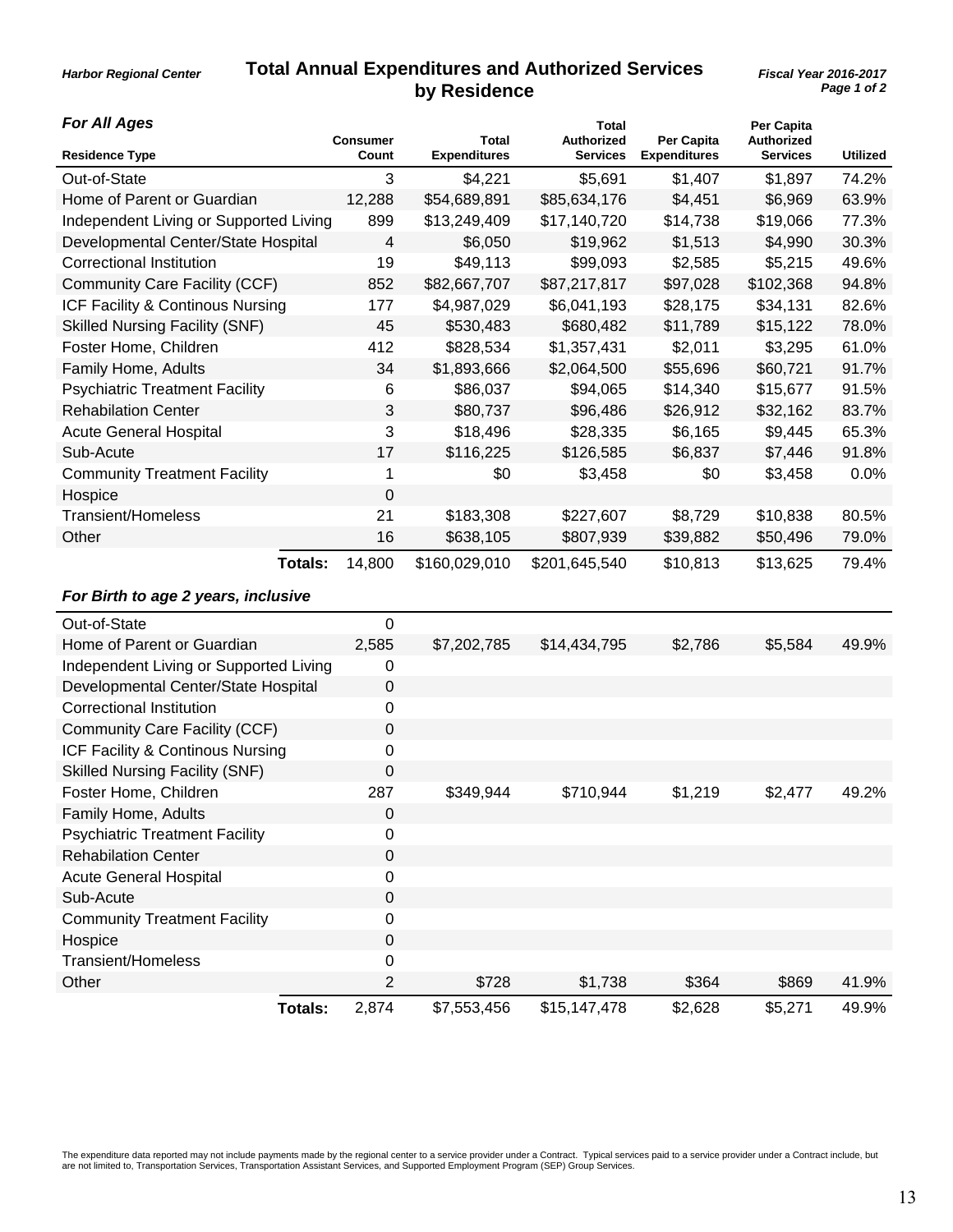## **Total Annual Expenditures and Authorized Services** *Fiscal Year 2016-2017* **by Residence**

*Harbor Regional Center*

| For age 3 years to 21 years, inclusive |                |                   |                              | Total                                |                                   | Per Capita                           |                          |
|----------------------------------------|----------------|-------------------|------------------------------|--------------------------------------|-----------------------------------|--------------------------------------|--------------------------|
| <b>Residence Type</b>                  |                | Consumer<br>Count | Total<br><b>Expenditures</b> | <b>Authorized</b><br><b>Services</b> | Per Capita<br><b>Expenditures</b> | <b>Authorized</b><br><b>Services</b> | <b>Utilized</b>          |
| Out-of-State                           |                | $\overline{2}$    | \$0                          | \$0                                  | \$0                               | \$0                                  | $\overline{\phantom{a}}$ |
| Home of Parent or Guardian             |                | 6,653             | \$13,305,398                 | \$24,760,081                         | \$2,000                           | \$3,722                              | 53.7%                    |
| Independent Living or Supported Living |                | 42                | \$1,777,589                  | \$2,072,216                          | \$42,324                          | \$49,338                             | 85.8%                    |
| Developmental Center/State Hospital    |                | $\mathbf 0$       |                              |                                      |                                   |                                      |                          |
| <b>Correctional Institution</b>        |                | 7                 | \$3,239                      | \$5,046                              | \$463                             | \$721                                | 64.2%                    |
| <b>Community Care Facility (CCF)</b>   |                | 30                | \$1,948,613                  | \$2,030,693                          | \$64,954                          | \$67,690                             | 96.0%                    |
| ICF Facility & Continous Nursing       |                | 0                 |                              |                                      |                                   |                                      |                          |
| <b>Skilled Nursing Facility (SNF)</b>  |                | 0                 |                              |                                      |                                   |                                      |                          |
| Foster Home, Children                  |                | 124               | \$478,318                    | \$646,215                            | \$3,857                           | \$5,211                              | 74.0%                    |
| Family Home, Adults                    |                | 3                 | \$160,865                    | \$164,130                            | \$53,622                          | \$54,710                             | 98.0%                    |
| <b>Psychiatric Treatment Facility</b>  |                | 1                 | \$295                        | \$1,441                              | \$295                             | \$1,441                              | 20.5%                    |
| <b>Rehabilation Center</b>             |                | 0                 |                              |                                      |                                   |                                      |                          |
| <b>Acute General Hospital</b>          |                | 0                 |                              |                                      |                                   |                                      |                          |
| Sub-Acute                              |                | $\mathbf 0$       |                              |                                      |                                   |                                      |                          |
| <b>Community Treatment Facility</b>    |                | 1                 | \$0                          | \$3,458                              | \$0                               | \$3,458                              | 0.0%                     |
| Hospice                                |                | $\mathbf 0$       |                              |                                      |                                   |                                      |                          |
| <b>Transient/Homeless</b>              |                | $\overline{c}$    | \$0                          | \$0                                  | \$0                               | \$0                                  |                          |
| Other                                  |                | $\overline{7}$    | \$537,707                    | \$663,805                            | \$76,815                          | \$94,829                             | 81.0%                    |
|                                        | Totals:        | 6,872             | \$18,212,024                 | \$30,347,085                         | \$2,650                           | \$4,416                              | 60.0%                    |
| For age 22 years and older             |                |                   |                              |                                      |                                   |                                      |                          |
| Out-of-State                           |                | 1                 | \$4,221                      | \$5,691                              | \$4,221                           | \$5,691                              | 74.2%                    |
| Home of Parent or Guardian             |                | 3,050             | \$34,181,708                 | \$46,439,300                         | \$11,207                          | \$15,226                             | 73.6%                    |
| Independent Living or Supported Living |                | 857               | \$11,471,820                 | \$15,068,505                         | \$13,386                          | \$17,583                             | 76.1%                    |
| Developmental Center/State Hospital    |                | $\overline{4}$    | \$6,050                      | \$19,962                             | \$1,513                           | \$4,990                              | 30.3%                    |
| <b>Correctional Institution</b>        |                | 12                | \$45,874                     | \$94,047                             | \$3,823                           | \$7,837                              | 48.8%                    |
| <b>Community Care Facility (CCF)</b>   |                | 822               | \$80,719,094                 | \$85,187,124                         | \$98,198                          | \$103,634                            | 94.8%                    |
| ICF Facility & Continous Nursing       |                | 177               | \$4,987,029                  | \$6,041,193                          | \$28,175                          | \$34,131                             | 82.6%                    |
| <b>Skilled Nursing Facility (SNF)</b>  |                | 45                | \$530,483                    | \$680,482                            | \$11,789                          | \$15,122                             | 78.0%                    |
| Foster Home, Children                  |                | 1                 | \$272                        | \$272                                | \$272                             | \$272                                | 100.0%                   |
| Family Home, Adults                    |                | 31                | \$1,732,800                  | \$1,900,370                          | \$55,897                          | \$61,302                             | 91.2%                    |
| <b>Psychiatric Treatment Facility</b>  |                | 5                 | \$85,742                     | \$92,623                             | \$17,148                          | \$18,525                             | 92.6%                    |
| <b>Rehabilation Center</b>             |                | 3                 | \$80,737                     | \$96,486                             | \$26,912                          | \$32,162                             | 83.7%                    |
| <b>Acute General Hospital</b>          |                | 3                 | \$18,496                     | \$28,335                             | \$6,165                           | \$9,445                              | 65.3%                    |
| Sub-Acute                              |                | 17                | \$116,225                    | \$126,585                            | \$6,837                           | \$7,446                              | 91.8%                    |
| <b>Community Treatment Facility</b>    |                | 0                 |                              |                                      |                                   |                                      |                          |
| Hospice                                |                | 0                 |                              |                                      |                                   |                                      |                          |
| <b>Transient/Homeless</b>              |                | 19                | \$183,308                    | \$227,607                            | \$9,648                           | \$11,979                             | 80.5%                    |
| Other                                  |                | $\overline{7}$    | \$99,670                     | \$142,395                            | \$14,239                          | \$20,342                             | 70.0%                    |
|                                        | <b>Totals:</b> | 5,054             | \$134,263,530                | \$156,150,977                        | \$26,566                          | \$30,897                             | 86.0%                    |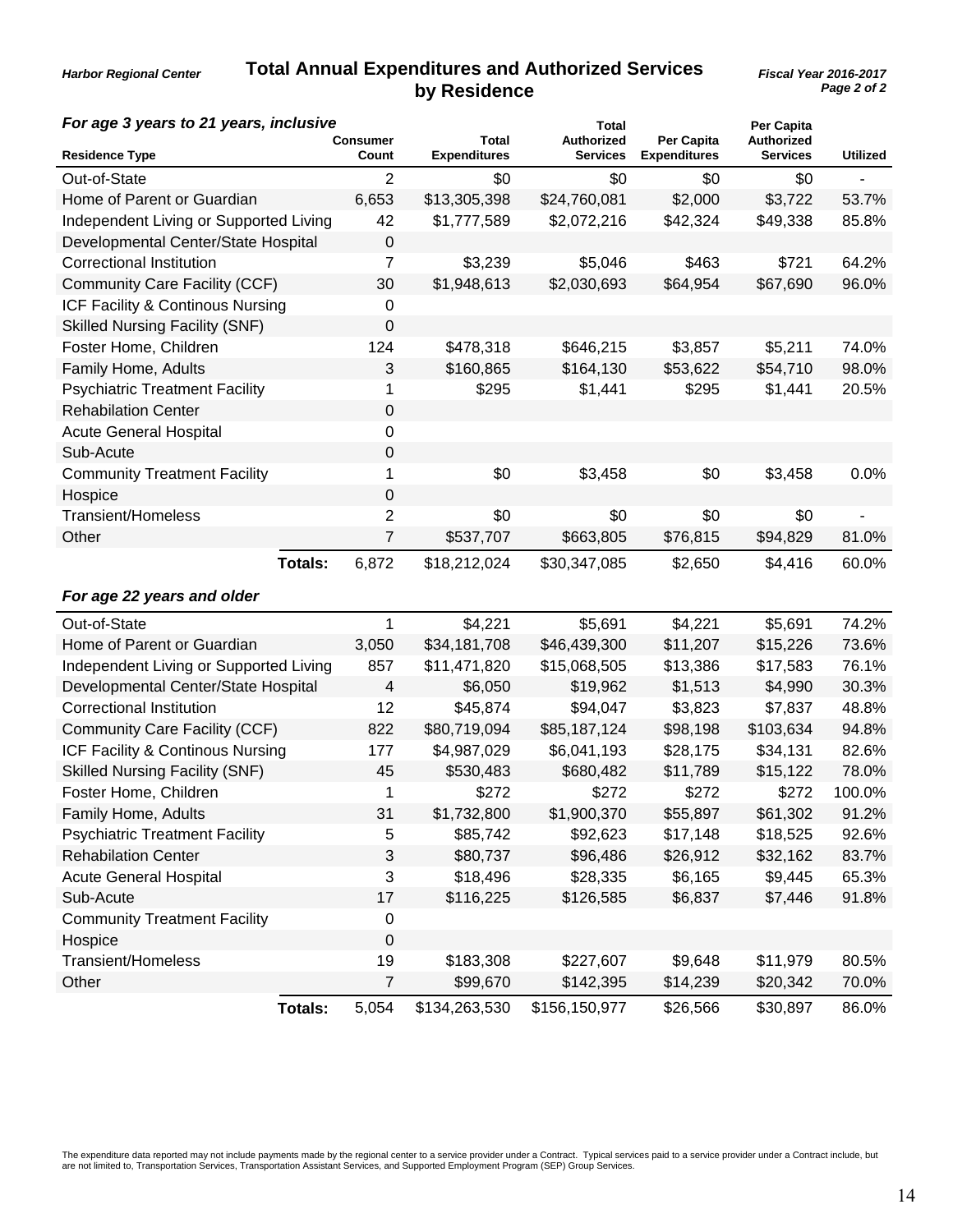## *Fiscal Year 2016-2017* **Total Annual Expenditures and Authorized Services by Language - Overview**

|                              |                                     | <b>For All Ages</b>                           |                 |                                     | For Birth to age 2 years, inclusive           |                 |                                     | For age 3 years to 21 years, inclusive        |                 |                                     | For age 22 years and older             |                 |  |
|------------------------------|-------------------------------------|-----------------------------------------------|-----------------|-------------------------------------|-----------------------------------------------|-----------------|-------------------------------------|-----------------------------------------------|-----------------|-------------------------------------|----------------------------------------|-----------------|--|
| Language                     | <b>Total</b><br><b>Expenditures</b> | <b>Total</b><br>Authorized<br><b>Services</b> | <b>Utilized</b> | <b>Total</b><br><b>Expenditures</b> | <b>Total</b><br>Authorized<br><b>Services</b> | <b>Utilized</b> | <b>Total</b><br><b>Expenditures</b> | <b>Total</b><br>Authorized<br><b>Services</b> | <b>Utilized</b> | <b>Total</b><br><b>Expenditures</b> | Total<br>Authorized<br><b>Services</b> | <b>Utilized</b> |  |
| ASL (American Sign Language) | \$415,225                           | \$494,806                                     | 83.9%           | \$997                               | \$2,258                                       | 44.2%           | \$6,761                             | \$7,521                                       | 89.9%           | \$407,467                           | \$485,027                              | 84.0%           |  |
| Other Sign Language          | \$3,229                             | \$4,147                                       | 77.9%           |                                     |                                               |                 |                                     |                                               |                 | \$3,229                             | \$4,147                                | 77.9%           |  |
| English                      | \$137,396,063                       | \$170,527,866                                 | 80.6%           | \$5,995,608                         | \$12,008,812                                  | 49.9%           | \$14,665,461                        | \$23,983,096                                  | 61.1%           | \$116,734,995                       | \$134,535,958                          | 86.8%           |  |
| Armenian                     |                                     |                                               |                 |                                     |                                               |                 |                                     |                                               |                 |                                     |                                        |                 |  |
| Somali                       |                                     |                                               |                 |                                     |                                               |                 |                                     |                                               |                 |                                     |                                        |                 |  |
| Swahili                      |                                     |                                               |                 |                                     |                                               |                 |                                     |                                               |                 |                                     |                                        |                 |  |
| Nigerian                     |                                     |                                               |                 |                                     |                                               |                 |                                     |                                               |                 |                                     |                                        |                 |  |
| Amharic                      | \$17,082                            | \$17,264                                      | 98.9%           |                                     |                                               |                 |                                     |                                               |                 | \$17,082                            | \$17,264                               | 98.9%           |  |
| Aramaic / Chaldean           |                                     |                                               |                 |                                     |                                               |                 |                                     |                                               |                 |                                     |                                        |                 |  |
| French                       | \$559                               | \$3,931                                       | 14.2%           | \$213                               | \$1,165                                       | 18.3%           | \$346                               | \$2,766                                       | 12.5%           |                                     |                                        |                 |  |
| Italian                      | \$206                               | \$206                                         | 100.0%          | \$206                               |                                               | \$206 100.0%    |                                     |                                               |                 |                                     |                                        |                 |  |
| Portuguese                   | \$64,181                            | \$78,516                                      | 81.7%           |                                     |                                               |                 | \$4,716                             | \$7,835                                       | 60.2%           | \$59,465                            | \$70,682                               | 84.1%           |  |
| Spanish                      | \$13,840,091                        | \$20,378,553                                  | 67.9%           | \$1,358,809                         | \$2,688,815                                   | 50.5%           | \$2,802,750                         | \$5,153,730                                   | 54.4%           | \$9,678,532                         | \$12,536,008                           | 77.2%           |  |
| <b>Other Latin</b>           |                                     |                                               |                 |                                     |                                               |                 |                                     |                                               |                 |                                     |                                        |                 |  |
| <b>Cantonese Chinese</b>     | \$172,865                           | \$201,273                                     | 85.9%           | \$55                                |                                               | \$55 100.0%     | \$7,957                             | \$11,542                                      | 68.9%           | \$164,852                           | \$189,676                              | 86.9%           |  |
| <b>Mandarin Chinese</b>      | \$300,230                           | \$402,216                                     | 74.6%           | \$5,469                             | \$9,044                                       | 60.5%           | \$13,915                            | \$41,637                                      | 33.4%           | \$280,846                           | \$351,535                              | 79.9%           |  |
| Japanese                     | \$625,063                           | \$877,498                                     | 71.2%           | \$42,160                            | \$101,486                                     | 41.5%           | \$136,669                           | \$252,468                                     | 54.1%           | \$446,234                           | \$523,544                              | 85.2%           |  |
| Vietnamese                   | \$413,592                           | \$481,556                                     | 85.9%           | \$252                               | \$383                                         | 65.8%           | \$26,195                            | \$39,695                                      | 66.0%           | \$387,145                           | \$441,479                              | 87.7%           |  |
| Korean                       | \$1,942,315                         | \$2,221,515                                   | 87.4%           | \$2,097                             | \$3,123                                       | 67.1%           | \$156,932                           | \$245,829                                     | 63.8%           | \$1,783,286                         | \$1,972,562                            | 90.4%           |  |
| Laotian                      |                                     |                                               |                 |                                     |                                               |                 |                                     |                                               |                 |                                     |                                        |                 |  |
| Cambodian                    | \$716,682                           | \$959,201                                     | 74.7%           | \$1,854                             | \$6,562                                       | 28.3%           | \$35,830                            | \$85,904                                      | 41.7%           | \$678,998                           | \$866,736                              | 78.3%           |  |
| Other Asian                  | \$125,522                           | \$148,960                                     | 84.3%           | \$18                                |                                               | \$18 100.0%     | \$7,778                             | \$12,019                                      | 64.7%           | \$117,726                           | \$136,923                              | 86.0%           |  |
| Dutch                        |                                     |                                               |                 |                                     |                                               |                 |                                     |                                               |                 |                                     |                                        |                 |  |
| German                       |                                     |                                               |                 |                                     |                                               |                 |                                     |                                               |                 |                                     |                                        |                 |  |
| Hmong                        |                                     |                                               |                 |                                     |                                               |                 |                                     |                                               |                 |                                     |                                        |                 |  |
| Thai                         | \$194,009                           | \$208,812                                     | 92.9%           |                                     |                                               |                 | \$31,819                            | \$33,252                                      | 95.7%           | \$162,190                           | \$175,560                              | 92.4%           |  |
| Mien                         |                                     |                                               |                 |                                     |                                               |                 |                                     |                                               |                 |                                     |                                        |                 |  |
| <b>Other Germanic</b>        | \$109,154                           | \$117,571                                     | 92.8%           |                                     |                                               |                 |                                     |                                               |                 | \$109,154                           | \$117,571                              | 92.8%           |  |
| Hungarian                    |                                     |                                               |                 |                                     |                                               |                 |                                     |                                               |                 |                                     |                                        |                 |  |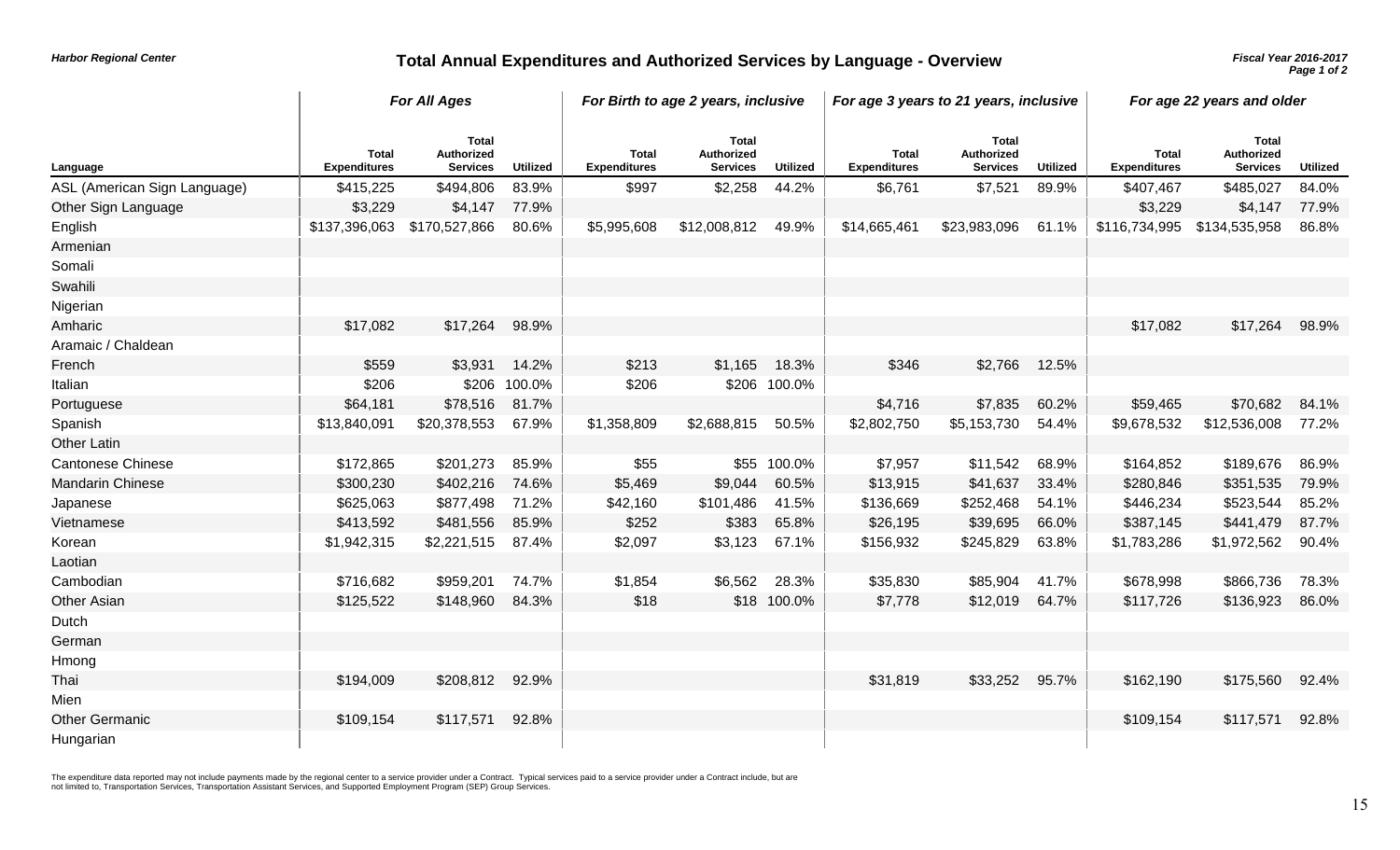## *Fiscal Year 2016-2017* **Total Annual Expenditures and Authorized Services by Language - Overview**

*Page 2 of 2*

|                               |                                     | <b>For All Ages</b>                                  |                 | For Birth to age 2 years, inclusive |                                               | For age 3 years to 21 years, inclusive |                                     |                                                      | For age 22 years and older |                                     |                                               |                 |
|-------------------------------|-------------------------------------|------------------------------------------------------|-----------------|-------------------------------------|-----------------------------------------------|----------------------------------------|-------------------------------------|------------------------------------------------------|----------------------------|-------------------------------------|-----------------------------------------------|-----------------|
| Language                      | <b>Total</b><br><b>Expenditures</b> | <b>Total</b><br><b>Authorized</b><br><b>Services</b> | <b>Utilized</b> | <b>Total</b><br><b>Expenditures</b> | <b>Total</b><br>Authorized<br><b>Services</b> | <b>Utilized</b>                        | <b>Total</b><br><b>Expenditures</b> | <b>Total</b><br><b>Authorized</b><br><b>Services</b> | <b>Utilized</b>            | <b>Total</b><br><b>Expenditures</b> | <b>Total</b><br>Authorized<br><b>Services</b> | <b>Utilized</b> |
| Russian                       | \$194,466                           | \$201,337                                            | 96.6%           | \$270                               |                                               | \$270 100.0%                           | \$2,597                             | \$7,890                                              | 32.9%                      | \$191,598                           | \$193,176                                     | 99.2%           |
| Other Uralic-Slavic Languages | \$72,400                            | \$83,184                                             | 87.0%           |                                     |                                               |                                        |                                     |                                                      |                            | \$72,400                            | \$83,184                                      | 87.0%           |
| Samoan                        | \$43,616                            | \$50,731                                             | 86.0%           |                                     |                                               |                                        | \$0                                 | \$2,964                                              | 0.0%                       | \$43,616                            | \$47,767                                      | 91.3%           |
| Tagalog                       | \$1,416,305                         | \$1,584,696                                          | 89.4%           | \$1,746                             | \$2,214                                       | 78.9%                                  | \$7,238                             | \$14,725                                             | 49.2%                      | \$1,407,322                         | \$1,567,758                                   | 89.8%           |
| Guamanian                     |                                     |                                                      |                 |                                     |                                               |                                        |                                     |                                                      |                            |                                     |                                               |                 |
| <b>Other Pacific Island</b>   |                                     |                                                      |                 |                                     |                                               |                                        |                                     |                                                      |                            |                                     |                                               |                 |
| Arabic                        | \$163,507                           | \$208,962                                            | 78.2%           | \$24,272                            | \$34,562                                      | 70.2%                                  | \$11,698                            | \$12,817                                             | 91.3%                      | \$127,537                           | \$161,584                                     | 78.9%           |
| Hebrew                        |                                     |                                                      |                 |                                     |                                               |                                        |                                     |                                                      |                            |                                     |                                               |                 |
| Farsi (Persian)               | \$1,308,463                         | \$1,715,261                                          | 76.3%           | \$67,473                            | \$157,821                                     | 42.8%                                  | \$194,523                           | \$285,903                                            | 68.0%                      | \$1,046,468                         | \$1,271,538                                   | 82.3%           |
| Hindi (Northern India)        | \$42,297                            | \$55,236                                             | 76.6%           |                                     |                                               |                                        | \$0                                 | \$1,976                                              | 0.0%                       | \$42,297                            | \$53,260                                      | 79.4%           |
| Urdu (Pakistan India)         | \$111,150                           | \$190,130                                            | 58.5%           | \$26,119                            | \$74,363                                      | 35.1%                                  | \$83,931                            | \$110,543                                            | 75.9%                      | \$1,100                             | \$5,225                                       | 21.1%           |
| Other Indo-Iranian Language   | \$58,042                            | \$91,901                                             | 63.2%           | \$11,417                            | \$23,793                                      | 48.0%                                  | \$2,020                             | \$7,804                                              | 25.9%                      | \$44,606                            | \$60,305                                      | 74.0%           |
| Danish                        |                                     |                                                      |                 |                                     |                                               |                                        |                                     |                                                      |                            |                                     |                                               |                 |
| Norwegian                     |                                     |                                                      |                 |                                     |                                               |                                        |                                     |                                                      |                            |                                     |                                               |                 |
| Swedish                       | \$0                                 | \$5,965                                              | 0.0%            |                                     |                                               |                                        |                                     |                                                      |                            | \$0                                 | \$5,965                                       | $0.0\%$         |
| Other Scandinavian            |                                     |                                                      |                 |                                     |                                               |                                        |                                     |                                                      |                            |                                     |                                               |                 |
| All Other Languages           | \$282,697                           | \$334,244                                            | 84.6%           | \$14,423                            | \$32,528                                      | 44.3%                                  | \$12,889                            | \$25,171                                             | 51.2%                      | \$255,385                           | \$276,545                                     | 92.3%           |
| <b>Totals:</b>                | \$160,029,010                       | \$201,645,540                                        | 79.4%           | \$7,553,456                         | \$15,147,478                                  | 49.9%                                  | \$18,212,024                        | \$30,347,085                                         | 60.0%                      | \$134,263,530                       | \$156,150,977                                 | 86.0%           |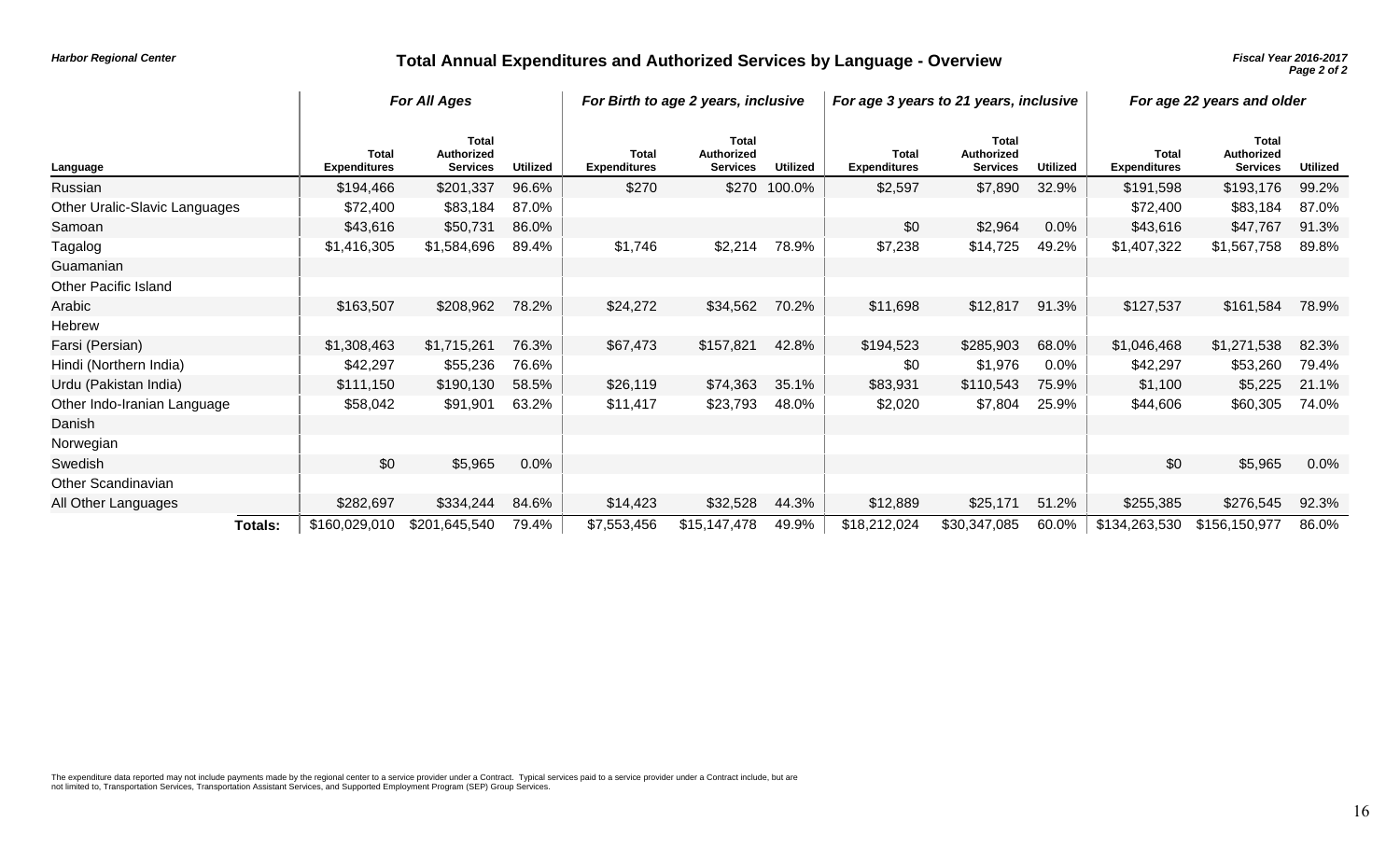## **Total Annual Expenditures and Authorized Services by Language**

*Harbor Regional Center*

| <b>For All Ages</b>           |                | <b>Consumer</b>  | Total               | <b>Total</b><br><b>Authorized</b> | Per Capita          | Per Capita<br><b>Authorized</b> |                 |
|-------------------------------|----------------|------------------|---------------------|-----------------------------------|---------------------|---------------------------------|-----------------|
| Language                      |                | Count            | <b>Expenditures</b> | <b>Services</b>                   | <b>Expenditures</b> | <b>Services</b>                 | <b>Utilized</b> |
| ASL (American Sign Language)  |                | 20               | \$415,225           | \$494,806                         | \$20,761            | \$24,740                        | 83.9%           |
| Other Sign Language           |                | $\overline{2}$   | \$3,229             | \$4,147                           | \$1,614             | \$2,073                         | 77.9%           |
| English                       |                | 11,585           | \$137,396,063       | \$170,527,866                     | \$11,860            | \$14,720                        | 80.6%           |
| Armenian                      |                | 0                |                     |                                   |                     |                                 |                 |
| Somali                        |                | 0                |                     |                                   |                     |                                 |                 |
| Swahili                       |                | 0                |                     |                                   |                     |                                 |                 |
| Nigerian                      |                | 0                |                     |                                   |                     |                                 |                 |
| Amharic                       |                | 1                | \$17,082            | \$17,264                          | \$17,082            | \$17,264                        | 98.9%           |
| Aramaic / Chaldean            |                | 0                |                     |                                   |                     |                                 |                 |
| French                        |                | $\overline{c}$   | \$559               | \$3,931                           | \$279               | \$1,966                         | 14.2%           |
| Italian                       |                | 1                | \$206               | \$206                             | \$206               | \$206                           | 100.0%          |
| Portuguese                    |                | 4                | \$64,181            | \$78,516                          | \$16,045            | \$19,629                        | 81.7%           |
| Spanish                       |                | 2,562            | \$13,840,091        | \$20,378,553                      | \$5,402             | \$7,954                         | 67.9%           |
| <b>Other Latin</b>            |                | 0                |                     |                                   |                     |                                 |                 |
| <b>Cantonese Chinese</b>      |                | 12               | \$172,865           | \$201,273                         | \$14,405            | \$16,773                        | 85.9%           |
| Mandarin Chinese              |                | 35               | \$300,230           | \$402,216                         | \$8,578             | \$11,492                        | 74.6%           |
| Japanese                      |                | 58               | \$625,063           | \$877,498                         | \$10,777            | \$15,129                        | 71.2%           |
| Vietnamese                    |                | 29               | \$413,592           | \$481,556                         | \$14,262            | \$16,605                        | 85.9%           |
| Korean                        |                | 99               | \$1,942,315         | \$2,221,515                       | \$19,619            | \$22,440                        | 87.4%           |
| Laotian                       |                | $\mathbf 0$      |                     |                                   |                     |                                 |                 |
| Cambodian                     |                | 77               | \$716,682           | \$959,201                         | \$9,308             | \$12,457                        | 74.7%           |
| Other Asian                   |                | 11               | \$125,522           | \$148,960                         | \$11,411            | \$13,542                        | 84.3%           |
| Dutch                         |                | $\boldsymbol{0}$ |                     |                                   |                     |                                 |                 |
| German                        |                | 0                |                     |                                   |                     |                                 |                 |
| Hmong                         |                | 0                |                     |                                   |                     |                                 |                 |
| Thai                          |                | $\overline{7}$   | \$194,009           | \$208,812                         | \$27,716            | \$29,830                        | 92.9%           |
| Mien                          |                | 0                |                     |                                   |                     |                                 |                 |
| <b>Other Germanic</b>         |                | 1                | \$109,154           | \$117,571                         | \$109,154           | \$117,571                       | 92.8%           |
| Hungarian                     |                | 0                |                     |                                   |                     |                                 |                 |
| Russian                       |                | 4                | \$194,466           | \$201,337                         | \$48,616            | \$50,334                        | 96.6%           |
| Other Uralic-Slavic Languages |                | 2                | \$72,400            | \$83,184                          | \$36,200            | \$41,592                        | 87.0%           |
| Samoan                        |                | 4                | \$43,616            | \$50,731                          | \$10,904            | \$12,683                        | 86.0%           |
| Tagalog                       |                | 64               | \$1,416,305         | \$1,584,696                       | \$22,130            | \$24,761                        | 89.4%           |
| Guamanian                     |                | 0                |                     |                                   |                     |                                 |                 |
| <b>Other Pacific Island</b>   |                | 0                |                     |                                   |                     |                                 |                 |
| Arabic                        |                | 20               | \$163,507           | \$208,962                         | \$8,175             | \$10,448                        | 78.2%           |
| Hebrew                        |                | $\pmb{0}$        |                     |                                   |                     |                                 |                 |
| Farsi (Persian)               |                | 148              | \$1,308,463         | \$1,715,261                       | \$8,841             | \$11,590                        | 76.3%           |
| Hindi (Northern India)        |                | 6                | \$42,297            | \$55,236                          | \$7,050             | \$9,206                         | 76.6%           |
| Urdu (Pakistan India)         |                | 20               | \$111,150           | \$190,130                         | \$5,558             | \$9,507                         | 58.5%           |
| Other Indo-Iranian Language   |                | 12               | \$58,042            | \$91,901                          | \$4,837             | \$7,658                         | 63.2%           |
| Danish                        |                | $\pmb{0}$        |                     |                                   |                     |                                 |                 |
| Norwegian                     |                | 0                |                     |                                   |                     |                                 |                 |
| Swedish                       |                | 1                | \$0                 | \$5,965                           | \$0                 | \$5,965                         | 0.0%            |
| Other Scandinavian            |                | 0                |                     |                                   |                     |                                 |                 |
| All Other Languages           |                | 13               | \$282,697           | \$334,244                         | \$21,746            | \$25,711                        | 84.6%           |
|                               | <b>Totals:</b> | 14,800           | \$160,029,010       | \$201,645,540                     | \$10,813            | \$13,625                        | 79.4%           |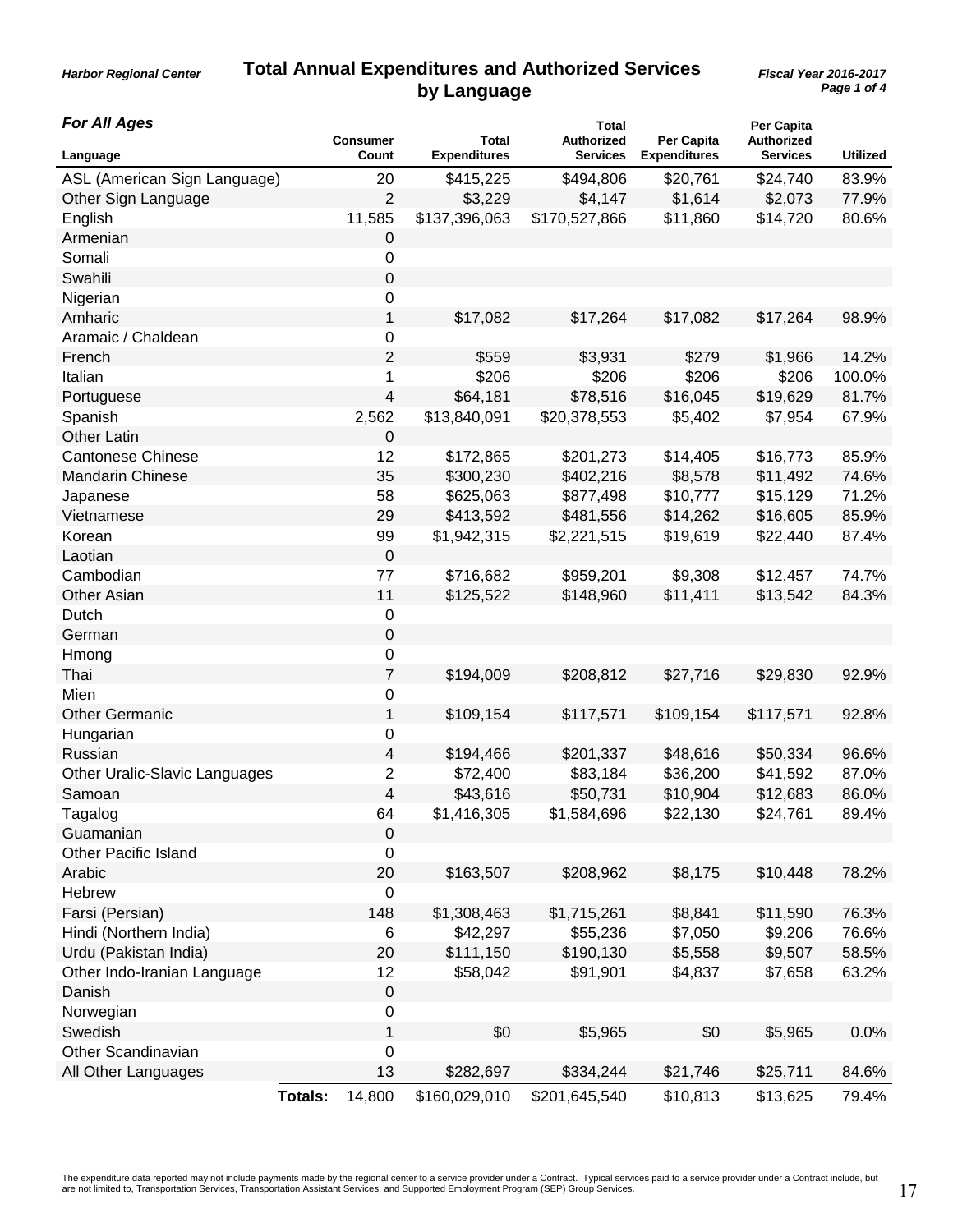## **Total Annual Expenditures and Authorized Services by Language**

*Harbor Regional Center*

| For Birth to age 2 years, inclusive |                | Consumer            | Total               | <b>Total</b><br><b>Authorized</b> | Per Capita          | Per Capita<br><b>Authorized</b> |                 |
|-------------------------------------|----------------|---------------------|---------------------|-----------------------------------|---------------------|---------------------------------|-----------------|
| Language                            |                | Count               | <b>Expenditures</b> | <b>Services</b>                   | <b>Expenditures</b> | Services                        | <b>Utilized</b> |
| ASL (American Sign Language)        |                | $\overline{2}$      | \$997               | \$2,258                           | \$499               | \$1,129                         | 44.2%           |
| Other Sign Language                 |                | $\mathbf 0$         |                     |                                   |                     |                                 |                 |
| English                             |                | 2,347               | \$5,995,608         | \$12,008,812                      | \$2,555             | \$5,117                         | 49.9%           |
| Armenian                            |                | 0                   |                     |                                   |                     |                                 |                 |
| Somali                              |                | 0                   |                     |                                   |                     |                                 |                 |
| Swahili                             |                | 0                   |                     |                                   |                     |                                 |                 |
| Nigerian                            |                | 0                   |                     |                                   |                     |                                 |                 |
| Amharic                             |                | 0                   |                     |                                   |                     |                                 |                 |
| Aramaic / Chaldean                  |                | 0                   |                     |                                   |                     |                                 |                 |
| French                              |                | 1                   | \$213               | \$1,165                           | \$213               | \$1,165                         | 18.3%           |
| Italian                             |                | 1                   | \$206               | \$206                             | \$206               | \$206                           | 100.0%          |
| Portuguese                          |                | 0                   |                     |                                   |                     |                                 |                 |
| Spanish                             |                | 443                 | \$1,358,809         | \$2,688,815                       | \$3,067             | \$6,070                         | 50.5%           |
| <b>Other Latin</b>                  |                | 0                   |                     |                                   |                     |                                 |                 |
| <b>Cantonese Chinese</b>            |                | 1                   | \$55                | \$55                              | \$55                | \$55                            | 100.0%          |
| <b>Mandarin Chinese</b>             |                | 3                   | \$5,469             | \$9,044                           | \$1,823             | \$3,015                         | 60.5%           |
| Japanese                            |                | 11                  | \$42,160            | \$101,486                         | \$3,833             | \$9,226                         | 41.5%           |
| Vietnamese                          |                | 1                   | \$252               | \$383                             | \$252               | \$383                           | 65.8%           |
| Korean                              |                | 1                   | \$2,097             | \$3,123                           | \$2,097             | \$3,123                         | 67.1%           |
| Laotian                             |                | 0                   |                     |                                   |                     |                                 |                 |
| Cambodian                           |                | $\overline{2}$      | \$1,854             | \$6,562                           | \$927               | \$3,281                         | 28.3%           |
| Other Asian                         |                | 1                   | \$18                | \$18                              | \$18                | \$18                            | 100.0%          |
| Dutch                               |                | 0                   |                     |                                   |                     |                                 |                 |
| German                              |                | $\mathbf 0$         |                     |                                   |                     |                                 |                 |
| Hmong                               |                | 0                   |                     |                                   |                     |                                 |                 |
| Thai                                |                | 0                   |                     |                                   |                     |                                 |                 |
| Mien                                |                | 0                   |                     |                                   |                     |                                 |                 |
| <b>Other Germanic</b>               |                | 0                   |                     |                                   |                     |                                 |                 |
| Hungarian                           |                | 0                   |                     |                                   |                     |                                 |                 |
| Russian                             |                | 1                   | \$270               | \$270                             | \$270               | \$270                           | 100.0%          |
| Other Uralic-Slavic Languages       |                | 0                   |                     |                                   |                     |                                 |                 |
| Samoan                              |                | $\mathbf 0$         |                     |                                   |                     |                                 |                 |
| Tagalog                             |                | 2                   | \$1,746             | \$2,214                           | \$873               | \$1,107                         | 78.9%           |
| Guamanian                           |                | 0                   |                     |                                   |                     |                                 |                 |
| <b>Other Pacific Island</b>         |                |                     |                     |                                   |                     |                                 |                 |
| Arabic                              |                | 0<br>$\overline{7}$ | \$24,272            | \$34,562                          | \$3,467             | \$4,937                         | 70.2%           |
| Hebrew                              |                | $\pmb{0}$           |                     |                                   |                     |                                 |                 |
|                                     |                | 37                  |                     |                                   |                     |                                 |                 |
| Farsi (Persian)                     |                |                     | \$67,473            | \$157,821                         | \$1,824             | \$4,265                         | 42.8%           |
| Hindi (Northern India)              |                | 0                   |                     |                                   |                     |                                 |                 |
| Urdu (Pakistan India)               |                | $\overline{7}$      | \$26,119            | \$74,363                          | \$3,731             | \$10,623                        | 35.1%           |
| Other Indo-Iranian Language         |                | 4                   | \$11,417            | \$23,793                          | \$2,854             | \$5,948                         | 48.0%           |
| Danish                              |                | 0                   |                     |                                   |                     |                                 |                 |
| Norwegian                           |                | 0                   |                     |                                   |                     |                                 |                 |
| Swedish                             |                | $\pmb{0}$           |                     |                                   |                     |                                 |                 |
| Other Scandinavian                  |                | 0                   |                     |                                   |                     |                                 |                 |
| All Other Languages                 |                | $\overline{2}$      | \$14,423            | \$32,528                          | \$7,211             | \$16,264                        | 44.3%           |
|                                     | <b>Totals:</b> | 2,874               | \$7,553,456         | \$15,147,478                      | \$2,628             | \$5,271                         | 49.9%           |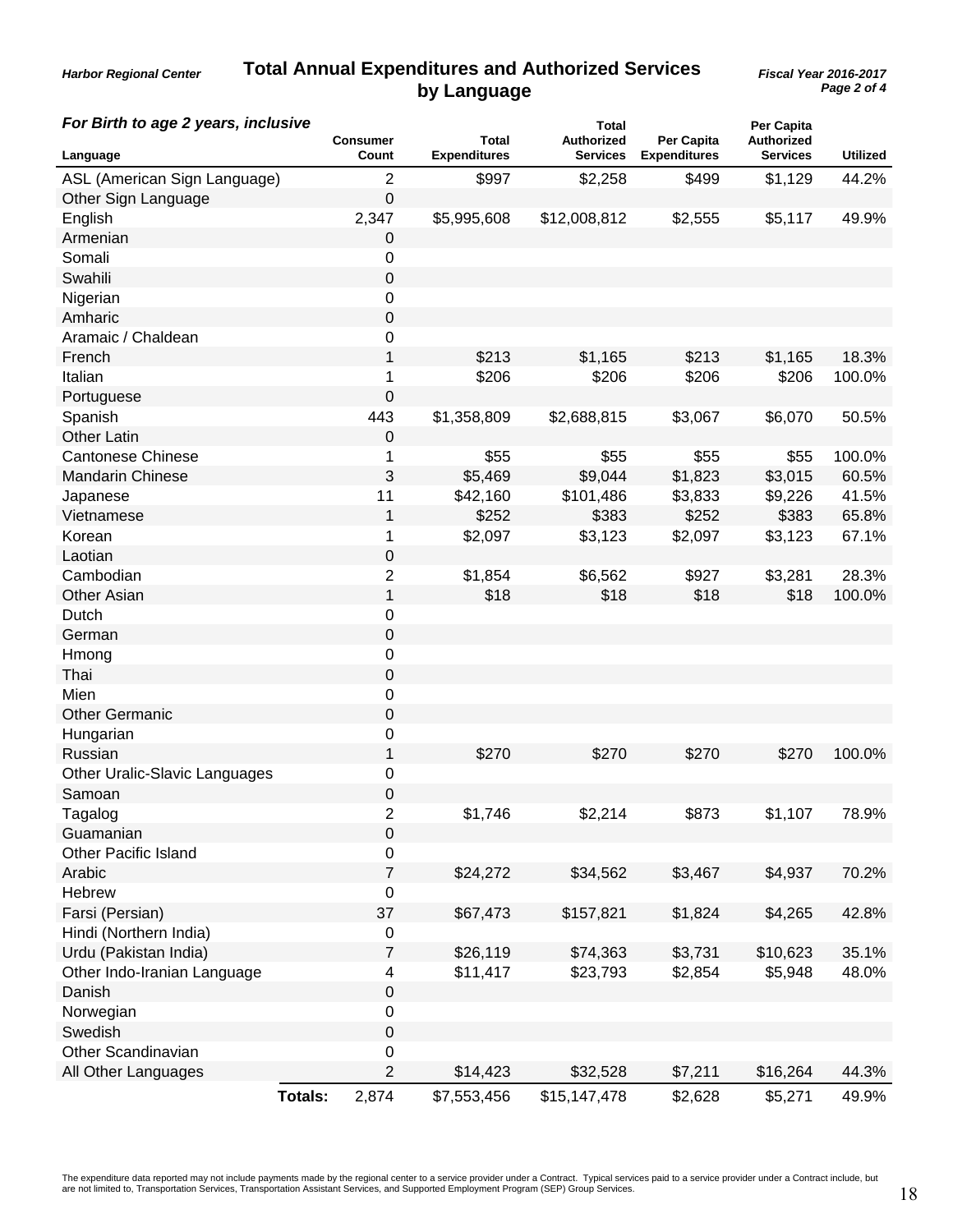#### **Total Annual Expenditures and Authorized Services by Language** *Harbor Regional Center*

| For age 3 years to 21 years, inclusive |                | Consumer       | Total               | <b>Total</b><br><b>Authorized</b> | <b>Per Capita</b>   | Per Capita<br>Authorized |                 |
|----------------------------------------|----------------|----------------|---------------------|-----------------------------------|---------------------|--------------------------|-----------------|
| Language                               |                | Count          | <b>Expenditures</b> | Services                          | <b>Expenditures</b> | <b>Services</b>          | <b>Utilized</b> |
| ASL (American Sign Language)           |                | 3              | \$6,761             | \$7,521                           | \$2,254             | \$2,507                  | 89.9%           |
| Other Sign Language                    |                | 0              |                     |                                   |                     |                          |                 |
| English                                |                | 5,158          | \$14,665,461        | \$23,983,096                      | \$2,843             | \$4,650                  | 61.1%           |
| Armenian                               |                | 0              |                     |                                   |                     |                          |                 |
| Somali                                 |                | 0              |                     |                                   |                     |                          |                 |
| Swahili                                |                | 0              |                     |                                   |                     |                          |                 |
| Nigerian                               |                | 0              |                     |                                   |                     |                          |                 |
| Amharic                                |                | 0              |                     |                                   |                     |                          |                 |
| Aramaic / Chaldean                     |                | 0              |                     |                                   |                     |                          |                 |
| French                                 |                | 1              | \$346               | \$2,766                           | \$346               | \$2,766                  | 12.5%           |
| Italian                                |                | 0              |                     |                                   |                     |                          |                 |
| Portuguese                             |                | 1              | \$4,716             | \$7,835                           | \$4,716             | \$7,835                  | 60.2%           |
| Spanish                                |                | 1,462          | \$2,802,750         | \$5,153,730                       | \$1,917             | \$3,525                  | 54.4%           |
| <b>Other Latin</b>                     |                | 0              |                     |                                   |                     |                          |                 |
| <b>Cantonese Chinese</b>               |                | 4              | \$7,957             | \$11,542                          | \$1,989             | \$2,885                  | 68.9%           |
| <b>Mandarin Chinese</b>                |                | 16             | \$13,915            | \$41,637                          | \$870               | \$2,602                  | 33.4%           |
| Japanese                               |                | 33             | \$136,669           | \$252,468                         | \$4,141             | \$7,651                  | 54.1%           |
| Vietnamese                             |                | 10             | \$26,195            | \$39,695                          | \$2,620             | \$3,969                  | 66.0%           |
| Korean                                 |                | 43             | \$156,932           | \$245,829                         | \$3,650             | \$5,717                  | 63.8%           |
| Laotian                                |                | $\mathbf 0$    |                     |                                   |                     |                          |                 |
| Cambodian                              |                | 33             | \$35,830            | \$85,904                          | \$1,086             | \$2,603                  | 41.7%           |
| Other Asian                            |                | 5              | \$7,778             | \$12,019                          | \$1,556             | \$2,404                  | 64.7%           |
| Dutch                                  |                | 0              |                     |                                   |                     |                          |                 |
| German                                 |                | 0              |                     |                                   |                     |                          |                 |
| Hmong                                  |                | 0              |                     |                                   |                     |                          |                 |
| Thai                                   |                | 4              | \$31,819            | \$33,252                          | \$7,955             | \$8,313                  | 95.7%           |
| Mien                                   |                | 0              |                     |                                   |                     |                          |                 |
| <b>Other Germanic</b>                  |                | 0              |                     |                                   |                     |                          |                 |
|                                        |                | 0              |                     |                                   |                     |                          |                 |
| Hungarian<br>Russian                   |                | $\overline{2}$ | \$2,597             |                                   | \$1,299             |                          | 32.9%           |
|                                        |                |                |                     | \$7,890                           |                     | \$3,945                  |                 |
| Other Uralic-Slavic Languages          |                | 0              |                     |                                   |                     |                          |                 |
| Samoan                                 |                | 1              | \$0                 | \$2,964                           | \$0                 | \$2,964                  | 0.0%            |
| Tagalog                                |                | 14             | \$7,238             | \$14,725                          | \$517               | \$1,052                  | 49.2%           |
| Guamanian                              |                | 0              |                     |                                   |                     |                          |                 |
| <b>Other Pacific Island</b>            |                | 0              |                     |                                   |                     |                          |                 |
| Arabic                                 |                | 6              | \$11,698            | \$12,817                          | \$1,950             | \$2,136                  | 91.3%           |
| Hebrew                                 |                | 0              |                     |                                   |                     |                          |                 |
| Farsi (Persian)                        |                | 52             | \$194,523           | \$285,903                         | \$3,741             | \$5,498                  | 68.0%           |
| Hindi (Northern India)                 |                | 3              | \$0                 | \$1,976                           | \$0                 | \$659                    | 0.0%            |
| Urdu (Pakistan India)                  |                | 11             | \$83,931            | \$110,543                         | \$7,630             | \$10,049                 | 75.9%           |
| Other Indo-Iranian Language            |                | 3              | \$2,020             | \$7,804                           | \$673               | \$2,601                  | 25.9%           |
| Danish                                 |                | 0              |                     |                                   |                     |                          |                 |
| Norwegian                              |                | 0              |                     |                                   |                     |                          |                 |
| Swedish                                |                | $\pmb{0}$      |                     |                                   |                     |                          |                 |
| Other Scandinavian                     |                | $\,0\,$        |                     |                                   |                     |                          |                 |
| All Other Languages                    |                | $\overline{7}$ | \$12,889            | \$25,171                          | \$1,841             | \$3,596                  | 51.2%           |
|                                        | <b>Totals:</b> | 6,872          | \$18,212,024        | \$30,347,085                      | \$2,650             | \$4,416                  | 60.0%           |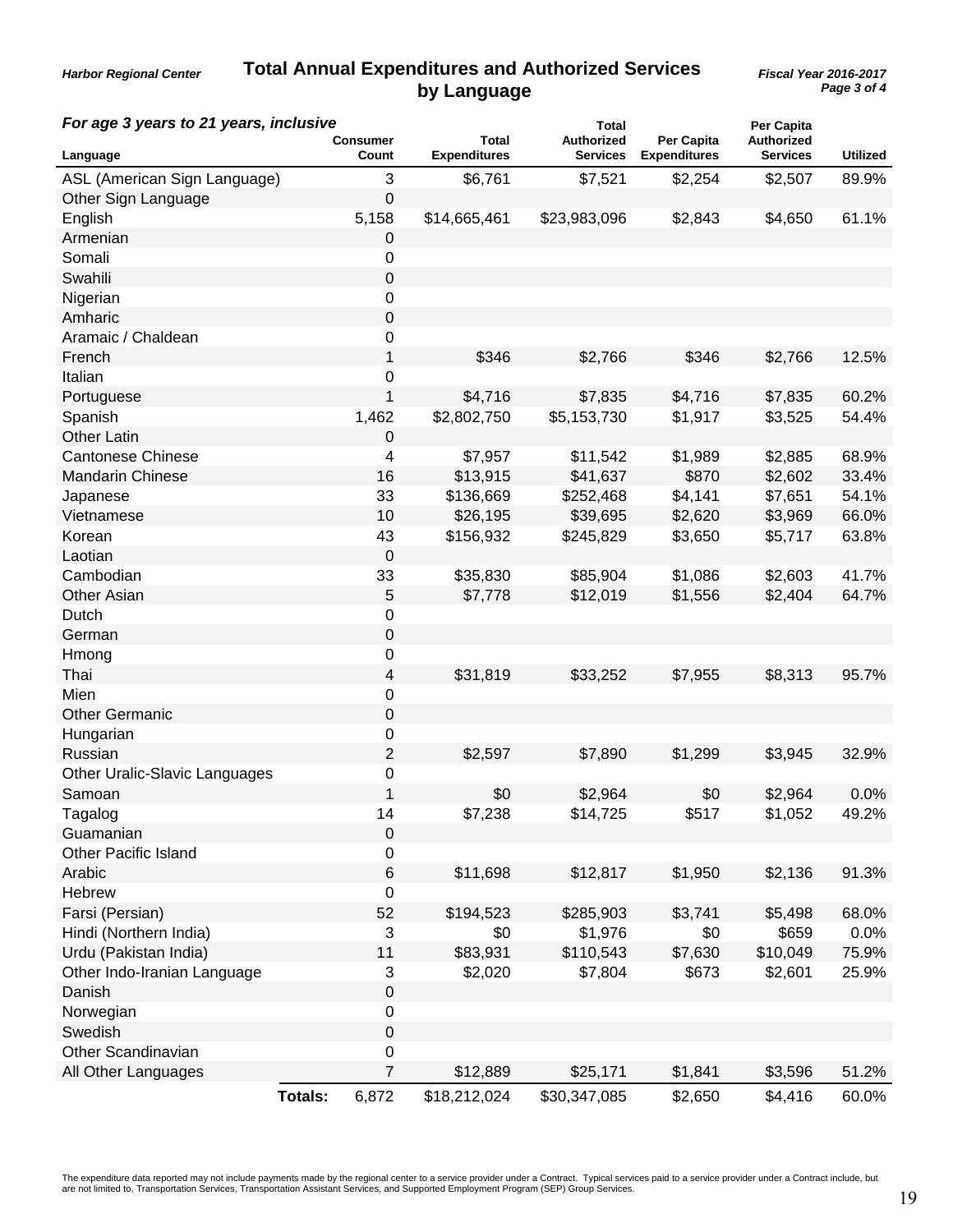#### **Total Annual Expenditures and Authorized Services by Language** *Harbor Regional Center*

| For age 22 years and older    |                |                   |                              | <b>Total</b>                         |                                          | Per Capita                           |                 |
|-------------------------------|----------------|-------------------|------------------------------|--------------------------------------|------------------------------------------|--------------------------------------|-----------------|
| Language                      |                | Consumer<br>Count | Total<br><b>Expenditures</b> | <b>Authorized</b><br><b>Services</b> | <b>Per Capita</b><br><b>Expenditures</b> | <b>Authorized</b><br><b>Services</b> | <b>Utilized</b> |
| ASL (American Sign Language)  |                | 15                | \$407,467                    | \$485,027                            | \$27,164                                 | \$32,335                             | 84.0%           |
| Other Sign Language           |                | $\overline{2}$    | \$3,229                      | \$4,147                              | \$1,614                                  | \$2,073                              | 77.9%           |
| English                       |                | 4,080             | \$116,734,995                | \$134,535,958                        | \$28,612                                 | \$32,975                             | 86.8%           |
| Armenian                      |                | 0                 |                              |                                      |                                          |                                      |                 |
| Somali                        |                | 0                 |                              |                                      |                                          |                                      |                 |
| Swahili                       |                | 0                 |                              |                                      |                                          |                                      |                 |
| Nigerian                      |                | 0                 |                              |                                      |                                          |                                      |                 |
| Amharic                       |                | 1                 | \$17,082                     | \$17,264                             | \$17,082                                 | \$17,264                             | 98.9%           |
| Aramaic / Chaldean            |                | 0                 |                              |                                      |                                          |                                      |                 |
| French                        |                | $\boldsymbol{0}$  |                              |                                      |                                          |                                      |                 |
| Italian                       |                | 0                 |                              |                                      |                                          |                                      |                 |
| Portuguese                    |                | 3                 | \$59,465                     | \$70,682                             | \$19,822                                 | \$23,561                             | 84.1%           |
| Spanish                       |                | 657               | \$9,678,532                  | \$12,536,008                         | \$14,731                                 | \$19,081                             | 77.2%           |
| <b>Other Latin</b>            |                | 0                 |                              |                                      |                                          |                                      |                 |
| <b>Cantonese Chinese</b>      |                | 7                 | \$164,852                    | \$189,676                            | \$23,550                                 | \$27,097                             | 86.9%           |
| <b>Mandarin Chinese</b>       |                | 16                | \$280,846                    | \$351,535                            | \$17,553                                 | \$21,971                             | 79.9%           |
| Japanese                      |                | 14                | \$446,234                    | \$523,544                            | \$31,874                                 | \$37,396                             | 85.2%           |
| Vietnamese                    |                | 18                | \$387,145                    | \$441,479                            | \$21,508                                 | \$24,527                             | 87.7%           |
| Korean                        |                | 55                | \$1,783,286                  | \$1,972,562                          | \$32,423                                 | \$35,865                             | 90.4%           |
| Laotian                       |                | $\mathbf 0$       |                              |                                      |                                          |                                      |                 |
| Cambodian                     |                | 42                | \$678,998                    | \$866,736                            | \$16,167                                 | \$20,637                             | 78.3%           |
| Other Asian                   |                | 5                 | \$117,726                    | \$136,923                            | \$23,545                                 | \$27,385                             | 86.0%           |
| Dutch                         |                | 0                 |                              |                                      |                                          |                                      |                 |
| German                        |                | 0                 |                              |                                      |                                          |                                      |                 |
| Hmong                         |                | 0                 |                              |                                      |                                          |                                      |                 |
| Thai                          |                | 3                 | \$162,190                    | \$175,560                            | \$54,063                                 | \$58,520                             | 92.4%           |
| Mien                          |                | 0                 |                              |                                      |                                          |                                      |                 |
| <b>Other Germanic</b>         |                | 1                 | \$109,154                    | \$117,571                            | \$109,154                                | \$117,571                            | 92.8%           |
| Hungarian                     |                | 0                 |                              |                                      |                                          |                                      |                 |
| Russian                       |                | 1                 | \$191,598                    | \$193,176                            | \$191,598                                | \$193,176                            | 99.2%           |
| Other Uralic-Slavic Languages |                | 2                 | \$72,400                     | \$83,184                             | \$36,200                                 | \$41,592                             | 87.0%           |
| Samoan                        |                | 3                 | \$43,616                     | \$47,767                             | \$14,539                                 | \$15,922                             | 91.3%           |
| Tagalog                       |                | 48                | \$1,407,322                  | \$1,567,758                          | \$29,319                                 | \$32,662                             | 89.8%           |
| Guamanian                     |                | $\boldsymbol{0}$  |                              |                                      |                                          |                                      |                 |
| <b>Other Pacific Island</b>   |                | 0                 |                              |                                      |                                          |                                      |                 |
| Arabic                        |                | $\overline{7}$    | \$127,537                    | \$161,584                            | \$18,220                                 | \$23,083                             | 78.9%           |
| Hebrew                        |                | 0                 |                              |                                      |                                          |                                      |                 |
| Farsi (Persian)               |                | 59                | \$1,046,468                  | \$1,271,538                          | \$17,737                                 | \$21,551                             | 82.3%           |
| Hindi (Northern India)        |                | 3                 | \$42,297                     | \$53,260                             | \$14,099                                 | \$17,753                             | 79.4%           |
| Urdu (Pakistan India)         |                | 2                 | \$1,100                      | \$5,225                              | \$550                                    | \$2,612                              | 21.1%           |
| Other Indo-Iranian Language   |                | 5                 | \$44,606                     | \$60,305                             | \$8,921                                  | \$12,061                             | 74.0%           |
| Danish                        |                | 0                 |                              |                                      |                                          |                                      |                 |
| Norwegian                     |                | 0                 |                              |                                      |                                          |                                      |                 |
| Swedish                       |                | 1                 | \$0                          | \$5,965                              | \$0                                      | \$5,965                              | 0.0%            |
| Other Scandinavian            |                | 0                 |                              |                                      |                                          |                                      |                 |
| All Other Languages           |                | 4                 | \$255,385                    | \$276,545                            | \$63,846                                 | \$69,136                             | 92.3%           |
|                               | <b>Totals:</b> | 5,054             | \$134,263,530                | \$156,150,977                        | \$26,566                                 | \$30,897                             | 86.0%           |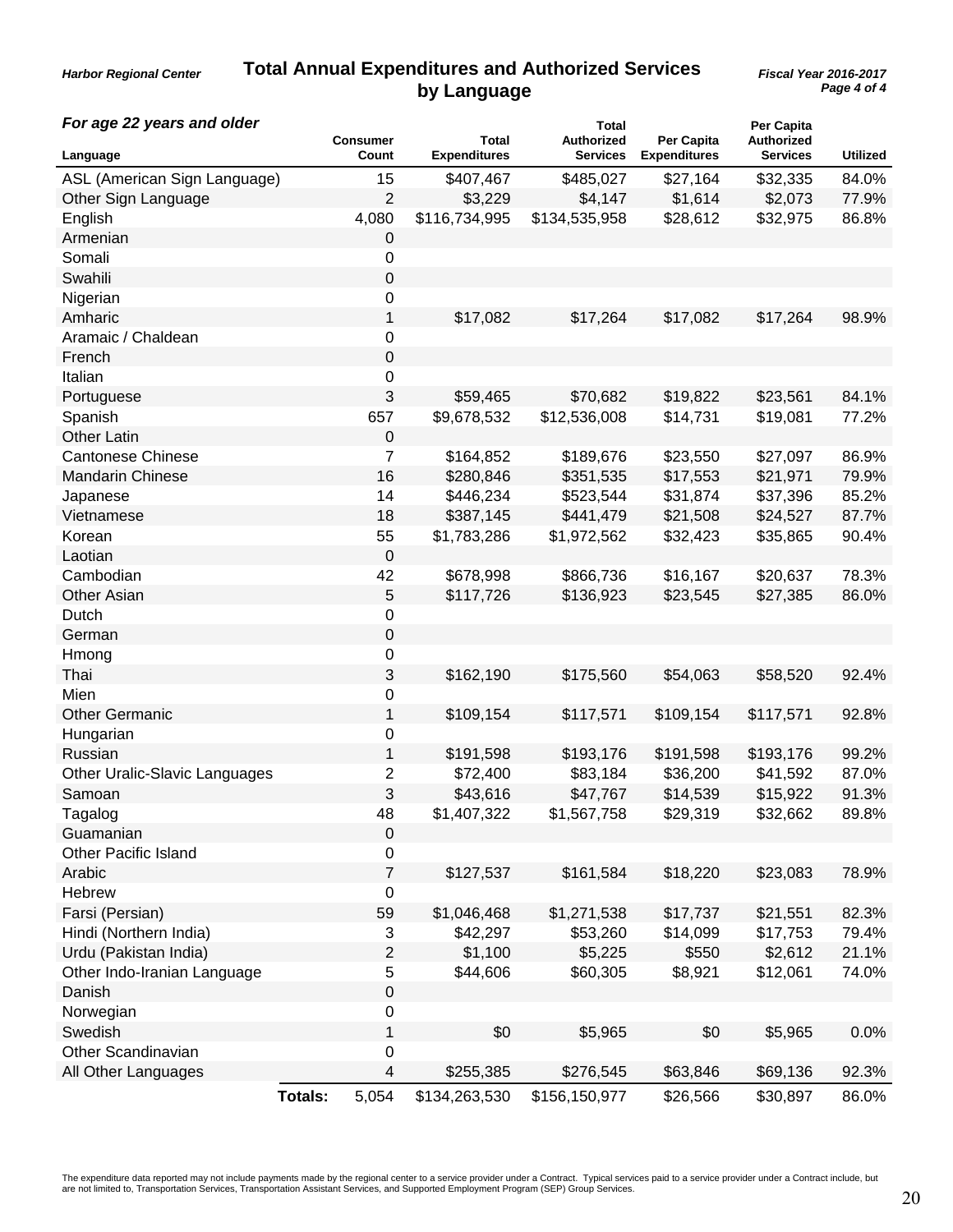## Clients with No Purchase of Services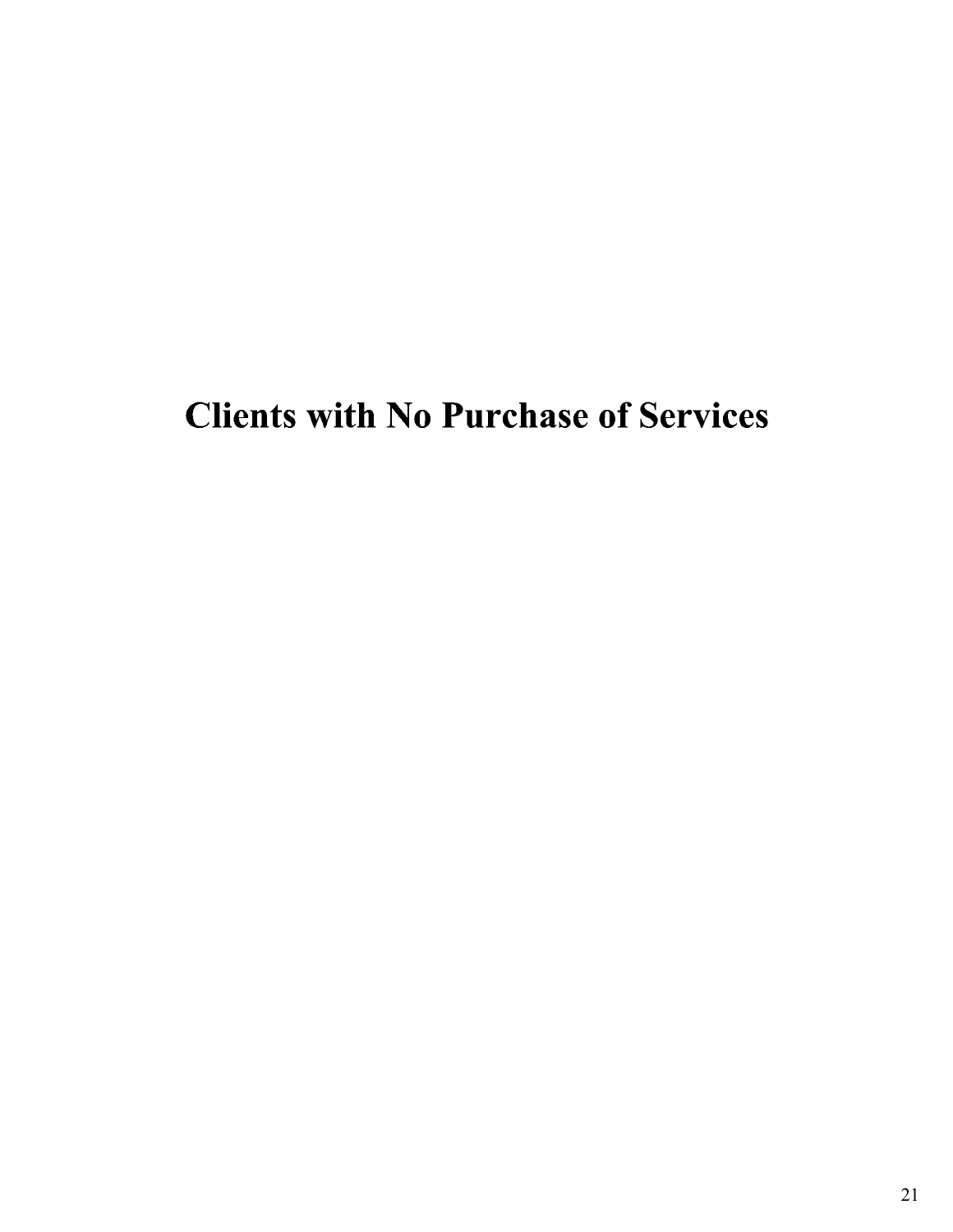## **Consumers with No Purchase of Services** *Fiscal Year 2016-2017* **by Ethnicity or Race**

| <b>For All Ages</b>                       |                | Total<br>Eligible | <b>Consumers</b><br>Receivina<br><b>Purchased</b> | <b>Consumers</b><br><b>With No</b><br><b>Purchased</b> | <b>Percent</b><br>With No<br><b>Purchased</b> |
|-------------------------------------------|----------------|-------------------|---------------------------------------------------|--------------------------------------------------------|-----------------------------------------------|
| <b>Ethnicity</b>                          |                | <b>Consumers</b>  | <b>Services</b>                                   | <b>Services</b>                                        | Services                                      |
| American Indian or Alaska Native          |                | 19                | 13                                                | 6                                                      | 31.6%                                         |
| Asian                                     |                | 1,807             | 1,300                                             | 507                                                    | 28.1%                                         |
| <b>Black/African American</b>             |                | 1,665             | 1,262                                             | 403                                                    | 24.2%                                         |
| Hispanic                                  |                | 6,049             | 4,677                                             | 1,372                                                  | 22.7%                                         |
| Native Hawaiian or Other Pacific Islander |                | 35                | 28                                                | 7                                                      | 20.0%                                         |
| Other Ethnicity or Race / Multi-Cultural  |                | 1,875             | 1,486                                             | 389                                                    | 20.7%                                         |
| White                                     |                | 3,350             | 2,646                                             | 704                                                    | 21.0%                                         |
|                                           | Totals:        | 14,800            | 11,412                                            | 3,388                                                  | 22.9%                                         |
| For Birth to age 2 years, inclusive       |                |                   |                                                   |                                                        |                                               |
| American Indian or Alaska Native          |                | $\overline{2}$    | $\overline{2}$                                    | $\mathbf 0$                                            | 0.0%                                          |
| Asian                                     |                | 248               | 246                                               | $\overline{2}$                                         | 0.8%                                          |
| <b>Black/African American</b>             |                | 214               | 209                                               | 5                                                      | 2.3%                                          |
| Hispanic                                  |                | 1,264             | 1,231                                             | 33                                                     | 2.6%                                          |
| Native Hawaiian or Other Pacific Islander |                | 2                 | 2                                                 | 0                                                      | 0.0%                                          |
| Other Ethnicity or Race / Multi-Cultural  |                | 696               | 683                                               | 13                                                     | 1.9%                                          |
| White                                     |                | 448               | 434                                               | 14                                                     | 3.1%                                          |
|                                           | <b>Totals:</b> | 2,874             | 2,807                                             | 67                                                     | 2.3%                                          |
| For age 3 years to 21 years, inclusive    |                |                   |                                                   |                                                        |                                               |
| American Indian or Alaska Native          |                | 8                 | 5                                                 | 3                                                      | 37.5%                                         |
| Asian                                     |                | 906               | 536                                               | 370                                                    | 40.8%                                         |
| <b>Black/African American</b>             |                | 718               | 423                                               | 295                                                    | 41.1%                                         |
| Hispanic                                  |                | 3,157             | 2,171                                             | 986                                                    | 31.2%                                         |
| Native Hawaiian or Other Pacific Islander |                | 12                | 7                                                 | 5                                                      | 41.7%                                         |
| Other Ethnicity or Race / Multi-Cultural  |                | 889               | 566                                               | 323                                                    | 36.3%                                         |
| White                                     |                | 1,182             | 741                                               | 441                                                    | 37.3%                                         |
|                                           | Totals:        | 6,872             | 4,449                                             | 2,423                                                  | 35.3%                                         |
| For age 22 years and older                |                |                   |                                                   |                                                        |                                               |
| American Indian or Alaska Native          |                | 9                 | 6                                                 | 3                                                      | 33.3%                                         |
| Asian                                     |                | 653               | 518                                               | 135                                                    | 20.7%                                         |
| <b>Black/African American</b>             |                | 733               | 630                                               | 103                                                    | 14.1%                                         |
| Hispanic                                  |                | 1,628             | 1,275                                             | 353                                                    | 21.7%                                         |
| Native Hawaiian or Other Pacific Islander |                | 21                | 19                                                | $\overline{2}$                                         | 9.5%                                          |
| Other Ethnicity or Race / Multi-Cultural  |                | 290               | 237                                               | 53                                                     | 18.3%                                         |
| White                                     |                | 1,720             | 1,471                                             | 249                                                    | 14.5%                                         |
|                                           | <b>Totals:</b> | 5,054             | 4,156                                             | 898                                                    | 17.8%                                         |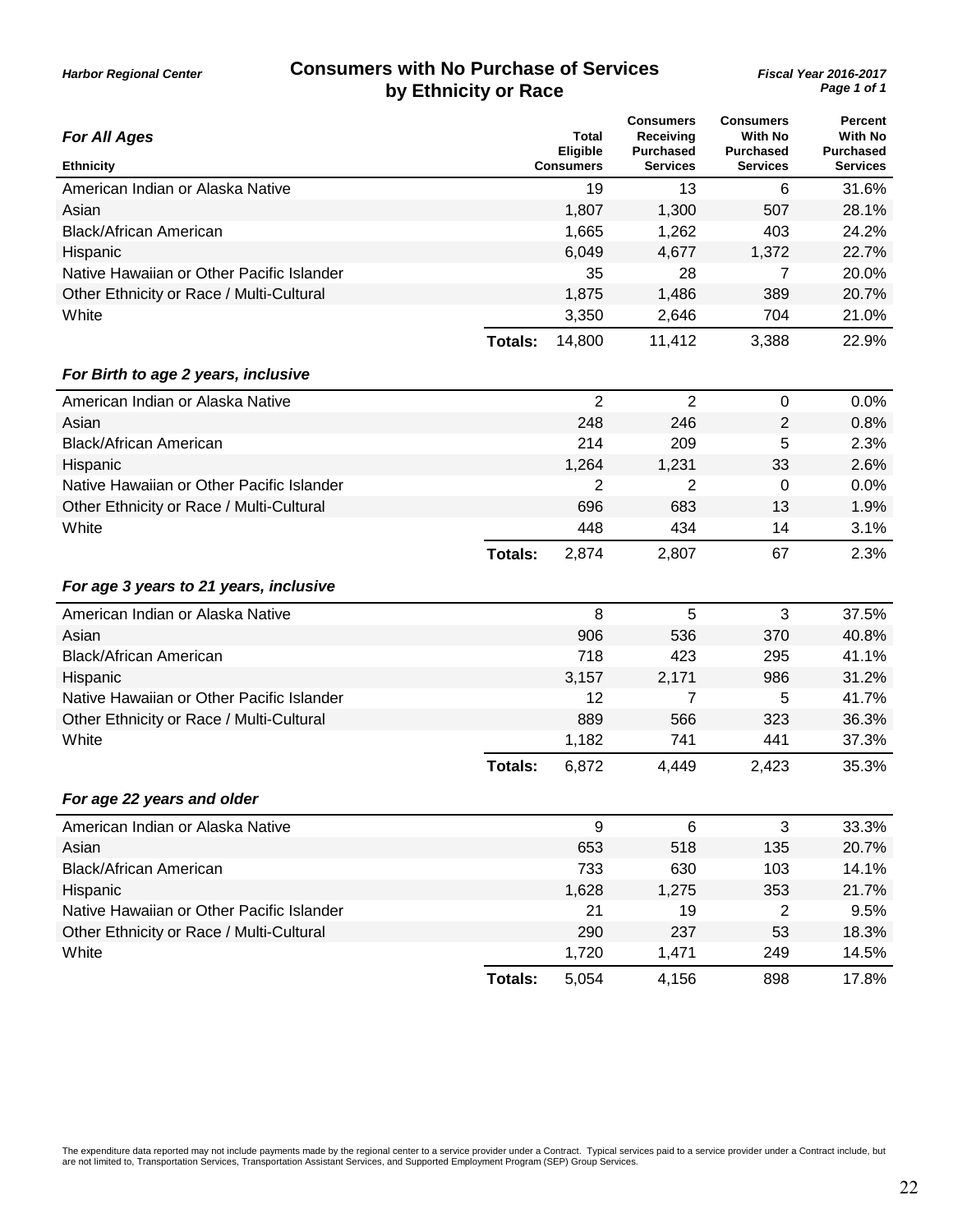## **Consumers with No Purchase of Services** *Fiscal Year 2016-2017* **by Diagnosis - Legislative**

| <b>For All Ages</b>            | Total<br><b>Eligible</b> | <b>Consumers</b><br>Receiving<br><b>Purchased</b> | <b>Consumers</b><br><b>With No</b><br><b>Purchased</b> | Percent<br><b>With No</b><br><b>Purchased</b> |
|--------------------------------|--------------------------|---------------------------------------------------|--------------------------------------------------------|-----------------------------------------------|
| <b>Diagnosis</b>               | <b>Consumers</b>         | <b>Services</b>                                   | <b>Services</b>                                        | <b>Services</b>                               |
| Autism                         | 4,867                    | 3.204                                             | 1,663                                                  | 34.2%                                         |
| <b>Intellectual Disability</b> | 6,527                    | 4,991                                             | 1,536                                                  | 23.5%                                         |
| Cerebral Palsy                 | 1,145                    | 924                                               | 221                                                    | 19.3%                                         |
| Epilepsy                       | 1,293                    | 1,057                                             | 236                                                    | 18.3%                                         |
| Category 5                     | 1,281                    | 902                                               | 379                                                    | 29.6%                                         |
| Other                          | 3,391                    | 3.291                                             | 100                                                    | 2.9%                                          |

#### *For Birth to age 2 years, inclusive*

| Autism                         | 172   | 172   |    | $0.0\%$ |
|--------------------------------|-------|-------|----|---------|
| <b>Intellectual Disability</b> | 44    | 43    |    | 2.3%    |
| <b>Cerebral Palsy</b>          | 4     | Δ     | 0  | 0.0%    |
| Epilepsy                       | 3     |       | 0  | 0.0%    |
| Category 5                     | 46    | 46    | 0  | 0.0%    |
| Other                          | 2,624 | 2,558 | 66 | 2.5%    |
|                                |       |       |    |         |

#### *For age 3 years to 21 years, inclusive*

| Autism                         | 3,672 | 2,208 | 1,464 | 39.9% |
|--------------------------------|-------|-------|-------|-------|
| <b>Intellectual Disability</b> | 2.436 | 1,535 | 901   | 37.0% |
| <b>Cerebral Palsy</b>          | 376   | 262   | 114   | 30.3% |
| Epilepsy                       | 344   | 239   | 105   | 30.5% |
| Category 5                     | 620   | 375   | 245   | 39.5% |
| Other                          | 709   | 686   | 23    | 3.2%  |
|                                |       |       |       |       |

#### *For age 22 years and older*

| Autism                         | 1,023 | 824   | 199 | 19.5% |
|--------------------------------|-------|-------|-----|-------|
| <b>Intellectual Disability</b> | 4,047 | 3,413 | 634 | 15.7% |
| <b>Cerebral Palsy</b>          | 765   | 658   | 107 | 14.0% |
| Epilepsy                       | 946   | 815   | 131 | 13.8% |
| Category 5                     | 615   | 481   | 134 | 21.8% |
| Other                          | 58    | 47    | 11  | 19.0% |
|                                |       |       |     |       |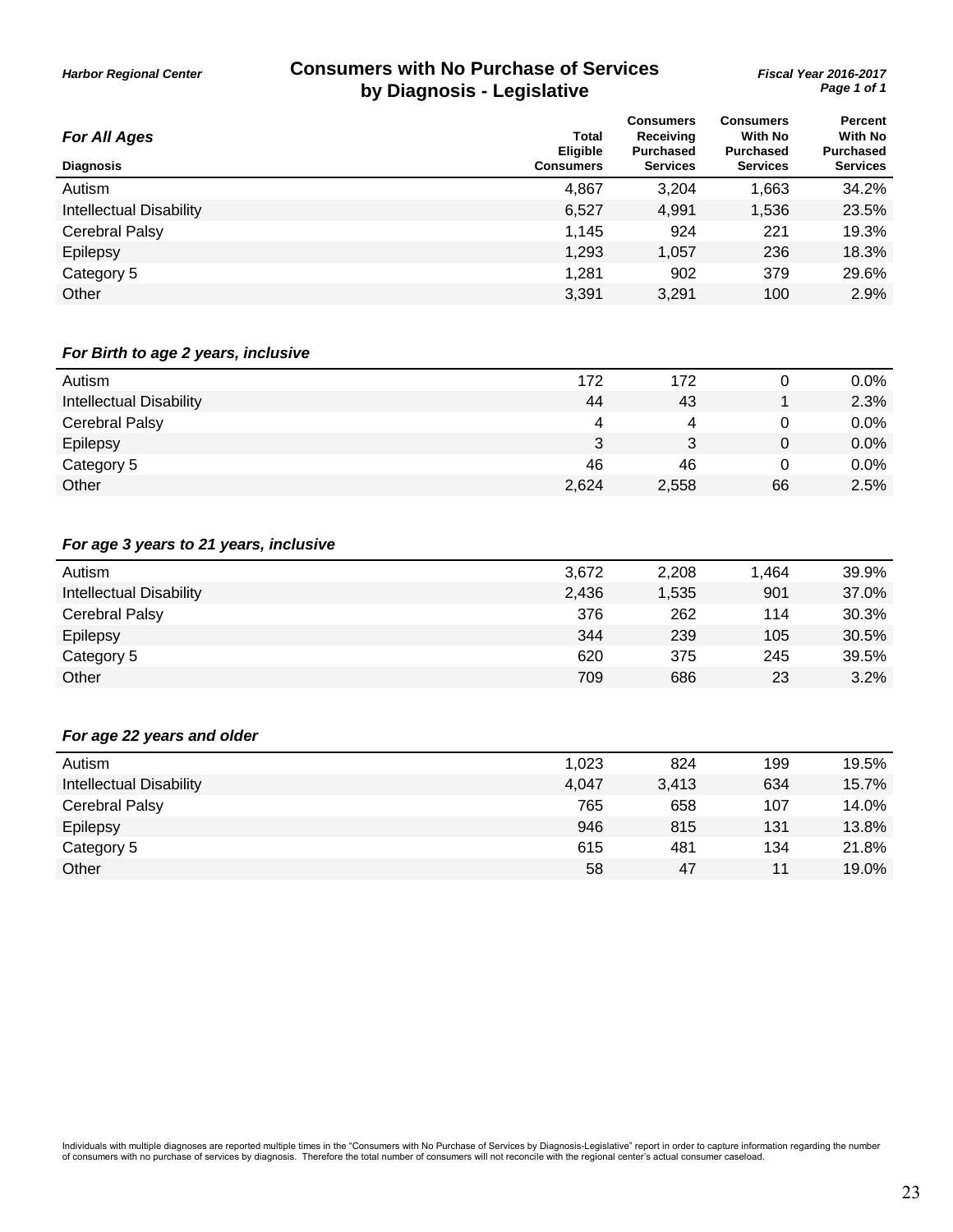| <b>For All Ages</b>                                                       |                | Total<br>Eligible | <b>Consumers</b><br>Receiving<br><b>Purchased</b> | <b>Consumers</b><br><b>With No</b><br><b>Purchased</b> | <b>Percent</b><br><b>With No</b><br><b>Purchased</b> |
|---------------------------------------------------------------------------|----------------|-------------------|---------------------------------------------------|--------------------------------------------------------|------------------------------------------------------|
| <b>Diagnosis</b>                                                          |                | <b>Consumers</b>  | <b>Services</b>                                   | <b>Services</b>                                        | <b>Services</b>                                      |
| Autism                                                                    |                | 3,619             | 2,265                                             | 1,354                                                  | 37.4%                                                |
| Autism & Intellectual Disability                                          |                | 875               | 656                                               | 219                                                    | 25.0%                                                |
| Autism & Intellectual Disability & Cerebral Palsy                         |                | 18                | 14                                                | $\overline{4}$                                         | 22.2%                                                |
| Autism & Intellectual Disability & Cerebral Palsy & Epilepsy              |                | 18                | 18                                                | 0                                                      | 0.0%                                                 |
| Autism & Intellectual Disability & Cerebral Palsy & Epilepsy & Category 5 |                | 1                 | 1                                                 | 0                                                      | 0.0%                                                 |
| Autism & Intellectual Disability & Cerebral Palsy & Category 5            |                | $\mathbf 0$       | 0                                                 | 0                                                      | $\overline{\phantom{a}}$                             |
| Autism & Intellectual Disability & Epilepsy & Category 5                  |                | 9                 | 8                                                 | 1                                                      | 11.1%                                                |
| Autism & Intellectual Disability                                          |                | 99                | 90                                                | 9                                                      | 9.1%                                                 |
| Autism & Intellectual Disability & Category 5                             |                | 29                | 22                                                | $\overline{7}$                                         | 24.1%                                                |
| Autism & Cerebral Palsy                                                   |                | $\overline{7}$    | 5                                                 | $\overline{2}$                                         | 28.6%                                                |
| Autism & Cerebral Palsy & Epilepsy                                        |                | 1                 | 0                                                 | 1                                                      | 100.0%                                               |
| Autism & Cerebral Palsy & Epilepsy & Category 5                           |                | $\boldsymbol{0}$  | 0                                                 | 0                                                      |                                                      |
| Autism & Cerebral Palsy & Category 5                                      |                | 3                 | 1                                                 | $\overline{2}$                                         | 66.7%                                                |
| Autism & Epilepsy & Category 5                                            |                | 6                 | 4                                                 | $\overline{2}$                                         | 33.3%                                                |
| Autism & Epilepsy                                                         |                | 45                | 32                                                | 13                                                     | 28.9%                                                |
| Autism & Category 5                                                       |                | 137               | 88                                                | 49                                                     | 35.8%                                                |
| <b>Intellectual Disability</b>                                            |                | 3,792             | 2,806                                             | 986                                                    | 26.0%                                                |
| Intellectual Disability & Cerebral Palsy                                  |                | 439               | 363                                               | 76                                                     | 17.3%                                                |
| Intellectual Disability & Cerebral Palsy & Epilepsy                       |                | 358               | 304                                               | 54                                                     | 15.1%                                                |
| Intellectual Disability & Cerebral Palsy & Epilepsy & Category 5          |                | 8                 | 6                                                 | $\overline{2}$                                         | 25.0%                                                |
| Intellectual Disability & Cerebral Palsy & Category 5                     |                | 22                | 18                                                | 4                                                      | 18.2%                                                |
| Intellectual Disability & Epilepsy & Category 5                           |                | 36                | 26                                                | 10                                                     | 27.8%                                                |
| Intellectual Disability & Epilepsy                                        |                | 543               | 441                                               | 102                                                    | 18.8%                                                |
| Intellectual Disability & Category 5                                      |                | 280               | 218                                               | 62                                                     | 22.1%                                                |
| <b>Cerebral Palsy</b>                                                     |                | 192               | 135                                               | 57                                                     | 29.7%                                                |
| Cerebral Palsy & Epilepsy                                                 |                | 32                | 24                                                | 8                                                      | 25.0%                                                |
| Cerebral Palsy & Epilepsy & Category 5                                    |                | 11                | 10                                                | 1                                                      | 9.1%                                                 |
| Cerebral Palsy & Category 5                                               |                | 35                | 25                                                | 10                                                     | 28.6%                                                |
| Epilepsy & Category 5                                                     |                | 36                | 27                                                | 9                                                      | 25.0%                                                |
| Epilepsy                                                                  |                | 90                | 66                                                | 24                                                     | 26.7%                                                |
| Category 5                                                                |                | 668               | 448                                               | 220                                                    | 32.9%                                                |
| No Diagnosis                                                              |                | 3,391             | 3,291                                             | 100                                                    | 2.9%                                                 |
|                                                                           | <b>Totals:</b> | 14,800            | 11,412                                            | 3,388                                                  | 22.9%                                                |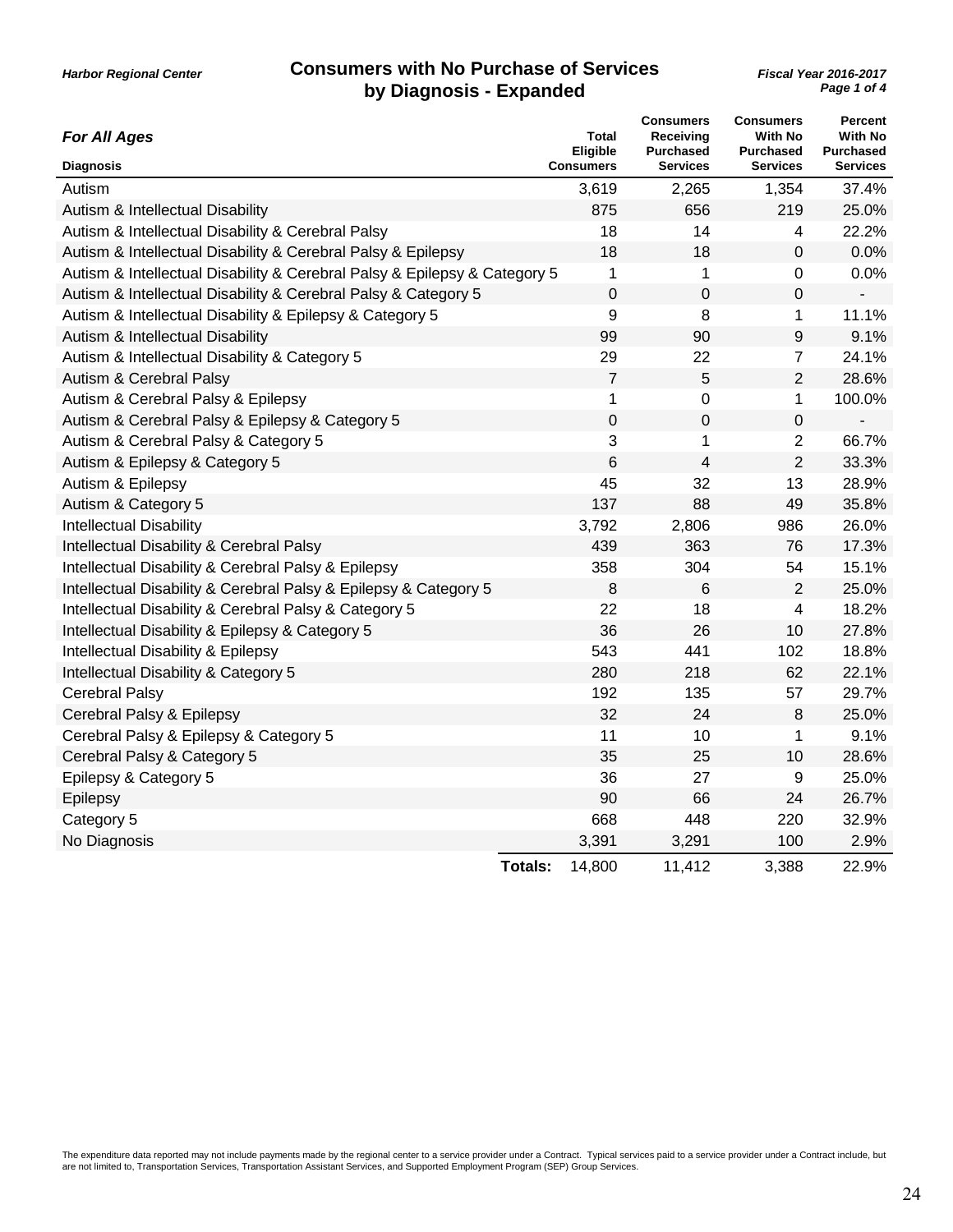| For Birth to age 2 years, inclusive                                       | Total<br><b>Eligible</b> | <b>Consumers</b><br>Receiving<br><b>Purchased</b> | <b>Consumers</b><br><b>With No</b><br><b>Purchased</b> | Percent<br><b>With No</b><br>Purchased |
|---------------------------------------------------------------------------|--------------------------|---------------------------------------------------|--------------------------------------------------------|----------------------------------------|
| <b>Diagnosis</b>                                                          | <b>Consumers</b>         | <b>Services</b>                                   | <b>Services</b>                                        | <b>Services</b>                        |
| Autism                                                                    | 160                      | 160                                               | 0                                                      | 0.0%                                   |
| Autism & Intellectual Disability                                          | 5                        | 5                                                 | $\mathbf 0$                                            | 0.0%                                   |
| Autism & Intellectual Disability & Cerebral Palsy                         | $\mathbf 0$              | 0                                                 | 0                                                      |                                        |
| Autism & Intellectual Disability & Cerebral Palsy & Epilepsy              | $\mathbf 0$              | $\mathbf 0$                                       | 0                                                      |                                        |
| Autism & Intellectual Disability & Cerebral Palsy & Epilepsy & Category 5 | $\mathbf 0$              | 0                                                 | 0                                                      |                                        |
| Autism & Intellectual Disability & Cerebral Palsy & Category 5            | $\mathbf 0$              | 0                                                 | 0                                                      |                                        |
| Autism & Intellectual Disability & Epilepsy & Category 5                  | 0                        | 0                                                 | 0                                                      |                                        |
| Autism & Intellectual Disability                                          | $\boldsymbol{0}$         | $\mathbf 0$                                       | 0                                                      |                                        |
| Autism & Intellectual Disability & Category 5                             | 0                        | 0                                                 | 0                                                      |                                        |
| Autism & Cerebral Palsy                                                   | $\boldsymbol{0}$         | $\mathbf 0$                                       | $\mathbf 0$                                            |                                        |
| Autism & Cerebral Palsy & Epilepsy                                        | $\mathbf 0$              | 0                                                 | 0                                                      |                                        |
| Autism & Cerebral Palsy & Epilepsy & Category 5                           | $\boldsymbol{0}$         | 0                                                 | $\mathbf 0$                                            |                                        |
| Autism & Cerebral Palsy & Category 5                                      | $\mathbf 0$              | 0                                                 | 0                                                      |                                        |
| Autism & Epilepsy & Category 5                                            | $\boldsymbol{0}$         | 0                                                 | 0                                                      |                                        |
| Autism & Epilepsy                                                         | $\mathbf 0$              | 0                                                 | 0                                                      |                                        |
| Autism & Category 5                                                       | $\overline{7}$           | $\overline{7}$                                    | 0                                                      | 0.0%                                   |
| <b>Intellectual Disability</b>                                            | 33                       | 32                                                | 1                                                      | 3.0%                                   |
| Intellectual Disability & Cerebral Palsy                                  | 3                        | 3                                                 | 0                                                      | 0.0%                                   |
| Intellectual Disability & Cerebral Palsy & Epilepsy                       | $\mathbf 0$              | 0                                                 | 0                                                      |                                        |
| Intellectual Disability & Cerebral Palsy & Epilepsy & Category 5          | $\mathbf 0$              | $\mathbf 0$                                       | $\mathbf 0$                                            | $\qquad \qquad \blacksquare$           |
| Intellectual Disability & Cerebral Palsy & Category 5                     | $\mathbf 0$              | 0                                                 | 0                                                      | $\blacksquare$                         |
| Intellectual Disability & Epilepsy & Category 5                           | $\mathbf 0$              | 0                                                 | 0                                                      | ÷                                      |
| Intellectual Disability & Epilepsy                                        | 0                        | 0                                                 | 0                                                      |                                        |
| Intellectual Disability & Category 5                                      | 3                        | 3                                                 | $\mathbf 0$                                            | 0.0%                                   |
| <b>Cerebral Palsy</b>                                                     | 1                        | 1                                                 | 0                                                      | 0.0%                                   |
| Cerebral Palsy & Epilepsy                                                 | $\mathbf 0$              | $\mathbf 0$                                       | 0                                                      | $\blacksquare$                         |
| Cerebral Palsy & Epilepsy & Category 5                                    | $\mathbf 0$              | 0                                                 | 0                                                      |                                        |
| Cerebral Palsy & Category 5                                               | $\boldsymbol{0}$         | $\mathbf 0$                                       | 0                                                      |                                        |
| Epilepsy & Category 5                                                     | 1                        | 1                                                 | $\mathbf 0$                                            | 0.0%                                   |
| Epilepsy                                                                  | $\overline{2}$           | $\overline{2}$                                    | 0                                                      | 0.0%                                   |
| Category 5                                                                | 35                       | 35                                                | $\boldsymbol{0}$                                       | 0.0%                                   |
| No Diagnosis                                                              | 2,624                    | 2,558                                             | 66                                                     | 2.5%                                   |
|                                                                           | 2,874<br>Totals:         | 2,807                                             | 67                                                     | 2.3%                                   |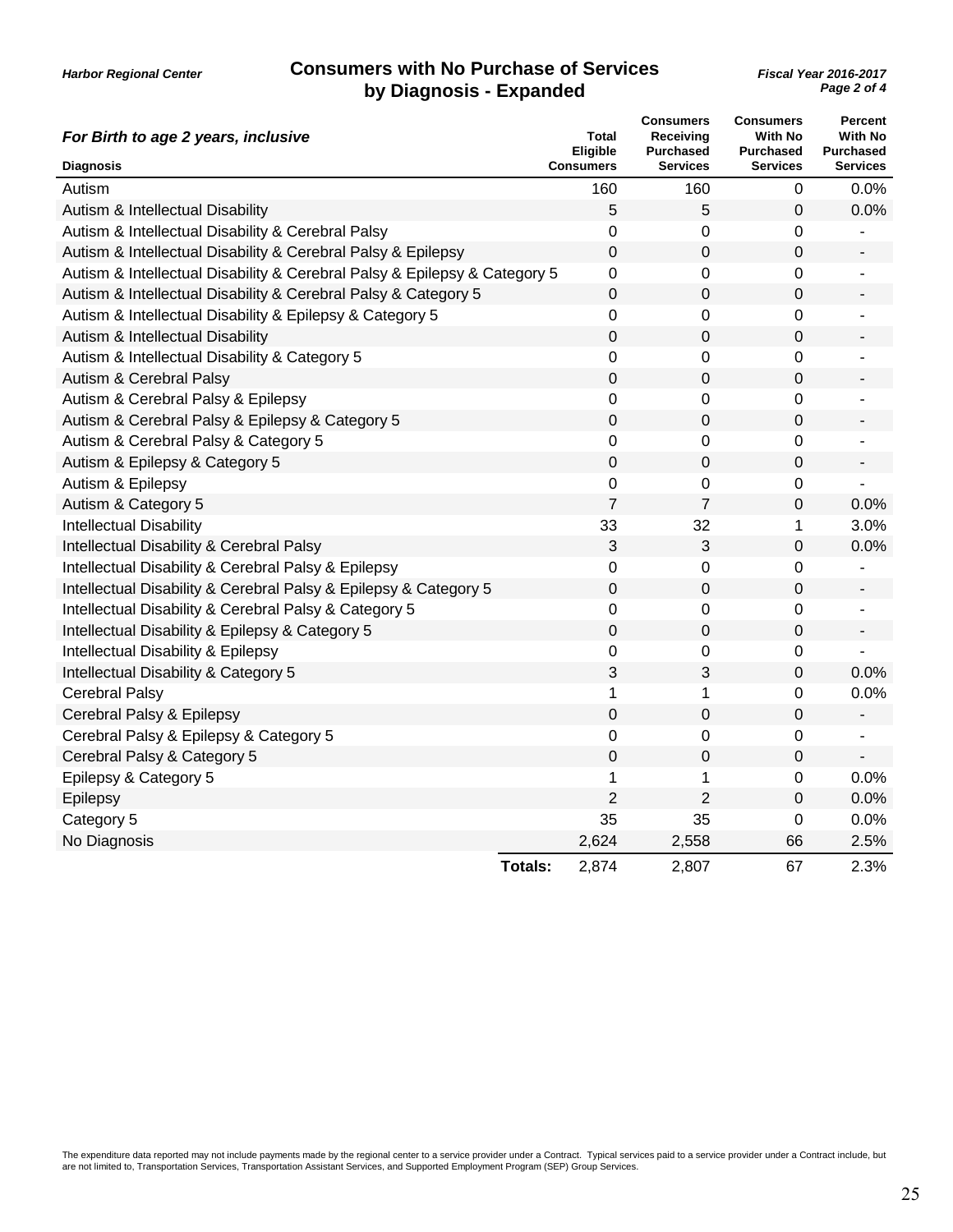| For age 3 years to 21 years, inclusive                                    | <b>Total</b><br>Eligible | <b>Consumers</b><br>Receiving<br><b>Purchased</b> | <b>Consumers</b><br><b>With No</b><br><b>Purchased</b> | Percent<br><b>With No</b><br><b>Purchased</b> |
|---------------------------------------------------------------------------|--------------------------|---------------------------------------------------|--------------------------------------------------------|-----------------------------------------------|
| <b>Diagnosis</b>                                                          | <b>Consumers</b>         | <b>Services</b>                                   | <b>Services</b>                                        | <b>Services</b>                               |
| Autism                                                                    | 3,005                    | 1,785                                             | 1,220                                                  | 40.6%                                         |
| Autism & Intellectual Disability                                          | 504                      | 325                                               | 179                                                    | 35.5%                                         |
| Autism & Intellectual Disability & Cerebral Palsy                         | 9                        | 6                                                 | 3                                                      | 33.3%                                         |
| Autism & Intellectual Disability & Cerebral Palsy & Epilepsy              | 4                        | 4                                                 | 0                                                      | 0.0%                                          |
| Autism & Intellectual Disability & Cerebral Palsy & Epilepsy & Category 5 | 1                        | 1                                                 | 0                                                      | 0.0%                                          |
| Autism & Intellectual Disability & Cerebral Palsy & Category 5            | 0                        | 0                                                 | 0                                                      | $\overline{\phantom{0}}$                      |
| Autism & Intellectual Disability & Epilepsy & Category 5                  | 3                        | $\overline{2}$                                    | 1                                                      | 33.3%                                         |
| Autism & Intellectual Disability                                          | 21                       | 17                                                | $\overline{4}$                                         | 19.0%                                         |
| Autism & Intellectual Disability & Category 5                             | 15                       | 9                                                 | 6                                                      | 40.0%                                         |
| Autism & Cerebral Palsy                                                   | 5                        | 3                                                 | $\overline{2}$                                         | 40.0%                                         |
| Autism & Cerebral Palsy & Epilepsy                                        | 1                        | 0                                                 | 1                                                      | 100.0%                                        |
| Autism & Cerebral Palsy & Epilepsy & Category 5                           | $\boldsymbol{0}$         | $\boldsymbol{0}$                                  | $\boldsymbol{0}$                                       | $\blacksquare$                                |
| Autism & Cerebral Palsy & Category 5                                      | 1                        | 0                                                 | $\mathbf 1$                                            | 100.0%                                        |
| Autism & Epilepsy & Category 5                                            | 3                        | 1                                                 | $\overline{2}$                                         | 66.7%                                         |
| Autism & Epilepsy                                                         | 28                       | 21                                                | $\overline{7}$                                         | 25.0%                                         |
| Autism & Category 5                                                       | 72                       | 34                                                | 38                                                     | 52.8%                                         |
| <b>Intellectual Disability</b>                                            | 1,479                    | 896                                               | 583                                                    | 39.4%                                         |
| Intellectual Disability & Cerebral Palsy                                  | 125                      | 87                                                | 38                                                     | 30.4%                                         |
| Intellectual Disability & Cerebral Palsy & Epilepsy                       | 88                       | 68                                                | 20                                                     | 22.7%                                         |
| Intellectual Disability & Cerebral Palsy & Epilepsy & Category 5          | 1                        | 1                                                 | $\pmb{0}$                                              | 0.0%                                          |
| Intellectual Disability & Cerebral Palsy & Category 5                     | 10                       | 7                                                 | 3                                                      | 30.0%                                         |
| Intellectual Disability & Epilepsy & Category 5                           | $\overline{2}$           | $\mathbf{1}$                                      | $\mathbf{1}$                                           | 50.0%                                         |
| Intellectual Disability & Epilepsy                                        | 118                      | 72                                                | 46                                                     | 39.0%                                         |
| Intellectual Disability & Category 5                                      | 56                       | 39                                                | 17                                                     | 30.4%                                         |
| <b>Cerebral Palsy</b>                                                     | 98                       | 62                                                | 36                                                     | 36.7%                                         |
| Cerebral Palsy & Epilepsy                                                 | 15                       | 10                                                | $\overline{5}$                                         | 33.3%                                         |
| Cerebral Palsy & Epilepsy & Category 5                                    | 5                        | 4                                                 | $\mathbf 1$                                            | 20.0%                                         |
| Cerebral Palsy & Category 5                                               | 13                       | 9                                                 | $\overline{\mathbf{4}}$                                | 30.8%                                         |
| Epilepsy & Category 5                                                     | 11                       | 5                                                 | 6                                                      | 54.5%                                         |
| Epilepsy                                                                  | 43                       | 32                                                | 11                                                     | 25.6%                                         |
| Category 5                                                                | 427                      | 262                                               | 165                                                    | 38.6%                                         |
| No Diagnosis                                                              | 709                      | 686                                               | 23                                                     | 3.2%                                          |
|                                                                           | 6,872<br><b>Totals:</b>  | 4,449                                             | 2,423                                                  | 35.3%                                         |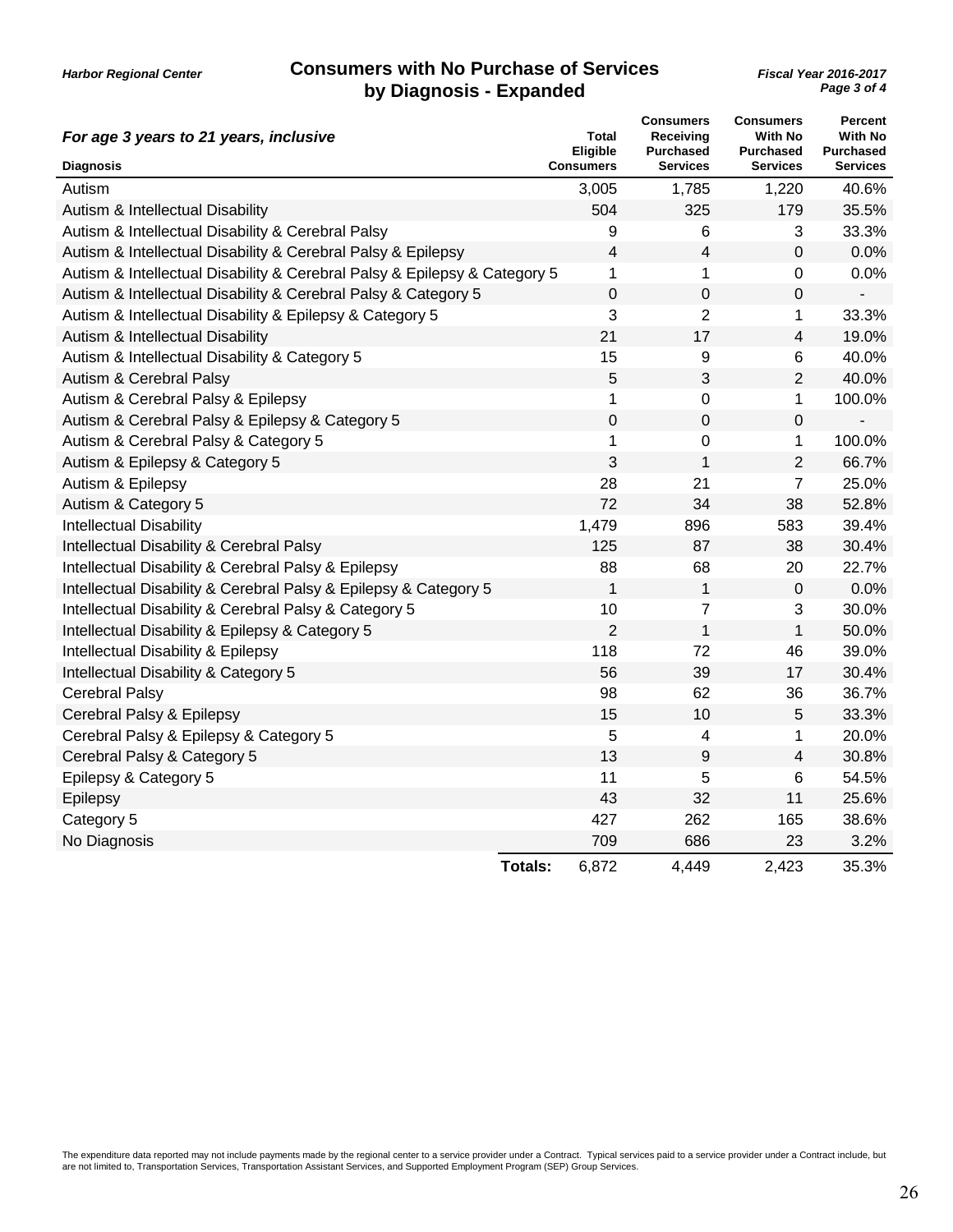| For age 22 years and older                                                | <b>Total</b><br><b>Eligible</b> | <b>Consumers</b><br>Receiving<br><b>Purchased</b> | <b>Consumers</b><br><b>With No</b><br><b>Purchased</b> | Percent<br><b>With No</b><br><b>Purchased</b> |
|---------------------------------------------------------------------------|---------------------------------|---------------------------------------------------|--------------------------------------------------------|-----------------------------------------------|
| <b>Diagnosis</b>                                                          | <b>Consumers</b>                | <b>Services</b>                                   | <b>Services</b>                                        | <b>Services</b>                               |
| Autism                                                                    | 454                             | 320                                               | 134                                                    | 29.5%                                         |
| Autism & Intellectual Disability                                          | 366                             | 326                                               | 40                                                     | 10.9%                                         |
| Autism & Intellectual Disability & Cerebral Palsy                         | 9                               | 8                                                 | 1                                                      | 11.1%                                         |
| Autism & Intellectual Disability & Cerebral Palsy & Epilepsy              | 14                              | 14                                                | 0                                                      | 0.0%                                          |
| Autism & Intellectual Disability & Cerebral Palsy & Epilepsy & Category 5 | $\mathbf 0$                     | 0                                                 | 0                                                      |                                               |
| Autism & Intellectual Disability & Cerebral Palsy & Category 5            | 0                               | $\mathbf 0$                                       | 0                                                      | $\qquad \qquad \blacksquare$                  |
| Autism & Intellectual Disability & Epilepsy & Category 5                  | 6                               | 6                                                 | 0                                                      | 0.0%                                          |
| Autism & Intellectual Disability                                          | 78                              | 73                                                | 5                                                      | 6.4%                                          |
| Autism & Intellectual Disability & Category 5                             | 14                              | 13                                                | 1                                                      | 7.1%                                          |
| Autism & Cerebral Palsy                                                   | $\overline{2}$                  | $\overline{2}$                                    | 0                                                      | 0.0%                                          |
| Autism & Cerebral Palsy & Epilepsy                                        | $\mathbf 0$                     | $\mathbf 0$                                       | 0                                                      |                                               |
| Autism & Cerebral Palsy & Epilepsy & Category 5                           | $\mathbf 0$                     | $\boldsymbol{0}$                                  | $\overline{0}$                                         | $\overline{\phantom{a}}$                      |
| Autism & Cerebral Palsy & Category 5                                      | $\mathbf 2$                     | 1                                                 | 1                                                      | 50.0%                                         |
| Autism & Epilepsy & Category 5                                            | 3                               | 3                                                 | $\mathbf 0$                                            | 0.0%                                          |
| Autism & Epilepsy                                                         | 17                              | 11                                                | 6                                                      | 35.3%                                         |
| Autism & Category 5                                                       | 58                              | 47                                                | 11                                                     | 19.0%                                         |
| <b>Intellectual Disability</b>                                            | 2,280                           | 1,878                                             | 402                                                    | 17.6%                                         |
| Intellectual Disability & Cerebral Palsy                                  | 311                             | 273                                               | 38                                                     | 12.2%                                         |
| Intellectual Disability & Cerebral Palsy & Epilepsy                       | 270                             | 236                                               | 34                                                     | 12.6%                                         |
| Intellectual Disability & Cerebral Palsy & Epilepsy & Category 5          | $\overline{7}$                  | 5                                                 | $\overline{2}$                                         | 28.6%                                         |
| Intellectual Disability & Cerebral Palsy & Category 5                     | 12                              | 11                                                | 1                                                      | 8.3%                                          |
| Intellectual Disability & Epilepsy & Category 5                           | 34                              | 25                                                | 9                                                      | 26.5%                                         |
| Intellectual Disability & Epilepsy                                        | 425                             | 369                                               | 56                                                     | 13.2%                                         |
| Intellectual Disability & Category 5                                      | 221                             | 176                                               | 45                                                     | 20.4%                                         |
| <b>Cerebral Palsy</b>                                                     | 93                              | 72                                                | 21                                                     | 22.6%                                         |
| Cerebral Palsy & Epilepsy                                                 | 17                              | 14                                                | 3                                                      | 17.6%                                         |
| Cerebral Palsy & Epilepsy & Category 5                                    | 6                               | 6                                                 | 0                                                      | 0.0%                                          |
| Cerebral Palsy & Category 5                                               | 22                              | 16                                                | 6                                                      | 27.3%                                         |
| Epilepsy & Category 5                                                     | 24                              | 21                                                | 3                                                      | 12.5%                                         |
| Epilepsy                                                                  | 45                              | 32                                                | 13                                                     | 28.9%                                         |
| Category 5                                                                | 206                             | 151                                               | 55                                                     | 26.7%                                         |
| No Diagnosis                                                              | 58                              | 47                                                | 11                                                     | 19.0%                                         |
|                                                                           | 5,054<br><b>Totals:</b>         | 4,156                                             | 898                                                    | 17.8%                                         |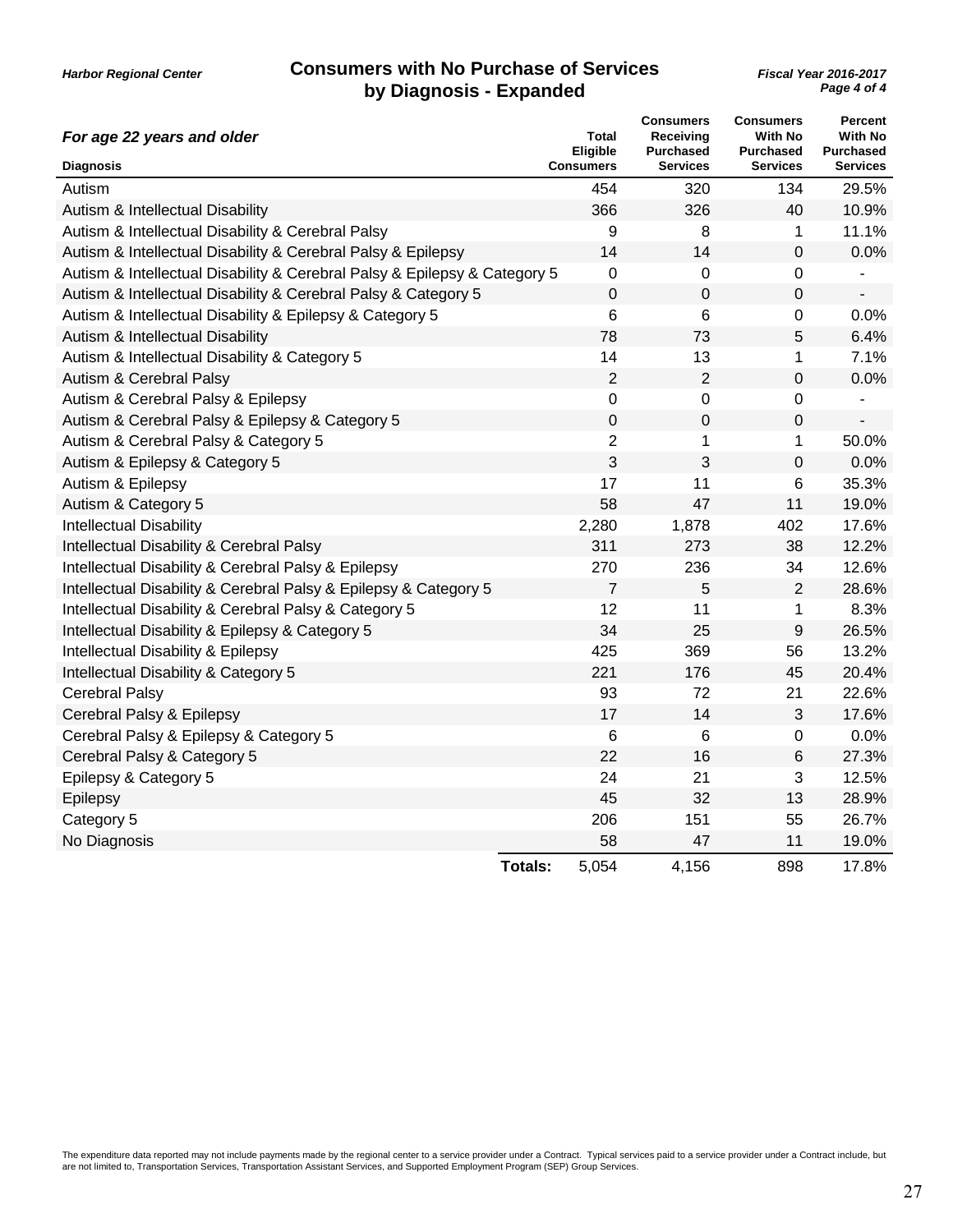|  | <b>Harbor Regional Center</b> |  |
|--|-------------------------------|--|
|--|-------------------------------|--|

| <b>For All Ages</b>                    | Eligible          | <b>Total</b> | <b>Consumers</b><br>Receiving<br><b>Purchased</b> | <b>Consumers</b><br><b>With No</b><br>Purchased | <b>Percent</b><br><b>With No</b><br><b>Purchased</b> |
|----------------------------------------|-------------------|--------------|---------------------------------------------------|-------------------------------------------------|------------------------------------------------------|
| <b>Residence Type</b>                  | <b>Consumers</b>  |              | <b>Services</b>                                   | <b>Services</b>                                 | <b>Services</b>                                      |
| Out-of-State                           |                   | 3            | 1                                                 | 2                                               | 66.7%                                                |
| Home of Parent or Guardian             | 12,288            |              | 9,077                                             | 3,211                                           | 26.1%                                                |
| Independent Living or Supported Living |                   | 899          | 830                                               | 69                                              | 7.7%                                                 |
| Developmental Center/State Hospital    |                   | 4            | 4                                                 | $\mathbf 0$                                     | 0.0%                                                 |
| <b>Correctional Institution</b>        |                   | 19           | 8                                                 | 11                                              | 57.9%                                                |
| Community Care Facility (CCF)          |                   | 852          | 839                                               | 13                                              | 1.5%                                                 |
| ICF Facility & Continous Nursing       |                   | 177          | 176                                               | 1                                               | 0.6%                                                 |
| <b>Skilled Nursing Facility (SNF)</b>  |                   | 45           | 30                                                | 15                                              | 33.3%                                                |
| Foster Home, Children                  |                   | 412          | 369                                               | 43                                              | 10.4%                                                |
| Family Home, Adults                    |                   | 34           | 33                                                | $\mathbf{1}$                                    | 2.9%                                                 |
| <b>Psychiatric Treatment Facility</b>  |                   | 6            | 3                                                 | 3                                               | 50.0%                                                |
| <b>Rehabilation Center</b>             |                   | 3            | 3                                                 | 0                                               | 0.0%                                                 |
| <b>Acute General Hospital</b>          |                   | 3            | 1                                                 | $\overline{2}$                                  | 66.7%                                                |
| Sub-Acute                              |                   | 17           | 10                                                | $\overline{7}$                                  | 41.2%                                                |
| <b>Community Treatment Facility</b>    |                   | 1            | 0                                                 | 1                                               | 100.0%                                               |
| Hospice                                |                   | 0            | 0                                                 | 0                                               |                                                      |
| Transient/Homeless                     |                   | 21           | 15                                                | 6                                               | 28.6%                                                |
| Other                                  |                   | 16           | 13                                                | 3                                               | 18.8%                                                |
|                                        | 14,800<br>Totals: |              | 11,412                                            | 3,388                                           | 22.9%                                                |
| For Birth to age 2 years, inclusive    |                   |              |                                                   |                                                 |                                                      |
| Out-of-State                           |                   | 0            | 0                                                 | $\mathbf 0$                                     |                                                      |
| Home of Parent or Guardian             |                   | 2,585        | 2,524                                             | 61                                              | 2.4%                                                 |
| Independent Living or Supported Living |                   | 0            | 0                                                 | 0                                               |                                                      |
| Developmental Center/State Hospital    |                   | 0            | 0                                                 | $\mathbf 0$                                     |                                                      |
| <b>Correctional Institution</b>        |                   | 0            | 0                                                 | 0                                               |                                                      |
| Community Care Facility (CCF)          |                   | 0            | 0                                                 | $\mathbf 0$                                     |                                                      |
| ICF Facility & Continous Nursing       |                   | 0            | 0                                                 | 0                                               |                                                      |
| <b>Skilled Nursing Facility (SNF)</b>  |                   | 0            | 0                                                 | $\mathbf 0$                                     |                                                      |
| Foster Home, Children                  |                   | 287          | 281                                               | 6                                               | 2.1%                                                 |
| Family Home, Adults                    |                   | 0            | 0                                                 | $\mathbf 0$                                     |                                                      |
| <b>Psychiatric Treatment Facility</b>  |                   | 0            | 0                                                 | 0                                               |                                                      |
| <b>Rehabilation Center</b>             |                   | 0            | $\pmb{0}$                                         | $\mathbf 0$                                     |                                                      |
| <b>Acute General Hospital</b>          |                   | 0            | 0                                                 | 0                                               |                                                      |
| Sub-Acute                              |                   | $\pmb{0}$    | 0                                                 | 0                                               |                                                      |
| <b>Community Treatment Facility</b>    |                   | 0            | 0                                                 | 0                                               |                                                      |
| Hospice                                |                   | 0            | $\pmb{0}$                                         | $\mathbf 0$                                     |                                                      |
| <b>Transient/Homeless</b>              |                   | 0            | 0                                                 | 0                                               |                                                      |
| Other                                  |                   | 2            | 2                                                 | 0                                               | 0.0%                                                 |
|                                        | <b>Totals:</b>    | 2,874        | 2,807                                             | 67                                              | 2.3%                                                 |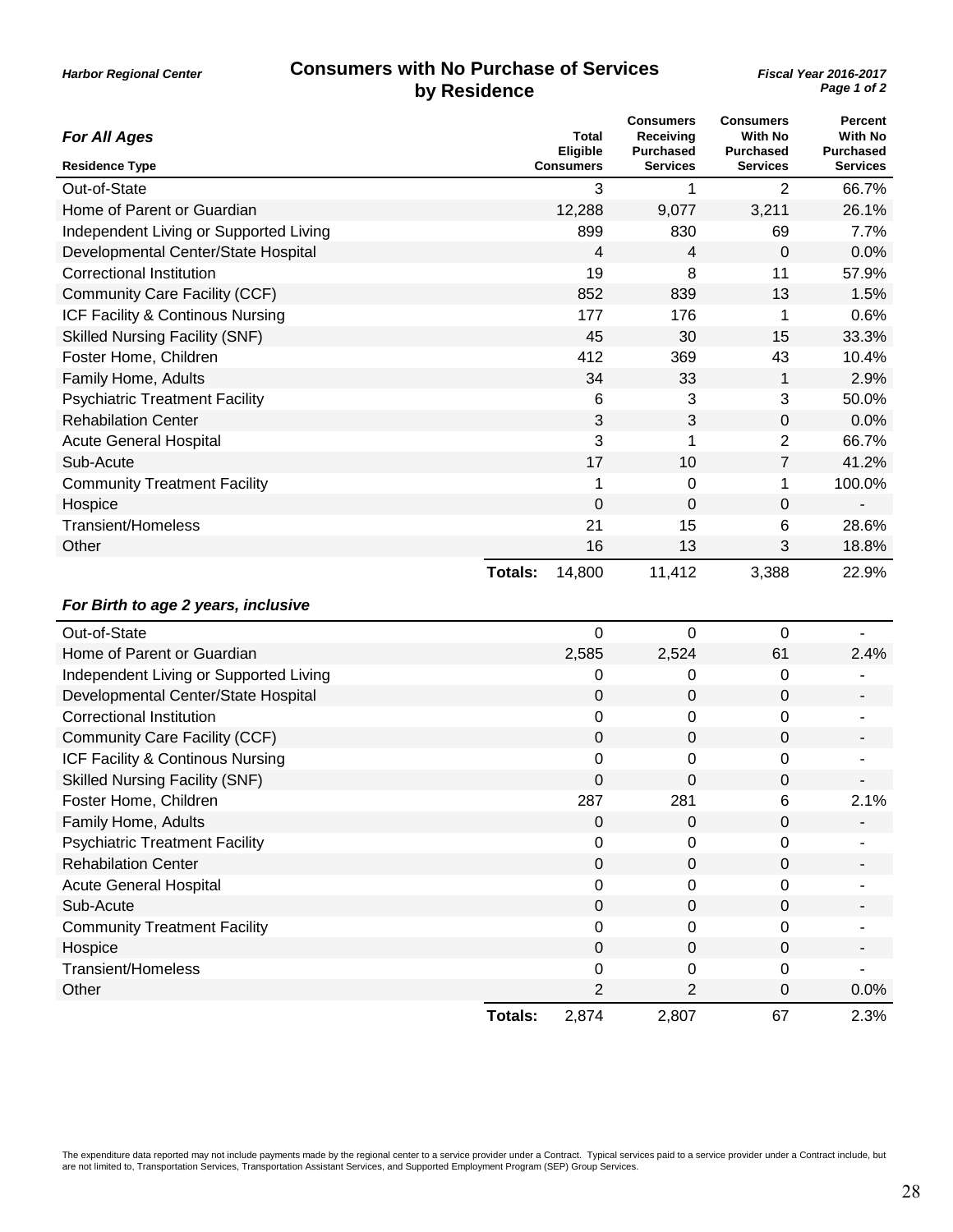| For age 3 years to 21 years, inclusive |                | Total<br>Eligible | <b>Consumers</b><br>Receiving<br><b>Purchased</b> | <b>Consumers</b><br><b>With No</b><br><b>Purchased</b> | <b>Percent</b><br>With No<br><b>Purchased</b> |
|----------------------------------------|----------------|-------------------|---------------------------------------------------|--------------------------------------------------------|-----------------------------------------------|
| <b>Residence Type</b>                  |                | <b>Consumers</b>  | Services                                          | <b>Services</b>                                        | Services                                      |
| Out-of-State                           |                | 2                 | 0                                                 | $\overline{2}$                                         | 100.0%                                        |
| Home of Parent or Guardian             |                | 6,653             | 4,283                                             | 2,370                                                  | 35.6%                                         |
| Independent Living or Supported Living |                | 42                | 38                                                | 4                                                      | 9.5%                                          |
| Developmental Center/State Hospital    |                | 0                 | 0                                                 | 0                                                      |                                               |
| <b>Correctional Institution</b>        |                | 7                 | 3                                                 | 4                                                      | 57.1%                                         |
| Community Care Facility (CCF)          |                | 30                | 30                                                | $\mathbf 0$                                            | 0.0%                                          |
| ICF Facility & Continous Nursing       |                | 0                 | 0                                                 | 0                                                      |                                               |
| <b>Skilled Nursing Facility (SNF)</b>  |                | 0                 | 0                                                 | 0                                                      |                                               |
| Foster Home, Children                  |                | 124               | 87                                                | 37                                                     | 29.8%                                         |
| Family Home, Adults                    |                | 3                 | 2                                                 | $\mathbf 1$                                            | 33.3%                                         |
| <b>Psychiatric Treatment Facility</b>  |                | 1                 | 1                                                 | 0                                                      | 0.0%                                          |
| <b>Rehabilation Center</b>             |                | 0                 | 0                                                 | 0                                                      |                                               |
| <b>Acute General Hospital</b>          |                | 0                 | 0                                                 | 0                                                      | $\overline{\phantom{a}}$                      |
| Sub-Acute                              |                | 0                 | 0                                                 | 0                                                      |                                               |
| <b>Community Treatment Facility</b>    |                | 1                 | 0                                                 | 1                                                      | 100.0%                                        |
| Hospice                                |                | 0                 | 0                                                 | 0                                                      |                                               |
| Transient/Homeless                     |                | 2                 | 0                                                 | 2                                                      | 100.0%                                        |
| Other                                  |                | 7                 | 5                                                 | $\overline{2}$                                         | 28.6%                                         |
|                                        | <b>Totals:</b> | 6,872             | 4,449                                             | 2,423                                                  | 35.3%                                         |
|                                        |                |                   |                                                   |                                                        |                                               |
| For age 22 years and older             |                |                   |                                                   |                                                        |                                               |
| <b>Acute General Hospital</b>          |                | 3                 | 1                                                 | $\overline{2}$                                         | 66.7%                                         |
| Community Care Facility (CCF)          |                | 822               | 809                                               | 13                                                     | 1.6%                                          |
| <b>Community Treatment Facility</b>    |                | 0                 | 0                                                 | 0                                                      |                                               |
| <b>Correctional Institution</b>        |                | 12                | 5                                                 | $\overline{7}$                                         | 58.3%                                         |
| Developmental Center/State Hospital    |                | 4                 | 4                                                 | 0                                                      | 0.0%                                          |
| Family Home, Adults                    |                | 31                | 31                                                | 0                                                      | 0.0%                                          |
| Foster Home, Children                  |                | 1                 | 1                                                 | 0                                                      | 0.0%                                          |
| Home of Parent or Guardian             |                | 3,050             | 2,270                                             | 780                                                    | 25.6%                                         |
| Hospice                                |                | 0                 | 0                                                 | 0                                                      | $\overline{\phantom{a}}$                      |
| ICF Facility & Continous Nursing       |                | 177               | 176                                               | $\mathbf 1$                                            | 0.6%                                          |
| Independent Living or Supported Living |                | 857               | 792                                               | 65                                                     | 7.6%                                          |
| Other                                  |                | 7                 | 6                                                 | 1                                                      | 14.3%                                         |
| Out-of-State                           |                | 1                 |                                                   | 0                                                      | 0.0%                                          |
| <b>Psychiatric Treatment Facility</b>  |                | $\overline{5}$    | $\overline{2}$                                    | 3                                                      | 60.0%                                         |
| <b>Rehabilation Center</b>             |                | 3                 | 3                                                 | $\pmb{0}$                                              | 0.0%                                          |
| <b>Skilled Nursing Facility (SNF)</b>  |                | 45                | 30                                                | 15                                                     | 33.3%                                         |
| Sub-Acute                              |                | 17                | 10                                                | 7                                                      | 41.2%                                         |
| <b>Transient/Homeless</b>              |                | 19                | 15                                                | 4                                                      | 21.1%                                         |
|                                        | <b>Totals:</b> | 5,054             | 4,156                                             | 898                                                    | 17.8%                                         |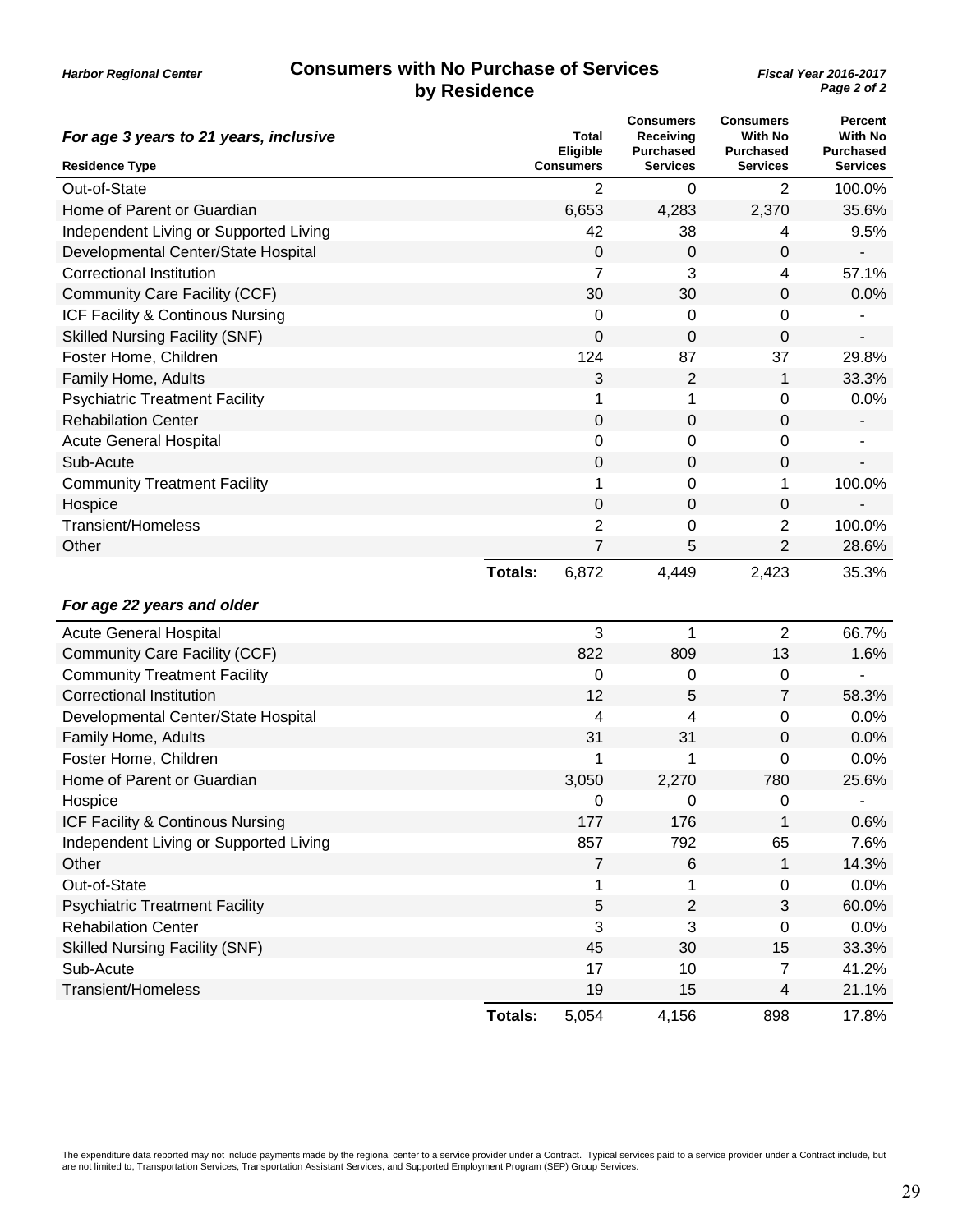| <b>For All Ages</b>           |         | <b>Total</b><br>Eligible | <b>Consumers</b><br>Receiving<br><b>Purchased</b> | <b>Consumers</b><br><b>With No</b><br><b>Purchased</b> | <b>Percent</b><br><b>With No</b><br><b>Purchased</b> |
|-------------------------------|---------|--------------------------|---------------------------------------------------|--------------------------------------------------------|------------------------------------------------------|
| Language                      |         | <b>Consumers</b>         | <b>Services</b>                                   | <b>Services</b>                                        | <b>Services</b>                                      |
| ASL (American Sign Language)  |         | 20                       | 16                                                | 4                                                      | 20.0%                                                |
| Other Sign Language           |         | $\overline{2}$           | 2                                                 | 0                                                      | 0.0%                                                 |
| English                       |         | 11,585                   | 8,794                                             | 2,791                                                  | 24.1%                                                |
| Armenian                      |         | 0                        | $\pmb{0}$                                         | 0                                                      |                                                      |
| Somali                        |         | 0                        | 0                                                 | 0                                                      |                                                      |
| Swahili                       |         | $\boldsymbol{0}$         | $\pmb{0}$                                         | $\mathbf 0$                                            |                                                      |
| Nigerian                      |         | 0                        | 0                                                 | 0                                                      |                                                      |
| Amharic                       |         | $\mathbf 1$              | 1                                                 | $\pmb{0}$                                              | 0.0%                                                 |
| Aramaic / Chaldean            |         | 0                        | 0                                                 | 0                                                      |                                                      |
| French                        |         | $\overline{2}$           | 2                                                 | 0                                                      | 0.0%                                                 |
| Italian                       |         | 1                        | 1                                                 | 0                                                      | 0.0%                                                 |
| Portuguese                    |         | $\overline{\mathbf{4}}$  | 4                                                 | 0                                                      | 0.0%                                                 |
| Spanish                       |         | 2,562                    | 2,118                                             | 444                                                    | 17.3%                                                |
| <b>Other Latin</b>            |         | $\mathbf 0$              | 0                                                 | $\mathbf 0$                                            |                                                      |
| <b>Cantonese Chinese</b>      |         | 12                       | 8                                                 | 4                                                      | 33.3%                                                |
| <b>Mandarin Chinese</b>       |         | 35                       | 26                                                | 9                                                      | 25.7%                                                |
| Japanese                      |         | 58                       | 53                                                | 5                                                      | 8.6%                                                 |
| Vietnamese                    |         | 29                       | 23                                                | 6                                                      | 20.7%                                                |
| Korean                        |         | 99                       | 77                                                | 22                                                     | 22.2%                                                |
| Laotian                       |         | $\mathbf 0$              | $\mathbf 0$                                       | $\mathbf 0$                                            |                                                      |
| Cambodian                     |         | 77                       | 43                                                | 34                                                     | 44.2%                                                |
| <b>Other Asian</b>            |         | 11                       | $\overline{7}$                                    | $\overline{\mathcal{A}}$                               | 36.4%                                                |
| Dutch                         |         | 0                        | 0                                                 | 0                                                      |                                                      |
| German                        |         | $\mathbf 0$              | $\pmb{0}$                                         | $\pmb{0}$                                              |                                                      |
| Hmong                         |         | $\mathbf 0$              | $\pmb{0}$                                         | 0                                                      |                                                      |
| Thai                          |         | $\overline{7}$           | 4                                                 | 3                                                      | 42.9%                                                |
| Mien                          |         | 0                        | 0                                                 | 0                                                      |                                                      |
| <b>Other Germanic</b>         |         | $\mathbf 1$              | 1                                                 | $\mathbf 0$                                            | 0.0%                                                 |
| Hungarian                     |         | 0                        | 0                                                 | 0                                                      |                                                      |
| Russian                       |         | 4                        | 4                                                 | $\mathbf 0$                                            | 0.0%                                                 |
| Other Uralic-Slavic Languages |         | $\overline{c}$           | 2                                                 | 0                                                      | 0.0%                                                 |
| Samoan                        |         | 4                        | 3                                                 | 1                                                      | 25.0%                                                |
| Tagalog                       |         | 64                       | 44                                                | 20                                                     | 31.3%                                                |
| Guamanian                     |         | $\mathbf 0$              | $\mathbf 0$                                       | $\pmb{0}$                                              |                                                      |
| <b>Other Pacific Island</b>   |         | $\mathbf 0$              | $\mathbf 0$                                       | 0                                                      |                                                      |
| Arabic                        |         | 20                       | 19                                                | $\mathbf 1$                                            | 5.0%                                                 |
| Hebrew                        |         | $\mathbf 0$              | $\mathbf 0$                                       | 0                                                      |                                                      |
| Farsi (Persian)               |         | 148                      | 123                                               | 25                                                     | 16.9%                                                |
| Hindi (Northern India)        |         | 6                        | $\overline{c}$                                    | $\overline{\mathbf{4}}$                                | 66.7%                                                |
| Urdu (Pakistan India)         |         | 20                       | 16                                                | 4                                                      | 20.0%                                                |
| Other Indo-Iranian Language   |         | 12                       | 8                                                 | 4                                                      | 33.3%                                                |
| Danish                        |         | $\mathbf 0$              | $\pmb{0}$                                         | $\pmb{0}$                                              |                                                      |
| Norwegian                     |         | $\mathbf 0$              | 0                                                 | 0                                                      |                                                      |
| Swedish                       |         | $\mathbf{1}$             | $\pmb{0}$                                         | $\mathbf 1$                                            | 100.0%                                               |
| Other Scandinavian            |         | 0                        | 0                                                 | 0                                                      |                                                      |
| All Other Languages           |         | 13                       | 11                                                | $\overline{2}$                                         | 15.4%                                                |
|                               | Totals: | 14,800                   | 11,412                                            | 3,388                                                  | 22.9%                                                |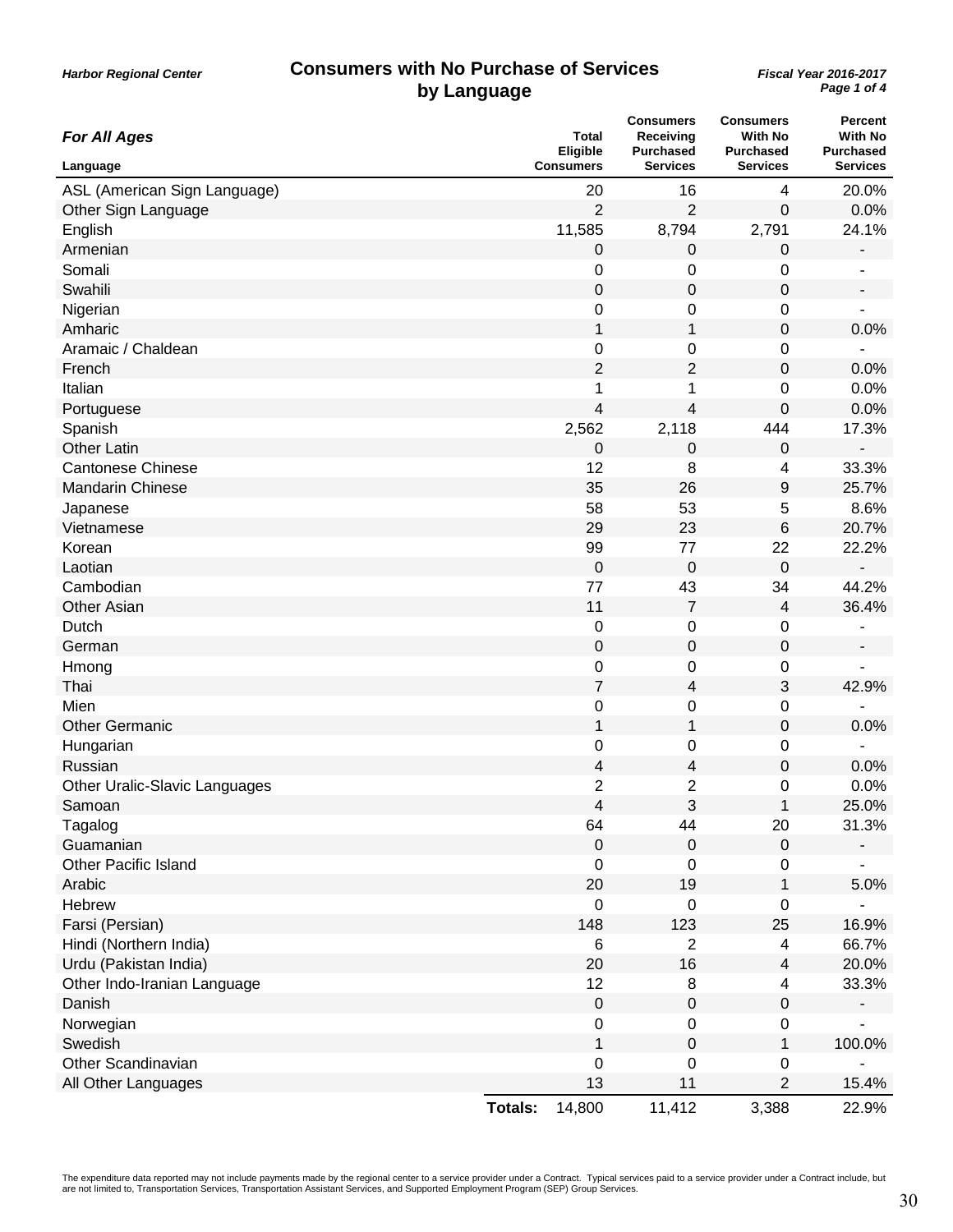| For Birth to age 2 years, inclusive |                  | <b>Total</b><br>Eligible | <b>Consumers</b><br>Receiving<br><b>Purchased</b> | <b>Consumers</b><br>With No<br><b>Purchased</b> | <b>Percent</b><br><b>With No</b><br><b>Purchased</b> |
|-------------------------------------|------------------|--------------------------|---------------------------------------------------|-------------------------------------------------|------------------------------------------------------|
| Language                            | <b>Consumers</b> |                          | <b>Services</b>                                   | <b>Services</b>                                 | <b>Services</b>                                      |
| ASL (American Sign Language)        |                  | 2                        | 2                                                 | $\boldsymbol{0}$                                | 0.0%                                                 |
| Other Sign Language                 |                  | 0                        | 0                                                 | $\mathbf 0$                                     |                                                      |
| English                             |                  | 2,347                    | 2,287                                             | 60                                              | 2.6%                                                 |
| Armenian                            |                  | 0                        | $\pmb{0}$                                         | $\mathbf 0$                                     | $\overline{\phantom{a}}$                             |
| Somali                              |                  | 0                        | 0                                                 | 0                                               |                                                      |
| Swahili                             |                  | $\mathbf 0$              | 0                                                 | $\boldsymbol{0}$                                |                                                      |
| Nigerian                            |                  | 0                        | 0                                                 | $\pmb{0}$                                       |                                                      |
| Amharic                             |                  | 0                        | $\pmb{0}$                                         | $\boldsymbol{0}$                                |                                                      |
| Aramaic / Chaldean                  |                  | 0                        | 0                                                 | $\boldsymbol{0}$                                |                                                      |
| French                              |                  | 1                        | 1                                                 | $\mathbf 0$                                     | 0.0%                                                 |
| Italian                             |                  | 1                        | 1                                                 | $\boldsymbol{0}$                                | 0.0%                                                 |
| Portuguese                          |                  | 0                        | 0                                                 | $\boldsymbol{0}$                                |                                                      |
| Spanish                             |                  | 443                      | 436                                               | $\overline{7}$                                  | 1.6%                                                 |
| <b>Other Latin</b>                  |                  | 0                        | 0                                                 | $\mathbf 0$                                     |                                                      |
| <b>Cantonese Chinese</b>            |                  | 1                        | 1                                                 | $\mathbf 0$                                     | 0.0%                                                 |
| <b>Mandarin Chinese</b>             |                  | 3                        | 3                                                 | $\boldsymbol{0}$                                | 0.0%                                                 |
| Japanese                            |                  | 11                       | 11                                                | 0                                               | 0.0%                                                 |
| Vietnamese                          |                  | 1                        | 1                                                 | $\boldsymbol{0}$                                | 0.0%                                                 |
| Korean                              |                  | 1                        | 1                                                 | 0                                               | 0.0%                                                 |
| Laotian                             |                  | 0                        | $\pmb{0}$                                         | $\boldsymbol{0}$                                | $\overline{\phantom{a}}$                             |
| Cambodian                           |                  | $\overline{c}$           | 2                                                 | 0                                               | 0.0%                                                 |
| <b>Other Asian</b>                  |                  | $\mathbf 1$              | 1                                                 | $\boldsymbol{0}$                                | 0.0%                                                 |
| Dutch                               |                  | 0                        | 0                                                 | $\mathbf 0$                                     |                                                      |
| German                              |                  | 0                        | $\boldsymbol{0}$                                  | $\boldsymbol{0}$                                |                                                      |
| Hmong                               |                  | 0                        | 0                                                 | $\boldsymbol{0}$                                |                                                      |
| Thai                                |                  | 0                        | 0                                                 | $\mathbf 0$                                     |                                                      |
| Mien                                |                  | 0                        | 0                                                 | $\boldsymbol{0}$                                |                                                      |
| <b>Other Germanic</b>               |                  | 0                        | $\pmb{0}$                                         | $\boldsymbol{0}$                                |                                                      |
| Hungarian                           |                  | 0                        | 0                                                 | 0                                               |                                                      |
| Russian                             |                  | 1                        | 1                                                 | $\boldsymbol{0}$                                | 0.0%                                                 |
| Other Uralic-Slavic Languages       |                  | 0                        | 0                                                 | 0                                               |                                                      |
| Samoan                              |                  | 0                        | 0                                                 | 0                                               | $\overline{\phantom{0}}$                             |
| Tagalog                             |                  | 2                        | $\mathbf{2}$                                      | $\mathbf 0$                                     | 0.0%                                                 |
| Guamanian                           |                  | 0                        | $\pmb{0}$                                         | $\mathbf 0$                                     |                                                      |
| <b>Other Pacific Island</b>         |                  | $\boldsymbol{0}$         | $\pmb{0}$                                         | $\mathbf 0$                                     |                                                      |
| Arabic                              |                  | $\overline{7}$           | $\overline{7}$                                    | $\pmb{0}$                                       | 0.0%                                                 |
| Hebrew                              |                  | 0                        | 0                                                 | $\boldsymbol{0}$                                |                                                      |
| Farsi (Persian)                     |                  | 37                       | 37                                                | $\boldsymbol{0}$                                | 0.0%                                                 |
| Hindi (Northern India)              |                  | $\pmb{0}$                | $\pmb{0}$                                         | $\pmb{0}$                                       |                                                      |
| Urdu (Pakistan India)               |                  | $\overline{7}$           | $\overline{7}$                                    | $\pmb{0}$                                       | 0.0%                                                 |
| Other Indo-Iranian Language         |                  | 4                        | 4                                                 | $\boldsymbol{0}$                                | 0.0%                                                 |
| Danish                              |                  | 0                        | $\pmb{0}$                                         | 0                                               |                                                      |
| Norwegian                           |                  | $\pmb{0}$                | $\pmb{0}$                                         | $\boldsymbol{0}$                                |                                                      |
| Swedish                             |                  | $\pmb{0}$                | $\pmb{0}$                                         | $\pmb{0}$                                       |                                                      |
| <b>Other Scandinavian</b>           |                  | 0                        | 0                                                 | $\boldsymbol{0}$                                |                                                      |
| All Other Languages                 |                  | $\overline{2}$           | 2                                                 | $\pmb{0}$                                       | 0.0%                                                 |
|                                     | <b>Totals:</b>   | 2,874                    | 2,807                                             | 67                                              | 2.3%                                                 |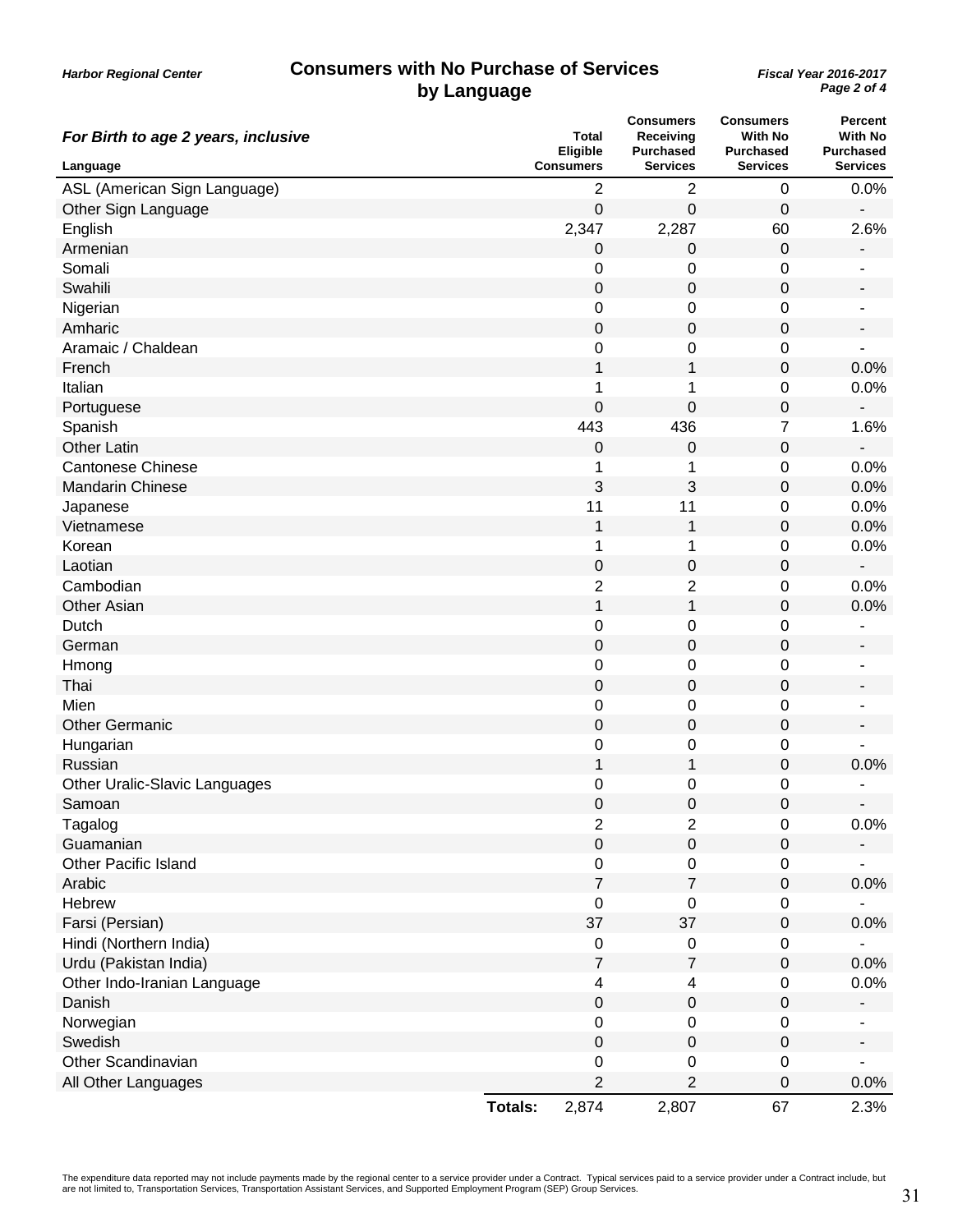| For age 3 years to 21 years, inclusive | Eligible                | <b>Total</b>     | <b>Consumers</b><br>Receiving<br><b>Purchased</b> | <b>Consumers</b><br><b>With No</b><br><b>Purchased</b> | <b>Percent</b><br><b>With No</b><br><b>Purchased</b> |
|----------------------------------------|-------------------------|------------------|---------------------------------------------------|--------------------------------------------------------|------------------------------------------------------|
| Language                               | <b>Consumers</b>        |                  | <b>Services</b>                                   | <b>Services</b>                                        | <b>Services</b>                                      |
| ASL (American Sign Language)           |                         | 3                | $\overline{2}$                                    | 1                                                      | 33.3%                                                |
| Other Sign Language                    |                         | 0                | 0                                                 | $\mathbf 0$                                            |                                                      |
| English                                | 5,158                   |                  | 3,104                                             | 2,054                                                  | 39.8%                                                |
| Armenian                               |                         | 0                | $\pmb{0}$                                         | $\pmb{0}$                                              | $\blacksquare$                                       |
| Somali                                 |                         | 0                | 0                                                 | 0                                                      |                                                      |
| Swahili                                |                         | $\mathbf 0$      | 0                                                 | $\mathbf 0$                                            |                                                      |
| Nigerian                               |                         | 0                | 0                                                 | 0                                                      |                                                      |
| Amharic                                |                         | $\pmb{0}$        | 0                                                 | $\mathbf 0$                                            |                                                      |
| Aramaic / Chaldean                     |                         | 0                | 0                                                 | $\mathbf 0$                                            |                                                      |
| French                                 |                         | 1                | 1                                                 | 0                                                      | 0.0%                                                 |
| Italian                                |                         | 0                | 0                                                 | $\mathbf 0$                                            |                                                      |
| Portuguese                             |                         | 1                | 1                                                 | $\mathbf 0$                                            | 0.0%                                                 |
| Spanish                                | 1,462                   |                  | 1,176                                             | 286                                                    | 19.6%                                                |
| <b>Other Latin</b>                     |                         | 0                | 0                                                 | $\mathbf 0$                                            |                                                      |
| <b>Cantonese Chinese</b>               |                         | 4                | $\overline{2}$                                    | $\overline{2}$                                         | 50.0%                                                |
| <b>Mandarin Chinese</b>                |                         | 16               | 10                                                | 6                                                      | 37.5%                                                |
| Japanese                               |                         | 33               | 29                                                | 4                                                      | 12.1%                                                |
| Vietnamese                             |                         | 10               | 9                                                 | 1                                                      | 10.0%                                                |
| Korean                                 |                         | 43               | 35                                                | 8                                                      | 18.6%                                                |
| Laotian                                |                         | $\mathbf 0$      | 0                                                 | $\mathbf 0$                                            |                                                      |
| Cambodian                              |                         | 33               | 13                                                | 20                                                     | 60.6%                                                |
| <b>Other Asian</b>                     |                         | 5                | 3                                                 | $\overline{c}$                                         | 40.0%                                                |
| Dutch                                  |                         | 0                | 0                                                 | 0                                                      |                                                      |
| German                                 |                         | $\pmb{0}$        | $\pmb{0}$                                         | $\boldsymbol{0}$                                       |                                                      |
| Hmong                                  |                         | 0                | 0                                                 | 0                                                      |                                                      |
| Thai                                   |                         | 4                | 3                                                 | 1                                                      | 25.0%                                                |
| Mien                                   |                         | 0                | 0                                                 | $\mathbf 0$                                            |                                                      |
| <b>Other Germanic</b>                  |                         | $\mathbf 0$      | $\pmb{0}$                                         | $\mathbf 0$                                            |                                                      |
| Hungarian                              |                         | 0                | 0                                                 | 0                                                      |                                                      |
| Russian                                |                         | $\overline{2}$   | $\overline{2}$                                    | $\mathbf 0$                                            | 0.0%                                                 |
| Other Uralic-Slavic Languages          |                         | 0                | 0                                                 | 0                                                      |                                                      |
| Samoan                                 |                         | 1                | 0                                                 | 1                                                      | 100.0%                                               |
| Tagalog                                |                         | 14               | 5                                                 | 9                                                      | 64.3%                                                |
| Guamanian                              |                         | $\Omega$         | 0                                                 | 0                                                      |                                                      |
| <b>Other Pacific Island</b>            |                         | 0                | 0                                                 | 0                                                      |                                                      |
| Arabic                                 |                         | 6                | 5                                                 | $\mathbf{1}$                                           | 16.7%                                                |
| Hebrew                                 |                         | 0                | 0                                                 | 0                                                      |                                                      |
| Farsi (Persian)                        |                         | 52               | 36                                                | 16                                                     | 30.8%                                                |
| Hindi (Northern India)                 |                         | 3                | 0                                                 | 3                                                      | 100.0%                                               |
| Urdu (Pakistan India)                  |                         | 11               | $\overline{7}$                                    | $\overline{\mathbf{4}}$                                | 36.4%                                                |
| Other Indo-Iranian Language            |                         | 3                | 1                                                 | $\overline{2}$                                         | 66.7%                                                |
| Danish                                 |                         | 0                | $\pmb{0}$                                         | 0                                                      |                                                      |
| Norwegian                              |                         | 0                | 0                                                 | $\mathbf 0$                                            |                                                      |
| Swedish                                |                         | $\boldsymbol{0}$ | $\pmb{0}$                                         | $\pmb{0}$                                              |                                                      |
| <b>Other Scandinavian</b>              |                         | 0                | 0                                                 | 0                                                      |                                                      |
| All Other Languages                    |                         | 7                | 5                                                 | $\overline{2}$                                         | 28.6%                                                |
|                                        | <b>Totals:</b><br>6,872 |                  | 4,449                                             | 2,423                                                  | 35.3%                                                |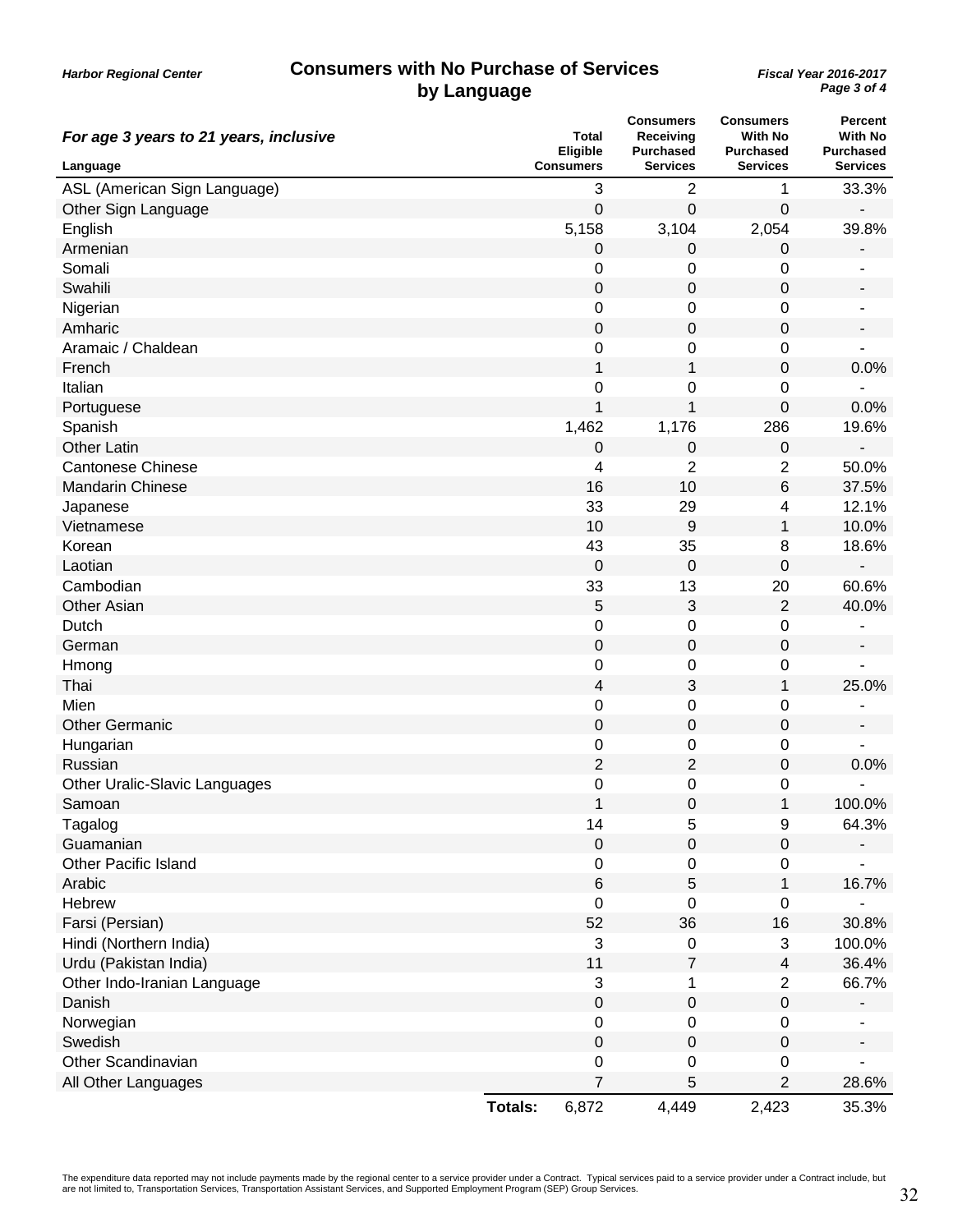| For age 22 years and older    | Total<br>Eligible       | <b>Consumers</b><br>Receiving<br><b>Purchased</b> | <b>Consumers</b><br><b>With No</b><br><b>Purchased</b> | <b>Percent</b><br><b>With No</b><br><b>Purchased</b> |
|-------------------------------|-------------------------|---------------------------------------------------|--------------------------------------------------------|------------------------------------------------------|
| Language                      | <b>Consumers</b>        | <b>Services</b>                                   | <b>Services</b>                                        | <b>Services</b>                                      |
| ASL (American Sign Language)  |                         | 15<br>12                                          | 3                                                      | 20.0%                                                |
| Other Sign Language           |                         | $\overline{2}$<br>2                               | $\mathbf 0$                                            | 0.0%                                                 |
| English                       | 4,080                   | 3,403                                             | 677                                                    | 16.6%                                                |
| Armenian                      |                         | $\mathbf 0$<br>$\pmb{0}$                          | $\pmb{0}$                                              | -                                                    |
| Somali                        |                         | 0<br>0                                            | 0                                                      |                                                      |
| Swahili                       |                         | $\pmb{0}$<br>0                                    | $\mathbf 0$                                            |                                                      |
| Nigerian                      |                         | 0<br>0                                            | 0                                                      |                                                      |
| Amharic                       |                         | $\mathbf 1$<br>$\mathbf{1}$                       | $\boldsymbol{0}$                                       | 0.0%                                                 |
| Aramaic / Chaldean            |                         | 0<br>0                                            | 0                                                      |                                                      |
| French                        |                         | 0<br>0                                            | 0                                                      |                                                      |
| Italian                       |                         | 0<br>0                                            | 0                                                      |                                                      |
| Portuguese                    |                         | 3<br>3                                            | 0                                                      | 0.0%                                                 |
| Spanish                       | 657                     | 506                                               | 151                                                    | 23.0%                                                |
| <b>Other Latin</b>            |                         | $\pmb{0}$<br>0                                    | 0                                                      |                                                      |
| <b>Cantonese Chinese</b>      |                         | 7<br>5                                            | $\overline{2}$                                         | 28.6%                                                |
| <b>Mandarin Chinese</b>       |                         | 16<br>13                                          | 3                                                      | 18.8%                                                |
| Japanese                      |                         | 14<br>13                                          | 1                                                      | 7.1%                                                 |
| Vietnamese                    |                         | 18<br>13                                          | 5                                                      | 27.8%                                                |
| Korean                        |                         | 55<br>41                                          | 14                                                     | 25.5%                                                |
| Laotian                       |                         | $\mathbf 0$<br>0                                  | $\mathbf 0$                                            | $\overline{a}$                                       |
| Cambodian                     |                         | 42<br>28                                          | 14                                                     | 33.3%                                                |
| <b>Other Asian</b>            |                         | 5<br>3                                            | $\overline{2}$                                         | 40.0%                                                |
| Dutch                         |                         | 0<br>0                                            | 0                                                      |                                                      |
| German                        |                         | $\pmb{0}$<br>$\boldsymbol{0}$                     | $\boldsymbol{0}$                                       |                                                      |
| Hmong                         |                         | 0<br>0                                            | 0                                                      |                                                      |
| Thai                          |                         | 3<br>1                                            | $\overline{2}$                                         | 66.7%                                                |
| Mien                          |                         | 0<br>0                                            | $\pmb{0}$                                              |                                                      |
| <b>Other Germanic</b>         |                         | 1<br>1                                            | $\boldsymbol{0}$                                       | 0.0%                                                 |
| Hungarian                     |                         | 0<br>0                                            | 0                                                      |                                                      |
| Russian                       |                         | 1<br>$\mathbf{1}$                                 | $\mathbf 0$                                            | 0.0%                                                 |
| Other Uralic-Slavic Languages |                         | $\overline{\mathbf{c}}$<br>2                      | 0                                                      | 0.0%                                                 |
| Samoan                        |                         | 3<br>3                                            | 0                                                      | 0.0%                                                 |
| Tagalog                       |                         | 48<br>37                                          | 11                                                     | 22.9%                                                |
| Guamanian                     |                         | $\mathbf 0$<br>0                                  | $\pmb{0}$                                              |                                                      |
| <b>Other Pacific Island</b>   |                         | $\pmb{0}$<br>0                                    | $\pmb{0}$                                              |                                                      |
| Arabic                        |                         | $\overline{7}$<br>$\overline{7}$                  | $\pmb{0}$                                              | 0.0%                                                 |
| Hebrew                        |                         | 0<br>0                                            | 0                                                      |                                                      |
| Farsi (Persian)               |                         | 59<br>50                                          | $\boldsymbol{9}$                                       | 15.3%                                                |
| Hindi (Northern India)        |                         | 3<br>2                                            | 1                                                      | 33.3%                                                |
| Urdu (Pakistan India)         |                         | $\overline{2}$<br>$\overline{2}$                  | $\pmb{0}$                                              | 0.0%                                                 |
| Other Indo-Iranian Language   |                         | 5<br>3                                            | $\mathbf 2$                                            | 40.0%                                                |
| Danish                        |                         | 0<br>$\pmb{0}$                                    | $\pmb{0}$                                              |                                                      |
| Norwegian                     |                         | $\mathbf 0$<br>0                                  | $\pmb{0}$                                              |                                                      |
| Swedish                       |                         | 1<br>$\pmb{0}$                                    | $\mathbf 1$                                            | 100.0%                                               |
| <b>Other Scandinavian</b>     |                         | 0<br>0                                            | 0                                                      |                                                      |
| All Other Languages           |                         | 4<br>4                                            | 0                                                      | 0.0%                                                 |
|                               | <b>Totals:</b><br>5,054 | 4,156                                             | 898                                                    | 17.8%                                                |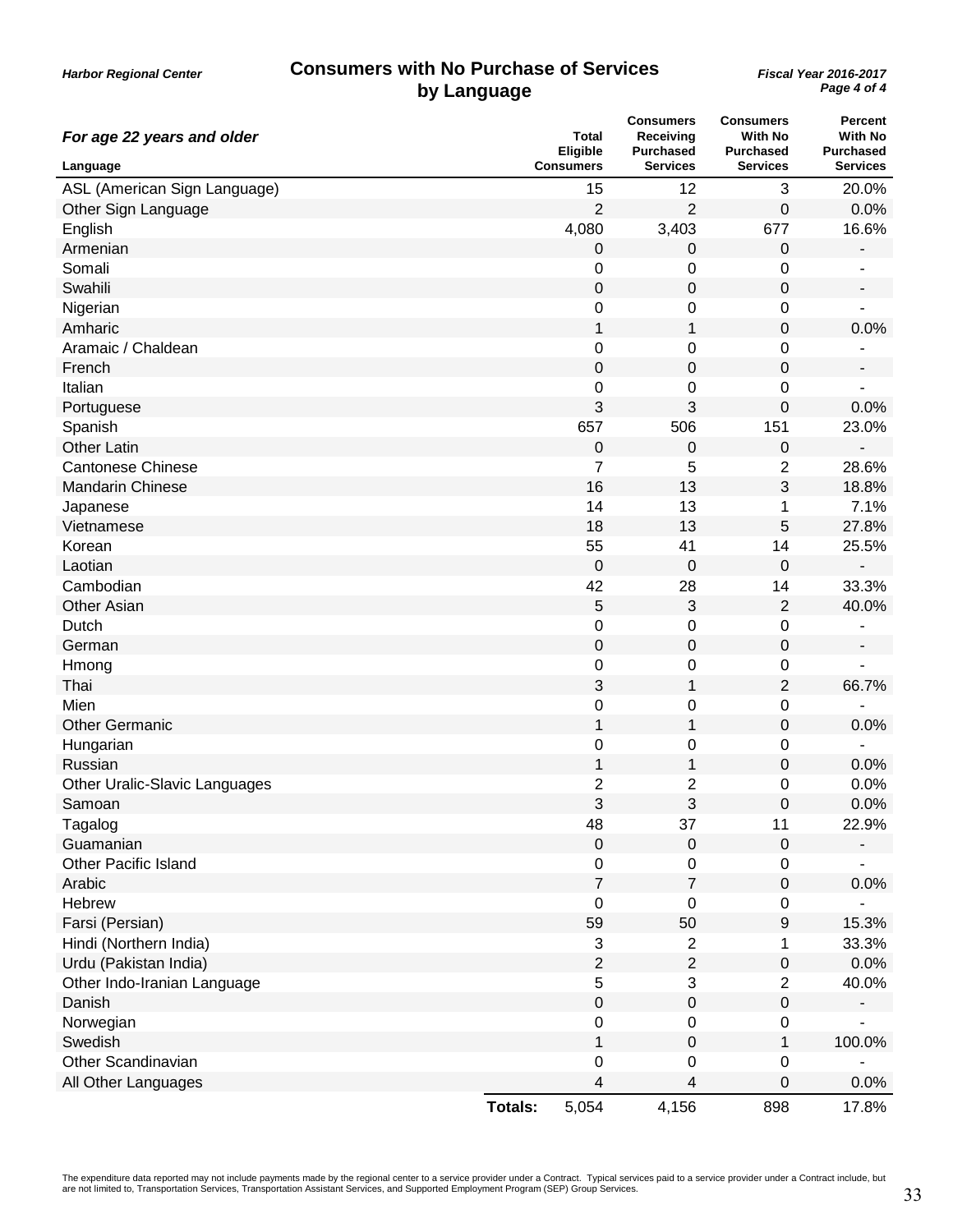## Total Annual Insurance-Related Expenditures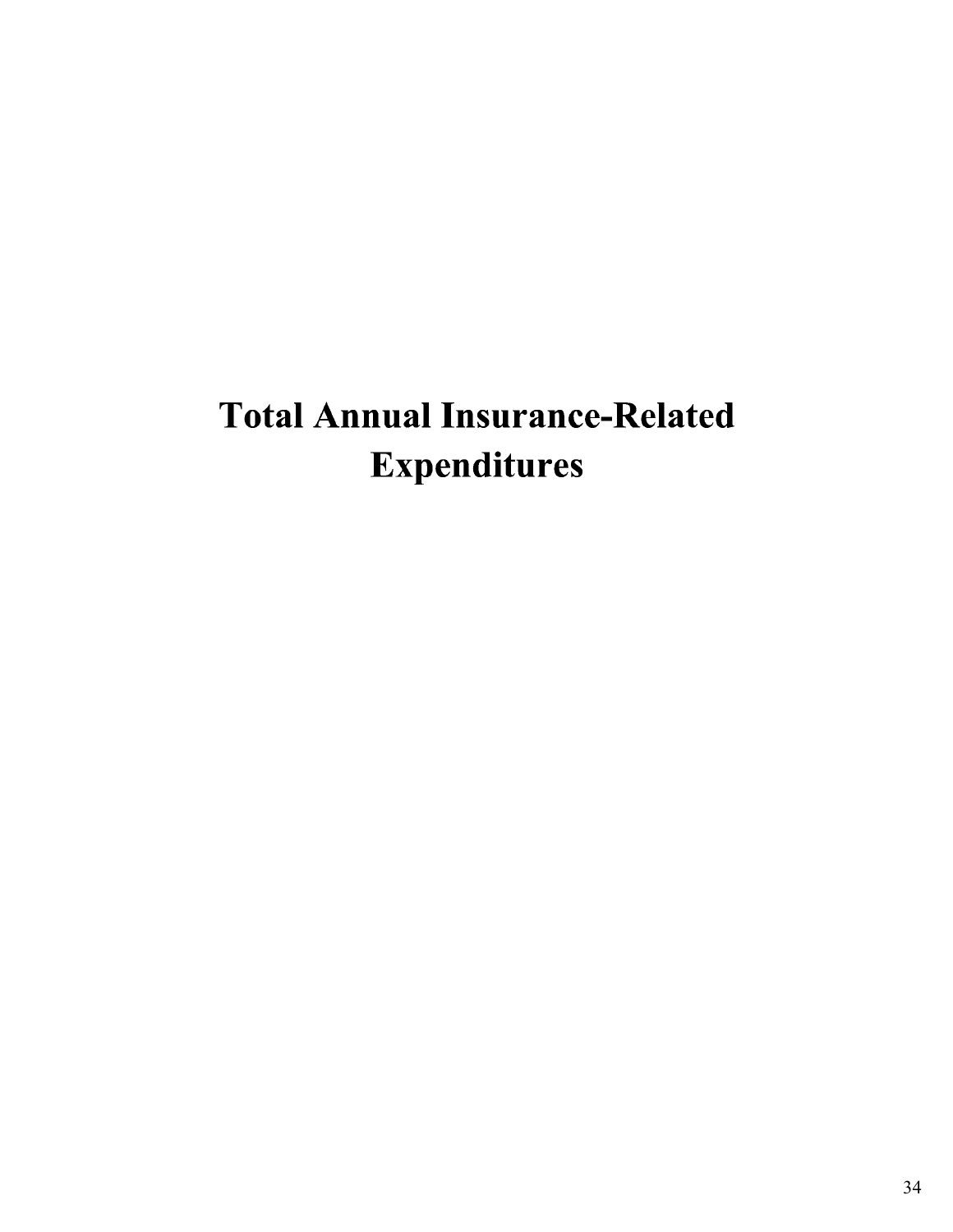## **Total Annual Insurance-Related Expenditures** *Fiscal Year 2016-2017* **by Ethnicity or Race**

*Harbor Regional Center*

| <b>For All Ages</b>                       |                | <b>Consumer</b> | <b>Total</b>        | <b>Total</b><br><b>Authorized</b> | <b>Per Capita</b>   | Per Capita<br><b>Authorized</b> |                 |
|-------------------------------------------|----------------|-----------------|---------------------|-----------------------------------|---------------------|---------------------------------|-----------------|
| <b>Ethnicity</b>                          |                | Count           | <b>Expenditures</b> | <b>Services</b>                   | <b>Expenditures</b> | <b>Services</b>                 | <b>Utilized</b> |
| American Indian or Alaska Native          |                | 0               |                     |                                   |                     |                                 |                 |
| Asian                                     |                | 21              | \$22,975            | \$103,993                         | \$1,094             | \$4,952                         | 22.1%           |
| <b>Black/African American</b>             |                | 6               | \$6,537             | \$27,495                          | \$1,090             | \$4,583                         | 23.8%           |
| Hispanic                                  |                | 30              | \$39,079            | \$163,647                         | \$1,303             | \$5,455                         | 23.9%           |
| Native Hawaiian or Other Pacific Islander |                | $\overline{0}$  |                     |                                   |                     |                                 |                 |
| Other Ethnicity or Race / Multi-Cultural  |                | 26              | \$30,525            | \$192,814                         | \$1,174             | \$7,416                         | 15.8%           |
| White                                     |                | 17              | \$19,481            | \$108,471                         | \$1,146             | \$6,381                         | 18.0%           |
|                                           | <b>Totals:</b> | 100             | \$118,596           | \$596,420                         | \$1,186             | \$5,964                         | 19.9%           |
| For Birth to age 2 years, inclusive       |                |                 |                     |                                   |                     |                                 |                 |
| American Indian or Alaska Native          |                | $\pmb{0}$       |                     |                                   |                     |                                 |                 |
| Asian                                     |                | 4               | \$3,620             | \$5,100                           | \$905               | \$1,275                         | 71.0%           |
| <b>Black/African American</b>             |                | 1               | \$925               | \$3,000                           | \$925               | \$3,000                         | 30.8%           |
| Hispanic                                  |                | 7               | \$7,022             | \$24,327                          | \$1,003             | \$3,475                         | 28.9%           |
| Native Hawaiian or Other Pacific Islander |                | 0               |                     |                                   |                     |                                 |                 |
| Other Ethnicity or Race / Multi-Cultural  |                | 8               | \$6,212             | \$15,350                          | \$777               | \$1,919                         | 40.5%           |
| White                                     |                | 6               | \$7,024             | \$16,027                          | \$1,171             | \$2,671                         | 43.8%           |
|                                           | Totals:        | 26              | \$24,803            | \$63,804                          | \$954               | \$2,454                         | 38.9%           |
| For age 3 years to 21 years, inclusive    |                |                 |                     |                                   |                     |                                 |                 |
| American Indian or Alaska Native          |                | 0               |                     |                                   |                     |                                 |                 |
| Asian                                     |                | 17              | \$19,355            | \$98,893                          | \$1,139             | \$5,817                         | 19.6%           |
| <b>Black/African American</b>             |                | 5               | \$5,612             | \$24,495                          | \$1,122             | \$4,899                         | 22.9%           |
| Hispanic                                  |                | 22              | \$28,996            | \$134,370                         | \$1,318             | \$6,108                         | 21.6%           |
| Native Hawaiian or Other Pacific Islander |                | $\mathbf 0$     |                     |                                   |                     |                                 |                 |
| Other Ethnicity or Race / Multi-Cultural  |                | 18              | \$24,313            | \$177,464                         | \$1,351             | \$9,859                         | 13.7%           |
| White                                     |                | 11              | \$12,457            | \$92,444                          | \$1,132             | \$8,404                         | 13.5%           |
|                                           | Totals:        | 73              | \$90,733            | \$527,666                         | \$1,243             | \$7,228                         | 17.2%           |
| For age 22 years and older                |                |                 |                     |                                   |                     |                                 |                 |
| American Indian or Alaska Native          |                | $\pmb{0}$       |                     |                                   |                     |                                 |                 |
| Asian                                     |                | $\pmb{0}$       |                     |                                   |                     |                                 |                 |
| <b>Black/African American</b>             |                | $\pmb{0}$       |                     |                                   |                     |                                 |                 |
| Hispanic                                  |                | 1               | \$3,060             | \$4,950                           | \$3,060             | \$4,950                         | 61.8%           |
| Native Hawaiian or Other Pacific Islander |                | 0               |                     |                                   |                     |                                 |                 |
| Other Ethnicity or Race / Multi-Cultural  |                | $\pmb{0}$       |                     |                                   |                     |                                 |                 |
| White                                     |                | $\pmb{0}$       |                     |                                   |                     |                                 |                 |
|                                           | <b>Totals:</b> | $\mathbf{1}$    | \$3,060             | \$4,950                           | \$3,060             | \$4,950                         | 61.8%           |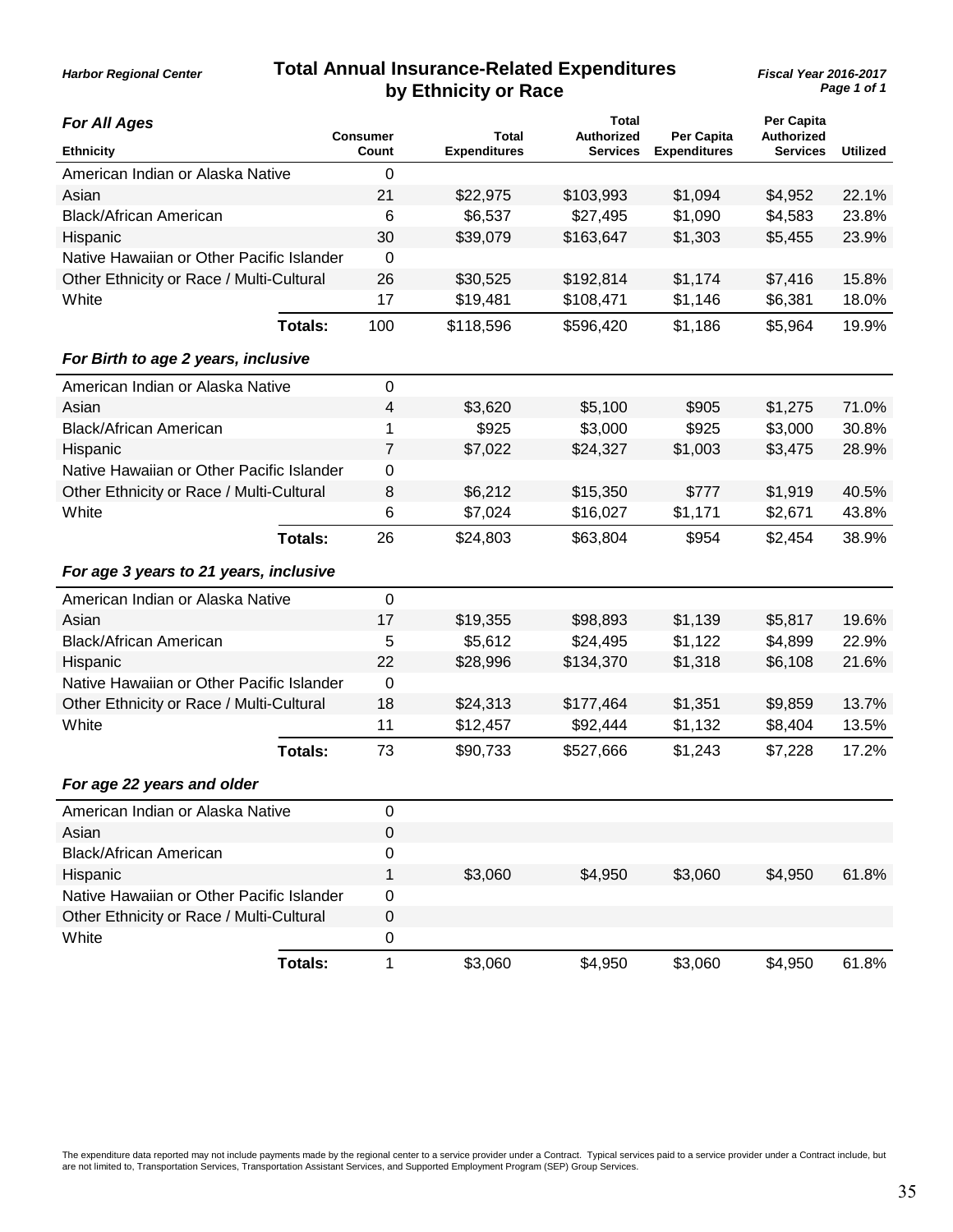### **Total Annual Insurance-Related Expenditures** *Fiscal Year 2016-2017* **by Diagnosis - Legislative**

**Per Capita**

#### *For All Ages*

*Harbor Regional Center*

| For All Ages            | Consumer | Total               | ι υιαι<br>Authorized | Per Capita          | rei Gabild<br><b>Authorized</b> |                 |
|-------------------------|----------|---------------------|----------------------|---------------------|---------------------------------|-----------------|
| <b>Diagnosis</b>        | Count    | <b>Expenditures</b> | <b>Services</b>      | <b>Expenditures</b> | <b>Services</b>                 | <b>Utilized</b> |
| Autism                  | 72       | \$92,154            | \$529,041            | \$1,280             | \$7,348                         | 17.4%           |
| Intellectual Disability | 12       | \$15,630            | \$75,365             | \$1,303             | \$6,280                         | 20.7%           |
| Cerebral Palsy          |          | \$850               | \$3,600              | \$425               | \$1,800                         | 23.6%           |
| Epilepsy                | 0        |                     |                      |                     |                                 |                 |
| Category 5              | 2        | \$2,688             | \$12,060             | \$1,344             | \$6,030                         | 22.3%           |
| Other                   | 29       | \$22,072            | \$55,079             | \$761               | \$1,899                         | 40.1%           |

**Total**

#### *For Birth to age 2 years, inclusive*

| Autism                         | 5  | \$6,147  | \$15,945 | \$1,229 | \$3,189 | 38.6% |
|--------------------------------|----|----------|----------|---------|---------|-------|
| <b>Intellectual Disability</b> |    | \$240    | \$600    | \$240   | \$600   | 40.0% |
| <b>Cerebral Palsy</b>          |    |          |          |         |         |       |
| Epilepsy                       |    |          |          |         |         |       |
| Category 5                     |    |          |          |         |         |       |
| Other                          | 23 | \$18,416 | \$47,259 | \$801   | \$2,055 | 39.0% |

#### *For age 3 years to 21 years, inclusive*

| Autism                  | 66 | \$82,947 | \$508,146 | \$1,257 | \$7,699 | 16.3% |
|-------------------------|----|----------|-----------|---------|---------|-------|
| Intellectual Disability | 10 | \$12,330 | \$69,815  | \$1,233 | \$6,982 | 17.7% |
| Cerebral Palsy          |    | \$850    | \$3,600   | \$425   | \$1,800 | 23.6% |
| Epilepsy                |    |          |           |         |         |       |
| Category 5              |    | \$2,688  | \$12,060  | \$1,344 | \$6,030 | 22.3% |
| Other                   | 6  | \$3,656  | \$7,820   | \$609   | \$1,303 | 46.8% |

#### *For age 22 years and older*

| Autism                         | \$3,060 | \$4,950 | \$3,060 | \$4,950 | 61.8% |
|--------------------------------|---------|---------|---------|---------|-------|
| <b>Intellectual Disability</b> | \$3,060 | \$4,950 | \$3,060 | \$4,950 | 61.8% |
| <b>Cerebral Palsy</b>          |         |         |         |         |       |
| Epilepsy                       |         |         |         |         |       |
| Category 5                     |         |         |         |         |       |
| Other                          |         |         |         |         |       |
|                                |         |         |         |         |       |

#### *Contracted Services*

| <b>Total POS</b><br><b>Expenditures</b> | <b>Total Contract</b><br><b>POS Services</b> | <b>Portion of</b><br><b>Total POS</b><br><b>Contracted</b> |
|-----------------------------------------|----------------------------------------------|------------------------------------------------------------|
| \$118,596                               | \$0                                          | $0.0\%$                                                    |

Individuals with multiple diagnoses are reported multiple times in the "Total Annual Expenditures and Authorized Report by Diagnosis - Legislative" report in order to capture information regarding<br>expenditures made by the center's actual consumer caseload, the regional center's actual annual expenditures, or the regional center's authorized annual amounts. Additionally, the expenditure data reported may not include<br>payments made by the regi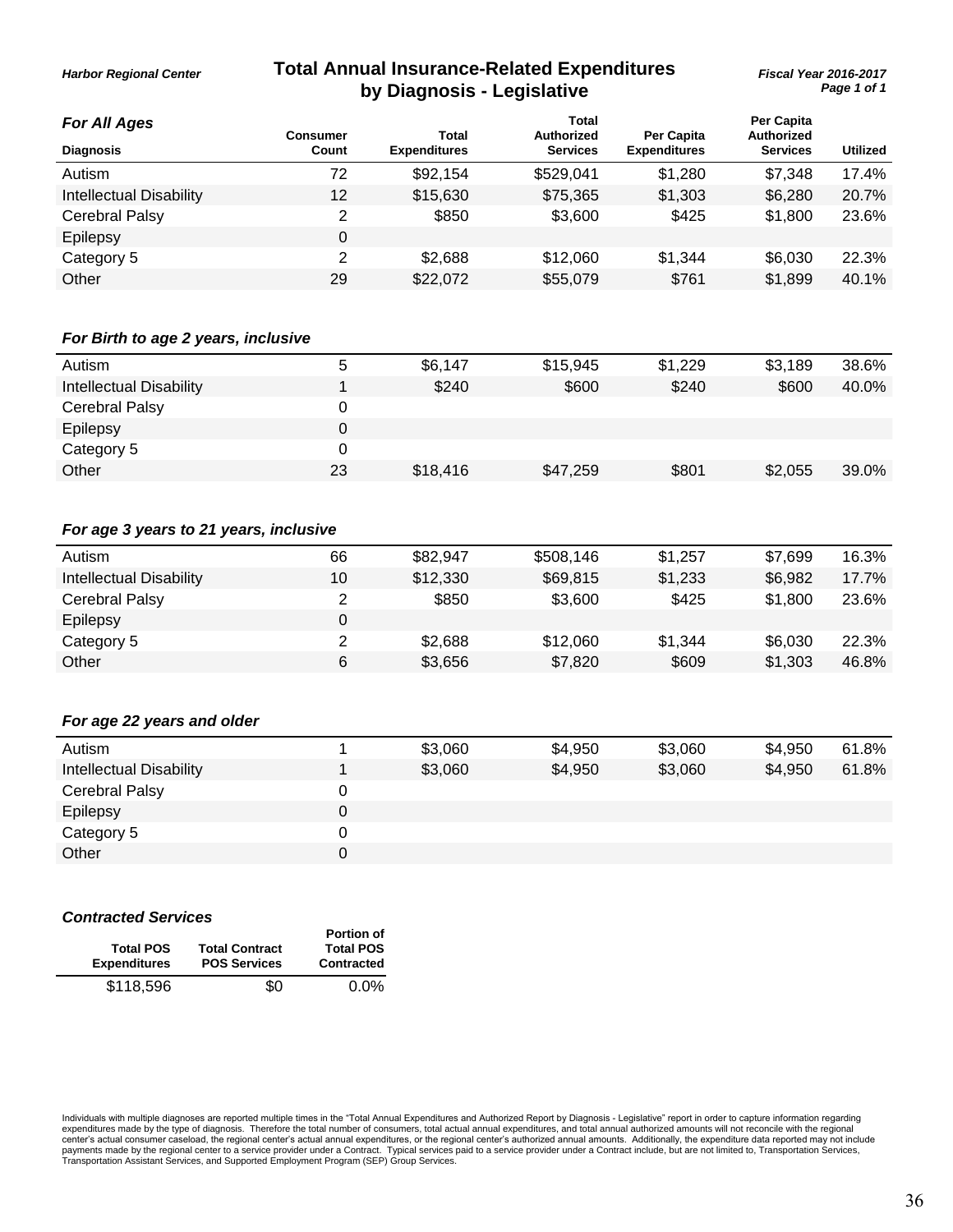#### **Total Annual Insurance-Related Expenditures** *Fiscal Year 2016-2017* **by Diagnosis - Expanded**

*Harbor Regional Center*

*Page 1 of 4*

| <b>For All Ages</b>                                                       | <b>Consumer</b> |                  | <b>Total</b>        | <b>Total</b><br><b>Authorized</b> | Per Capita          | Per Capita<br><b>Authorized</b> |                 |
|---------------------------------------------------------------------------|-----------------|------------------|---------------------|-----------------------------------|---------------------|---------------------------------|-----------------|
| <b>Diagnosis</b>                                                          |                 | Count            | <b>Expenditures</b> | <b>Services</b>                   | <b>Expenditures</b> | <b>Services</b>                 | <b>Utilized</b> |
| Autism                                                                    |                 | 60               | \$77,356            | \$450,316                         | \$1,289             | \$7,505                         | 17.2%           |
| Autism & Intellectual Disability                                          |                 | 7                | \$12,110            | \$66,665                          | \$1,730             | \$9,524                         | 18.2%           |
| Autism & Intellectual Disability & Cerebral Palsy                         |                 | 0                |                     |                                   |                     |                                 |                 |
| Autism & Intellectual Disability & Cerebral Palsy & Epilepsy              |                 | $\mathbf 0$      |                     |                                   |                     |                                 |                 |
| Autism & Intellectual Disability & Cerebral Palsy & Epilepsy & Category 5 |                 | 0                |                     |                                   |                     |                                 |                 |
| Autism & Intellectual Disability & Cerebral Palsy & Category 5            |                 | $\pmb{0}$        |                     |                                   |                     |                                 |                 |
| Autism & Intellectual Disability & Epilepsy & Category 5                  |                 | 0                |                     |                                   |                     |                                 |                 |
| Autism & Intellectual Disability                                          |                 | $\pmb{0}$        |                     |                                   |                     |                                 |                 |
| Autism & Intellectual Disability & Category 5                             |                 | $\boldsymbol{0}$ |                     |                                   |                     |                                 |                 |
| Autism & Cerebral Palsy                                                   |                 | 0                |                     |                                   |                     |                                 |                 |
| Autism & Cerebral Palsy & Epilepsy                                        |                 | 0                |                     |                                   |                     |                                 |                 |
| Autism & Cerebral Palsy & Epilepsy & Category 5                           |                 | 0                |                     |                                   |                     |                                 |                 |
| Autism & Cerebral Palsy & Category 5                                      |                 | $\boldsymbol{0}$ |                     |                                   |                     |                                 |                 |
| Autism & Epilepsy & Category 5                                            |                 | $\mathbf 0$      |                     |                                   |                     |                                 |                 |
| Autism & Epilepsy                                                         |                 | 0                |                     |                                   |                     |                                 |                 |
| Autism & Category 5                                                       |                 | $\overline{2}$   | \$2,688             | \$12,060                          | \$1,344             | \$6,030                         | 22.3%           |
| <b>Intellectual Disability</b>                                            |                 | 4                | \$3,520             | \$8,700                           | \$880               | \$2,175                         | 40.5%           |
| Intellectual Disability & Cerebral Palsy                                  |                 | $\mathbf 0$      |                     |                                   |                     |                                 |                 |
| Intellectual Disability & Cerebral Palsy & Epilepsy                       |                 | 0                |                     |                                   |                     |                                 |                 |
| Intellectual Disability & Cerebral Palsy & Epilepsy & Category 5          |                 | 0                |                     |                                   |                     |                                 |                 |
| Intellectual Disability & Cerebral Palsy & Category 5                     |                 | 0                |                     |                                   |                     |                                 |                 |
| Intellectual Disability & Epilepsy & Category 5                           |                 | $\boldsymbol{0}$ |                     |                                   |                     |                                 |                 |
| Intellectual Disability & Epilepsy                                        |                 | 0                |                     |                                   |                     |                                 |                 |
| Intellectual Disability & Category 5                                      |                 | 0                |                     |                                   |                     |                                 |                 |
| <b>Cerebral Palsy</b>                                                     |                 | 1                | \$850               | \$3,600                           | \$850               | \$3,600                         | 23.6%           |
| Cerebral Palsy & Epilepsy                                                 |                 | $\pmb{0}$        |                     |                                   |                     |                                 |                 |
| Cerebral Palsy & Epilepsy & Category 5                                    |                 | 0                |                     |                                   |                     |                                 |                 |
| Cerebral Palsy & Category 5                                               |                 | $\mathbf 0$      |                     |                                   |                     |                                 |                 |
| Epilepsy & Category 5                                                     |                 | 0                |                     |                                   |                     |                                 |                 |
| Epilepsy                                                                  |                 | $\mathbf 0$      |                     |                                   |                     |                                 |                 |
| Category 5                                                                |                 | 0                |                     |                                   |                     |                                 |                 |
| No Diagnosis                                                              |                 | 26               | \$22,072            | \$55,079                          | \$849               | \$2,118                         | 40.1%           |
|                                                                           | <b>Totals:</b>  | 100              | \$118,596           | \$596,420                         | \$1.186             | \$5.964                         | 19.9%           |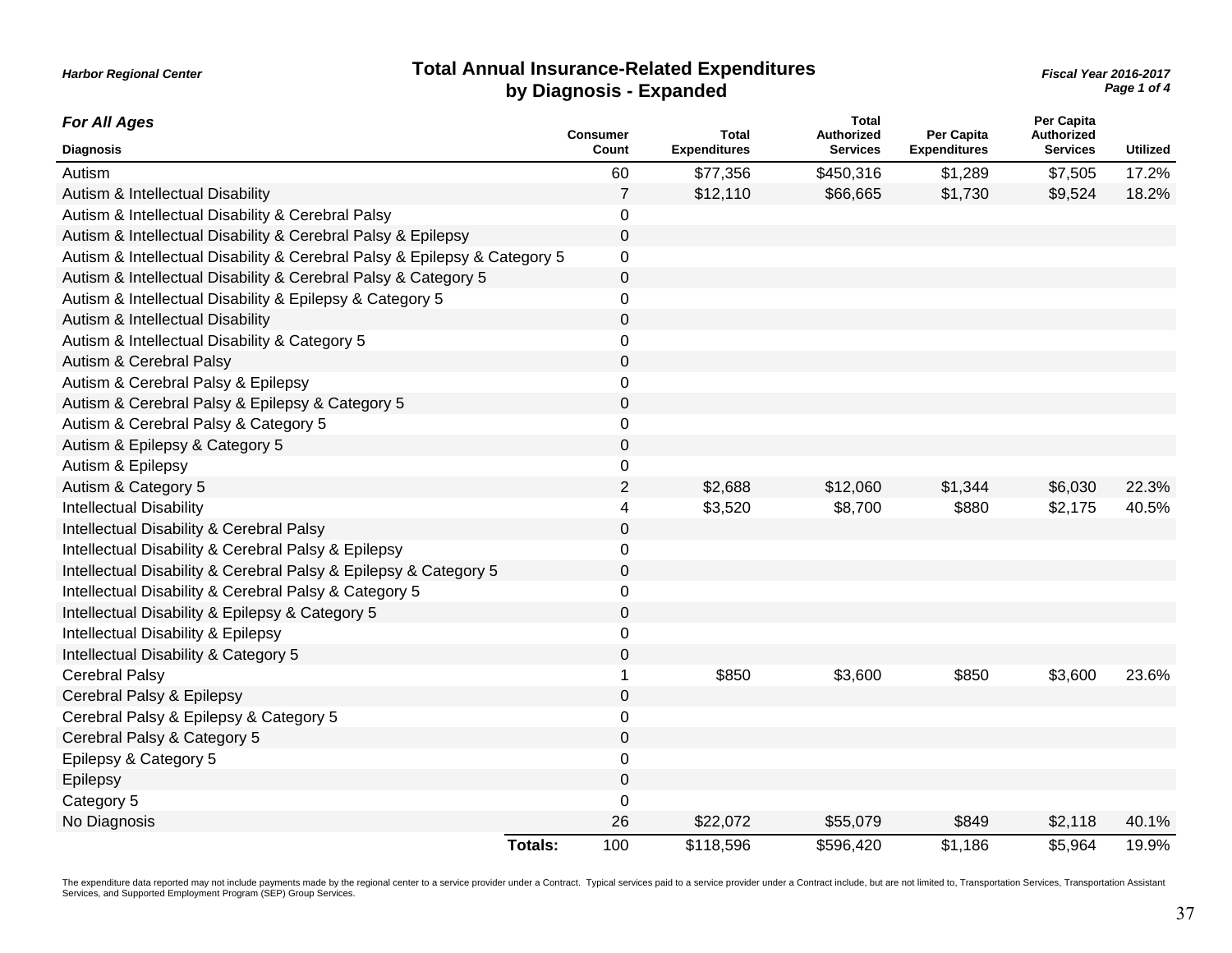| <b>Total Annual Insurance-Related Expenditures</b> |  |
|----------------------------------------------------|--|
| by Diagnosis - Expanded                            |  |

*Page 2 of 4* **Total Annual Insurance-Related Expenditures** *Fiscal Year 2016-2017*

| For Birth to age 2 years, inclusive                                       | <b>Consumer</b>      | <b>Total</b>        | <b>Total</b><br><b>Authorized</b> | Per Capita          | <b>Per Capita</b><br>Authorized |                 |
|---------------------------------------------------------------------------|----------------------|---------------------|-----------------------------------|---------------------|---------------------------------|-----------------|
| <b>Diagnosis</b>                                                          | Count                | <b>Expenditures</b> | <b>Services</b>                   | <b>Expenditures</b> | <b>Services</b>                 | <b>Utilized</b> |
| Autism                                                                    | 5                    | \$6,147             | \$15,945                          | \$1,229             | \$3,189                         | 38.6%           |
| Autism & Intellectual Disability                                          | 0                    |                     |                                   |                     |                                 |                 |
| Autism & Intellectual Disability & Cerebral Palsy                         | 0                    |                     |                                   |                     |                                 |                 |
| Autism & Intellectual Disability & Cerebral Palsy & Epilepsy              | $\mathbf{0}$         |                     |                                   |                     |                                 |                 |
| Autism & Intellectual Disability & Cerebral Palsy & Epilepsy & Category 5 | 0                    |                     |                                   |                     |                                 |                 |
| Autism & Intellectual Disability & Cerebral Palsy & Category 5            | 0                    |                     |                                   |                     |                                 |                 |
| Autism & Intellectual Disability & Epilepsy & Category 5                  | 0                    |                     |                                   |                     |                                 |                 |
| Autism & Intellectual Disability                                          | 0                    |                     |                                   |                     |                                 |                 |
| Autism & Intellectual Disability & Category 5                             | 0                    |                     |                                   |                     |                                 |                 |
| Autism & Cerebral Palsy                                                   | 0                    |                     |                                   |                     |                                 |                 |
| Autism & Cerebral Palsy & Epilepsy                                        | $\Omega$             |                     |                                   |                     |                                 |                 |
| Autism & Cerebral Palsy & Epilepsy & Category 5                           | 0                    |                     |                                   |                     |                                 |                 |
| Autism & Cerebral Palsy & Category 5                                      | 0                    |                     |                                   |                     |                                 |                 |
| Autism & Epilepsy & Category 5                                            | 0                    |                     |                                   |                     |                                 |                 |
| Autism & Epilepsy                                                         | 0                    |                     |                                   |                     |                                 |                 |
| Autism & Category 5                                                       | 0                    |                     |                                   |                     |                                 |                 |
| <b>Intellectual Disability</b>                                            |                      | \$240               | \$600                             | \$240               | \$600                           | 40.0%           |
| Intellectual Disability & Cerebral Palsy                                  | 0                    |                     |                                   |                     |                                 |                 |
| Intellectual Disability & Cerebral Palsy & Epilepsy                       | 0                    |                     |                                   |                     |                                 |                 |
| Intellectual Disability & Cerebral Palsy & Epilepsy & Category 5          | 0                    |                     |                                   |                     |                                 |                 |
| Intellectual Disability & Cerebral Palsy & Category 5                     | 0                    |                     |                                   |                     |                                 |                 |
| Intellectual Disability & Epilepsy & Category 5                           | 0                    |                     |                                   |                     |                                 |                 |
| Intellectual Disability & Epilepsy                                        | 0                    |                     |                                   |                     |                                 |                 |
| Intellectual Disability & Category 5                                      | $\mathbf{0}$         |                     |                                   |                     |                                 |                 |
| <b>Cerebral Palsy</b>                                                     | 0                    |                     |                                   |                     |                                 |                 |
| Cerebral Palsy & Epilepsy                                                 | 0                    |                     |                                   |                     |                                 |                 |
| Cerebral Palsy & Epilepsy & Category 5                                    | 0                    |                     |                                   |                     |                                 |                 |
| Cerebral Palsy & Category 5                                               | $\mathbf{0}$         |                     |                                   |                     |                                 |                 |
| Epilepsy & Category 5                                                     | 0                    |                     |                                   |                     |                                 |                 |
| Epilepsy                                                                  | 0                    |                     |                                   |                     |                                 |                 |
| Category 5                                                                | $\Omega$             |                     |                                   |                     |                                 |                 |
| No Diagnosis                                                              | 20                   | \$18,416            | \$47,259                          | \$921               | \$2,363                         | 39.0%           |
|                                                                           | 26<br><b>Totals:</b> | \$24.803            | \$63,804                          | \$954               | \$2.454                         | 38.9%           |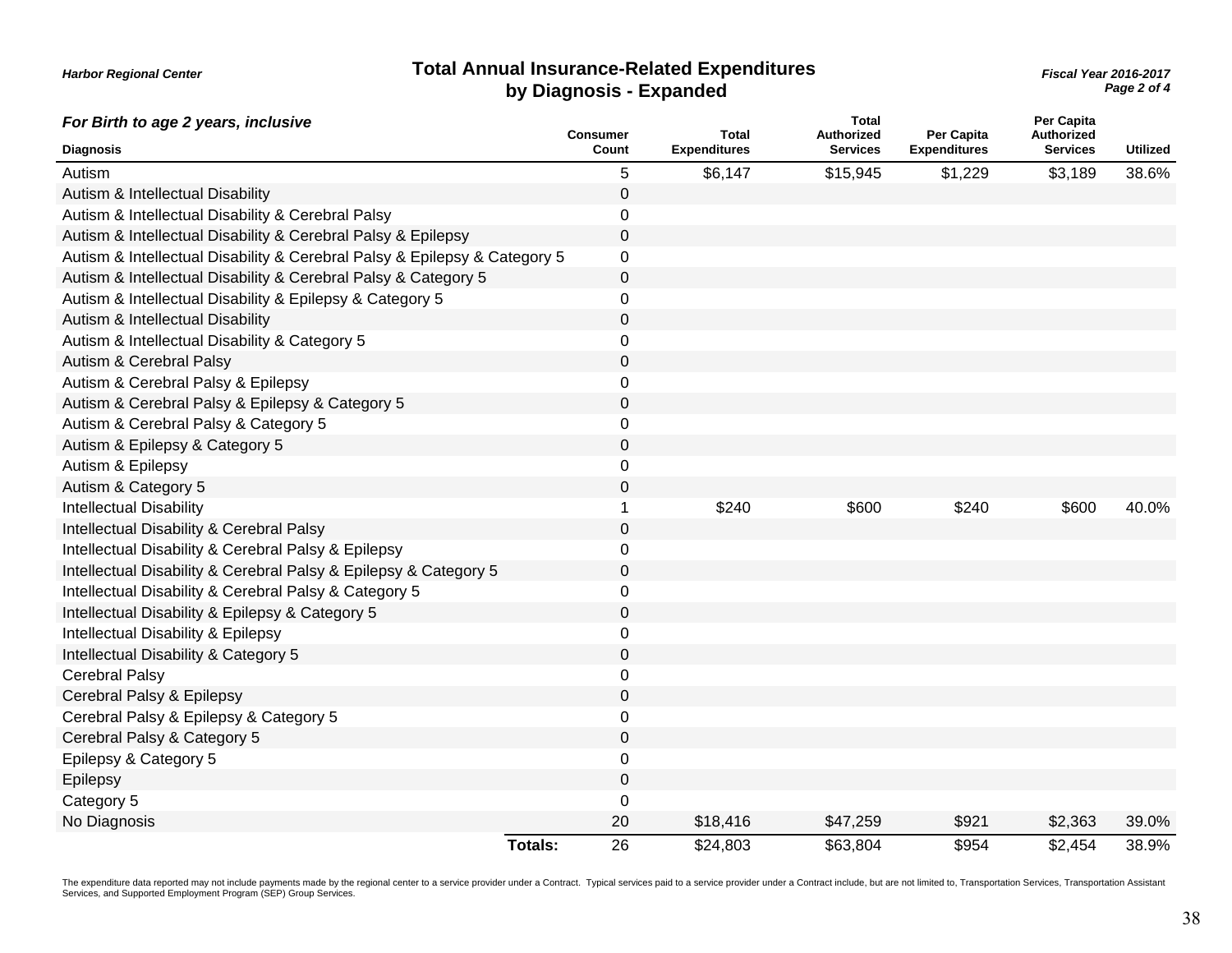#### **Total Annual Insurance-Related Expenditures** *Fiscal Year 2016-2017* **by Diagnosis - Expanded**

*Page 3 of 4*

| For age 3 years to 21 years, inclusive                                    | <b>Consumer</b>      | <b>Total</b>              | <b>Total</b><br><b>Authorized</b> | Per Capita          | Per Capita<br>Authorized |                 |
|---------------------------------------------------------------------------|----------------------|---------------------------|-----------------------------------|---------------------|--------------------------|-----------------|
| <b>Diagnosis</b>                                                          | Count                | <b>Expenditures</b>       | <b>Services</b>                   | <b>Expenditures</b> | <b>Services</b>          | <b>Utilized</b> |
| Autism                                                                    | 55                   | \$71,209                  | \$434,371                         | \$1,295             | \$7,898                  | 16.4%           |
| Autism & Intellectual Disability                                          |                      | \$9,050<br>6              | \$61,715                          | \$1,508             | \$10,286                 | 14.7%           |
| Autism & Intellectual Disability & Cerebral Palsy                         |                      | $\Omega$                  |                                   |                     |                          |                 |
| Autism & Intellectual Disability & Cerebral Palsy & Epilepsy              |                      | 0                         |                                   |                     |                          |                 |
| Autism & Intellectual Disability & Cerebral Palsy & Epilepsy & Category 5 |                      | 0                         |                                   |                     |                          |                 |
| Autism & Intellectual Disability & Cerebral Palsy & Category 5            |                      | 0                         |                                   |                     |                          |                 |
| Autism & Intellectual Disability & Epilepsy & Category 5                  |                      | 0                         |                                   |                     |                          |                 |
| Autism & Intellectual Disability                                          |                      | 0                         |                                   |                     |                          |                 |
| Autism & Intellectual Disability & Category 5                             |                      | 0                         |                                   |                     |                          |                 |
| Autism & Cerebral Palsy                                                   |                      | 0                         |                                   |                     |                          |                 |
| Autism & Cerebral Palsy & Epilepsy                                        |                      | 0                         |                                   |                     |                          |                 |
| Autism & Cerebral Palsy & Epilepsy & Category 5                           |                      | 0                         |                                   |                     |                          |                 |
| Autism & Cerebral Palsy & Category 5                                      |                      | 0                         |                                   |                     |                          |                 |
| Autism & Epilepsy & Category 5                                            |                      | $\mathbf 0$               |                                   |                     |                          |                 |
| Autism & Epilepsy                                                         |                      | 0                         |                                   |                     |                          |                 |
| Autism & Category 5                                                       |                      | $\overline{2}$<br>\$2,688 | \$12,060                          | \$1,344             | \$6,030                  | 22.3%           |
| <b>Intellectual Disability</b>                                            |                      | 3<br>\$3,280              | \$8,100                           | \$1,093             | \$2,700                  | 40.5%           |
| Intellectual Disability & Cerebral Palsy                                  |                      | 0                         |                                   |                     |                          |                 |
| Intellectual Disability & Cerebral Palsy & Epilepsy                       |                      | 0                         |                                   |                     |                          |                 |
| Intellectual Disability & Cerebral Palsy & Epilepsy & Category 5          |                      | 0                         |                                   |                     |                          |                 |
| Intellectual Disability & Cerebral Palsy & Category 5                     |                      | 0                         |                                   |                     |                          |                 |
| Intellectual Disability & Epilepsy & Category 5                           |                      | 0                         |                                   |                     |                          |                 |
| Intellectual Disability & Epilepsy                                        |                      | 0                         |                                   |                     |                          |                 |
| Intellectual Disability & Category 5                                      |                      | 0                         |                                   |                     |                          |                 |
| Cerebral Palsy                                                            |                      | \$850                     | \$3,600                           | \$850               | \$3,600                  | 23.6%           |
| Cerebral Palsy & Epilepsy                                                 |                      | 0                         |                                   |                     |                          |                 |
| Cerebral Palsy & Epilepsy & Category 5                                    |                      | 0                         |                                   |                     |                          |                 |
| Cerebral Palsy & Category 5                                               |                      | $\mathbf 0$               |                                   |                     |                          |                 |
| Epilepsy & Category 5                                                     |                      | 0                         |                                   |                     |                          |                 |
| Epilepsy                                                                  |                      | 0                         |                                   |                     |                          |                 |
| Category 5                                                                |                      | 0                         |                                   |                     |                          |                 |
| No Diagnosis                                                              |                      | 6<br>\$3,656              | \$7,820                           | \$609               | \$1,303                  | 46.8%           |
|                                                                           | 73<br><b>Totals:</b> | \$90,733                  | \$527,666                         | \$1,243             | \$7,228                  | 17.2%           |

The expenditure data reported may not include payments made by the regional center to a service provider under a Contract. Typical services paid to a service provider under a Contract include, but are not limited to, Trans Services, and Supported Employment Program (SEP) Group Services.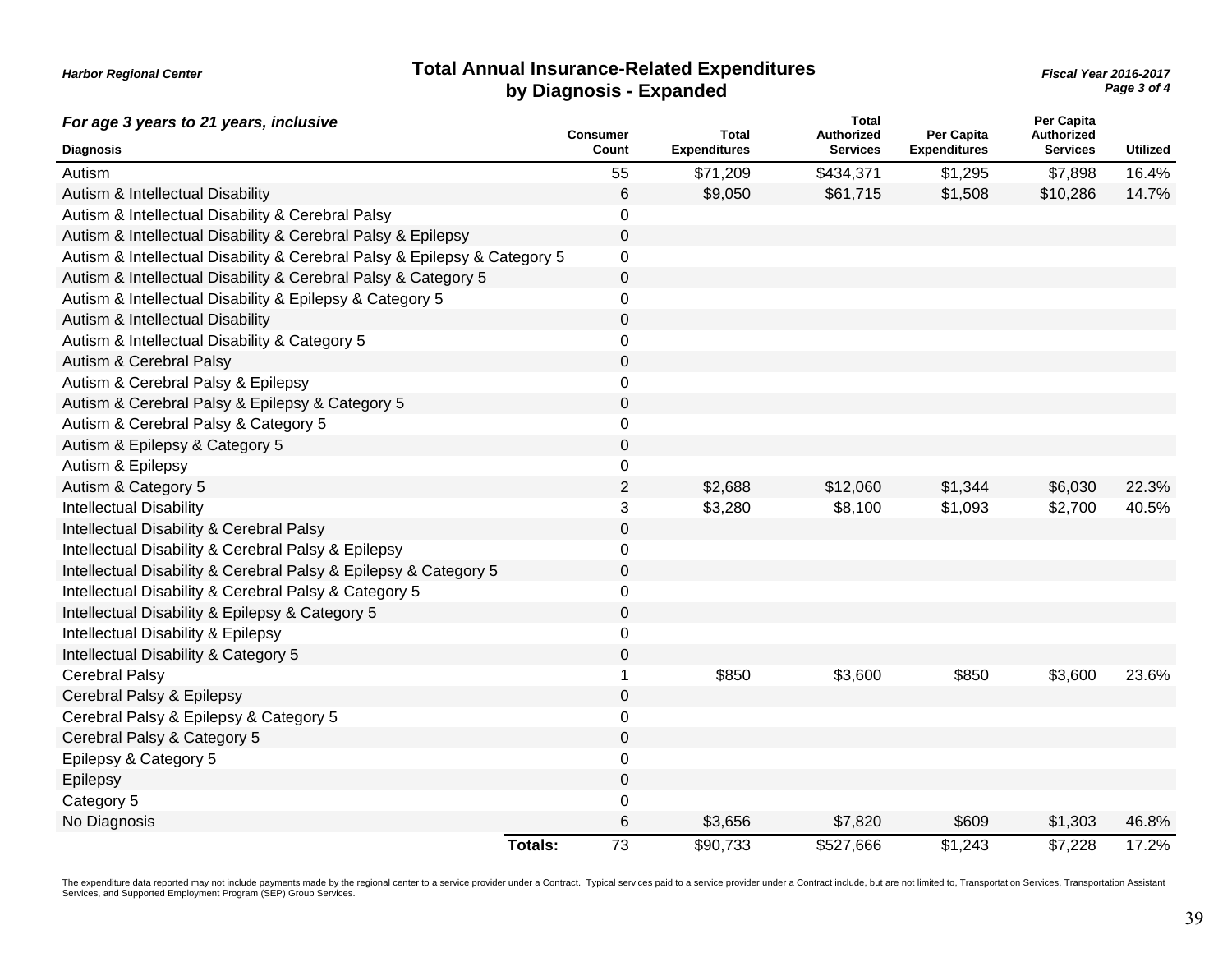#### **Total Annual Insurance-Related Expenditures** *Fiscal Year 2016-2017* **by Diagnosis - Expanded**

*Harbor Regional Center*

*Page 4 of 4*

| For age 22 years and older                                                | <b>Consumer</b>        | <b>Total</b>        | <b>Total</b><br>Authorized | Per Capita          | <b>Per Capita</b><br>Authorized |                 |
|---------------------------------------------------------------------------|------------------------|---------------------|----------------------------|---------------------|---------------------------------|-----------------|
| <b>Diagnosis</b>                                                          | Count                  | <b>Expenditures</b> | <b>Services</b>            | <b>Expenditures</b> | <b>Services</b>                 | <b>Utilized</b> |
| Autism                                                                    | 0                      |                     |                            |                     |                                 |                 |
| Autism & Intellectual Disability                                          |                        | \$3,060             | \$4,950                    | \$3,060             | \$4,950                         | 61.8%           |
| Autism & Intellectual Disability & Cerebral Palsy                         | 0                      |                     |                            |                     |                                 |                 |
| Autism & Intellectual Disability & Cerebral Palsy & Epilepsy              | 0                      |                     |                            |                     |                                 |                 |
| Autism & Intellectual Disability & Cerebral Palsy & Epilepsy & Category 5 | 0                      |                     |                            |                     |                                 |                 |
| Autism & Intellectual Disability & Cerebral Palsy & Category 5            | 0                      |                     |                            |                     |                                 |                 |
| Autism & Intellectual Disability & Epilepsy & Category 5                  | 0                      |                     |                            |                     |                                 |                 |
| Autism & Intellectual Disability                                          | 0                      |                     |                            |                     |                                 |                 |
| Autism & Intellectual Disability & Category 5                             | 0                      |                     |                            |                     |                                 |                 |
| Autism & Cerebral Palsy                                                   | 0                      |                     |                            |                     |                                 |                 |
| Autism & Cerebral Palsy & Epilepsy                                        | 0                      |                     |                            |                     |                                 |                 |
| Autism & Cerebral Palsy & Epilepsy & Category 5                           | 0                      |                     |                            |                     |                                 |                 |
| Autism & Cerebral Palsy & Category 5                                      | 0                      |                     |                            |                     |                                 |                 |
| Autism & Epilepsy & Category 5                                            | 0                      |                     |                            |                     |                                 |                 |
| Autism & Epilepsy                                                         | 0                      |                     |                            |                     |                                 |                 |
| Autism & Category 5                                                       | 0                      |                     |                            |                     |                                 |                 |
| <b>Intellectual Disability</b>                                            | 0                      |                     |                            |                     |                                 |                 |
| Intellectual Disability & Cerebral Palsy                                  | 0                      |                     |                            |                     |                                 |                 |
| Intellectual Disability & Cerebral Palsy & Epilepsy                       | 0                      |                     |                            |                     |                                 |                 |
| Intellectual Disability & Cerebral Palsy & Epilepsy & Category 5          | 0                      |                     |                            |                     |                                 |                 |
| Intellectual Disability & Cerebral Palsy & Category 5                     | 0                      |                     |                            |                     |                                 |                 |
| Intellectual Disability & Epilepsy & Category 5                           | 0                      |                     |                            |                     |                                 |                 |
| Intellectual Disability & Epilepsy                                        | 0                      |                     |                            |                     |                                 |                 |
| Intellectual Disability & Category 5                                      | 0                      |                     |                            |                     |                                 |                 |
| <b>Cerebral Palsy</b>                                                     | 0                      |                     |                            |                     |                                 |                 |
| Cerebral Palsy & Epilepsy                                                 | 0                      |                     |                            |                     |                                 |                 |
| Cerebral Palsy & Epilepsy & Category 5                                    | 0                      |                     |                            |                     |                                 |                 |
| Cerebral Palsy & Category 5                                               | 0                      |                     |                            |                     |                                 |                 |
| Epilepsy & Category 5                                                     | 0                      |                     |                            |                     |                                 |                 |
| Epilepsy                                                                  | 0                      |                     |                            |                     |                                 |                 |
| Category 5                                                                | 0                      |                     |                            |                     |                                 |                 |
| No Diagnosis                                                              | 0                      |                     |                            |                     |                                 |                 |
|                                                                           | Totals:<br>$\mathbf 1$ | \$3,060             | \$4,950                    | \$3,060             | \$4,950                         | 61.8%           |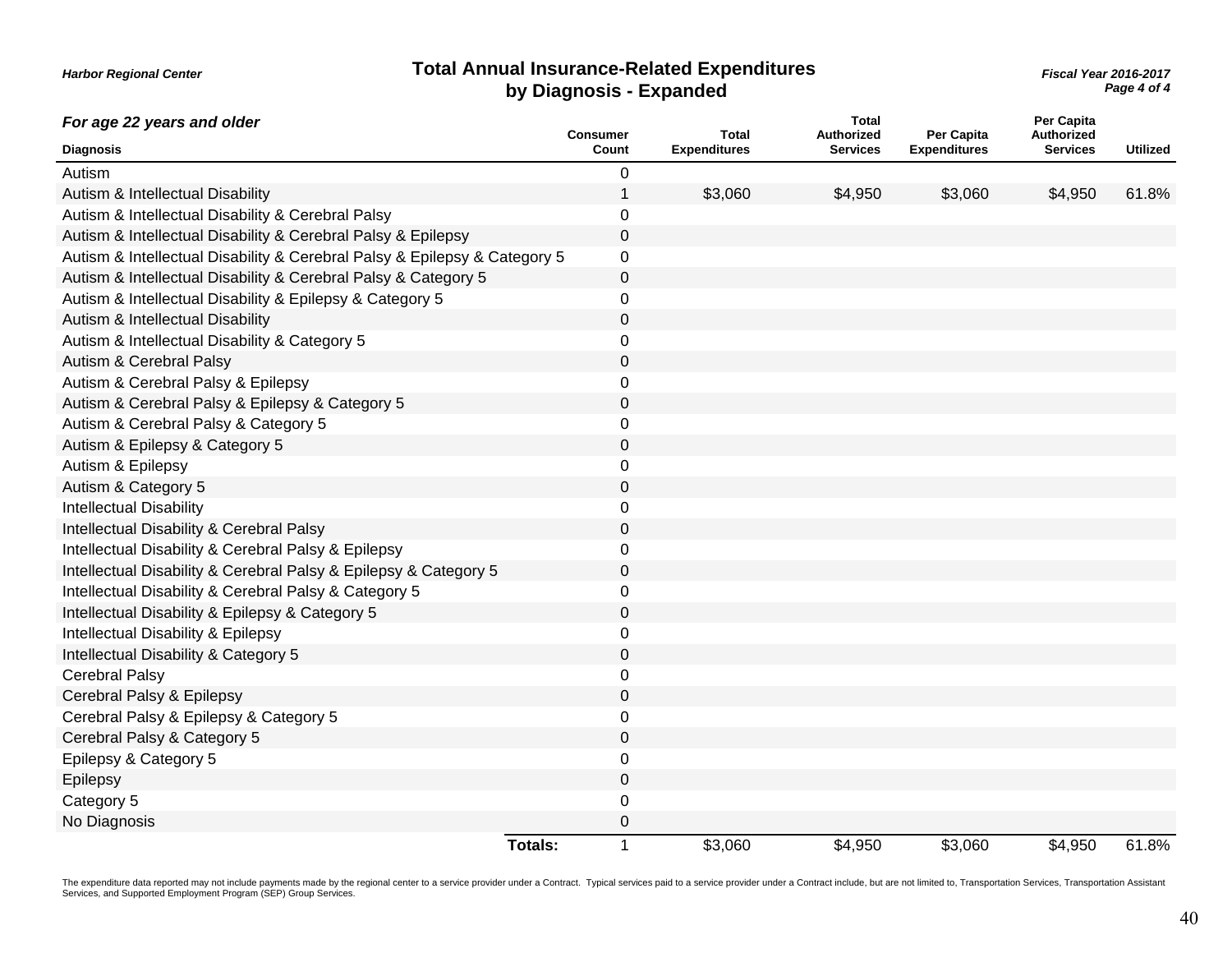## **Total Annual Insurance-Related Expenditures** *Fiscal Year 2016-2017* **by Residence**

#### *For All Ages*

| FOR AIL AGES                           |                | <b>Consumer</b>  | Total               | Total<br><b>Authorized</b> | Per Capita          | Per Capita<br><b>Authorized</b> |                 |
|----------------------------------------|----------------|------------------|---------------------|----------------------------|---------------------|---------------------------------|-----------------|
| <b>Residence Type</b>                  |                | Count            | <b>Expenditures</b> | <b>Services</b>            | <b>Expenditures</b> | <b>Services</b>                 | <b>Utilized</b> |
| Out-of-State                           |                | $\boldsymbol{0}$ |                     |                            |                     |                                 |                 |
| Home of Parent or Guardian             |                | 100              | \$118,596           | \$596,420                  | \$1,186             | \$5,964                         | 19.9%           |
| Independent Living or Supported Living |                | 0                |                     |                            |                     |                                 |                 |
| Developmental Center/State Hospital    |                | 0                |                     |                            |                     |                                 |                 |
| <b>Correctional Institution</b>        |                | 0                |                     |                            |                     |                                 |                 |
| Community Care Facility (CCF)          |                | 0                |                     |                            |                     |                                 |                 |
| ICF Facility & Continous Nursing       |                | 0                |                     |                            |                     |                                 |                 |
| <b>Skilled Nursing Facility (SNF)</b>  |                | 0                |                     |                            |                     |                                 |                 |
| Foster Home, Children                  |                | 0                |                     |                            |                     |                                 |                 |
| Family Home, Adults                    |                | 0                |                     |                            |                     |                                 |                 |
| <b>Psychiatric Treatment Facility</b>  |                | 0                |                     |                            |                     |                                 |                 |
| <b>Rehabilation Center</b>             |                | 0                |                     |                            |                     |                                 |                 |
| <b>Acute General Hospital</b>          |                | 0                |                     |                            |                     |                                 |                 |
| Sub-Acute                              |                | 0                |                     |                            |                     |                                 |                 |
| <b>Community Treatment Facility</b>    |                | 0                |                     |                            |                     |                                 |                 |
| Hospice                                |                | 0                |                     |                            |                     |                                 |                 |
| <b>Transient/Homeless</b>              |                | 0                |                     |                            |                     |                                 |                 |
| Other                                  |                | 0                |                     |                            |                     |                                 |                 |
|                                        | <b>Totals:</b> | 100              | \$118,596           | \$596,420                  | \$1,186             | \$5,964                         | 19.9%           |
| For Birth to age 2 years, inclusive    |                |                  |                     |                            |                     |                                 |                 |
| Out-of-State                           |                | 0                |                     |                            |                     |                                 |                 |
| Home of Parent or Guardian             |                | 26               | \$24,803            | \$63,804                   | \$954               | \$2,454                         | 38.9%           |
| Independent Living or Supported Living |                | 0                |                     |                            |                     |                                 |                 |
| Developmental Center/State Hospital    |                | 0                |                     |                            |                     |                                 |                 |
| <b>Correctional Institution</b>        |                | 0                |                     |                            |                     |                                 |                 |
| Community Care Facility (CCF)          |                | 0                |                     |                            |                     |                                 |                 |
| ICF Facility & Continous Nursing       |                | 0                |                     |                            |                     |                                 |                 |
| <b>Skilled Nursing Facility (SNF)</b>  |                | 0                |                     |                            |                     |                                 |                 |
| Foster Home, Children                  |                | 0                |                     |                            |                     |                                 |                 |
| Family Home, Adults                    |                | 0                |                     |                            |                     |                                 |                 |
| <b>Psychiatric Treatment Facility</b>  |                | 0                |                     |                            |                     |                                 |                 |
| <b>Rehabilation Center</b>             |                | $\mathsf 0$      |                     |                            |                     |                                 |                 |
| <b>Acute General Hospital</b>          |                | 0                |                     |                            |                     |                                 |                 |
| Sub-Acute                              |                | $\pmb{0}$        |                     |                            |                     |                                 |                 |
| <b>Community Treatment Facility</b>    |                | 0                |                     |                            |                     |                                 |                 |
| Hospice                                |                | $\mathsf 0$      |                     |                            |                     |                                 |                 |
| Transient/Homeless                     |                | 0                |                     |                            |                     |                                 |                 |
| Other                                  |                | 0                |                     |                            |                     |                                 |                 |
|                                        |                |                  |                     |                            |                     |                                 |                 |
|                                        | <b>Totals:</b> | 26               | \$24,803            | \$63,804                   | \$954               | \$2,454                         | 38.9%           |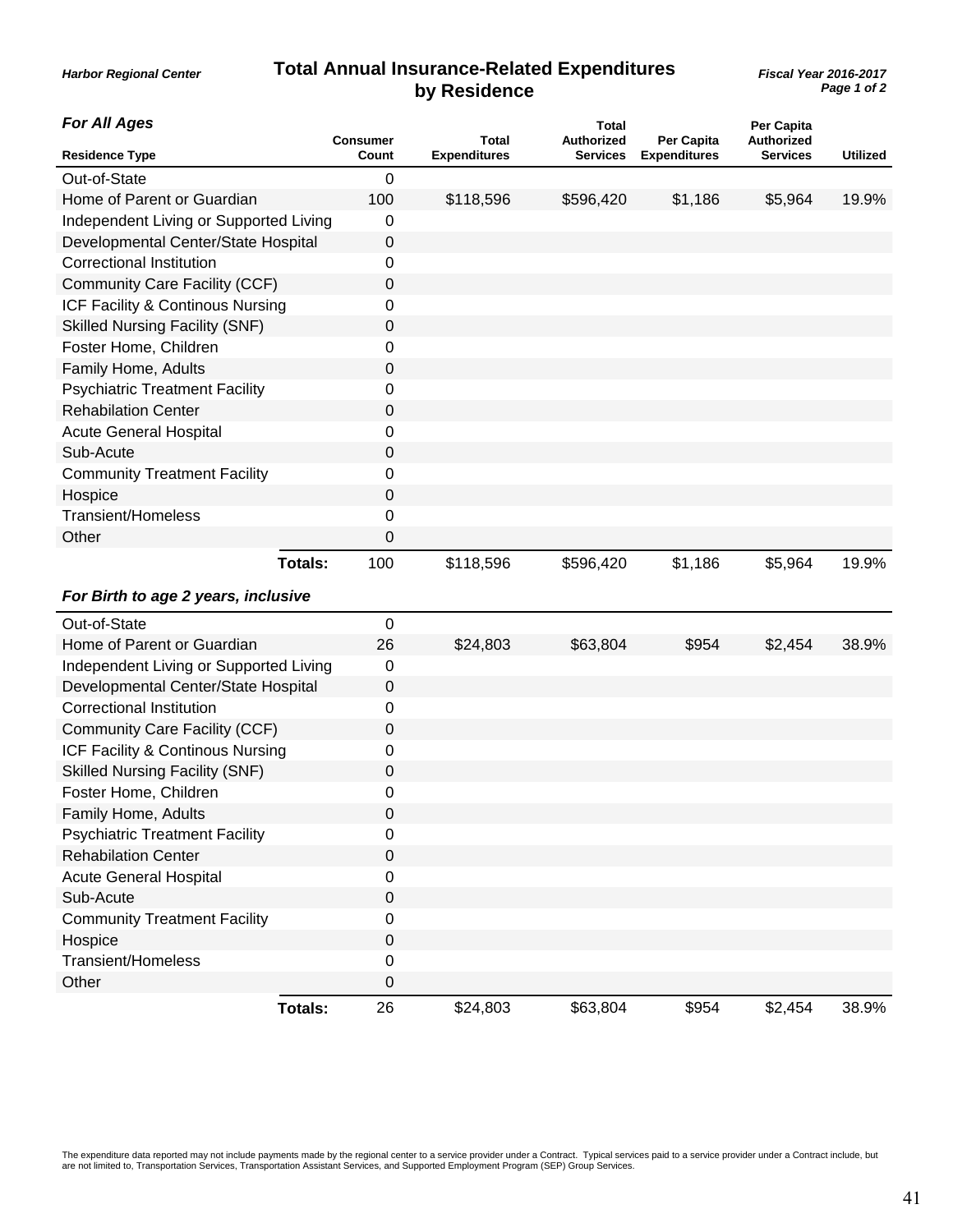## **Total Annual Insurance-Related Expenditures** *Fiscal Year 2016-2017* **by Residence**

*Page 2 of 2*

| For age 3 years to 21 years, inclusive |                |                   |                              | <b>Total</b>                         |                                   | Per Capita                    |          |
|----------------------------------------|----------------|-------------------|------------------------------|--------------------------------------|-----------------------------------|-------------------------------|----------|
| <b>Residence Type</b>                  |                | Consumer<br>Count | Total<br><b>Expenditures</b> | <b>Authorized</b><br><b>Services</b> | Per Capita<br><b>Expenditures</b> | <b>Authorized</b><br>Services | Utilized |
| Out-of-State                           |                | 0                 |                              |                                      |                                   |                               |          |
| Home of Parent or Guardian             |                | 73                | \$90,733                     | \$527,666                            | \$1,243                           | \$7,228                       | 17.2%    |
| Independent Living or Supported Living |                | 0                 |                              |                                      |                                   |                               |          |
| Developmental Center/State Hospital    |                | $\mathbf 0$       |                              |                                      |                                   |                               |          |
| <b>Correctional Institution</b>        |                | 0                 |                              |                                      |                                   |                               |          |
| Community Care Facility (CCF)          |                | 0                 |                              |                                      |                                   |                               |          |
| ICF Facility & Continous Nursing       |                | 0                 |                              |                                      |                                   |                               |          |
| <b>Skilled Nursing Facility (SNF)</b>  |                | 0                 |                              |                                      |                                   |                               |          |
| Foster Home, Children                  |                | 0                 |                              |                                      |                                   |                               |          |
| Family Home, Adults                    |                | 0                 |                              |                                      |                                   |                               |          |
| <b>Psychiatric Treatment Facility</b>  |                | 0                 |                              |                                      |                                   |                               |          |
| <b>Rehabilation Center</b>             |                | 0                 |                              |                                      |                                   |                               |          |
| <b>Acute General Hospital</b>          |                | 0                 |                              |                                      |                                   |                               |          |
| Sub-Acute                              |                | 0                 |                              |                                      |                                   |                               |          |
| <b>Community Treatment Facility</b>    |                | 0                 |                              |                                      |                                   |                               |          |
| Hospice                                |                | 0                 |                              |                                      |                                   |                               |          |
| <b>Transient/Homeless</b>              |                | 0                 |                              |                                      |                                   |                               |          |
| Other                                  |                | 0                 |                              |                                      |                                   |                               |          |
|                                        | Totals:        | 73                | \$90,733                     | \$527,666                            | \$1,243                           | \$7,228                       | 17.2%    |
| For age 22 years and older             |                |                   |                              |                                      |                                   |                               |          |
| Out-of-State                           |                | 0                 |                              |                                      |                                   |                               |          |
| Home of Parent or Guardian             |                | 1                 | \$3,060                      | \$4,950                              | \$3,060                           | \$4,950                       | 61.8%    |
| Independent Living or Supported Living |                | 0                 |                              |                                      |                                   |                               |          |
| Developmental Center/State Hospital    |                | 0                 |                              |                                      |                                   |                               |          |
| <b>Correctional Institution</b>        |                | 0                 |                              |                                      |                                   |                               |          |
| Community Care Facility (CCF)          |                | 0                 |                              |                                      |                                   |                               |          |
| ICF Facility & Continous Nursing       |                | 0                 |                              |                                      |                                   |                               |          |
| <b>Skilled Nursing Facility (SNF)</b>  |                | 0                 |                              |                                      |                                   |                               |          |
| Foster Home, Children                  |                | 0                 |                              |                                      |                                   |                               |          |
| Family Home, Adults                    |                | 0                 |                              |                                      |                                   |                               |          |
| <b>Psychiatric Treatment Facility</b>  |                | 0                 |                              |                                      |                                   |                               |          |
| <b>Rehabilation Center</b>             |                | $\mathbf 0$       |                              |                                      |                                   |                               |          |
| <b>Acute General Hospital</b>          |                | 0                 |                              |                                      |                                   |                               |          |
| Sub-Acute                              |                | $\boldsymbol{0}$  |                              |                                      |                                   |                               |          |
| <b>Community Treatment Facility</b>    |                | 0                 |                              |                                      |                                   |                               |          |
| Hospice                                |                | 0                 |                              |                                      |                                   |                               |          |
| <b>Transient/Homeless</b>              |                | 0                 |                              |                                      |                                   |                               |          |
| Other                                  |                | 0                 |                              |                                      |                                   |                               |          |
|                                        | <b>Totals:</b> | 1                 | \$3,060                      | \$4,950                              | \$3,060                           | \$4,950                       | 61.8%    |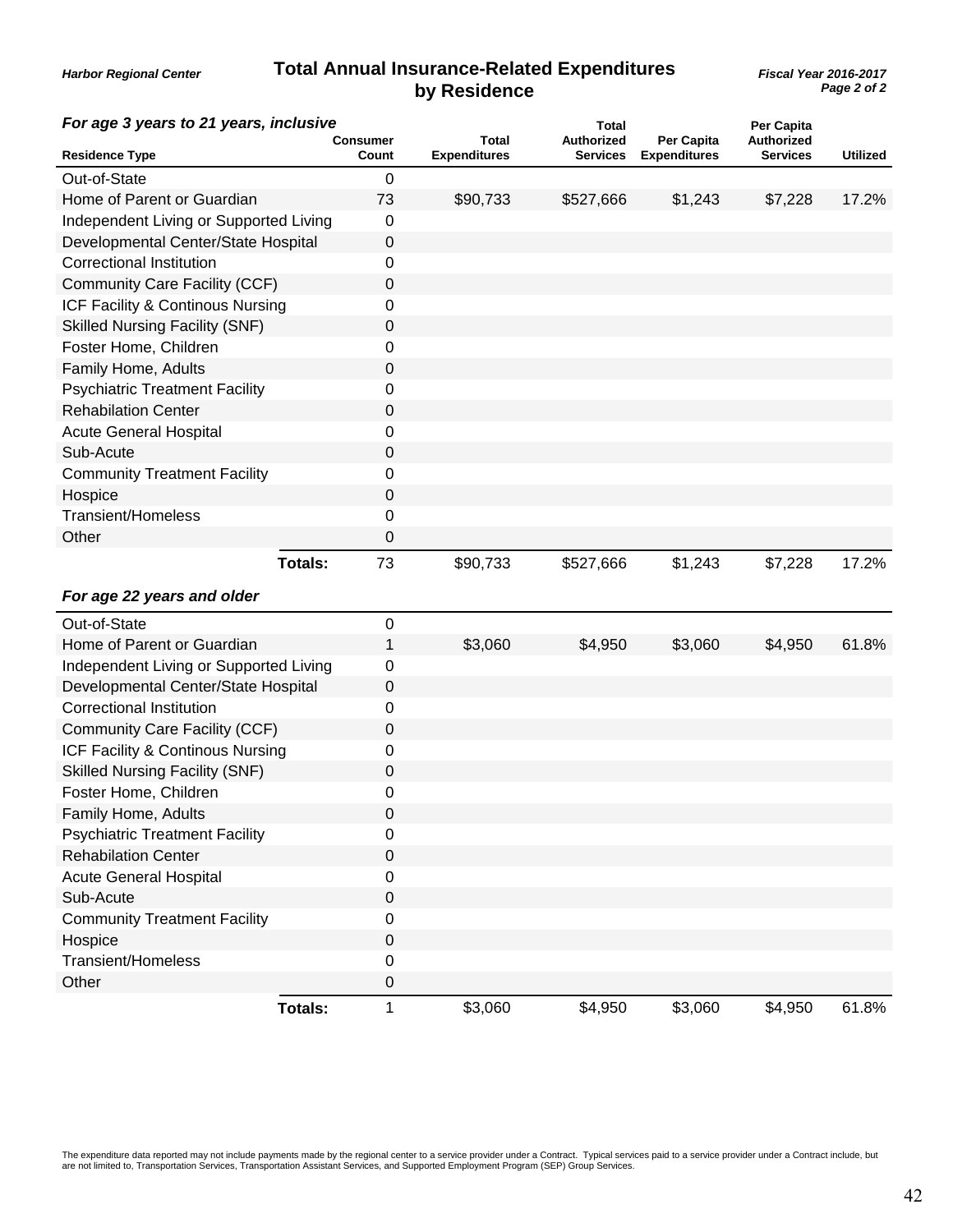## *Fiscal Year 2016-2017* **Total Annual Insurance-Related Expenditures by Language - Overview**

|                              | <b>For All Ages</b>                 |                                               |                 | For Birth to age 2 years, inclusive |                                               |                 | For age 3 years to 21 years, inclusive |                                               |                 | For age 22 years and older          |                                               |                 |
|------------------------------|-------------------------------------|-----------------------------------------------|-----------------|-------------------------------------|-----------------------------------------------|-----------------|----------------------------------------|-----------------------------------------------|-----------------|-------------------------------------|-----------------------------------------------|-----------------|
| Language                     | <b>Total</b><br><b>Expenditures</b> | <b>Total</b><br>Authorized<br><b>Services</b> | <b>Utilized</b> | <b>Total</b><br><b>Expenditures</b> | <b>Total</b><br>Authorized<br><b>Services</b> | <b>Utilized</b> | <b>Total</b><br><b>Expenditures</b>    | <b>Total</b><br>Authorized<br><b>Services</b> | <b>Utilized</b> | <b>Total</b><br><b>Expenditures</b> | <b>Total</b><br>Authorized<br><b>Services</b> | <b>Utilized</b> |
| ASL (American Sign Language) |                                     |                                               |                 |                                     |                                               |                 |                                        |                                               |                 |                                     |                                               |                 |
| Other Sign Language          |                                     |                                               |                 |                                     |                                               |                 |                                        |                                               |                 |                                     |                                               |                 |
| English                      | \$110,708                           | \$570,700                                     | 19.4%           | \$23,601                            | \$58,184                                      | 40.6%           | \$84,048                               | \$507,566                                     | 16.6%           | \$3,060                             | \$4,950                                       | 61.8%           |
| Armenian                     |                                     |                                               |                 |                                     |                                               |                 |                                        |                                               |                 |                                     |                                               |                 |
| Somali                       |                                     |                                               |                 |                                     |                                               |                 |                                        |                                               |                 |                                     |                                               |                 |
| Swahili                      |                                     |                                               |                 |                                     |                                               |                 |                                        |                                               |                 |                                     |                                               |                 |
| Nigerian                     |                                     |                                               |                 |                                     |                                               |                 |                                        |                                               |                 |                                     |                                               |                 |
| Amharic                      |                                     |                                               |                 |                                     |                                               |                 |                                        |                                               |                 |                                     |                                               |                 |
| Aramaic / Chaldean           |                                     |                                               |                 |                                     |                                               |                 |                                        |                                               |                 |                                     |                                               |                 |
| French                       |                                     |                                               |                 |                                     |                                               |                 |                                        |                                               |                 |                                     |                                               |                 |
| Italian                      |                                     |                                               |                 |                                     |                                               |                 |                                        |                                               |                 |                                     |                                               |                 |
| Portuguese                   |                                     |                                               |                 |                                     |                                               |                 |                                        |                                               |                 |                                     |                                               |                 |
| Spanish                      | \$5,848                             | \$20,620 28.4%                                |                 | \$602                               |                                               | \$5,320 11.3%   | \$5,245                                | \$15,300 34.3%                                |                 |                                     |                                               |                 |
| <b>Other Latin</b>           |                                     |                                               |                 |                                     |                                               |                 |                                        |                                               |                 |                                     |                                               |                 |
| Cantonese Chinese            |                                     |                                               |                 |                                     |                                               |                 |                                        |                                               |                 |                                     |                                               |                 |
| Mandarin Chinese             |                                     |                                               |                 |                                     |                                               |                 |                                        |                                               |                 |                                     |                                               |                 |
| Japanese                     |                                     |                                               |                 |                                     |                                               |                 |                                        |                                               |                 |                                     |                                               |                 |
| Vietnamese                   |                                     |                                               |                 |                                     |                                               |                 |                                        |                                               |                 |                                     |                                               |                 |
| Korean                       |                                     |                                               |                 |                                     |                                               |                 |                                        |                                               |                 |                                     |                                               |                 |
| Laotian                      |                                     |                                               |                 |                                     |                                               |                 |                                        |                                               |                 |                                     |                                               |                 |
| Cambodian                    |                                     |                                               |                 |                                     |                                               |                 |                                        |                                               |                 |                                     |                                               |                 |
| <b>Other Asian</b>           |                                     |                                               |                 |                                     |                                               |                 |                                        |                                               |                 |                                     |                                               |                 |
| Dutch                        |                                     |                                               |                 |                                     |                                               |                 |                                        |                                               |                 |                                     |                                               |                 |
| German                       |                                     |                                               |                 |                                     |                                               |                 |                                        |                                               |                 |                                     |                                               |                 |
| Hmong                        |                                     |                                               |                 |                                     |                                               |                 |                                        |                                               |                 |                                     |                                               |                 |
| Thai                         |                                     |                                               |                 |                                     |                                               |                 |                                        |                                               |                 |                                     |                                               |                 |
| Mien                         |                                     |                                               |                 |                                     |                                               |                 |                                        |                                               |                 |                                     |                                               |                 |
| <b>Other Germanic</b>        |                                     |                                               |                 |                                     |                                               |                 |                                        |                                               |                 |                                     |                                               |                 |
| Hungarian                    |                                     |                                               |                 |                                     |                                               |                 |                                        |                                               |                 |                                     |                                               |                 |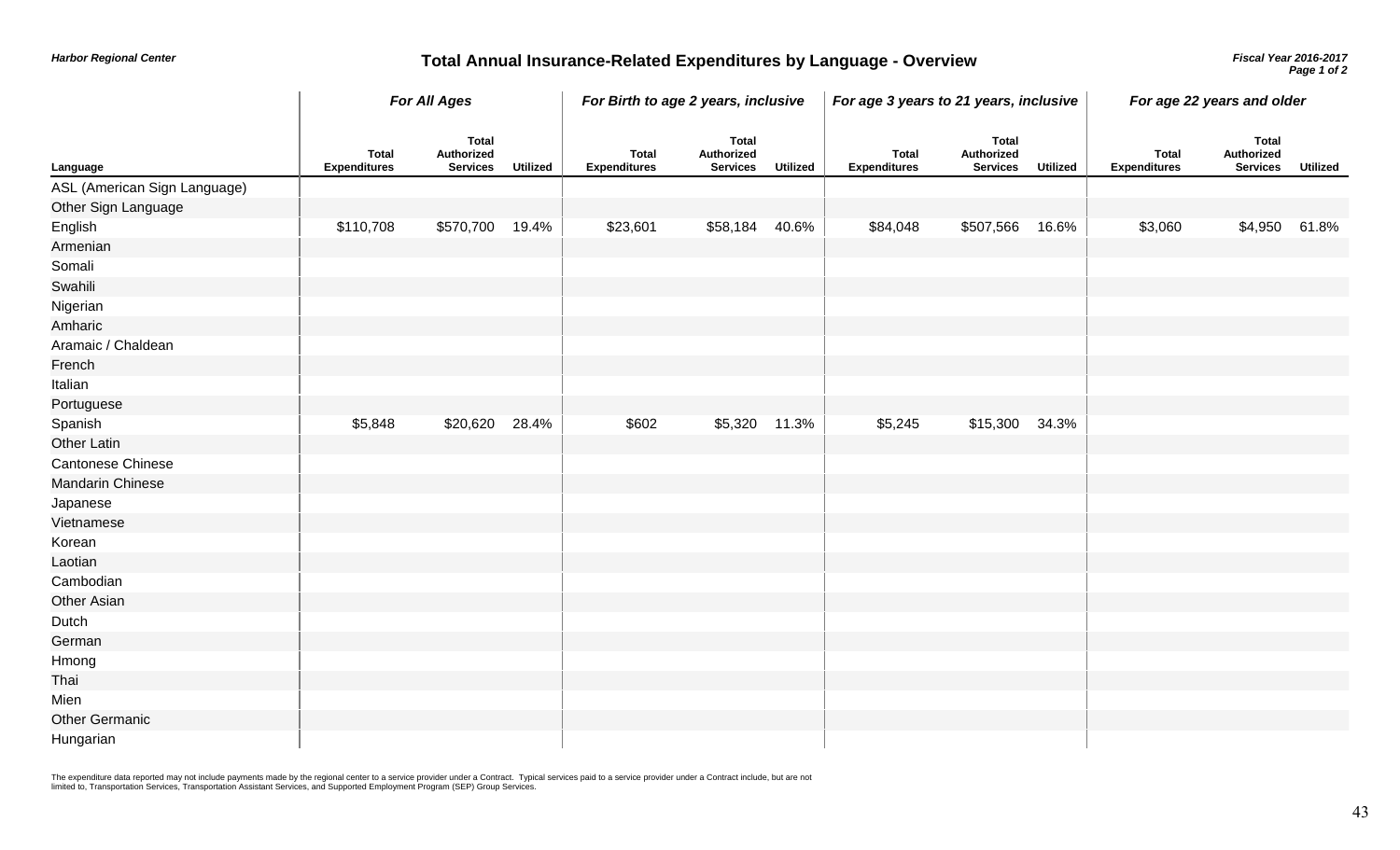## *Fiscal Year 2016-2017* **Total Annual Insurance-Related Expenditures by Language - Overview**

|                               |         | <b>For All Ages</b>                 |                                               |                 | For Birth to age 2 years, inclusive |                                               | For age 3 years to 21 years, inclusive |                                     |                                               | For age 22 years and older |                                     |                                               |                 |
|-------------------------------|---------|-------------------------------------|-----------------------------------------------|-----------------|-------------------------------------|-----------------------------------------------|----------------------------------------|-------------------------------------|-----------------------------------------------|----------------------------|-------------------------------------|-----------------------------------------------|-----------------|
| Language                      |         | <b>Total</b><br><b>Expenditures</b> | <b>Total</b><br>Authorized<br><b>Services</b> | <b>Utilized</b> | <b>Total</b><br><b>Expenditures</b> | <b>Total</b><br>Authorized<br><b>Services</b> | <b>Utilized</b>                        | <b>Total</b><br><b>Expenditures</b> | <b>Total</b><br>Authorized<br><b>Services</b> | <b>Utilized</b>            | <b>Total</b><br><b>Expenditures</b> | <b>Total</b><br>Authorized<br><b>Services</b> | <b>Utilized</b> |
| Russian                       |         |                                     |                                               |                 |                                     |                                               |                                        |                                     |                                               |                            |                                     |                                               |                 |
| Other Uralic-Slavic Languages |         |                                     |                                               |                 |                                     |                                               |                                        |                                     |                                               |                            |                                     |                                               |                 |
| Samoan                        |         |                                     |                                               |                 |                                     |                                               |                                        |                                     |                                               |                            |                                     |                                               |                 |
| Tagalog                       |         |                                     |                                               |                 |                                     |                                               |                                        |                                     |                                               |                            |                                     |                                               |                 |
| Guamanian                     |         |                                     |                                               |                 |                                     |                                               |                                        |                                     |                                               |                            |                                     |                                               |                 |
| <b>Other Pacific Island</b>   |         |                                     |                                               |                 |                                     |                                               |                                        |                                     |                                               |                            |                                     |                                               |                 |
| Arabic                        |         |                                     |                                               |                 |                                     |                                               |                                        |                                     |                                               |                            |                                     |                                               |                 |
| Hebrew                        |         |                                     |                                               |                 |                                     |                                               |                                        |                                     |                                               |                            |                                     |                                               |                 |
| Farsi (Persian)               |         | \$2,040                             | \$5,100                                       | 40.0%           | \$600                               |                                               | \$300 200.0%                           | \$1,440                             | \$4,800                                       | 30.0%                      |                                     |                                               |                 |
| Hindi (Northern India)        |         |                                     |                                               |                 |                                     |                                               |                                        |                                     |                                               |                            |                                     |                                               |                 |
| Urdu (Pakistan India)         |         |                                     |                                               |                 |                                     |                                               |                                        |                                     |                                               |                            |                                     |                                               |                 |
| Other Indo-Iranian Language   |         |                                     |                                               |                 |                                     |                                               |                                        |                                     |                                               |                            |                                     |                                               |                 |
| Danish                        |         |                                     |                                               |                 |                                     |                                               |                                        |                                     |                                               |                            |                                     |                                               |                 |
| Norwegian                     |         |                                     |                                               |                 |                                     |                                               |                                        |                                     |                                               |                            |                                     |                                               |                 |
| Swedish                       |         |                                     |                                               |                 |                                     |                                               |                                        |                                     |                                               |                            |                                     |                                               |                 |
| Other Scandinavian            |         |                                     |                                               |                 |                                     |                                               |                                        |                                     |                                               |                            |                                     |                                               |                 |
| All Other Languages           |         |                                     |                                               |                 |                                     |                                               |                                        |                                     |                                               |                            |                                     |                                               |                 |
|                               | Totals: | \$118,596                           | \$596,420                                     | 19.9%           | \$24,803                            | \$63,804                                      | 38.9%                                  | \$90,733                            | \$527,666                                     | 17.2%                      | \$3,060                             | \$4,950                                       | 61.8%           |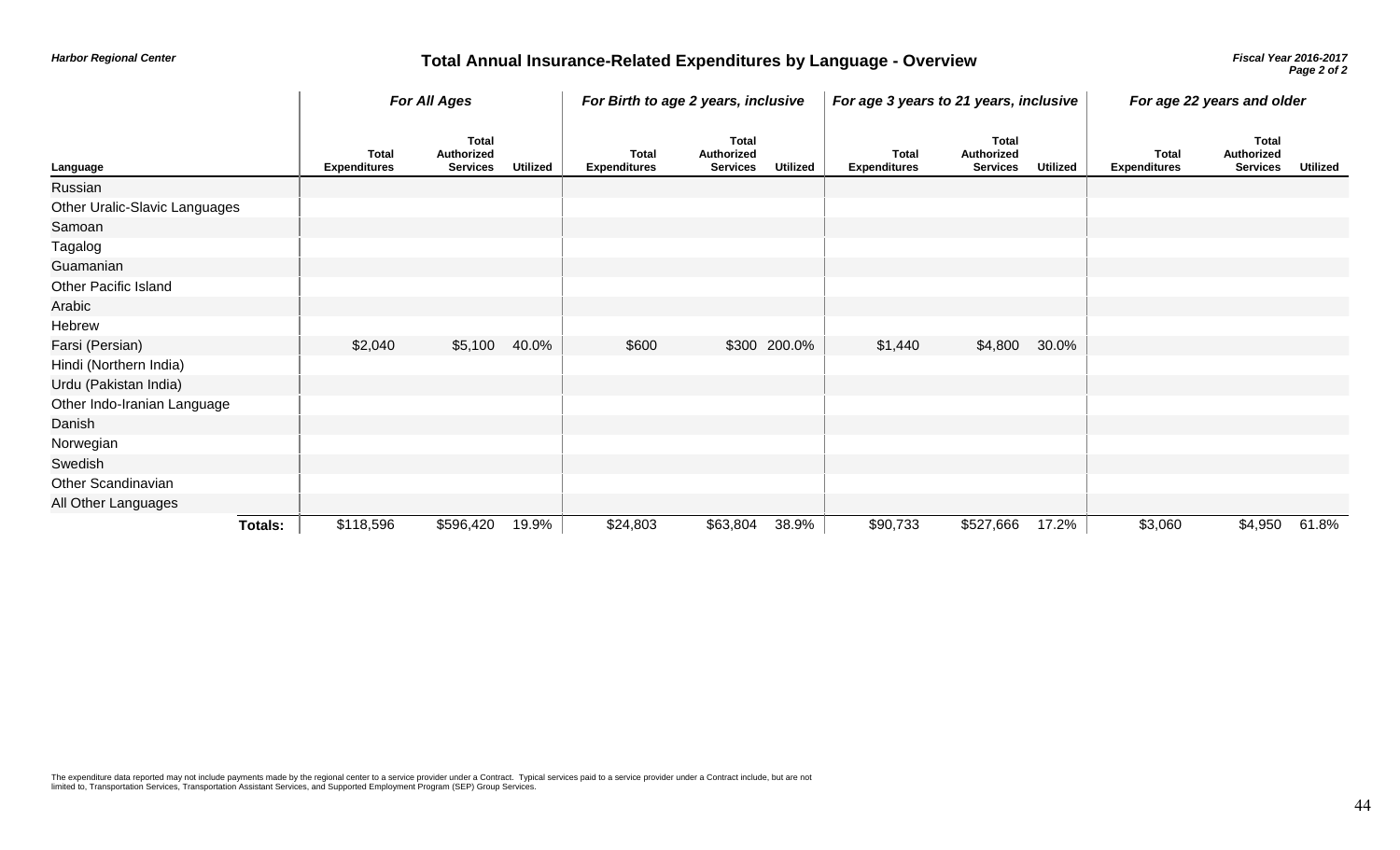## **Total Annual Insurance-Related Expenditures** *Fiscal Year 2016-2017* **by Language**

*Harbor Regional Center*

*Page 1 of 4*

| <b>For All Ages</b>           |                | <b>Consumer</b>  | Total               | <b>Total</b><br><b>Authorized</b> | Per Capita          | Per Capita<br>Authorized |                 |
|-------------------------------|----------------|------------------|---------------------|-----------------------------------|---------------------|--------------------------|-----------------|
| Language                      |                | Count            | <b>Expenditures</b> | <b>Services</b>                   | <b>Expenditures</b> | <b>Services</b>          | <b>Utilized</b> |
| ASL (American Sign Language)  |                | $\mathbf 0$      |                     |                                   |                     |                          |                 |
| Other Sign Language           |                | 0                |                     |                                   |                     |                          |                 |
| English                       |                | 93               | \$110,708           | \$570,700                         | \$1,190             | \$6,137                  | 19.4%           |
| Armenian                      |                | $\boldsymbol{0}$ |                     |                                   |                     |                          |                 |
| Somali                        |                | 0                |                     |                                   |                     |                          |                 |
| Swahili                       |                | $\boldsymbol{0}$ |                     |                                   |                     |                          |                 |
| Nigerian                      |                | $\pmb{0}$        |                     |                                   |                     |                          |                 |
| Amharic                       |                | $\boldsymbol{0}$ |                     |                                   |                     |                          |                 |
| Aramaic / Chaldean            |                | $\mathbf 0$      |                     |                                   |                     |                          |                 |
| French                        |                | $\mathbf 0$      |                     |                                   |                     |                          |                 |
| Italian                       |                | $\boldsymbol{0}$ |                     |                                   |                     |                          |                 |
| Portuguese                    |                | $\boldsymbol{0}$ |                     |                                   |                     |                          |                 |
| Spanish                       |                | 5                | \$5,848             | \$20,620                          | \$1,170             | \$4,124                  | 28.4%           |
| <b>Other Latin</b>            |                | $\boldsymbol{0}$ |                     |                                   |                     |                          |                 |
| <b>Cantonese Chinese</b>      |                | $\pmb{0}$        |                     |                                   |                     |                          |                 |
| Mandarin Chinese              |                | $\boldsymbol{0}$ |                     |                                   |                     |                          |                 |
| Japanese                      |                | $\mathbf 0$      |                     |                                   |                     |                          |                 |
| Vietnamese                    |                | $\mathbf 0$      |                     |                                   |                     |                          |                 |
| Korean                        |                | $\mathbf 0$      |                     |                                   |                     |                          |                 |
| Laotian                       |                | $\boldsymbol{0}$ |                     |                                   |                     |                          |                 |
| Cambodian                     |                | 0                |                     |                                   |                     |                          |                 |
| Other Asian                   |                | $\pmb{0}$        |                     |                                   |                     |                          |                 |
| Dutch                         |                | $\pmb{0}$        |                     |                                   |                     |                          |                 |
| German                        |                | $\boldsymbol{0}$ |                     |                                   |                     |                          |                 |
| Hmong                         |                | $\mathbf 0$      |                     |                                   |                     |                          |                 |
| Thai                          |                | $\boldsymbol{0}$ |                     |                                   |                     |                          |                 |
| Mien                          |                | $\pmb{0}$        |                     |                                   |                     |                          |                 |
| <b>Other Germanic</b>         |                | $\boldsymbol{0}$ |                     |                                   |                     |                          |                 |
| Hungarian                     |                | $\pmb{0}$        |                     |                                   |                     |                          |                 |
| Russian                       |                | $\boldsymbol{0}$ |                     |                                   |                     |                          |                 |
| Other Uralic-Slavic Languages |                | $\pmb{0}$        |                     |                                   |                     |                          |                 |
| Samoan                        |                | 0                |                     |                                   |                     |                          |                 |
|                               |                |                  |                     |                                   |                     |                          |                 |
| Tagalog<br>Guamanian          |                | 0<br>$\mathbf 0$ |                     |                                   |                     |                          |                 |
| <b>Other Pacific Island</b>   |                |                  |                     |                                   |                     |                          |                 |
|                               |                | $\pmb{0}$        |                     |                                   |                     |                          |                 |
| Arabic                        |                | $\mathbf 0$      |                     |                                   |                     |                          |                 |
| Hebrew                        |                | 0                |                     |                                   |                     |                          |                 |
| Farsi (Persian)               |                | $\sqrt{2}$       | \$2,040             | \$5,100                           | \$1,020             | \$2,550                  | 40.0%           |
| Hindi (Northern India)        |                | $\pmb{0}$        |                     |                                   |                     |                          |                 |
| Urdu (Pakistan India)         |                | $\pmb{0}$        |                     |                                   |                     |                          |                 |
| Other Indo-Iranian Language   |                | $\boldsymbol{0}$ |                     |                                   |                     |                          |                 |
| Danish                        |                | $\pmb{0}$        |                     |                                   |                     |                          |                 |
| Norwegian                     |                | $\pmb{0}$        |                     |                                   |                     |                          |                 |
| Swedish                       |                | $\mathbf 0$      |                     |                                   |                     |                          |                 |
| Other Scandinavian            |                | $\pmb{0}$        |                     |                                   |                     |                          |                 |
| All Other Languages           |                | $\boldsymbol{0}$ |                     |                                   |                     |                          |                 |
|                               | <b>Totals:</b> | 100              | \$118,596           | \$596,420                         | \$1,186             | \$5,964                  | 19.9%           |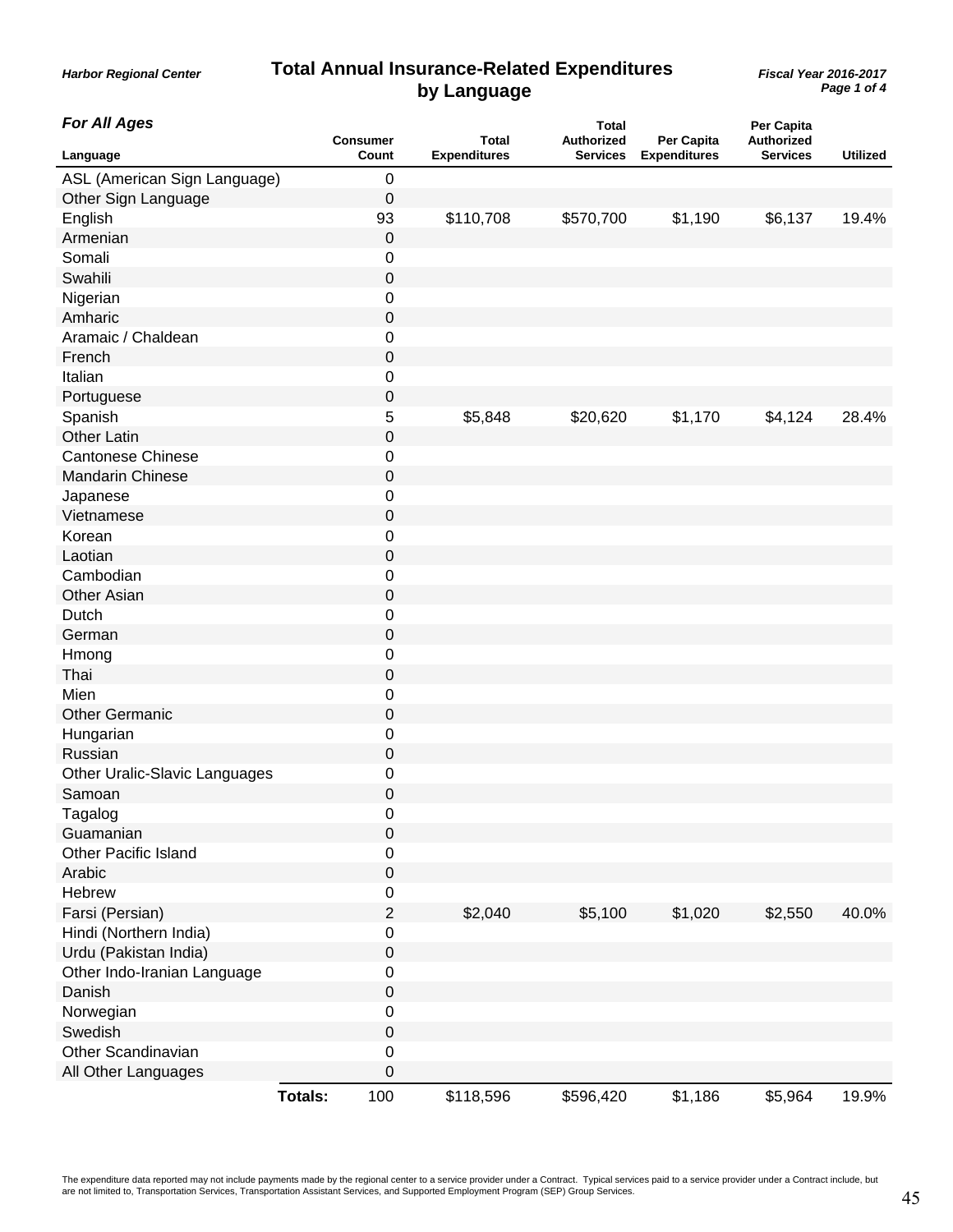#### **Total Annual Insurance-Related Expenditures** *Fiscal Year 2016-2017* **by Language**

*Harbor Regional Center*

*Page 2 of 4*

| For Birth to age 2 years, inclusive | <b>Consumer</b>      | <b>Total</b>        | <b>Total</b><br><b>Authorized</b> | Per Capita          | Per Capita<br>Authorized |                 |
|-------------------------------------|----------------------|---------------------|-----------------------------------|---------------------|--------------------------|-----------------|
| Language                            | Count                | <b>Expenditures</b> | <b>Services</b>                   | <b>Expenditures</b> | <b>Services</b>          | <b>Utilized</b> |
| ASL (American Sign Language)        | $\,0\,$              |                     |                                   |                     |                          |                 |
| Other Sign Language                 | 0                    |                     |                                   |                     |                          |                 |
| English                             | 24                   | \$23,601            | \$58,184                          | \$983               | \$2,424                  | 40.6%           |
| Armenian                            | $\pmb{0}$            |                     |                                   |                     |                          |                 |
| Somali                              | 0                    |                     |                                   |                     |                          |                 |
| Swahili                             | $\pmb{0}$            |                     |                                   |                     |                          |                 |
| Nigerian                            | $\,0\,$              |                     |                                   |                     |                          |                 |
| Amharic                             | $\boldsymbol{0}$     |                     |                                   |                     |                          |                 |
| Aramaic / Chaldean                  | 0                    |                     |                                   |                     |                          |                 |
| French                              | $\pmb{0}$            |                     |                                   |                     |                          |                 |
| Italian                             | $\mathbf 0$          |                     |                                   |                     |                          |                 |
| Portuguese                          | $\pmb{0}$            |                     |                                   |                     |                          |                 |
| Spanish                             | 1                    | \$602               | \$5,320                           | \$602               | \$5,320                  | 11.3%           |
| <b>Other Latin</b>                  | $\boldsymbol{0}$     |                     |                                   |                     |                          |                 |
| <b>Cantonese Chinese</b>            | $\mathbf 0$          |                     |                                   |                     |                          |                 |
| <b>Mandarin Chinese</b>             | $\boldsymbol{0}$     |                     |                                   |                     |                          |                 |
| Japanese                            | 0                    |                     |                                   |                     |                          |                 |
| Vietnamese                          | $\pmb{0}$            |                     |                                   |                     |                          |                 |
| Korean                              | $\mathbf 0$          |                     |                                   |                     |                          |                 |
| Laotian                             | $\boldsymbol{0}$     |                     |                                   |                     |                          |                 |
| Cambodian                           | $\,0\,$              |                     |                                   |                     |                          |                 |
| <b>Other Asian</b>                  | 0                    |                     |                                   |                     |                          |                 |
| Dutch                               | 0                    |                     |                                   |                     |                          |                 |
| German                              | $\boldsymbol{0}$     |                     |                                   |                     |                          |                 |
|                                     |                      |                     |                                   |                     |                          |                 |
| Hmong<br>Thai                       | 0                    |                     |                                   |                     |                          |                 |
|                                     | $\mathbf 0$          |                     |                                   |                     |                          |                 |
| Mien                                | $\mathbf 0$          |                     |                                   |                     |                          |                 |
| <b>Other Germanic</b>               | $\boldsymbol{0}$     |                     |                                   |                     |                          |                 |
| Hungarian                           | 0                    |                     |                                   |                     |                          |                 |
| Russian                             | $\boldsymbol{0}$     |                     |                                   |                     |                          |                 |
| Other Uralic-Slavic Languages       | 0                    |                     |                                   |                     |                          |                 |
| Samoan                              | $\pmb{0}$            |                     |                                   |                     |                          |                 |
| Tagalog                             | 0                    |                     |                                   |                     |                          |                 |
| Guamanian                           | $\mathbf 0$          |                     |                                   |                     |                          |                 |
| <b>Other Pacific Island</b>         | $\mathsf 0$          |                     |                                   |                     |                          |                 |
| Arabic                              | $\mathbf 0$          |                     |                                   |                     |                          |                 |
| Hebrew                              | $\,0\,$              |                     |                                   |                     |                          |                 |
| Farsi (Persian)                     | 1                    | \$600               | \$300                             | \$600               | \$300                    | 200.0%          |
| Hindi (Northern India)              | $\,0\,$              |                     |                                   |                     |                          |                 |
| Urdu (Pakistan India)               | $\pmb{0}$            |                     |                                   |                     |                          |                 |
| Other Indo-Iranian Language         | $\,0\,$              |                     |                                   |                     |                          |                 |
| Danish                              | $\pmb{0}$            |                     |                                   |                     |                          |                 |
| Norwegian                           | $\mathbf 0$          |                     |                                   |                     |                          |                 |
| Swedish                             | $\pmb{0}$            |                     |                                   |                     |                          |                 |
| Other Scandinavian                  | $\,0\,$              |                     |                                   |                     |                          |                 |
| All Other Languages                 | 0                    |                     |                                   |                     |                          |                 |
|                                     | 26<br><b>Totals:</b> | \$24,803            | \$63,804                          | \$954               | \$2,454                  | 38.9%           |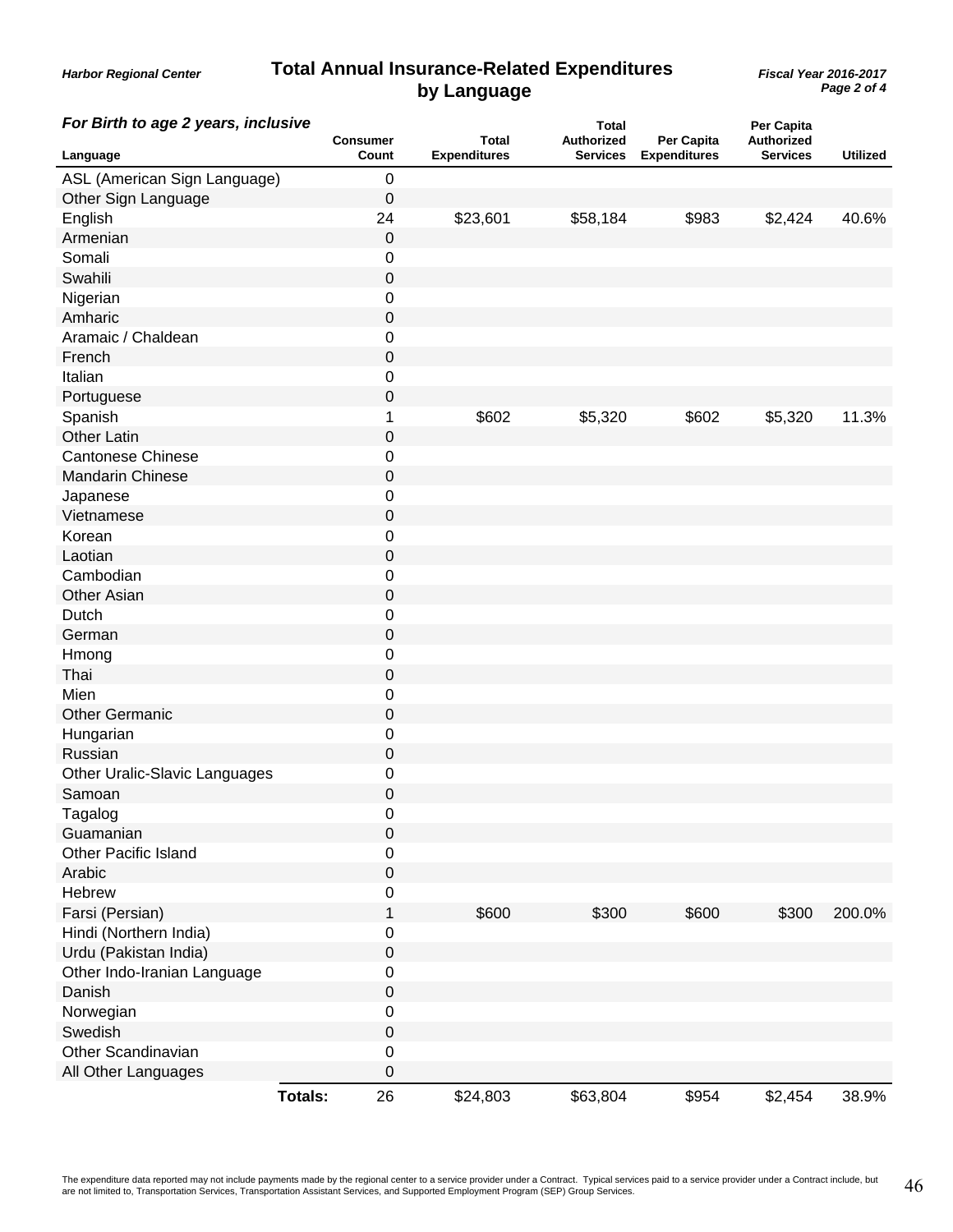### **Total Annual Insurance-Related Expenditures** *Fiscal Year 2016-2017* **by Language**

*Harbor Regional Center*

| For age 3 years to 21 years, inclusive | Consumer       |                  | <b>Total</b>        | Total<br><b>Authorized</b> | Per Capita          | Per Capita<br>Authorized |                 |
|----------------------------------------|----------------|------------------|---------------------|----------------------------|---------------------|--------------------------|-----------------|
| Language                               |                | Count            | <b>Expenditures</b> | <b>Services</b>            | <b>Expenditures</b> | Services                 | <b>Utilized</b> |
| ASL (American Sign Language)           |                | 0                |                     |                            |                     |                          |                 |
| Other Sign Language                    |                | 0                |                     |                            |                     |                          |                 |
| English                                |                | 68               | \$84,048            | \$507,566                  | \$1,236             | \$7,464                  | 16.6%           |
| Armenian                               |                | 0                |                     |                            |                     |                          |                 |
| Somali                                 |                | 0                |                     |                            |                     |                          |                 |
| Swahili                                |                | 0                |                     |                            |                     |                          |                 |
| Nigerian                               |                | 0                |                     |                            |                     |                          |                 |
| Amharic                                |                | 0                |                     |                            |                     |                          |                 |
| Aramaic / Chaldean                     |                | 0                |                     |                            |                     |                          |                 |
| French                                 |                | 0                |                     |                            |                     |                          |                 |
| Italian                                |                | 0                |                     |                            |                     |                          |                 |
| Portuguese                             |                | 0                |                     |                            |                     |                          |                 |
| Spanish                                |                | 4                | \$5,245             | \$15,300                   | \$1,311             | \$3,825                  | 34.3%           |
| <b>Other Latin</b>                     |                | 0                |                     |                            |                     |                          |                 |
| <b>Cantonese Chinese</b>               |                | 0                |                     |                            |                     |                          |                 |
| Mandarin Chinese                       |                | 0                |                     |                            |                     |                          |                 |
| Japanese                               |                | 0                |                     |                            |                     |                          |                 |
| Vietnamese                             |                | 0                |                     |                            |                     |                          |                 |
| Korean                                 |                | 0                |                     |                            |                     |                          |                 |
| Laotian                                |                | 0                |                     |                            |                     |                          |                 |
| Cambodian                              |                | 0                |                     |                            |                     |                          |                 |
| <b>Other Asian</b>                     |                | 0                |                     |                            |                     |                          |                 |
| Dutch                                  |                | 0                |                     |                            |                     |                          |                 |
| German                                 |                | 0                |                     |                            |                     |                          |                 |
| Hmong                                  |                | 0                |                     |                            |                     |                          |                 |
| Thai                                   |                | 0                |                     |                            |                     |                          |                 |
| Mien                                   |                |                  |                     |                            |                     |                          |                 |
|                                        |                | 0<br>0           |                     |                            |                     |                          |                 |
| <b>Other Germanic</b>                  |                |                  |                     |                            |                     |                          |                 |
| Hungarian                              |                | 0                |                     |                            |                     |                          |                 |
| Russian                                |                | 0                |                     |                            |                     |                          |                 |
| Other Uralic-Slavic Languages          |                | 0                |                     |                            |                     |                          |                 |
| Samoan                                 |                | 0                |                     |                            |                     |                          |                 |
| Tagalog                                |                | $\,0\,$          |                     |                            |                     |                          |                 |
| Guamanian                              |                | 0                |                     |                            |                     |                          |                 |
| <b>Other Pacific Island</b>            |                | 0                |                     |                            |                     |                          |                 |
| Arabic                                 |                | $\pmb{0}$        |                     |                            |                     |                          |                 |
| Hebrew                                 |                | 0                |                     |                            |                     |                          |                 |
| Farsi (Persian)                        |                | $\mathbf{1}$     | \$1,440             | \$4,800                    | \$1,440             | \$4,800                  | 30.0%           |
| Hindi (Northern India)                 |                | 0                |                     |                            |                     |                          |                 |
| Urdu (Pakistan India)                  |                | 0                |                     |                            |                     |                          |                 |
| Other Indo-Iranian Language            |                | 0                |                     |                            |                     |                          |                 |
| Danish                                 |                | $\boldsymbol{0}$ |                     |                            |                     |                          |                 |
| Norwegian                              |                | 0                |                     |                            |                     |                          |                 |
| Swedish                                |                | $\pmb{0}$        |                     |                            |                     |                          |                 |
| Other Scandinavian                     |                | $\pmb{0}$        |                     |                            |                     |                          |                 |
| All Other Languages                    |                | 0                |                     |                            |                     |                          |                 |
|                                        | <b>Totals:</b> | 73               | \$90,733            | \$527,666                  | \$1,243             | \$7,228                  | 17.2%           |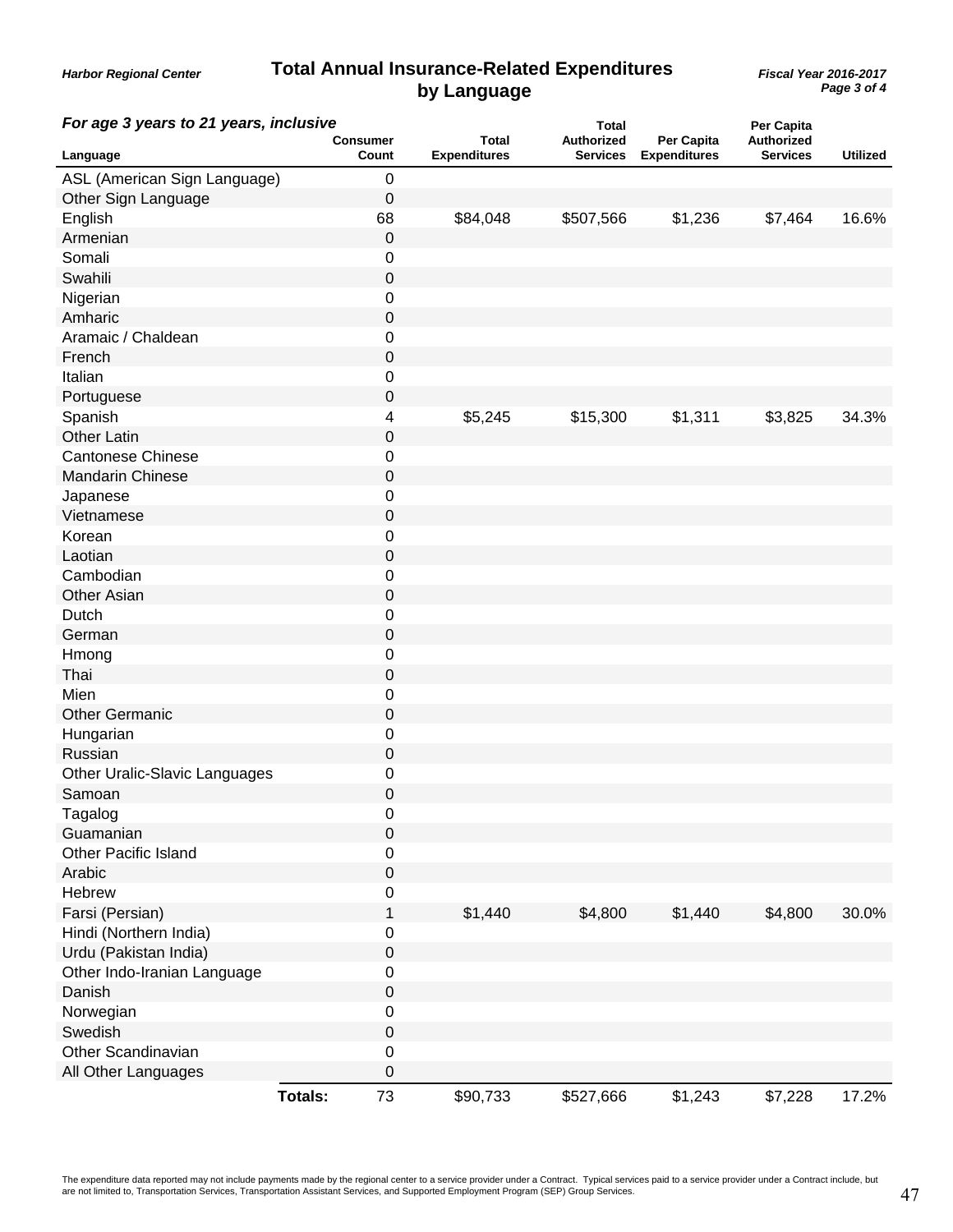#### *Harbor Regional Center* **Total Annual Insurance-Related Expenditures** *Fiscal Year 2016-2017* **by Language**

*Page 4 of 4*

| For age 22 years and older    | <b>Consumer</b> |                  | <b>Total</b>        | <b>Total</b><br>Authorized | Per Capita          | Per Capita<br>Authorized |                 |
|-------------------------------|-----------------|------------------|---------------------|----------------------------|---------------------|--------------------------|-----------------|
| Language                      |                 | Count            | <b>Expenditures</b> | <b>Services</b>            | <b>Expenditures</b> | <b>Services</b>          | <b>Utilized</b> |
| ASL (American Sign Language)  |                 | $\pmb{0}$        |                     |                            |                     |                          |                 |
| Other Sign Language           |                 | 0                |                     |                            |                     |                          |                 |
| English                       |                 | 1                | \$3,060             | \$4,950                    | \$3,060             | \$4,950                  | 61.8%           |
| Armenian                      |                 | 0                |                     |                            |                     |                          |                 |
| Somali                        |                 | 0                |                     |                            |                     |                          |                 |
| Swahili                       |                 | $\mathbf 0$      |                     |                            |                     |                          |                 |
| Nigerian                      |                 | $\mathbf 0$      |                     |                            |                     |                          |                 |
| Amharic                       |                 | $\pmb{0}$        |                     |                            |                     |                          |                 |
| Aramaic / Chaldean            |                 | 0                |                     |                            |                     |                          |                 |
| French                        |                 | $\boldsymbol{0}$ |                     |                            |                     |                          |                 |
| Italian                       |                 | 0                |                     |                            |                     |                          |                 |
| Portuguese                    |                 | $\pmb{0}$        |                     |                            |                     |                          |                 |
| Spanish                       |                 | 0                |                     |                            |                     |                          |                 |
| <b>Other Latin</b>            |                 | $\mathbf 0$      |                     |                            |                     |                          |                 |
| <b>Cantonese Chinese</b>      |                 | $\mathbf 0$      |                     |                            |                     |                          |                 |
| Mandarin Chinese              |                 | $\pmb{0}$        |                     |                            |                     |                          |                 |
| Japanese                      |                 | 0                |                     |                            |                     |                          |                 |
| Vietnamese                    |                 | $\boldsymbol{0}$ |                     |                            |                     |                          |                 |
| Korean                        |                 | 0                |                     |                            |                     |                          |                 |
| Laotian                       |                 | $\boldsymbol{0}$ |                     |                            |                     |                          |                 |
| Cambodian                     |                 | 0                |                     |                            |                     |                          |                 |
| <b>Other Asian</b>            |                 | $\pmb{0}$        |                     |                            |                     |                          |                 |
| Dutch                         |                 | $\mathbf 0$      |                     |                            |                     |                          |                 |
| German                        |                 | $\boldsymbol{0}$ |                     |                            |                     |                          |                 |
| Hmong                         |                 | 0                |                     |                            |                     |                          |                 |
| Thai                          |                 | $\boldsymbol{0}$ |                     |                            |                     |                          |                 |
| Mien                          |                 | 0                |                     |                            |                     |                          |                 |
| <b>Other Germanic</b>         |                 | $\boldsymbol{0}$ |                     |                            |                     |                          |                 |
| Hungarian                     |                 | 0                |                     |                            |                     |                          |                 |
| Russian                       |                 | $\pmb{0}$        |                     |                            |                     |                          |                 |
| Other Uralic-Slavic Languages |                 | 0                |                     |                            |                     |                          |                 |
| Samoan                        |                 | $\pmb{0}$        |                     |                            |                     |                          |                 |
|                               |                 | 0                |                     |                            |                     |                          |                 |
| Tagalog<br>Guamanian          |                 | $\pmb{0}$        |                     |                            |                     |                          |                 |
| <b>Other Pacific Island</b>   |                 | $\,0\,$          |                     |                            |                     |                          |                 |
|                               |                 |                  |                     |                            |                     |                          |                 |
| Arabic                        |                 | $\boldsymbol{0}$ |                     |                            |                     |                          |                 |
| Hebrew                        |                 | $\,0\,$          |                     |                            |                     |                          |                 |
| Farsi (Persian)               |                 | $\mathbf 0$      |                     |                            |                     |                          |                 |
| Hindi (Northern India)        |                 | $\mathbf 0$      |                     |                            |                     |                          |                 |
| Urdu (Pakistan India)         |                 | $\boldsymbol{0}$ |                     |                            |                     |                          |                 |
| Other Indo-Iranian Language   |                 | $\,0\,$          |                     |                            |                     |                          |                 |
| Danish                        |                 | $\pmb{0}$        |                     |                            |                     |                          |                 |
| Norwegian                     |                 | $\,0\,$          |                     |                            |                     |                          |                 |
| Swedish                       |                 | $\boldsymbol{0}$ |                     |                            |                     |                          |                 |
| Other Scandinavian            |                 | $\,0\,$          |                     |                            |                     |                          |                 |
| All Other Languages           |                 | $\pmb{0}$        |                     |                            |                     |                          |                 |
|                               | <b>Totals:</b>  | $\mathbf{1}$     | \$3,060             | \$4,950                    | \$3,060             | \$4,950                  | 61.8%           |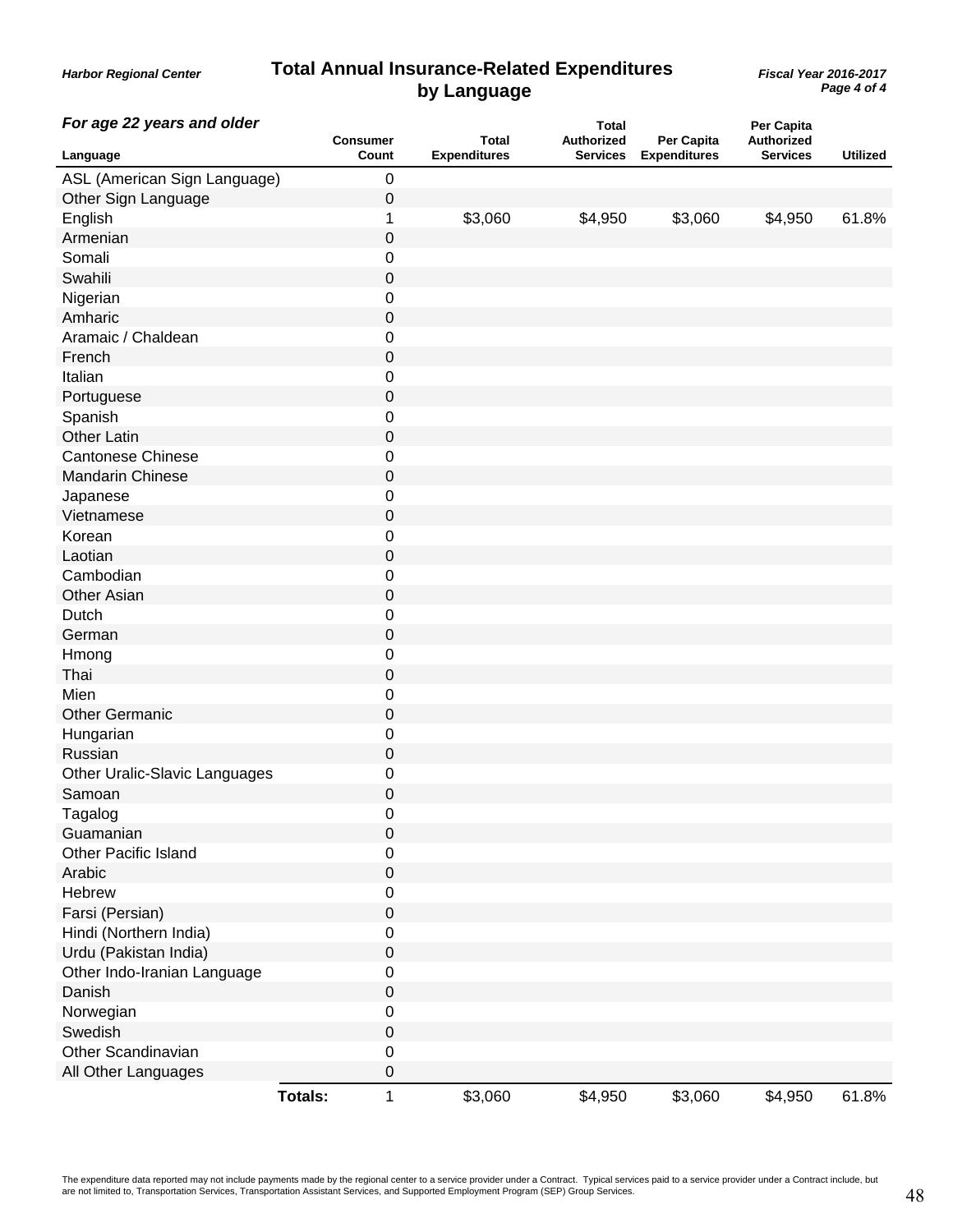Total Annual Expenditures by Ethnicity and Residence Type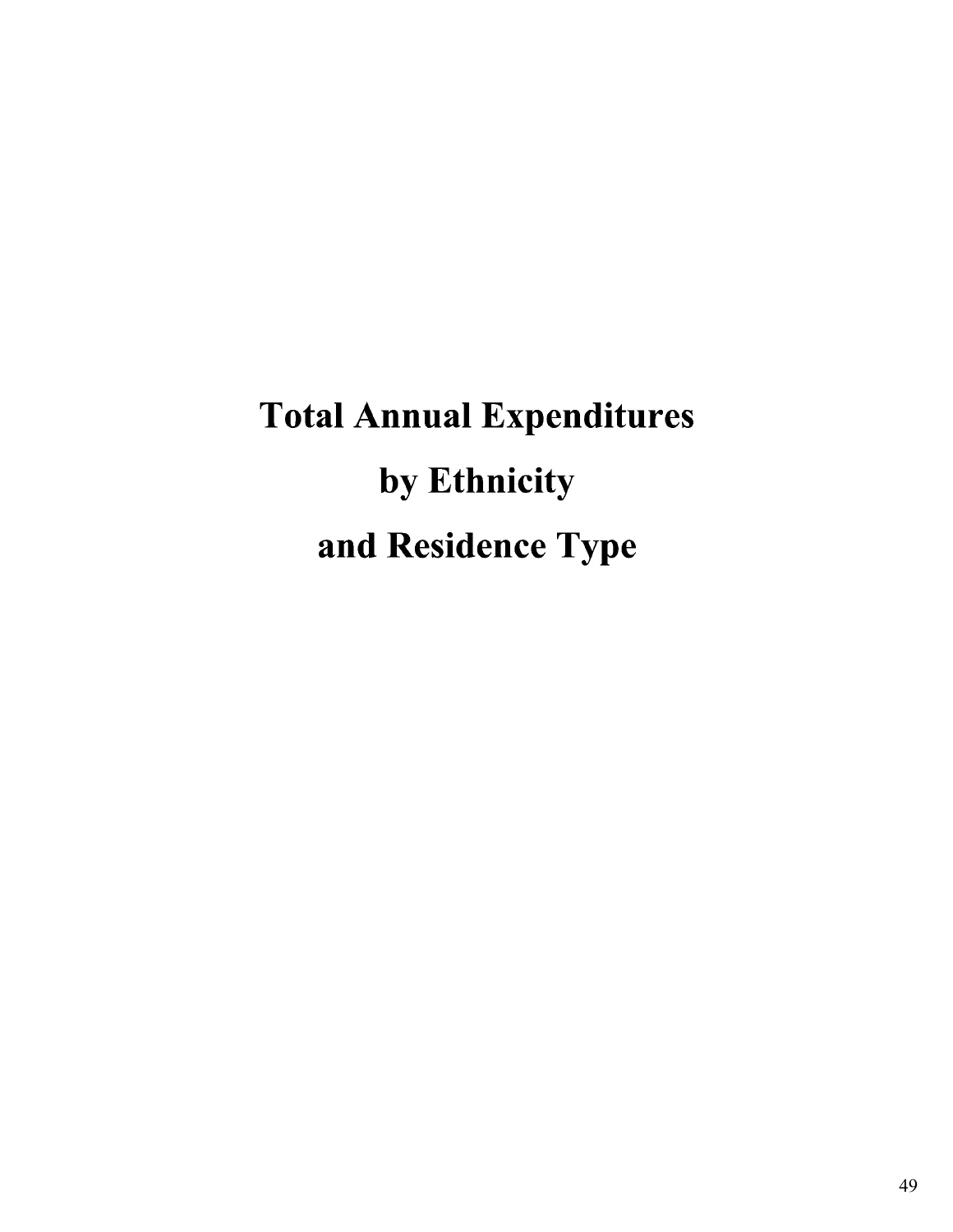## **Total Annual Expenditures and Authorized Services by Ethnicity or Race for Residence Type: Home**

#### *For All Ages*

| For All Ages<br><b>Ethnicity</b>          | <b>Consumer</b><br>Count | <b>Total</b><br><b>Expenditures</b> | <b>Total</b><br><b>Authorized</b><br><b>Services</b> | Per Capita<br><b>Expenditures</b> | Per Capita<br>Authorized<br><b>Services</b> | <b>Utilized</b> |
|-------------------------------------------|--------------------------|-------------------------------------|------------------------------------------------------|-----------------------------------|---------------------------------------------|-----------------|
| White                                     | 2,342                    | \$12,703,268                        | \$19,275,797                                         | \$5,424                           | \$8,230                                     | 65.9%           |
| Hispanic                                  | 5,633                    | \$22,715,425                        | \$35,926,654                                         | \$4,033                           | \$6,378                                     | 63.2%           |
| <b>Black/African American</b>             | 1,295                    | \$5,808,484                         | \$9,290,156                                          | \$4,485                           | \$7,174                                     | 62.5%           |
| American Indian or Alaska Native          | 15                       | \$70,381                            | \$94,155                                             | \$4,692                           | \$6,277                                     | 74.7%           |
| Asian                                     | 1,637                    | \$9,320,183                         | \$13,732,643                                         | \$5,693                           | \$8,389                                     | 67.9%           |
| Native Hawaiian or Other Pacific Islander | 28                       | \$228,907                           | \$289,205                                            | \$8,175                           | \$10,329                                    | 79.2%           |
| Other Ethnicity or Race / Multi-Cultural  | 1,784                    | \$6,565,444                         | \$10,447,498                                         | \$3,680                           | \$5,856                                     | 62.8%           |
| Totals:                                   | 12,734                   | \$57,412,090                        | \$89,056,107                                         | \$4,509                           | \$6,994                                     | 64.5%           |
|                                           |                          |                                     |                                                      |                                   |                                             |                 |
| For Birth to age 2 years, inclusive       |                          |                                     |                                                      |                                   |                                             |                 |
| White                                     | 448                      | \$1,253,737                         | \$2,511,268                                          | \$2,799                           | \$5,606                                     | 49.9%           |
| Hispanic                                  | 1,262                    | \$3,230,023                         | \$6,651,194                                          | \$2,559                           | \$5,270                                     | 48.6%           |
| <b>Black/African American</b>             | 214                      | \$412,020                           | \$857,877                                            | \$1,925                           | \$4,009                                     | 48.0%           |
| American Indian or Alaska Native          | 2                        | \$602                               | \$2,856                                              | \$301                             | \$1,428                                     | 21.1%           |
| Asian                                     | 248                      | \$890,779                           | \$1,776,657                                          | \$3,592                           | \$7,164                                     | 50.1%           |
| Native Hawaiian or Other Pacific Islander | $\overline{2}$           | \$5,564                             | \$10,729                                             | \$2,782                           | \$5,365                                     | 51.9%           |
| Other Ethnicity or Race / Multi-Cultural  | 696                      | \$1,760,004                         | \$3,335,159                                          | \$2,529                           | \$4,792                                     | 52.8%           |
| Totals:                                   | 2,872                    | \$7,552,728                         | \$15,145,739                                         | \$2,630                           | \$5,274                                     | 49.9%           |
| For age 3 years to 21 years, inclusive    |                          |                                     |                                                      |                                   |                                             |                 |
| White                                     | 1,150                    | \$2,759,778                         | \$5,103,102                                          | \$2,400                           | \$4,437                                     | 54.1%           |
| Hispanic                                  | 3,137                    | \$5,613,914                         | \$10,360,104                                         | \$1,790                           | \$3,303                                     | 54.2%           |
| <b>Black/African American</b>             | 702                      | \$1,329,012                         | \$2,736,991                                          | \$1,893                           | \$3,899                                     | 48.6%           |
| American Indian or Alaska Native          | 8                        | \$28,100                            | \$39,416                                             | \$3,512                           | \$4,927                                     | 71.3%           |
| Asian                                     | 896                      | \$2,167,829                         | \$3,871,192                                          | \$2,419                           | \$4,321                                     | 56.0%           |
| Native Hawaiian or Other Pacific Islander | 12                       | \$5,998                             | \$7,044                                              | \$500                             | \$587                                       | 85.1%           |
| Other Ethnicity or Race / Multi-Cultural  | 875                      | \$2,039,950                         | \$3,452,576                                          | \$2,331                           | \$3,946                                     | 59.1%           |
| Totals:                                   | 6,780                    | \$13,944,581                        | \$25,570,426                                         | \$2,057                           | \$3,771                                     | 54.5%           |
| For age 22 years and older                |                          |                                     |                                                      |                                   |                                             |                 |
| White                                     | 744                      | \$8,689,752                         | \$11,661,426                                         | \$11,680                          | \$15,674                                    | 74.5%           |
| Hispanic                                  | 1,234                    | \$13,871,488                        | \$18,915,356                                         | \$11,241                          | \$15,328                                    | 73.3%           |
| <b>Black/African American</b>             | 379                      | \$4,067,452                         | \$5,695,289                                          | \$10,732                          | \$15,027                                    | 71.4%           |
| American Indian or Alaska Native          | 5                        | \$41,679                            | \$51,884                                             | \$8,336                           | \$10,377                                    | 80.3%           |
| Asian                                     | 493                      | \$6,261,576                         | \$8,084,793                                          | \$12,701                          | \$16,399                                    | 77.4%           |
| Native Hawaiian or Other Pacific Islander | 14                       | \$217,345                           | \$271,432                                            | \$15,525                          | \$19,388                                    | 80.1%           |
| Other Ethnicity or Race / Multi-Cultural  | 213                      | \$2,765,490                         | \$3,659,763                                          | \$12,984                          | \$17,182                                    | 75.6%           |
| Totals:                                   | 3,082                    | \$35,914,781                        | \$48,339,942                                         | \$11,653                          | \$15,685                                    | 74.3%           |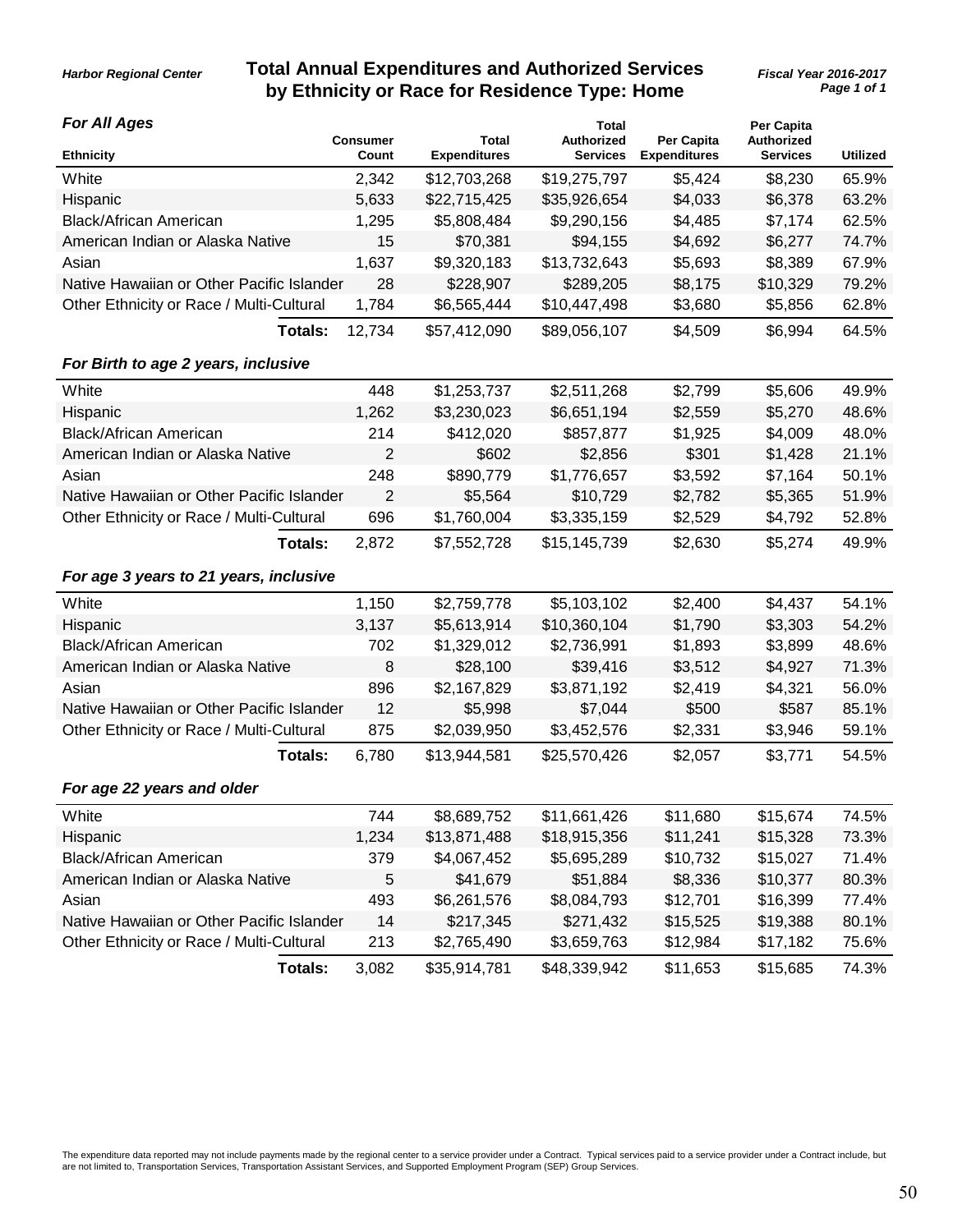## **Total Annual Expenditures and Authorized Services** *Fiscal Year 2016-2017* **by Ethnicity or Race for Residence Type: Residential**

*Page 1 of 1*

#### *For All Ages*

| <b>For All Ages</b>                       |                          |                              | Total                         |                                   | Per Capita                           |                 |
|-------------------------------------------|--------------------------|------------------------------|-------------------------------|-----------------------------------|--------------------------------------|-----------------|
| <b>Ethnicity</b>                          | <b>Consumer</b><br>Count | Total<br><b>Expenditures</b> | Authorized<br><b>Services</b> | Per Capita<br><b>Expenditures</b> | <b>Authorized</b><br><b>Services</b> | <b>Utilized</b> |
| White                                     | 568                      | \$47,679,998                 | \$50,948,370                  | \$83,944                          | \$89,698                             | 93.6%           |
| Hispanic                                  | 170                      | \$14,634,404                 | \$15,602,951                  | \$86,085                          | \$91,782                             | 93.8%           |
| <b>Black/African American</b>             | 133                      | \$10,690,257                 | \$11,324,047                  | \$80,378                          | \$85,143                             | 94.4%           |
| American Indian or Alaska Native          | $\overline{2}$           | \$172,859                    | \$181,700                     | \$86,430                          | \$90,850                             | 95.1%           |
| Asian                                     | 115                      | \$10,397,480                 | \$10,945,486                  | \$90,413                          | \$95,178                             | 95.0%           |
| Native Hawaiian or Other Pacific Islander | 4                        | \$176,238                    | \$182,832                     | \$44,060                          | \$45,708                             | 96.4%           |
| Other Ethnicity or Race / Multi-Cultural  | 37                       | \$3,903,500                  | \$4,073,624                   | \$105,500                         | \$110,098                            | 95.8%           |
| Totals:                                   | 1.029                    | \$87,654,736                 | \$93,259,010                  | \$85,184                          | \$90,631                             | 94.0%           |

#### *For Birth to age 2 years, inclusive*

| White                                     |   |
|-------------------------------------------|---|
| Hispanic                                  | 0 |
| <b>Black/African American</b>             |   |
| American Indian or Alaska Native          |   |
| Asian                                     |   |
| Native Hawaiian or Other Pacific Islander | 0 |
| Other Ethnicity or Race / Multi-Cultural  |   |
| Totals:                                   |   |

#### *For age 3 years to 21 years, inclusive*

| White                                     | 9           | \$582,584    | \$601,489    | \$64,732  | \$66,832  | 96.9% |
|-------------------------------------------|-------------|--------------|--------------|-----------|-----------|-------|
| Hispanic                                  | 4           | \$244,489    | \$280,666    | \$61,122  | \$70,166  | 87.1% |
| Black/African American                    | 8           | \$479,596    | \$492,782    | \$59,950  | \$61,598  | 97.3% |
| American Indian or Alaska Native          | 0           |              |              |           |           |       |
| Asian                                     | 5           | \$406,731    | \$414,546    | \$81,346  | \$82,909  | 98.1% |
| Native Hawaiian or Other Pacific Islander | $\mathbf 0$ |              |              |           |           |       |
| Other Ethnicity or Race / Multi-Cultural  | 4           | \$235,213    | \$241,211    | \$58,803  | \$60,303  | 97.5% |
| Totals:                                   | 30          | \$1,948,613  | \$2,030,693  | \$64,954  | \$67,690  | 96.0% |
| For age 22 years and older                |             |              |              |           |           |       |
| White                                     | 559         | \$47,097,414 | \$50,346,881 | \$84,253  | \$90,066  | 93.5% |
| Hispanic                                  | 166         | \$14,389,915 | \$15,322,285 | \$86,686  | \$92,303  | 93.9% |
| <b>Black/African American</b>             | 125         | \$10,210,661 | \$10,831,265 | \$81,685  | \$86,650  | 94.3% |
| American Indian or Alaska Native          | 2           | \$172,859    | \$181,700    | \$86,430  | \$90,850  | 95.1% |
| Asian                                     | 110         | \$9,990,749  | \$10,530,941 | \$90,825  | \$95,736  | 94.9% |
| Native Hawaiian or Other Pacific Islander | 4           | \$176,238    | \$182,832    | \$44,060  | \$45,708  | 96.4% |
| Other Ethnicity or Race / Multi-Cultural  | 33          | \$3,668,287  | \$3,832,413  | \$111,160 | \$116,134 | 95.7% |
| Totals:                                   | 999         | \$85,706,123 | \$91,228,316 | \$85,792  | \$91,320  | 93.9% |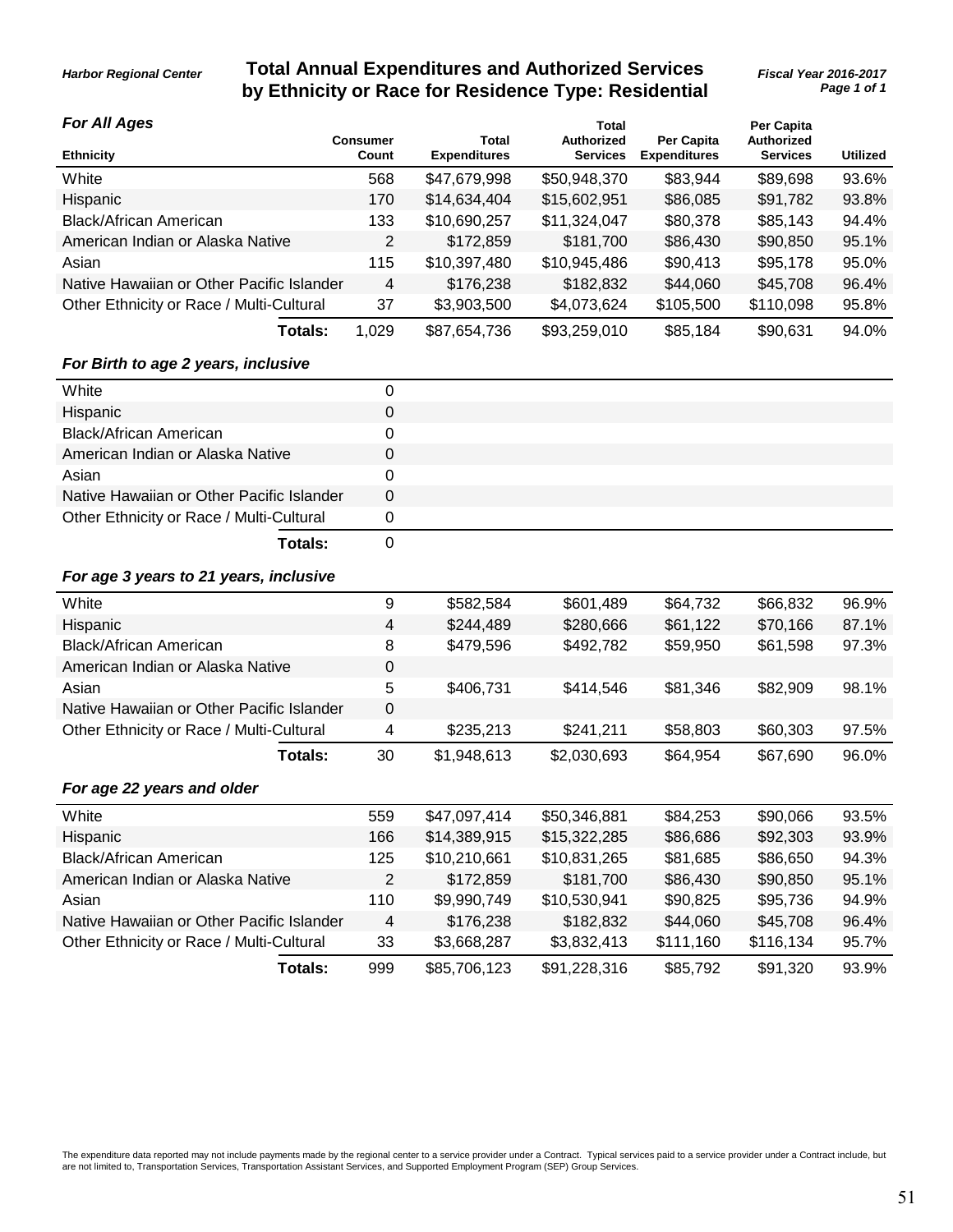## **Total Annual Expenditures and Authorized Services** *Fiscal Year 2016-2017* **by Ethnicity or Race for Residence Type: ILS/SLS**

*Page 1 of 1*

#### *For All Ages*

| <b>For All Ages</b>                       | <b>Consumer</b> | Total               | Total<br>Authorized | <b>Per Capita</b>   | <b>Per Capita</b><br>Authorized |                 |
|-------------------------------------------|-----------------|---------------------|---------------------|---------------------|---------------------------------|-----------------|
| <b>Ethnicity</b>                          | Count           | <b>Expenditures</b> | <b>Services</b>     | <b>Expenditures</b> | <b>Services</b>                 | <b>Utilized</b> |
| White                                     | 384             | \$6,624,168         | \$8,496,234         | \$17,250            | \$22,126                        | 78.0%           |
| Hispanic                                  | 212             | \$1,993,895         | \$2,672,354         | \$9,405             | \$12,605                        | 74.6%           |
| <b>Black/African American</b>             | 206             | \$2,856,589         | \$3,782,270         | \$13,867            | \$18,361                        | 75.5%           |
| American Indian or Alaska Native          | 2               | \$61,513            | \$88,589            | \$30,756            | \$44,294                        | 69.4%           |
| Asian                                     | 49              | \$794,618           | \$958,591           | \$16,217            | \$19,563                        | 82.9%           |
| Native Hawaiian or Other Pacific Islander | 3               | \$2,650             | \$4,201             | \$883               | \$1,400                         | 63.1%           |
| Other Ethnicity or Race / Multi-Cultural  | 43              | \$915,975           | \$1,138,481         | \$21,302            | \$26,476                        | 80.5%           |
| Totals:                                   | 899             | \$13,249,409        | \$17,140,720        | \$14,738            | \$19,066                        | 77.3%           |

#### *For Birth to age 2 years, inclusive*

| White                                     |        |
|-------------------------------------------|--------|
| Hispanic                                  | 0      |
| <b>Black/African American</b>             |        |
| American Indian or Alaska Native          |        |
| Asian                                     |        |
| Native Hawaiian or Other Pacific Islander | 0      |
| Other Ethnicity or Race / Multi-Cultural  |        |
| $T = 1 - 1 - 1$                           | $\sim$ |

**Totals:** 0

#### *For age 3 years to 21 years, inclusive*

| White                                     | 20          | \$878,412    | \$1,044,589  | \$43,921 | \$52,229 | 84.1% |
|-------------------------------------------|-------------|--------------|--------------|----------|----------|-------|
| Hispanic                                  | 8           | \$217,838    | \$264,671    | \$27,230 | \$33,084 | 82.3% |
| Black/African American                    | 4           | \$168,842    | \$179,746    | \$42,210 | \$44,936 | 93.9% |
| American Indian or Alaska Native          | 0           |              |              |          |          |       |
| Asian                                     | 4           | \$197,814    | \$227,355    | \$49,453 | \$56,839 | 87.0% |
| Native Hawaiian or Other Pacific Islander | $\mathbf 0$ |              |              |          |          |       |
| Other Ethnicity or Race / Multi-Cultural  | 6           | \$314,683    | \$355,855    | \$52,447 | \$59,309 | 88.4% |
| Totals:                                   | 42          | \$1,777,589  | \$2,072,216  | \$42,324 | \$49,338 | 85.8% |
| For age 22 years and older                |             |              |              |          |          |       |
| White                                     | 364         | \$5,745,755  | \$7,451,645  | \$15,785 | \$20,472 | 77.1% |
| Hispanic                                  | 204         | \$1,776,057  | \$2,407,684  | \$8,706  | \$11,802 | 73.8% |
| <b>Black/African American</b>             | 202         | \$2,687,747  | \$3,602,524  | \$13,306 | \$17,834 | 74.6% |
| American Indian or Alaska Native          | 2           | \$61,513     | \$88,589     | \$30,756 | \$44,294 | 69.4% |
| Asian                                     | 45          | \$596,805    | \$731,236    | \$13,262 | \$16,250 | 81.6% |
| Native Hawaiian or Other Pacific Islander | 3           | \$2,650      | \$4,201      | \$883    | \$1,400  | 63.1% |
| Other Ethnicity or Race / Multi-Cultural  | 37          | \$601,293    | \$782,626    | \$16,251 | \$21,152 | 76.8% |
| Totals:                                   | 857         | \$11,471,820 | \$15,068,505 | \$13,386 | \$17,583 | 76.1% |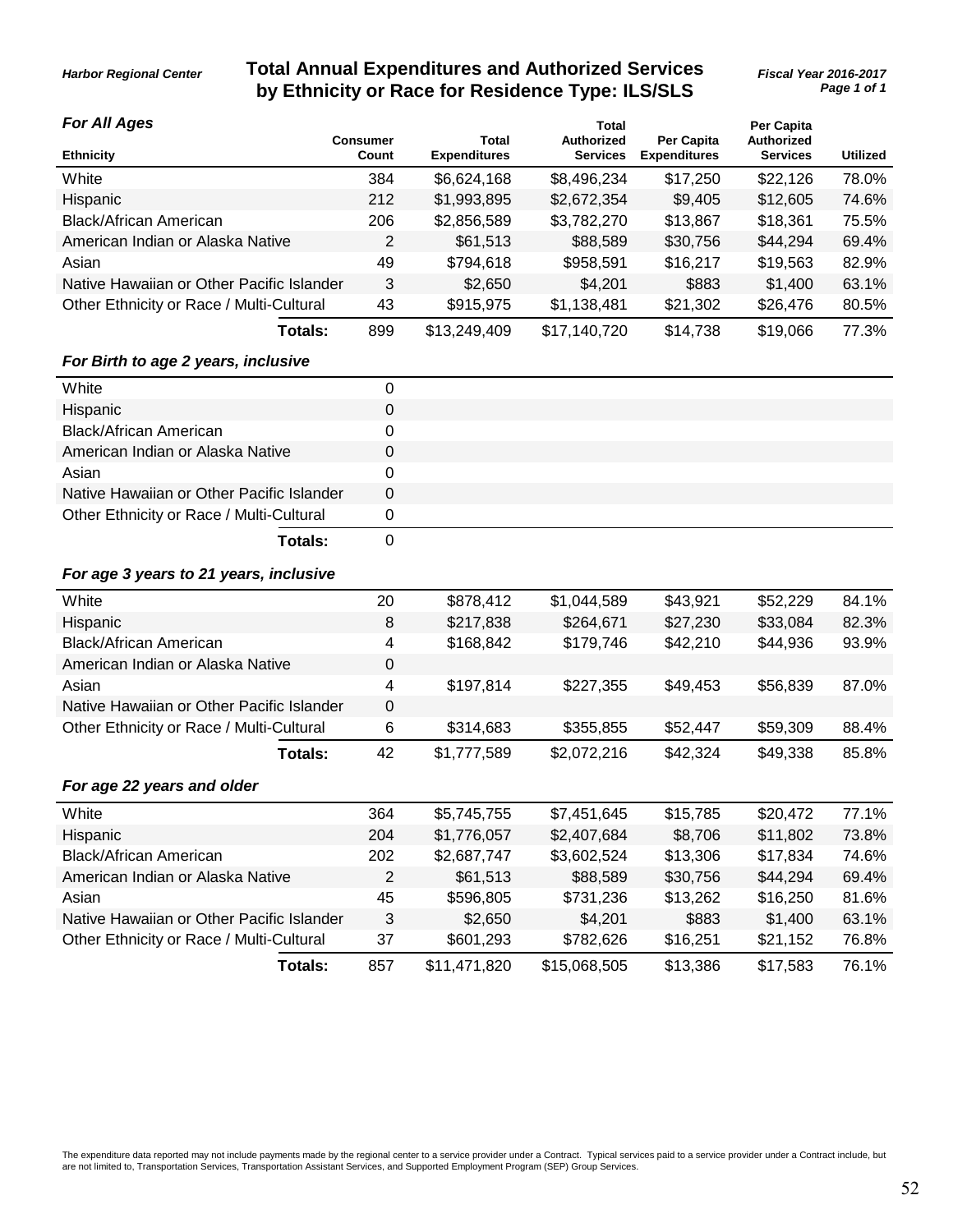### **Total Annual Expenditures and Authorized Services** *Fiscal Year 2016-2017* **by Ethnicity or Race for Residence Type: Med/Rehab/Psych**

#### *For All Ages*

| <b>For All Ages</b>                       | <b>Consumer</b> | Total               | Total<br>Authorized | Per Capita          | <b>Per Capita</b><br>Authorized |                 |
|-------------------------------------------|-----------------|---------------------|---------------------|---------------------|---------------------------------|-----------------|
| <b>Ethnicity</b>                          | Count           | <b>Expenditures</b> | <b>Services</b>     | <b>Expenditures</b> | <b>Services</b>                 | <b>Utilized</b> |
| White                                     | 44              | \$518,834           | \$650,653           | \$11,792            | \$14,788                        | 79.7%           |
| Hispanic                                  | 13              | \$143,956           | \$162,303           | \$11,074            | \$12,485                        | 88.7%           |
| <b>Black/African American</b>             | 10              | \$94,438            | \$116,034           | \$9,444             | \$11,603                        | 81.4%           |
| American Indian or Alaska Native          | 0               |                     |                     |                     |                                 |                 |
| Asian                                     | 5               | \$73,005            | \$98,553            | \$14,601            | \$19,711                        | 74.1%           |
| Native Hawaiian or Other Pacific Islander | $\mathbf 0$     |                     |                     |                     |                                 |                 |
| Other Ethnicity or Race / Multi-Cultural  | 3               | \$1,745             | \$1,869             | \$582               | \$623                           | 93.4%           |
| Totals:                                   | 75              | \$831,978           | \$1,029,411         | \$11,093            | \$13,725                        | 80.8%           |

#### *For Birth to age 2 years, inclusive*

| White                                     |   |
|-------------------------------------------|---|
| Hispanic                                  | 0 |
| <b>Black/African American</b>             |   |
| American Indian or Alaska Native          |   |
| Asian                                     |   |
| Native Hawaiian or Other Pacific Islander | 0 |
| Other Ethnicity or Race / Multi-Cultural  |   |
| Totals:                                   |   |

#### *For age 3 years to 21 years, inclusive*

| White                                     |                | \$0       | \$3,458     | \$0      | \$3,458  | 0.0%  |
|-------------------------------------------|----------------|-----------|-------------|----------|----------|-------|
| Hispanic                                  | 0              |           |             |          |          |       |
| <b>Black/African American</b>             |                | \$295     | \$1,441     | \$295    | \$1,441  | 20.5% |
| American Indian or Alaska Native          | 0              |           |             |          |          |       |
| Asian                                     | 0              |           |             |          |          |       |
| Native Hawaiian or Other Pacific Islander | 0              |           |             |          |          |       |
| Other Ethnicity or Race / Multi-Cultural  | 0              |           |             |          |          |       |
| Totals:                                   | $\overline{2}$ | \$295     | \$4,899     | \$148    | \$2,450  | 6.0%  |
| For age 22 years and older                |                |           |             |          |          |       |
| White                                     | 43             | \$518,834 | \$647,195   | \$12,066 | \$15,051 | 80.2% |
| Hispanic                                  | 13             | \$143,956 | \$162,303   | \$11,074 | \$12,485 | 88.7% |
| Black/African American                    | 9              | \$94,143  | \$114,593   | \$10,460 | \$12,733 | 82.2% |
| American Indian or Alaska Native          | 0              |           |             |          |          |       |
| Asian                                     | 5              | \$73,005  | \$98,553    | \$14,601 | \$19,711 | 74.1% |
| Native Hawaiian or Other Pacific Islander | $\Omega$       |           |             |          |          |       |
| Other Ethnicity or Race / Multi-Cultural  | 3              | \$1,745   | \$1,869     | \$582    | \$623    | 93.4% |
| Totals:                                   | 73             | \$831,683 | \$1,024,512 | \$11,393 | \$14,034 | 81.2% |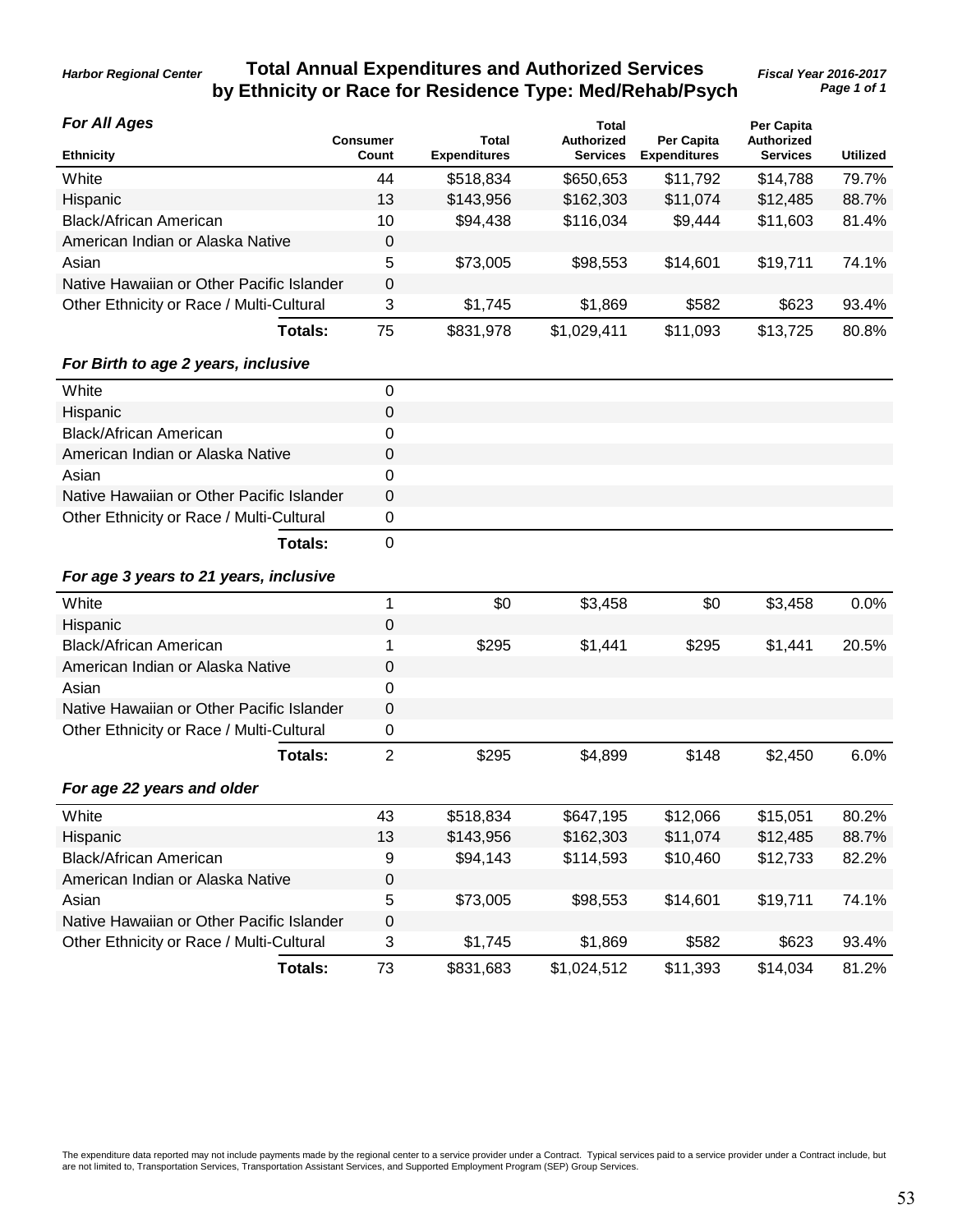## **Total Annual Expenditures and Authorized Services** *Fiscal Year 2016-2017* **by Ethnicity or Race for Residence Type: Institutions**

**Total**

*Page 1 of 1*

#### *For All Ages*

| FOR AIL AGES                              |                          |                              | Гоtal                                |                                   | Per Capita                    |                 |
|-------------------------------------------|--------------------------|------------------------------|--------------------------------------|-----------------------------------|-------------------------------|-----------------|
| <b>Ethnicity</b>                          | <b>Consumer</b><br>Count | Total<br><b>Expenditures</b> | <b>Authorized</b><br><b>Services</b> | Per Capita<br><b>Expenditures</b> | Authorized<br><b>Services</b> | <b>Utilized</b> |
| White                                     | 4                        | \$2,939                      | \$3,660                              | \$735                             | \$915                         | 80.3%           |
| Hispanic                                  | 8                        | \$13,232                     | \$32,405                             | \$1,654                           | \$4,051                       | 40.8%           |
| <b>Black/African American</b>             | 10                       | \$38,993                     | \$79,281                             | \$3,899                           | \$7,928                       | 49.2%           |
| American Indian or Alaska Native          | $\mathbf 0$              |                              |                                      |                                   |                               |                 |
| Asian                                     | 0                        |                              |                                      |                                   |                               |                 |
| Native Hawaiian or Other Pacific Islander | $\mathbf 0$              |                              |                                      |                                   |                               |                 |
| Other Ethnicity or Race / Multi-Cultural  |                          | \$0                          | \$3,708                              | \$0                               | \$3,708                       | 0.0%            |
| Totals:                                   | 23                       | \$55,164                     | \$119,054                            | \$2,398                           | \$5,176                       | 46.3%           |
| For Birth to age 2 years, inclusive       |                          |                              |                                      |                                   |                               |                 |
| White                                     | 0                        |                              |                                      |                                   |                               |                 |

## Hispanic 0 Black/African American 0 American Indian or Alaska Native **0** 0 Asian 0 Native Hawaiian or Other Pacific Islander 0 Other Ethnicity or Race / Multi-Cultural 0 **Totals:** 0

#### *For age 3 years to 21 years, inclusive*

| White                                     |         |                | \$774    | \$802     | \$774   | \$802   | 96.5%   |
|-------------------------------------------|---------|----------------|----------|-----------|---------|---------|---------|
| Hispanic                                  |         | 4              | \$1,443  | \$3,098   | \$361   | \$774   | 46.6%   |
| Black/African American                    |         | 2              | \$1,022  | \$1,146   | \$511   | \$573   | 89.2%   |
| American Indian or Alaska Native          |         | 0              |          |           |         |         |         |
| Asian                                     |         | 0              |          |           |         |         |         |
| Native Hawaiian or Other Pacific Islander |         | 0              |          |           |         |         |         |
| Other Ethnicity or Race / Multi-Cultural  |         | 0              |          |           |         |         |         |
|                                           | Totals: | 7              | \$3,239  | \$5,046   | \$463   | \$721   | 64.2%   |
| For age 22 years and older                |         |                |          |           |         |         |         |
| White                                     |         | 3              | \$2,165  | \$2,858   | \$722   | \$953   | 75.8%   |
| Hispanic                                  |         | $\overline{4}$ | \$11,789 | \$29,307  | \$2,947 | \$7,327 | 40.2%   |
| Black/African American                    |         | 8              | \$37,971 | \$78,135  | \$4,746 | \$9,767 | 48.6%   |
| American Indian or Alaska Native          |         | 0              |          |           |         |         |         |
| Asian                                     |         | $\mathbf 0$    |          |           |         |         |         |
| Native Hawaiian or Other Pacific Islander |         | $\mathbf 0$    |          |           |         |         |         |
| Other Ethnicity or Race / Multi-Cultural  |         | 1              | \$0      | \$3,708   | \$0     | \$3,708 | $0.0\%$ |
|                                           | Totals: | 16             | \$51,924 | \$114,008 | \$3,245 | \$7,126 | 45.5%   |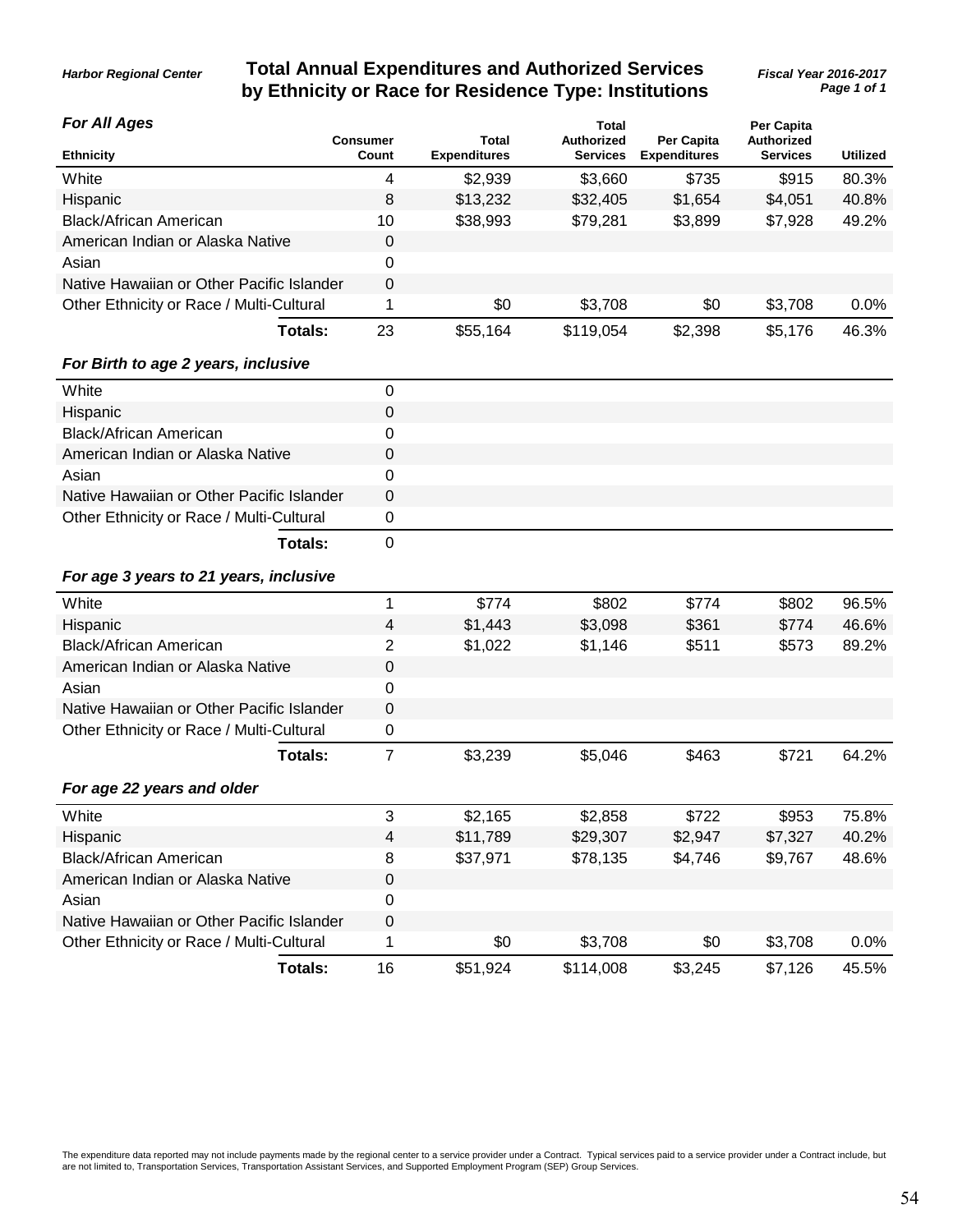## **Total Annual Expenditures and Authorized Services** *Fiscal Year 2016-2017* **by Ethnicity or Race for Residence Type: Other**

*Page 1 of 1*

#### *For All Ages*

| For All Ages<br><b>Ethnicity</b>          | <b>Consumer</b><br>Count | Total<br><b>Expenditures</b> | Total<br><b>Authorized</b><br><b>Services</b> | Per Capita<br><b>Expenditures</b> | <b>Per Capita</b><br><b>Authorized</b><br><b>Services</b> | <b>Utilized</b> |
|-------------------------------------------|--------------------------|------------------------------|-----------------------------------------------|-----------------------------------|-----------------------------------------------------------|-----------------|
| White                                     | 8                        | \$102,564                    | \$131,859                                     | \$12,821                          | \$16,482                                                  | 77.8%           |
| Hispanic                                  | 13                       | \$76,052                     | \$111,860                                     | \$5,850                           | \$8,605                                                   | 68.0%           |
| <b>Black/African American</b>             | 11                       | \$111,141                    | \$140,631                                     | \$10,104                          | \$12,785                                                  | 79.0%           |
| American Indian or Alaska Native          | 0                        |                              |                                               |                                   |                                                           |                 |
| Asian                                     | 1                        | \$453,821                    | \$569,865                                     | \$453,821                         | \$569,865                                                 | 79.6%           |
| Native Hawaiian or Other Pacific Islander | 0                        |                              |                                               |                                   |                                                           |                 |
| Other Ethnicity or Race / Multi-Cultural  | 7                        | \$82,055                     | \$87,022                                      | \$11,722                          | \$12,432                                                  | 94.3%           |
| Totals:                                   | 40                       | \$825,633                    | \$1,041,237                                   | \$20,641                          | \$26,031                                                  | 79.3%           |
| For Birth to age 2 years, inclusive       |                          |                              |                                               |                                   |                                                           |                 |
| White                                     | 0                        |                              |                                               |                                   |                                                           |                 |
| Hispanic                                  | $\overline{2}$           | \$728                        | \$1,738                                       | \$364                             | \$869                                                     | 41.9%           |
| <b>Black/African American</b>             | 0                        |                              |                                               |                                   |                                                           |                 |
| American Indian or Alaska Native          | $\pmb{0}$                |                              |                                               |                                   |                                                           |                 |
| Asian                                     | 0                        |                              |                                               |                                   |                                                           |                 |
| Native Hawaiian or Other Pacific Islander | $\pmb{0}$                |                              |                                               |                                   |                                                           |                 |
| Other Ethnicity or Race / Multi-Cultural  | 0                        |                              |                                               |                                   |                                                           |                 |
| Totals:                                   | $\overline{2}$           | \$728                        | \$1,738                                       | \$364                             | \$869                                                     | 41.9%           |
| For age 3 years to 21 years, inclusive    |                          |                              |                                               |                                   |                                                           |                 |
| White                                     | 1                        | \$0                          | \$0                                           | \$0                               | \$0                                                       |                 |
| Hispanic                                  | $\overline{\mathbf{4}}$  | \$2,669                      | \$9,090                                       | \$667                             | \$2,272                                                   | 29.4%           |
| <b>Black/African American</b>             | 1                        | \$739                        | \$1,402                                       | \$739                             | \$1,402                                                   | 52.7%           |
| American Indian or Alaska Native          | $\pmb{0}$                |                              |                                               |                                   |                                                           |                 |
| Asian                                     | 1                        | \$453,821                    | \$569,865                                     | \$453,821                         | \$569,865                                                 | 79.6%           |
| Native Hawaiian or Other Pacific Islander | $\pmb{0}$                |                              |                                               |                                   |                                                           |                 |
| Other Ethnicity or Race / Multi-Cultural  | 4                        | \$80,477                     | \$83,448                                      | \$20,119                          | \$20,862                                                  | 96.4%           |
| Totals:                                   | 11                       | \$537,707                    | \$663,805                                     | \$48,882                          | \$60,346                                                  | 81.0%           |
| For age 22 years and older                |                          |                              |                                               |                                   |                                                           |                 |
| White                                     | $\overline{7}$           | \$102,564                    | \$131,859                                     | \$14,652                          | \$18,837                                                  | 77.8%           |
| Hispanic                                  | $\overline{7}$           | \$72,655                     | \$101,032                                     | \$10,379                          | \$14,433                                                  | 71.9%           |
| <b>Black/African American</b>             | 10                       | \$110,402                    | \$139,229                                     | \$11,040                          | \$13,923                                                  | 79.3%           |
| American Indian or Alaska Native          | 0                        |                              |                                               |                                   |                                                           |                 |
| Asian                                     | $\pmb{0}$                |                              |                                               |                                   |                                                           |                 |
| Native Hawaiian or Other Pacific Islander | $\pmb{0}$                |                              |                                               |                                   |                                                           |                 |
| Other Ethnicity or Race / Multi-Cultural  | 3                        | \$1,578                      | \$3,574                                       | \$526                             | \$1,191                                                   | 44.2%           |
| <b>Totals:</b>                            | 27                       | \$287,198                    | \$375,693                                     | \$10,637                          | \$13,915                                                  | 76.4%           |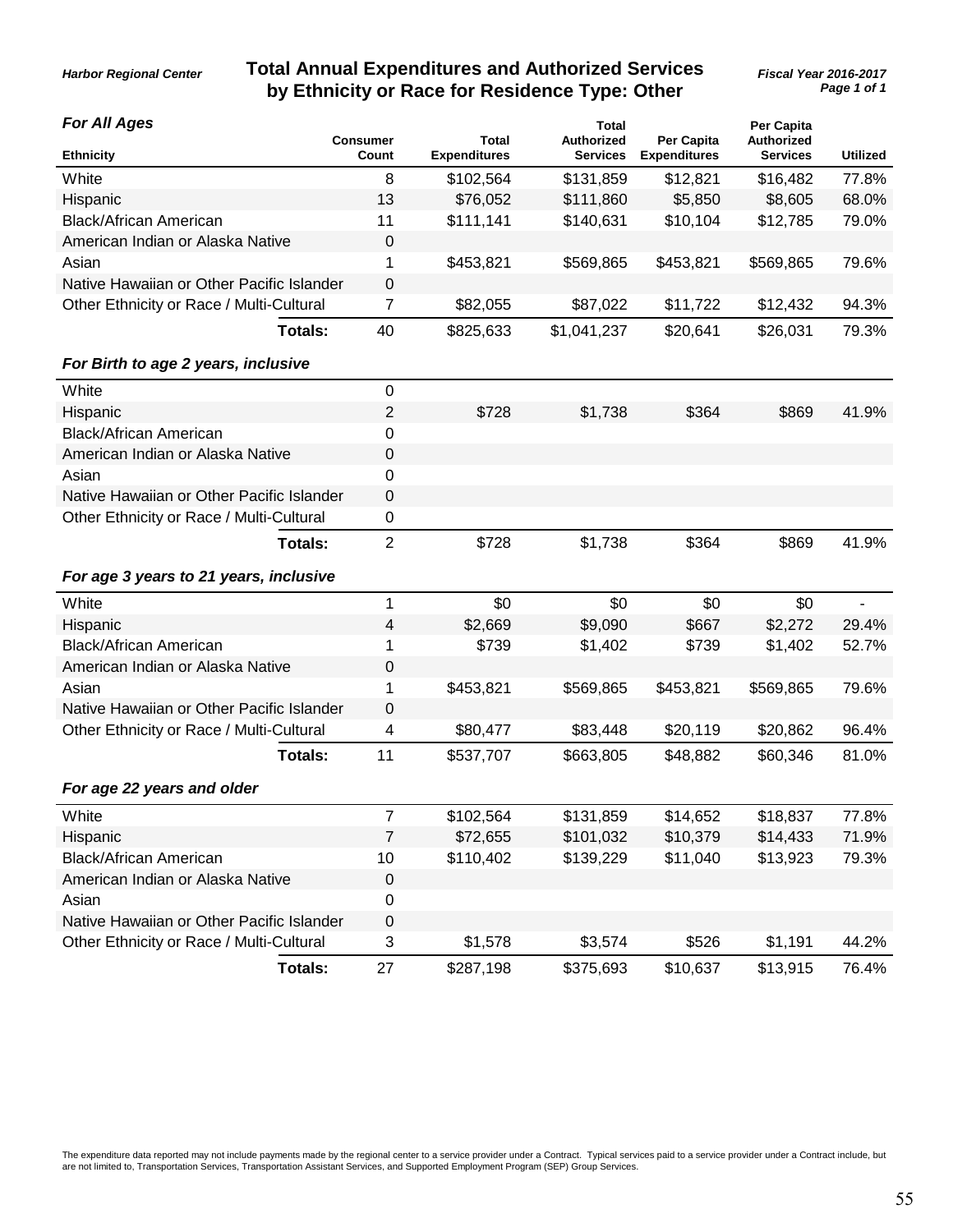# Total Annual Expenditures by Language and Residence Type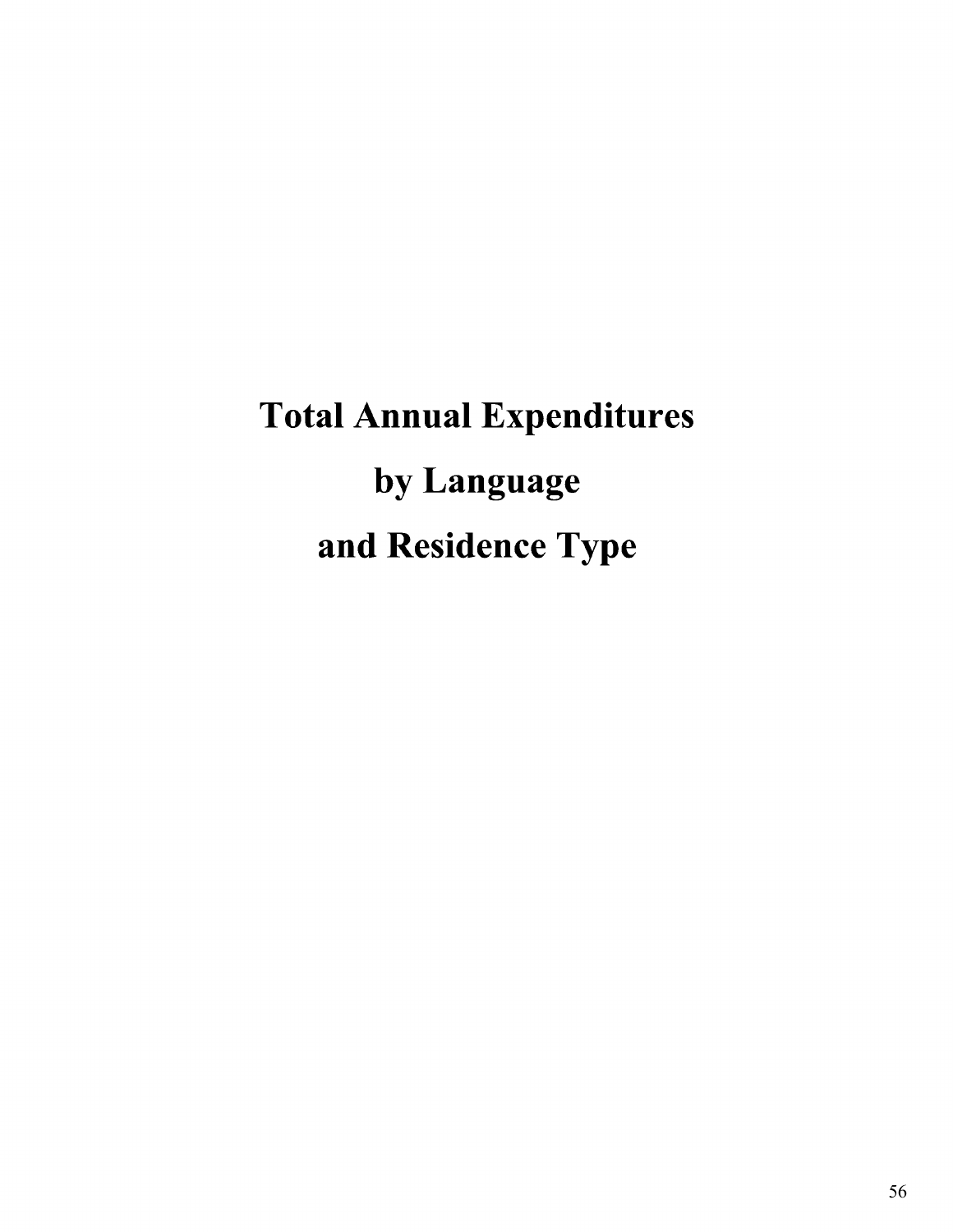## **Total Annual Expenditures and Authorized Services** *Fiscal Year 2016-2017* **by Language for Residence Type: Home**

#### *For All Ages*

*Harbor Regional Center*

| <b>For All Ages</b>                    | <b>Consumer</b> | <b>Total</b>        | Total<br>Authorized | Per Capita          | Per Capita<br><b>Authorized</b> |                 |
|----------------------------------------|-----------------|---------------------|---------------------|---------------------|---------------------------------|-----------------|
| Language                               | Count           | <b>Expenditures</b> | <b>Services</b>     | <b>Expenditures</b> | <b>Services</b>                 | <b>Utilized</b> |
| English                                | 9,680           | \$42,727,146        | \$66,483,785        | \$4,414             | \$6,868                         | 64.3%           |
| Spanish                                | 2,470           | \$10,694,433        | \$16,955,423        | \$4,330             | \$6,865                         | 63.1%           |
| Asian & Pacific Islander Languages     | 390             | \$2,726,456         | \$3,831,799         | \$6,991             | \$9,825                         | 71.2%           |
| Other Indo-European Languages          | 167             | \$1,067,830         | \$1,506,030         | \$6,394             | \$9,018                         | 70.9%           |
| Other Languages                        | 27              | \$196,225           | \$279,070           | \$7,268             | \$10,336                        | 70.3%           |
| <b>Totals:</b>                         | 12,734          | \$57,412,090        | \$89,056,107        | \$4,509             | \$6,994                         | 64.5%           |
| For Birth to age 2 years, inclusive    |                 |                     |                     |                     |                                 |                 |
| English                                | 2,345           | \$5,994,880         | \$12,007,074        | \$2,556             | \$5,120                         | 49.9%           |
| Spanish                                | 443             | \$1,358,809         | \$2,688,815         | \$3,067             | \$6,070                         | 50.5%           |
| Asian & Pacific Islander Languages     | 33              | \$91,187            | \$221,041           | \$2,763             | \$6,698                         | 41.3%           |
| Other Indo-European Languages          | 47              | \$92,433            | \$194,023           | \$1,967             | \$4,128                         | 47.6%           |
| Other Languages                        | 4               | \$15,420            | \$34,786            | \$3,855             | \$8,697                         | 44.3%           |
| <b>Totals:</b>                         | 2,872           | \$7,552,728         | \$15,145,739        | \$2,630             | \$5,274                         | 49.9%           |
| For age 3 years to 21 years, inclusive |                 |                     |                     |                     |                                 |                 |
| English                                | 5,076           | \$10,667,882        | \$19,504,125        | \$2,102             | \$3,842                         | 54.7%           |
| Spanish                                | 1,455           | \$2,678,924         | \$5,010,514         | \$1,841             | \$3,444                         | 53.5%           |
| Asian & Pacific Islander Languages     | 179             | \$443,199           | \$791,695           | \$2,476             | \$4,423                         | 56.0%           |
| Other Indo-European Languages          | 61              | \$134,926           | \$232,793           | \$2,212             | \$3,816                         | 58.0%           |
| Other Languages                        | 9               | \$19,650            | \$31,299            | \$2,183             | \$3,478                         | 62.8%           |
| <b>Totals:</b>                         | 6,780           | \$13,944,581        | \$25,570,426        | \$2,057             | \$3,771                         | 54.5%           |
| For age 22 years and older             |                 |                     |                     |                     |                                 |                 |
| English                                | 2,259           | \$26,064,384        | \$34,972,586        | \$11,538            | \$15,481                        | 74.5%           |
| Spanish                                | 572             | \$6,656,701         | \$9,256,094         | \$11,638            | \$16,182                        | 71.9%           |
| Asian & Pacific Islander Languages     | 178             | \$2,192,070         | \$2,819,063         | \$12,315            | \$15,837                        | 77.8%           |
| Other Indo-European Languages          | 59              | \$840,471           | \$1,079,215         | \$14,245            | \$18,292                        | 77.9%           |
| Other Languages                        | 14              | \$161,156           | \$212,985           | \$11,511            | \$15,213                        | 75.7%           |
| <b>Totals:</b>                         | 3,082           | \$35,914,781        | \$48,339,942        | \$11,653            | \$15,685                        | 74.3%           |

"Asian & Pacific Islander Languages" include, but are not limited to, Mandarin Chinese, Cantonese Chinese, Japanese, Korean, Hmong, Tagalog.

"Other Indo-European Languages" include, but are not limited to, French, Italian, Russian Danish, Swedish, Armenian.

"Other Languages" include, but are not limited to, American Sign Language, Other Sign Language, Swahili, Nigerian, All Other Languages.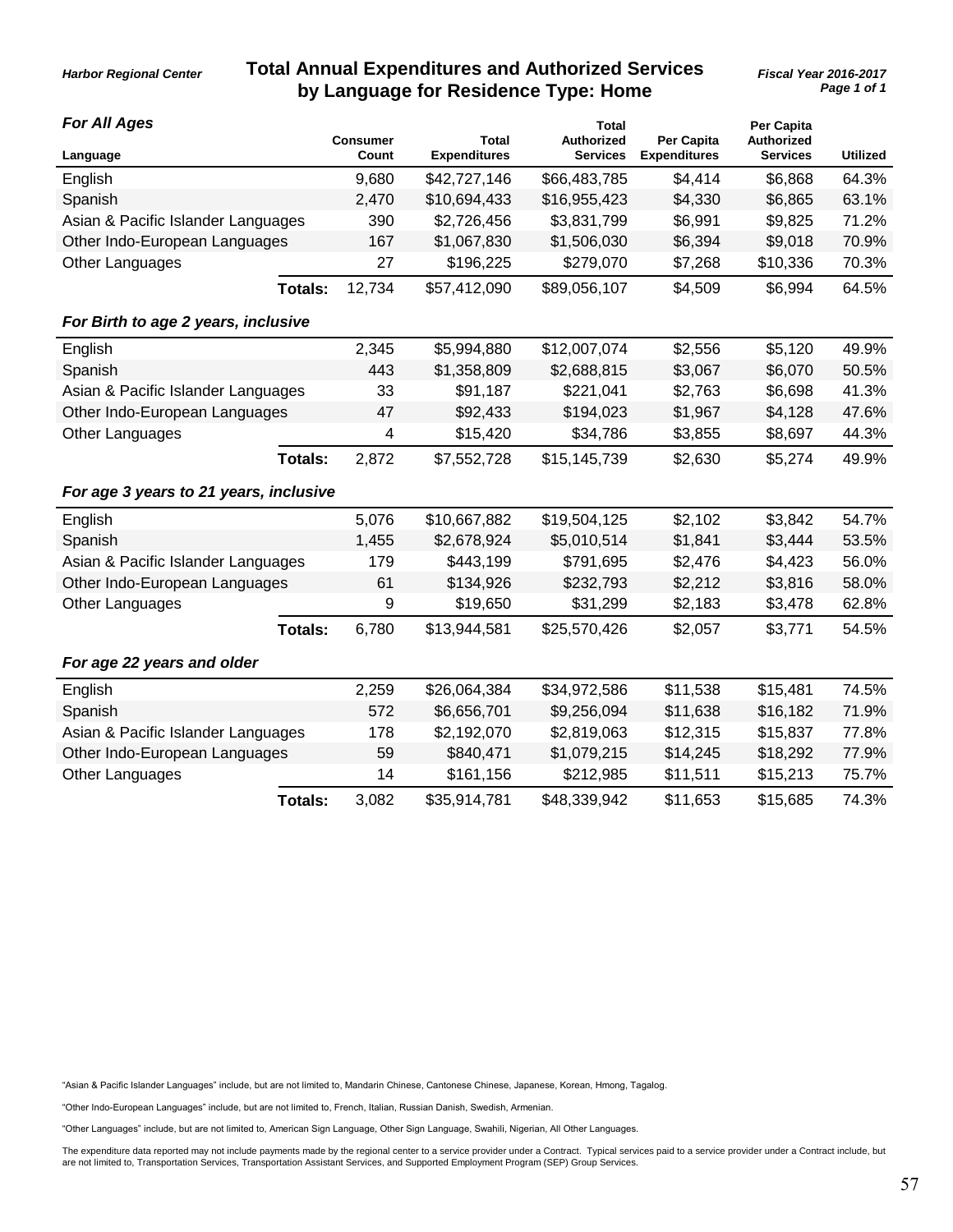## **Total Annual Expenditures and Authorized Services** *Fiscal Year 2016-2017* **by Language for Residence Type: Residential**

*Page 1 of 1*

#### *For All Ages*

*Harbor Regional Center*

| <b>For All Ages</b>                    |                |                          |                                     | Total                                |                                          | Per Capita                           |                 |
|----------------------------------------|----------------|--------------------------|-------------------------------------|--------------------------------------|------------------------------------------|--------------------------------------|-----------------|
| Language                               |                | <b>Consumer</b><br>Count | <b>Total</b><br><b>Expenditures</b> | <b>Authorized</b><br><b>Services</b> | <b>Per Capita</b><br><b>Expenditures</b> | <b>Authorized</b><br><b>Services</b> | <b>Utilized</b> |
| English                                |                | 948                      | \$80,386,399                        | \$85,574,032                         | \$84,796                                 | \$90,268                             | 93.9%           |
| Spanish                                |                | 37                       | \$2,688,843                         | \$2,887,306                          | \$72,671                                 | \$78,035                             | 93.1%           |
| Asian & Pacific Islander Languages     |                | 32                       | \$3,301,628                         | \$3,457,085                          | \$103,176                                | \$108,034                            | 95.5%           |
| Other Indo-European Languages          |                | 8                        | \$813,229                           | \$845,998                            | \$101,654                                | \$105,750                            | 96.1%           |
| Other Languages                        |                | 4                        | \$464,637                           | \$494,588                            | \$116,159                                | \$123,647                            | 93.9%           |
|                                        | Totals:        | 1,029                    | \$87,654,736                        | \$93,259,010                         | \$85,184                                 | \$90,631                             | 94.0%           |
| For Birth to age 2 years, inclusive    |                |                          |                                     |                                      |                                          |                                      |                 |
| English                                |                | $\mathbf 0$              |                                     |                                      |                                          |                                      |                 |
| Spanish                                |                | 0                        |                                     |                                      |                                          |                                      |                 |
| Asian & Pacific Islander Languages     |                | 0                        |                                     |                                      |                                          |                                      |                 |
| Other Indo-European Languages          |                | 0                        |                                     |                                      |                                          |                                      |                 |
| Other Languages                        |                | 0                        |                                     |                                      |                                          |                                      |                 |
|                                        | <b>Totals:</b> | 0                        |                                     |                                      |                                          |                                      |                 |
| For age 3 years to 21 years, inclusive |                |                          |                                     |                                      |                                          |                                      |                 |
| English                                |                | 28                       | \$1,802,576                         | \$1,877,613                          | \$64,378                                 | \$67,058                             | 96.0%           |
| Spanish                                |                | $\mathbf 0$              |                                     |                                      |                                          |                                      |                 |
| Asian & Pacific Islander Languages     |                | 1                        | \$67,084                            | \$68,662                             | \$67,084                                 | \$68,662                             | 97.7%           |
| Other Indo-European Languages          |                | 1                        | \$78,954                            | \$84,418                             | \$78,954                                 | \$84,418                             | 93.5%           |
| Other Languages                        |                | 0                        |                                     |                                      |                                          |                                      |                 |
|                                        | <b>Totals:</b> | 30                       | \$1,948,613                         | \$2,030,693                          | \$64,954                                 | \$67,690                             | 96.0%           |
| For age 22 years and older             |                |                          |                                     |                                      |                                          |                                      |                 |
| English                                |                | 920                      | \$78,583,824                        | \$83,696,419                         | \$85,417                                 | \$90,974                             | 93.9%           |
| Spanish                                |                | 37                       | \$2,688,843                         | \$2,887,306                          | \$72,671                                 | \$78,035                             | 93.1%           |
| Asian & Pacific Islander Languages     |                | 31                       | \$3,234,544                         | \$3,388,424                          | \$104,340                                | \$109,304                            | 95.5%           |
| Other Indo-European Languages          |                | $\overline{7}$           | \$734,275                           | \$761,580                            | \$104,896                                | \$108,797                            | 96.4%           |
| Other Languages                        |                | 4                        | \$464,637                           | \$494,588                            | \$116,159                                | \$123,647                            | 93.9%           |
|                                        | <b>Totals:</b> | 999                      | \$85,706,123                        | \$91,228,316                         | \$85,792                                 | \$91,320                             | 93.9%           |

"Asian & Pacific Islander Languages" include, but are not limited to, Mandarin Chinese, Cantonese Chinese, Japanese, Korean, Hmong, Tagalog.

"Other Indo-European Languages" include, but are not limited to, French, Italian, Russian Danish, Swedish, Armenian.

"Other Languages" include, but are not limited to, American Sign Language, Other Sign Language, Swahili, Nigerian, All Other Languages.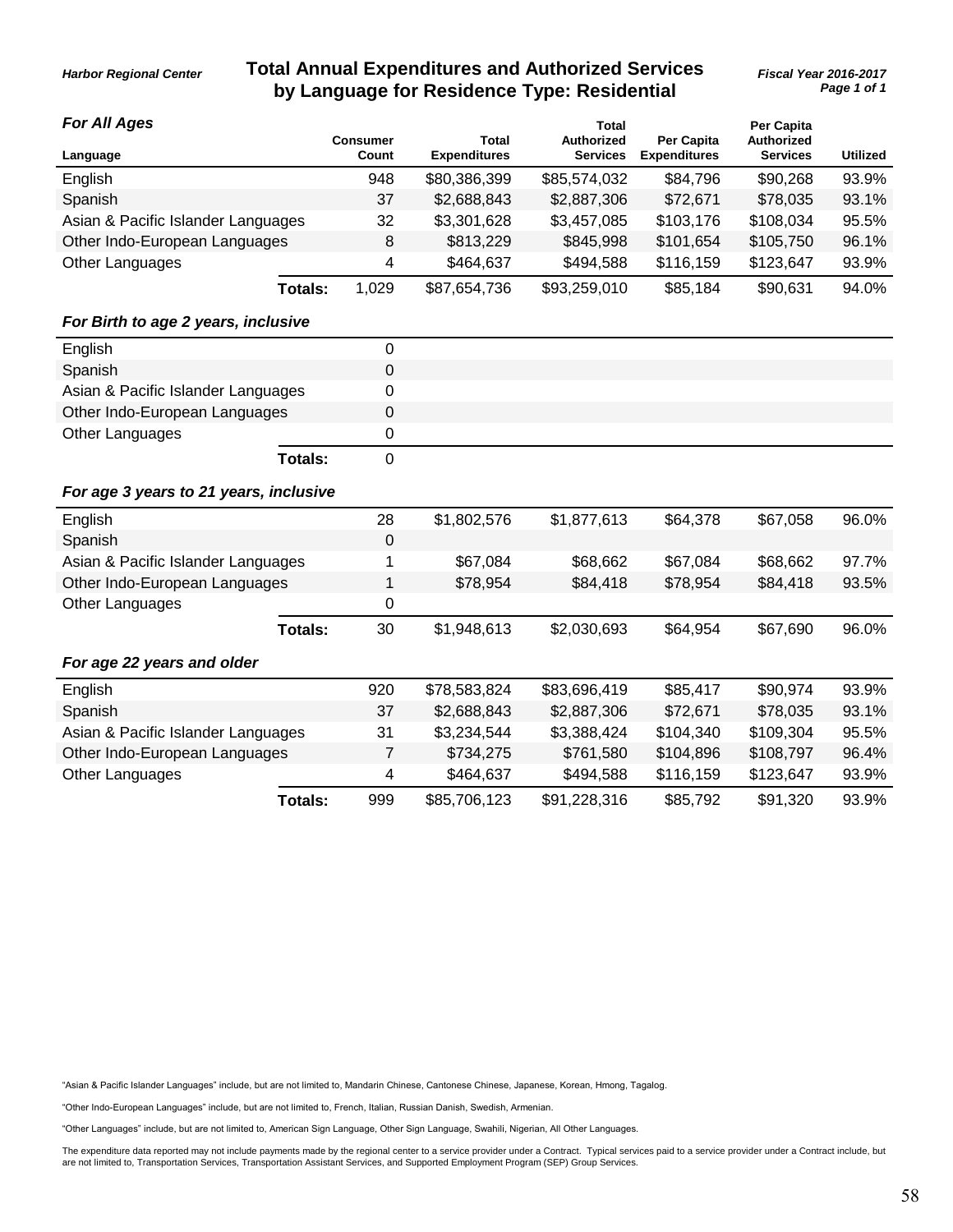## **Total Annual Expenditures and Authorized Services** *Fiscal Year 2016-2017* **by Language for Residence Type: ILS/SLS**

*Page 1 of 1*

#### *For All Ages*

*Harbor Regional Center*

| <b>For All Ages</b>                    |                |                          |                              | <b>Total</b>                         |                                          | Per Capita                    |                 |
|----------------------------------------|----------------|--------------------------|------------------------------|--------------------------------------|------------------------------------------|-------------------------------|-----------------|
| Language                               |                | <b>Consumer</b><br>Count | Total<br><b>Expenditures</b> | <b>Authorized</b><br><b>Services</b> | <b>Per Capita</b><br><b>Expenditures</b> | Authorized<br><b>Services</b> | <b>Utilized</b> |
| English                                |                | 835                      | \$12,633,713                 | \$16,363,195                         | \$15,130                                 | \$19,597                      | 77.2%           |
| Spanish                                |                | 45                       | \$415,708                    | \$492,544                            | \$9,238                                  | \$10,945                      | 84.4%           |
| Asian & Pacific Islander Languages     |                | 9                        | \$114,182                    | \$150,870                            | \$12,687                                 | \$16,763                      | 75.7%           |
| Other Indo-European Languages          |                | $\overline{7}$           | \$28,928                     | \$59,193                             | \$4,133                                  | \$8,456                       | 48.9%           |
| Other Languages                        |                | 3                        | \$56,877                     | \$74,919                             | \$18,959                                 | \$24,973                      | 75.9%           |
|                                        | <b>Totals:</b> | 899                      | \$13,249,409                 | \$17,140,720                         | \$14,738                                 | \$19,066                      | 77.3%           |
| For Birth to age 2 years, inclusive    |                |                          |                              |                                      |                                          |                               |                 |
| English                                |                | $\mathbf 0$              |                              |                                      |                                          |                               |                 |
| Spanish                                |                | $\mathbf 0$              |                              |                                      |                                          |                               |                 |
| Asian & Pacific Islander Languages     |                | 0                        |                              |                                      |                                          |                               |                 |
| Other Indo-European Languages          |                | 0                        |                              |                                      |                                          |                               |                 |
| Other Languages                        |                | 0                        |                              |                                      |                                          |                               |                 |
|                                        | <b>Totals:</b> | $\mathbf 0$              |                              |                                      |                                          |                               |                 |
| For age 3 years to 21 years, inclusive |                |                          |                              |                                      |                                          |                               |                 |
| English                                |                | 40                       | \$1,655,206                  | \$1,931,202                          | \$41,380                                 | \$48,280                      | 85.7%           |
| Spanish                                |                | $\overline{2}$           | \$122,383                    | \$141,014                            | \$61,192                                 | \$70,507                      | 86.8%           |
| Asian & Pacific Islander Languages     |                | 0                        |                              |                                      |                                          |                               |                 |
| Other Indo-European Languages          |                | $\mathsf 0$              |                              |                                      |                                          |                               |                 |
| Other Languages                        |                | 0                        |                              |                                      |                                          |                               |                 |
|                                        | Totals:        | 42                       | \$1,777,589                  | \$2,072,216                          | \$42,324                                 | \$49,338                      | 85.8%           |
| For age 22 years and older             |                |                          |                              |                                      |                                          |                               |                 |
| English                                |                | 795                      | \$10,978,507                 | \$14,431,993                         | \$13,809                                 | \$18,153                      | 76.1%           |
| Spanish                                |                | 43                       | \$293,325                    | \$351,531                            | \$6,822                                  | \$8,175                       | 83.4%           |
| Asian & Pacific Islander Languages     |                | 9                        | \$114,182                    | \$150,870                            | \$12,687                                 | \$16,763                      | 75.7%           |
| Other Indo-European Languages          |                | 7                        | \$28,928                     | \$59,193                             | \$4,133                                  | \$8,456                       | 48.9%           |
| Other Languages                        |                | 3                        | \$56,877                     | \$74,919                             | \$18,959                                 | \$24,973                      | 75.9%           |
|                                        | Totals:        | 857                      | \$11,471,820                 | \$15,068,505                         | \$13,386                                 | \$17,583                      | 76.1%           |

"Asian & Pacific Islander Languages" include, but are not limited to, Mandarin Chinese, Cantonese Chinese, Japanese, Korean, Hmong, Tagalog.

"Other Indo-European Languages" include, but are not limited to, French, Italian, Russian Danish, Swedish, Armenian.

"Other Languages" include, but are not limited to, American Sign Language, Other Sign Language, Swahili, Nigerian, All Other Languages.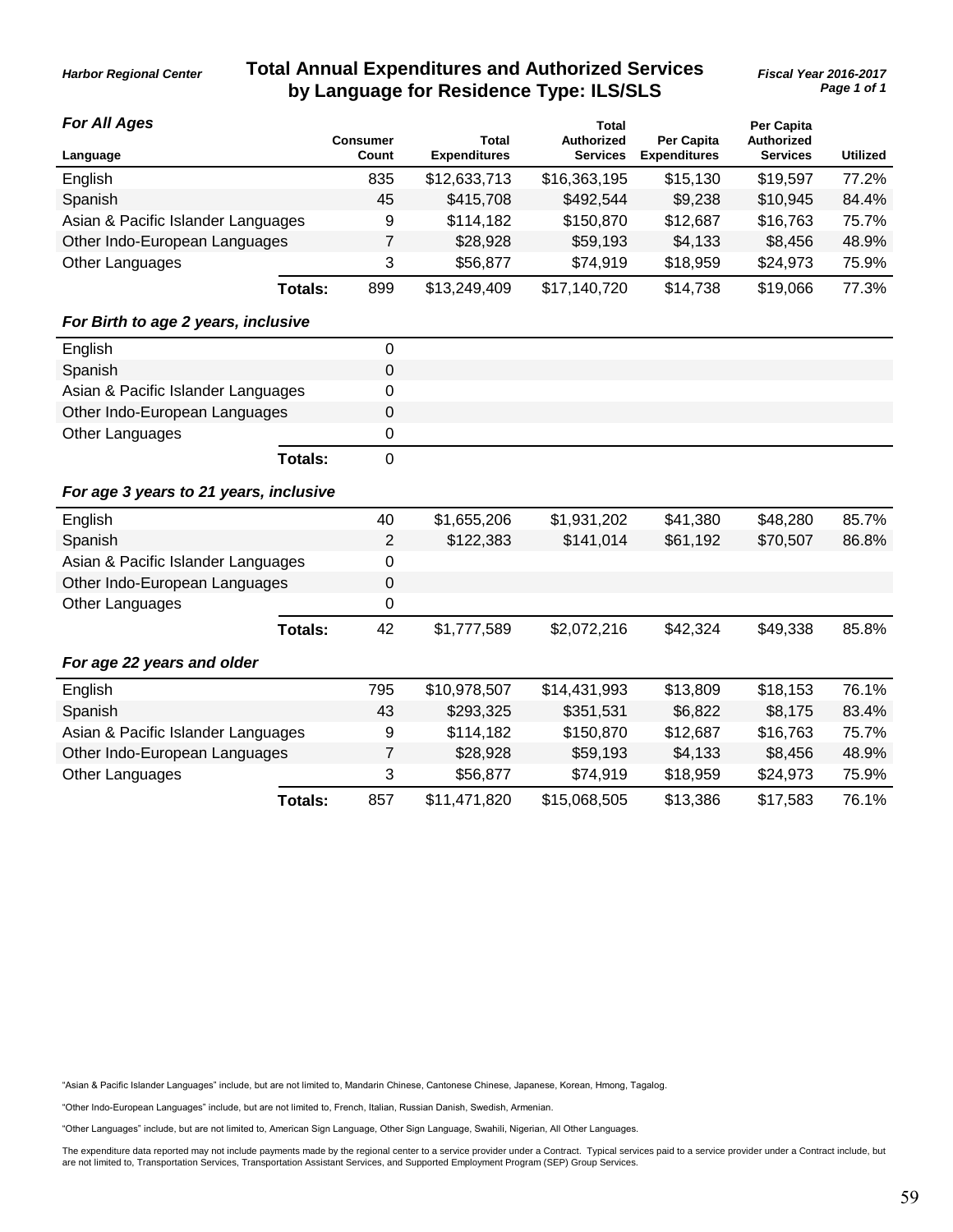### **Total Annual Expenditures and Authorized Services** *Fiscal Year 2016-2017* **by Language for Residence Type: Med/Rehab/Psych**

*Page 1 of 1*

*Harbor Regional Center*

| <b>For All Ages</b>                    |                | <b>Consumer</b> | Total               | <b>Total</b><br>Authorized | Per Capita          | Per Capita<br>Authorized |                 |
|----------------------------------------|----------------|-----------------|---------------------|----------------------------|---------------------|--------------------------|-----------------|
| Language                               |                | Count           | <b>Expenditures</b> | <b>Services</b>            | <b>Expenditures</b> | <b>Services</b>          | <b>Utilized</b> |
| English                                |                | 67              | \$772,400           | \$953,871                  | \$11,528            | \$14,237                 | 81.0%           |
| Spanish                                |                | 4               | \$39,663            | \$41,077                   | \$9,916             | \$10,269                 | 96.6%           |
| Asian & Pacific Islander Languages     |                | 3               | \$19,423            | \$33,971                   | \$6,474             | \$11,324                 | 57.2%           |
| Other Indo-European Languages          |                | 0               |                     |                            |                     |                          |                 |
| Other Languages                        |                | 1               | \$492               | \$492                      | \$492               | \$492                    | 100.0%          |
|                                        | Totals:        | 75              | \$831,978           | \$1,029,411                | \$11,093            | \$13,725                 | 80.8%           |
| For Birth to age 2 years, inclusive    |                |                 |                     |                            |                     |                          |                 |
| English                                |                | 0               |                     |                            |                     |                          |                 |
| Spanish                                |                | $\mathsf 0$     |                     |                            |                     |                          |                 |
| Asian & Pacific Islander Languages     |                | 0               |                     |                            |                     |                          |                 |
| Other Indo-European Languages          |                | 0               |                     |                            |                     |                          |                 |
| Other Languages                        |                | 0               |                     |                            |                     |                          |                 |
|                                        | Totals:        | 0               |                     |                            |                     |                          |                 |
| For age 3 years to 21 years, inclusive |                |                 |                     |                            |                     |                          |                 |
| English                                |                | $\overline{2}$  | \$295               | \$4,899                    | \$148               | \$2,450                  | 6.0%            |
| Spanish                                |                | 0               |                     |                            |                     |                          |                 |
| Asian & Pacific Islander Languages     |                | 0               |                     |                            |                     |                          |                 |
| Other Indo-European Languages          |                | 0               |                     |                            |                     |                          |                 |
| Other Languages                        |                | 0               |                     |                            |                     |                          |                 |
|                                        | <b>Totals:</b> | $\overline{2}$  | \$295               | \$4,899                    | \$148               | \$2,450                  | 6.0%            |
| For age 22 years and older             |                |                 |                     |                            |                     |                          |                 |
| English                                |                | 65              | \$772,104           | \$948,972                  | \$11,879            | \$14,600                 | 81.4%           |
| Spanish                                |                | 4               | \$39,663            | \$41,077                   | \$9,916             | \$10,269                 | 96.6%           |
| Asian & Pacific Islander Languages     |                | 3               | \$19,423            | \$33,971                   | \$6,474             | \$11,324                 | 57.2%           |
| Other Indo-European Languages          |                | 0               |                     |                            |                     |                          |                 |
| Other Languages                        |                | 1               | \$492               | \$492                      | \$492               | \$492                    | 100.0%          |
|                                        | Totals:        | 73              | \$831,683           | \$1,024,512                | \$11,393            | \$14,034                 | 81.2%           |

"Asian & Pacific Islander Languages" include, but are not limited to, Mandarin Chinese, Cantonese Chinese, Japanese, Korean, Hmong, Tagalog.

"Other Indo-European Languages" include, but are not limited to, French, Italian, Russian Danish, Swedish, Armenian.

"Other Languages" include, but are not limited to, American Sign Language, Other Sign Language, Swahili, Nigerian, All Other Languages.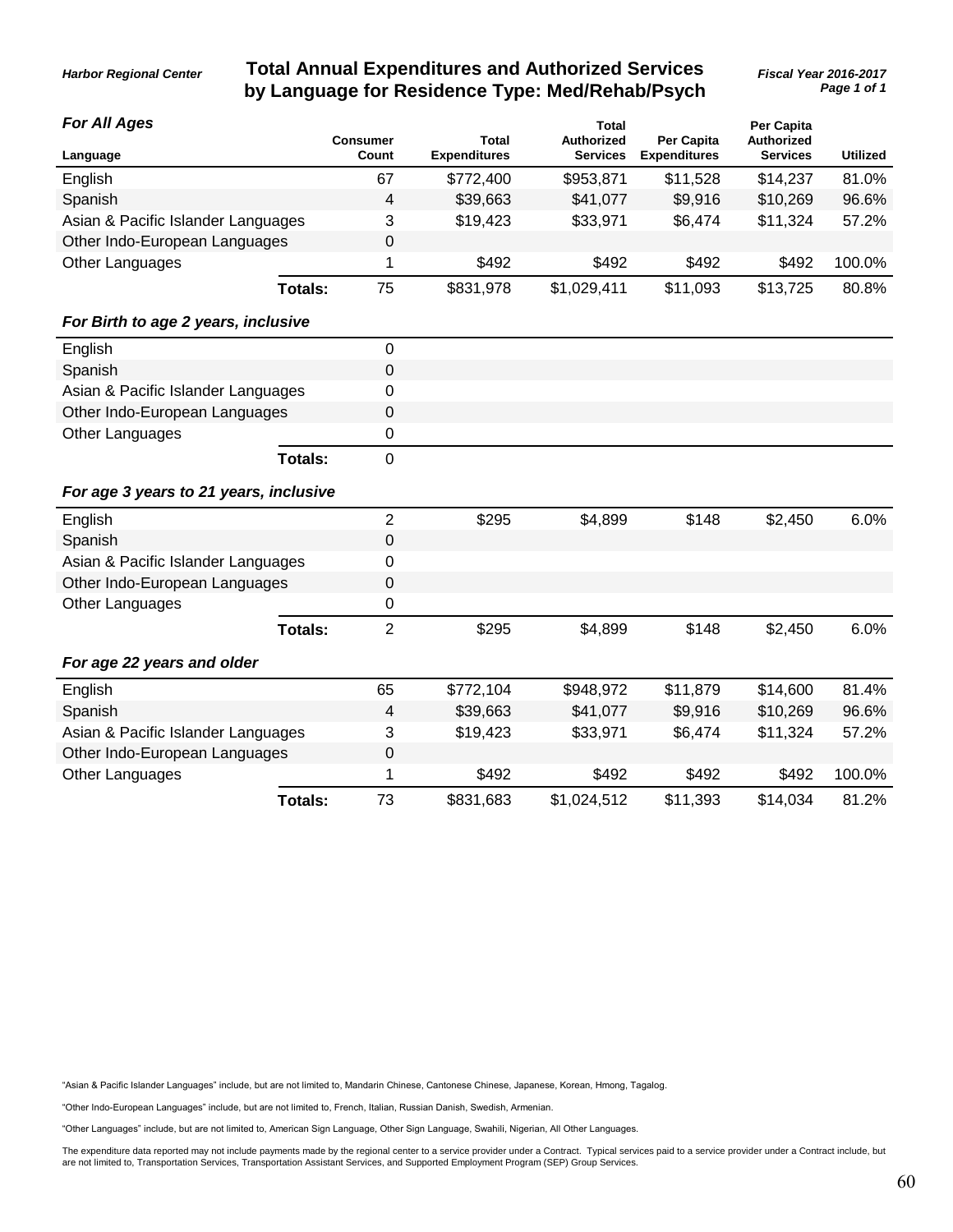## **Total Annual Expenditures and Authorized Services** *Fiscal Year 2016-2017* **by Language for Residence Type: Institutions**

| <b>For All Ages</b>                    |                |                          |                                     | <b>Total</b>                         |                                          | <b>Per Capita</b>                    |                 |
|----------------------------------------|----------------|--------------------------|-------------------------------------|--------------------------------------|------------------------------------------|--------------------------------------|-----------------|
| Language                               |                | <b>Consumer</b><br>Count | <b>Total</b><br><b>Expenditures</b> | <b>Authorized</b><br><b>Services</b> | <b>Per Capita</b><br><b>Expenditures</b> | <b>Authorized</b><br><b>Services</b> | <b>Utilized</b> |
| English                                |                | 20                       | \$53,720                            | \$116,852                            | \$2,686                                  | \$5,843                              | 46.0%           |
| Spanish                                |                | 3                        | \$1,443                             | \$2,202                              | \$481                                    | \$734                                | 65.5%           |
| Asian & Pacific Islander Languages     |                | $\mathbf 0$              |                                     |                                      |                                          |                                      |                 |
| Other Indo-European Languages          |                | $\mathbf 0$              |                                     |                                      |                                          |                                      |                 |
| Other Languages                        |                | $\mathbf 0$              |                                     |                                      |                                          |                                      |                 |
|                                        | <b>Totals:</b> | 23                       | \$55,164                            | \$119,054                            | \$2,398                                  | \$5,176                              | 46.3%           |
| For Birth to age 2 years, inclusive    |                |                          |                                     |                                      |                                          |                                      |                 |
| English                                |                | $\mathbf 0$              |                                     |                                      |                                          |                                      |                 |
| Spanish                                |                | $\mathbf 0$              |                                     |                                      |                                          |                                      |                 |
| Asian & Pacific Islander Languages     |                | $\mathbf 0$              |                                     |                                      |                                          |                                      |                 |
| Other Indo-European Languages          |                | $\mathbf 0$              |                                     |                                      |                                          |                                      |                 |
| Other Languages                        |                | $\mathbf 0$              |                                     |                                      |                                          |                                      |                 |
|                                        | <b>Totals:</b> | $\mathbf 0$              |                                     |                                      |                                          |                                      |                 |
| For age 3 years to 21 years, inclusive |                |                          |                                     |                                      |                                          |                                      |                 |
| English                                |                | $\overline{\mathcal{A}}$ | \$1,796                             | \$2,844                              | \$449                                    | \$711                                | 63.1%           |
| Spanish                                |                | $\mathbf{3}$             | \$1,443                             | \$2,202                              | \$481                                    | \$734                                | 65.5%           |
| Asian & Pacific Islander Languages     |                | 0                        |                                     |                                      |                                          |                                      |                 |
| Other Indo-European Languages          |                | $\pmb{0}$                |                                     |                                      |                                          |                                      |                 |
| Other Languages                        |                | $\boldsymbol{0}$         |                                     |                                      |                                          |                                      |                 |
|                                        | Totals:        | $\overline{7}$           | \$3,239                             | \$5,046                              | \$463                                    | \$721                                | 64.2%           |
| For age 22 years and older             |                |                          |                                     |                                      |                                          |                                      |                 |
| English                                |                | 16                       | \$51,924                            | \$114,008                            | \$3,245                                  | \$7,126                              | 45.5%           |
| Spanish                                |                | $\pmb{0}$                |                                     |                                      |                                          |                                      |                 |
| Asian & Pacific Islander Languages     |                | 0                        |                                     |                                      |                                          |                                      |                 |
| Other Indo-European Languages          |                | $\pmb{0}$                |                                     |                                      |                                          |                                      |                 |
| Other Languages                        |                | 0                        |                                     |                                      |                                          |                                      |                 |
|                                        | <b>Totals:</b> | 16                       | \$51,924                            | \$114,008                            | \$3,245                                  | \$7,126                              | 45.5%           |

"Asian & Pacific Islander Languages" include, but are not limited to, Mandarin Chinese, Cantonese Chinese, Japanese, Korean, Hmong, Tagalog.

"Other Indo-European Languages" include, but are not limited to, French, Italian, Russian Danish, Swedish, Armenian.

"Other Languages" include, but are not limited to, American Sign Language, Other Sign Language, Swahili, Nigerian, All Other Languages.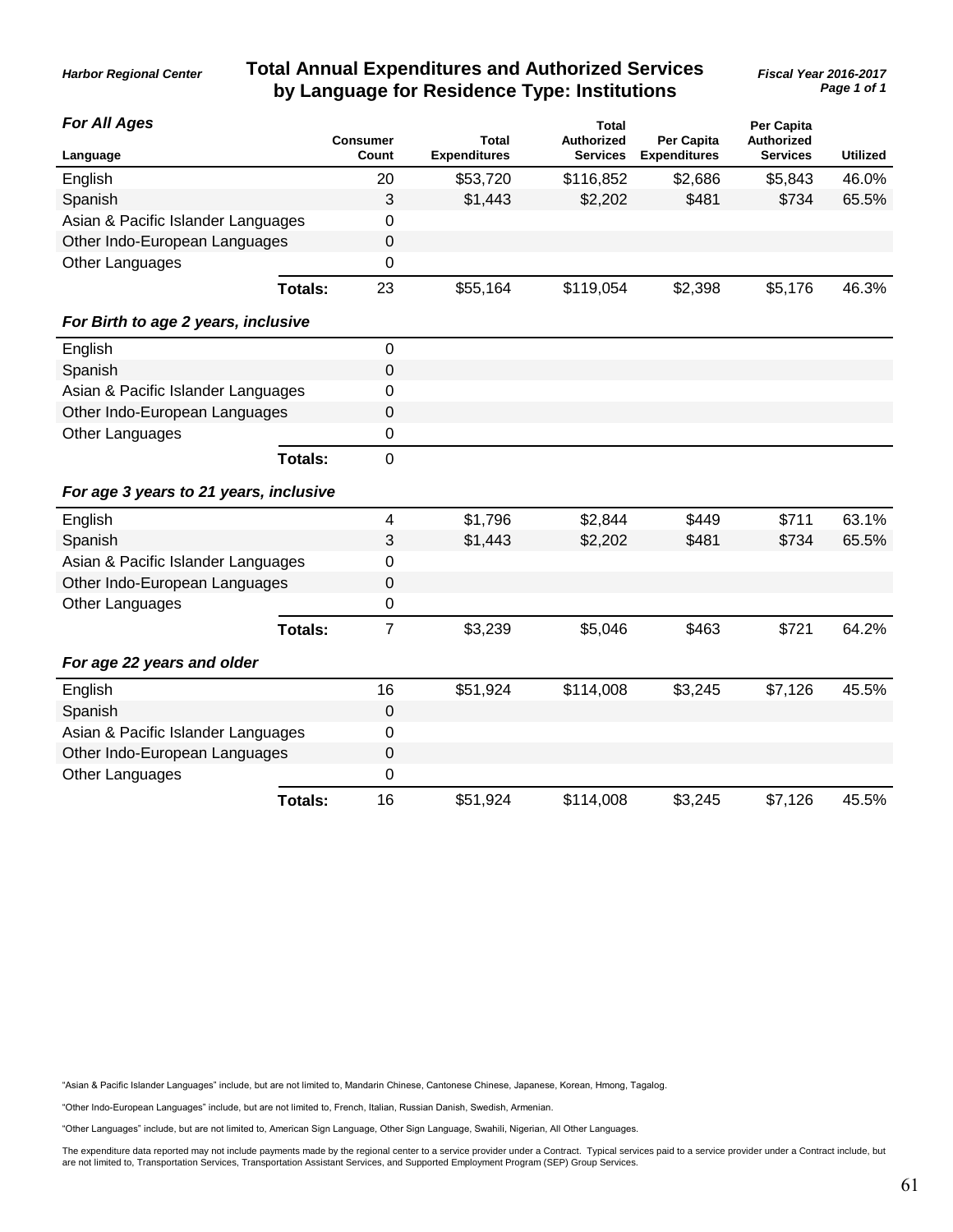## **Total Annual Expenditures and Authorized Services** *Fiscal Year 2016-2017* **by Language for Residence Type: Other**

#### *For All Ages*

*Harbor Regional Center*

| FOR AII AGES                           |                | <b>Consumer</b>  | <b>Total</b>        | Total<br><b>Authorized</b> | Per Capita          | Per Capita<br>Authorized |                 |
|----------------------------------------|----------------|------------------|---------------------|----------------------------|---------------------|--------------------------|-----------------|
| Language                               |                | Count            | <b>Expenditures</b> | <b>Services</b>            | <b>Expenditures</b> | Services                 | <b>Utilized</b> |
| English                                |                | 35               | \$822,686           | \$1,036,130                | \$23,505            | \$29,604                 | 79.4%           |
| Spanish                                |                | 3                | \$0                 | \$0                        | \$0                 | \$0                      |                 |
| Asian & Pacific Islander Languages     |                | 0                |                     |                            |                     |                          |                 |
| Other Indo-European Languages          |                | 1                | \$2,948             | \$3,714                    | \$2,948             | \$3,714                  | 79.4%           |
| Other Languages                        |                | 1                | \$0                 | \$1,393                    | \$0                 | \$1,393                  | 0.0%            |
|                                        | <b>Totals:</b> | 40               | \$825,633           | \$1,041,237                | \$20,641            | \$26,031                 | 79.3%           |
| For Birth to age 2 years, inclusive    |                |                  |                     |                            |                     |                          |                 |
| English                                |                | $\overline{2}$   | \$728               | \$1,738                    | \$364               | \$869                    | 41.9%           |
| Spanish                                |                | $\boldsymbol{0}$ |                     |                            |                     |                          |                 |
| Asian & Pacific Islander Languages     |                | $\mathbf 0$      |                     |                            |                     |                          |                 |
| Other Indo-European Languages          |                | $\mathbf 0$      |                     |                            |                     |                          |                 |
| Other Languages                        |                | $\mathbf 0$      |                     |                            |                     |                          |                 |
|                                        | Totals:        | $\overline{2}$   | \$728               | \$1,738                    | \$364               | \$869                    | 41.9%           |
| For age 3 years to 21 years, inclusive |                |                  |                     |                            |                     |                          |                 |
| English                                |                | 8                | \$537,707           | \$662,412                  | \$67,213            | \$82,802                 | 81.2%           |
| Spanish                                |                | 2                | \$0                 | \$0                        | \$0                 | \$0                      |                 |
| Asian & Pacific Islander Languages     |                | $\mathbf 0$      |                     |                            |                     |                          |                 |
| Other Indo-European Languages          |                | $\boldsymbol{0}$ |                     |                            |                     |                          |                 |
| Other Languages                        |                | 1                | \$0                 | \$1,393                    | \$0                 | \$1,393                  | 0.0%            |
|                                        | <b>Totals:</b> | 11               | \$537,707           | \$663,805                  | \$48,882            | \$60,346                 | 81.0%           |
| For age 22 years and older             |                |                  |                     |                            |                     |                          |                 |
| English                                |                | 25               | \$284,251           | \$371,980                  | \$11,370            | \$14,879                 | 76.4%           |
| Spanish                                |                | 1                | \$0                 | \$0                        | \$0                 | \$0                      |                 |
| Asian & Pacific Islander Languages     |                | $\mathbf 0$      |                     |                            |                     |                          |                 |
| Other Indo-European Languages          |                | 1                | \$2,948             | \$3,714                    | \$2,948             | \$3,714                  | 79.4%           |
| Other Languages                        |                | 0                |                     |                            |                     |                          |                 |
|                                        | <b>Totals:</b> | 27               | \$287,198           | \$375,693                  | \$10,637            | \$13,915                 | 76.4%           |

"Asian & Pacific Islander Languages" include, but are not limited to, Mandarin Chinese, Cantonese Chinese, Japanese, Korean, Hmong, Tagalog.

"Other Indo-European Languages" include, but are not limited to, French, Italian, Russian Danish, Swedish, Armenian.

"Other Languages" include, but are not limited to, American Sign Language, Other Sign Language, Swahili, Nigerian, All Other Languages.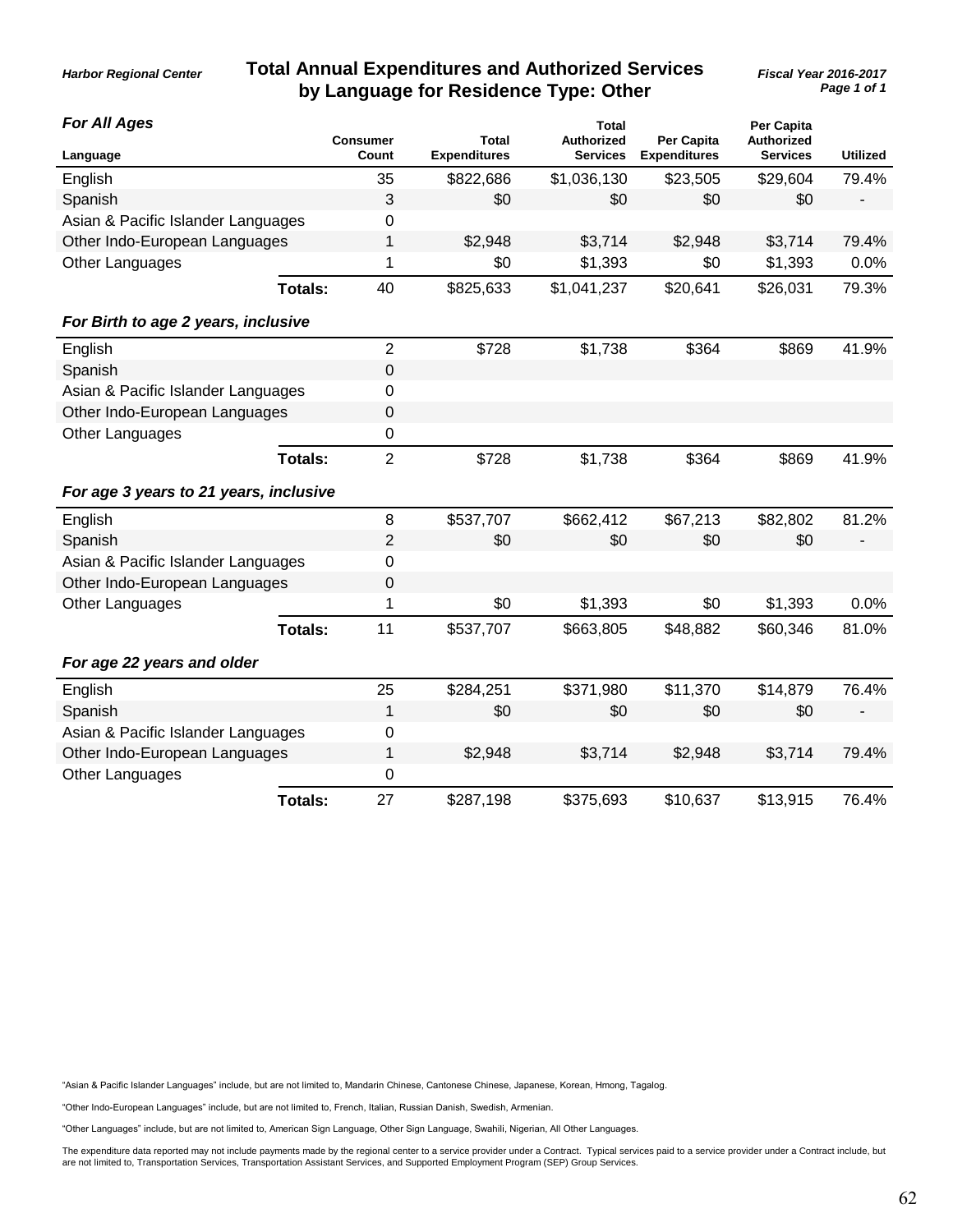# Total Annual Expenditures for Clients Living at Home or Out of Home By Ethnicity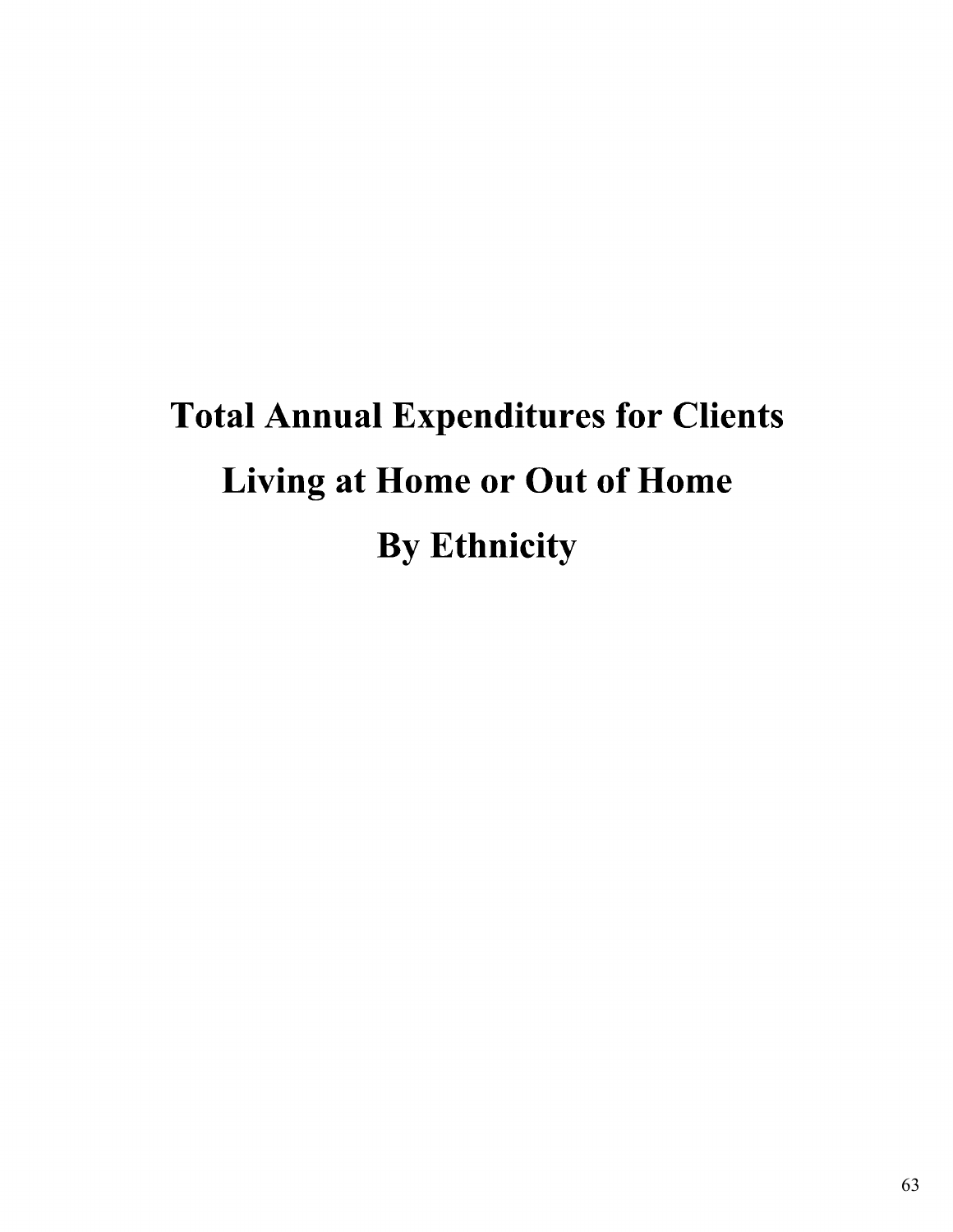## **Total Annual Expenditures and Authorized Services** *Harbor Regional Center Fiscal Year 2016-2017* **for Consumers Living at Home by Ethnicity or Race**

*Page 1 of 1*

| <b>For All Ages</b>                       |                | <b>Consumer</b> | <b>Total</b>        | Total<br><b>Authorized</b> | Per Capita          | <b>Per Capita</b><br><b>Authorized</b> |                 |
|-------------------------------------------|----------------|-----------------|---------------------|----------------------------|---------------------|----------------------------------------|-----------------|
| <b>Ethnicity</b>                          |                | Count           | <b>Expenditures</b> | <b>Services</b>            | <b>Expenditures</b> | <b>Services</b>                        | <b>Utilized</b> |
| American Indian or Alaska Native          |                | 15              | \$70,381            | \$94,155                   | \$4,692             | \$6,277                                | 74.7%           |
| Asian                                     |                | 1,633           | \$9,109,884         | \$13,499,424               | \$5,579             | \$8,267                                | 67.5%           |
| <b>Black/African American</b>             |                | 1,290           | \$5,546,889         | \$9,009,659                | \$4,300             | \$6,984                                | 61.6%           |
| Hispanic                                  |                | 5,625           | \$22,308,997        | \$35,472,887               | \$3,966             | \$6,306                                | 62.9%           |
| Native Hawaiian or Other Pacific Islander |                | 28              | \$228,907           | \$289,205                  | \$8,175             | \$10,329                               | 79.2%           |
| Other Ethnicity or Race / Multi-Cultural  |                | 1,780           | \$6,301,119         | \$10,175,194               | \$3,540             | \$5,716                                | 61.9%           |
| White                                     |                | 2,329           | \$11,952,248        | \$18,451,083               | \$5,132             | \$7,922                                | 64.8%           |
|                                           | Totals:        | 12,700          | \$55,518,425        | \$86,991,607               | \$4,372             | \$6,850                                | 63.8%           |
| For Birth to age 2 years, inclusive       |                |                 |                     |                            |                     |                                        |                 |
| American Indian or Alaska Native          |                | $\overline{2}$  | \$602               | \$2,856                    | \$301               | \$1,428                                | 21.1%           |
| Asian                                     |                | 248             | \$890,779           | \$1,776,657                | \$3,592             | \$7,164                                | 50.1%           |
| <b>Black/African American</b>             |                | 214             | \$412,020           | \$857,877                  | \$1,925             | \$4,009                                | 48.0%           |
| Hispanic                                  |                | 1,262           | \$3,230,023         | \$6,651,194                | \$2,559             | \$5,270                                | 48.6%           |
| Native Hawaiian or Other Pacific Islander |                | $\overline{2}$  | \$5,564             | \$10,729                   | \$2,782             | \$5,365                                | 51.9%           |
| Other Ethnicity or Race / Multi-Cultural  |                | 696             | \$1,760,004         | \$3,335,159                | \$2,529             | \$4,792                                | 52.8%           |
| White                                     |                | 448             | \$1,253,737         | \$2,511,268                | \$2,799             | \$5,606                                | 49.9%           |
|                                           | Totals:        | 2,872           | \$7,552,728         | \$15,145,739               | \$2,630             | \$5,274                                | 49.9%           |
| For age 3 years to 21 years, inclusive    |                |                 |                     |                            |                     |                                        |                 |
| American Indian or Alaska Native          |                | 8               | \$28,100            | \$39,416                   | \$3,512             | \$4,927                                | 71.3%           |
| Asian                                     |                | 896             | \$2,167,829         | \$3,871,192                | \$2,419             | \$4,321                                | 56.0%           |
| <b>Black/African American</b>             |                | 702             | \$1,329,012         | \$2,736,991                | \$1,893             | \$3,899                                | 48.6%           |
| Hispanic                                  |                | 3,136           | \$5,613,914         | \$10,360,104               | \$1,790             | \$3,304                                | 54.2%           |
| Native Hawaiian or Other Pacific Islander |                | 12              | \$5,998             | \$7,044                    | \$500               | \$587                                  | 85.1%           |
| Other Ethnicity or Race / Multi-Cultural  |                | 873             | \$1,879,085         | \$3,288,446                | \$2,152             | \$3,767                                | 57.1%           |
| White                                     |                | 1,150           | \$2,759,778         | \$5,103,102                | \$2,400             | \$4,437                                | 54.1%           |
|                                           | Totals:        | 6,777           | \$13,783,716        | \$25,406,296               | \$2,034             | \$3,749                                | 54.3%           |
| For age 22 years and older                |                |                 |                     |                            |                     |                                        |                 |
| American Indian or Alaska Native          |                | 5               | \$41,679            | \$51,884                   | \$8,336             | \$10,377                               | 80.3%           |
| Asian                                     |                | 489             | \$6,051,277         | \$7,851,575                | \$12,375            | \$16,056                               | 77.1%           |
| <b>Black/African American</b>             |                | 374             | \$3,805,857         | \$5,414,791                | \$10,176            | \$14,478                               | 70.3%           |
| Hispanic                                  |                | 1,227           | \$13,465,060        | \$18,461,589               | \$10,974            | \$15,046                               | 72.9%           |
| Native Hawaiian or Other Pacific Islander |                | 14              | \$217,345           | \$271,432                  | \$15,525            | \$19,388                               | 80.1%           |
| Other Ethnicity or Race / Multi-Cultural  |                | 211             | \$2,662,031         | \$3,551,589                | \$12,616            | \$16,832                               | 75.0%           |
| White                                     |                | 731             | \$7,938,733         | \$10,836,712               | \$10,860            | \$14,825                               | 73.3%           |
|                                           | <b>Totals:</b> | 3,051           | \$34,181,981        | \$46,439,572               | \$11,204            | \$15,221                               | 73.6%           |